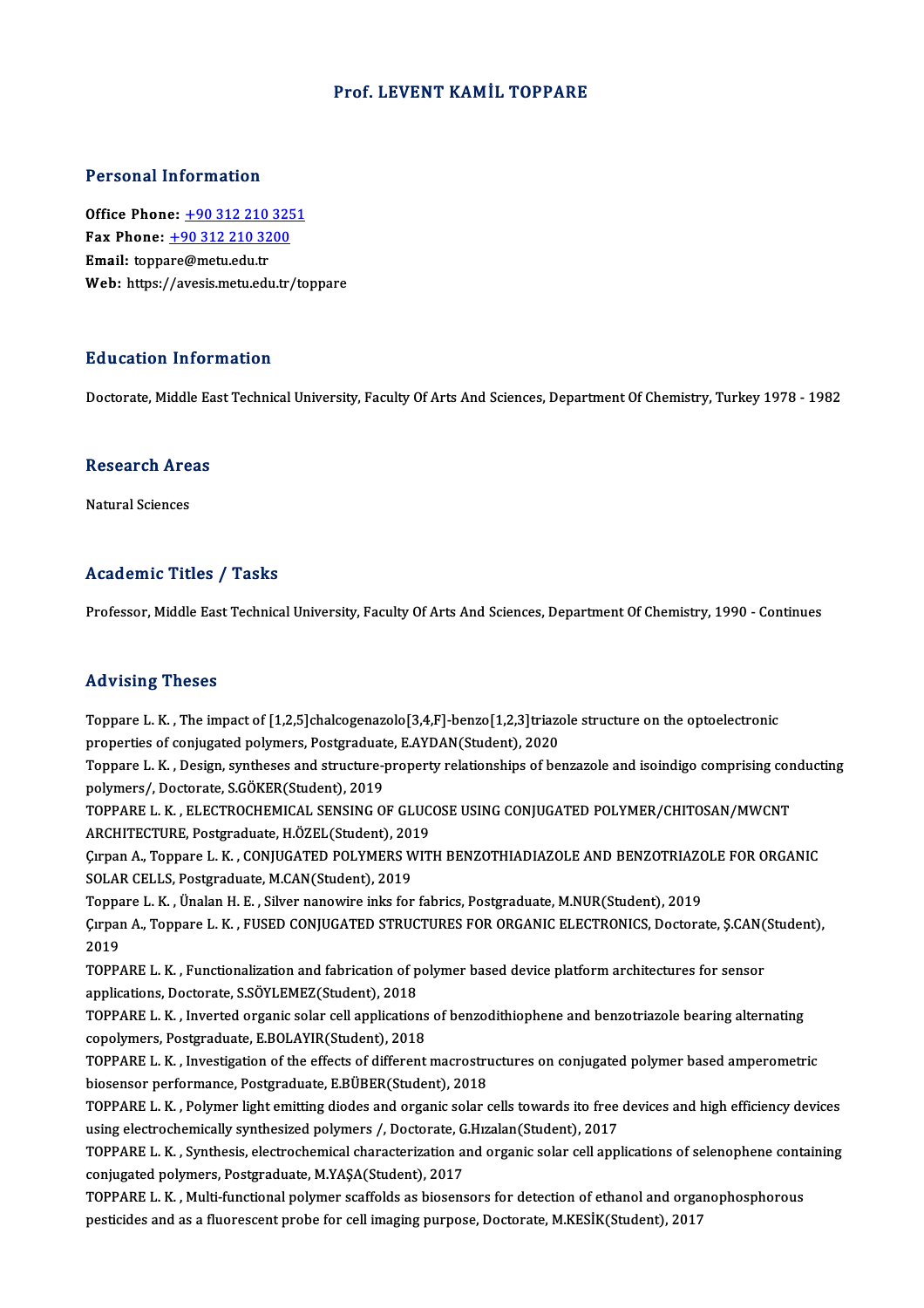TOPPARE L. K., Toppare L., Multi-functional polymer scaffolds as biosensors for detection of ethanol and organophosphorous pesticides and as fluorescent probes for cell imaging purposes, Doctorate, M.Kesik(Student), 2017 TOPPARE L. K. , Toppare L., Multi-functional polymer scaffolds as biosensors for detection of ethanol and<br>organophosphorous pesticides and as fluorescent probes for cell imaging purposes, Doctorate, M.Kesik(Student),<br>TOPPA organophosphorous pesticides and as fluorescent probes for cell imaging purposes, Doctorat<br>TOPPARE L. K. , Polymer light emitting diodes and organic solar cells towards ITO free devices<br>devices using electrochemically synt TOPPARE L. K. , Polymer light emitting diodes and organic solar cells towards ITO free devices and high efficiency<br>devices using electrochemically synthesized polymers, Doctorate, G.HIZALAN(Student), 2017<br>TOPPARE L. K. , S

devices using electrochemically synthesized polymers, Doctorate, G.HIZALAN(Student), 2017<br>TOPPARE L. K. , Syntheses, spectroelectrochemical and electrochemical characterizations of naphthodithiophene<br>containing polymers fo TOPPARE L. K. , Syntheses, spectroelectrochemical and electrochemical characterizations of naphthodithiophene<br>containing polymers for solar cell applications, Postgraduate, E.IŞIK(Student), 2016<br>TOPPARE L. K. , Development

containing polymers for solar cell applications, Postgraduate, E.IŞIK(Student),<br>TOPPARE L. K. , Development of amperometric cholinesterase biosensors base<br>of anti-dementia drugs and pesticides, Postgraduate, J.TURAN(Studen TOPPARE L. K. , Development of amperometric cholinesterase biosensors based on a conducting polymer for detect<br>of anti-dementia drugs and pesticides, Postgraduate, J.TURAN(Student), 2016<br>DOĞAN Ö., TOPPARE L. K. , Syntheses

of anti-dementia drugs and pesticides, Postgraduate, J.TURAN(Student), 2016<br>DOĞAN Ö., TOPPARE L. K. , Syntheses of new multifunctional donor acceptor type polymers for electrochromic and<br>organic solar cell applications /, DOĞAN Ö., TOPPARE L. K. , Syntheses of new multifunctional donor acceptor type polymers for electrochromic a<br>organic solar cell applications /, Doctorate, Ş.ÖZDEMİR(Student), 2016<br>TOPPARE L. K. , Development of amperometri

organic solar cell applications /, Doctorate, Ş.ÖZDEMİR(Student), 2016<br>TOPPARE L. K. , Development of amperometric glucose biosensors based on conduct<br>materials providing enhanced performance, Postgraduate, T.CEREN(Student TOPPARE L. K. , Development of amperometric glucose biosensors based on conducting polymers and different materials providing enhanced performance, Postgraduate, T.CEREN(Student), 2016<br>TOPPARE L. K. , Benzodithiophene and

materials providing enhanced performance, Postgraduate, T.CEREN(Student), 2016<br>TOPPARE L. K. , Benzodithiophene and benzotriazole bearing alternating copolymers, effect of thiophe<br>bithiophene \_-bridges on photovoltaic prop TOPPARE L. K. , Benzodithiophene and benzotriazole bearing alternating copolymers, effect of thiophene and<br>bithiophene \_-bridges on photovoltaic properties, Postgraduate, Ç.İSTANBULLUOĞLU(Student), 2016<br>TOPPARE L. K. , Syn

bithiophene \_-bridges on photovoltaic properties, Postgraduate, Ç.İSTANBU<br>TOPPARE L. K. , Synthesis, photophysical and photovoltaic properties of 11-1<br>acceptor type conjugated polymers, Postgraduate, E.AKTAŞ(Student), 2016 TOPPARE L. K. , Synthesis, photophysical and photovoltaic properties of 11-fluorodibenzo[a,c]phenazine bearing of<br>acceptor type conjugated polymers, Postgraduate, E.AKTAŞ(Student), 2016<br>TOPPARE L. K. , Syntheses, electroch

acceptor type conjugated polymers, Postgraduate, E.AKTAŞ(Student), 2016<br>TOPPARE L. K. , Syntheses, electrochemical and spectroelectrochemical characterizations of benzothiadiazole and<br>benzoselenadiazole containing random c TOPPARE L. K. , Syntheses, electrochemical and spectroelectrochemical characterizations of benzothiadiazole and<br>benzoselenadiazole containing random copolymers, Postgraduate, S.KUTKAN(Student), 2016<br>TOPPARE L. K. , ÇIRPAN

benzoselenadiazole containing random copolyme<br>TOPPARE L. K. , ÇIRPAN A., Syntheses, characteriz<br>derivatives, Postgraduate, M.İleri(Student), 2015<br>TOPPARE L. K., Penzoselanadiazele, quinevaline ( TOPPARE L. K. , ÇIRPAN A., Syntheses, characterization and optical properties of fluorine containing benzimida<br>derivatives, Postgraduate, M.İleri(Student), 2015<br>TOPPARE L. K. , Benzoselenadiazole, quinoxaline and thienothi

derivatives, Postgraduate, M.İleri(Student), 2015<br>TOPPARE L. K. , Benzoselenadiazole, quinoxaline and thienothiophene based mexpectroelectrochemical properties, Postgraduate, S.TOKSABAY(Student), 2014<br>TOPPARE L. K., Symthe TOPPARE L. K. , Benzoselenadiazole, quinoxaline and thienothiophene based monomers; electrochemical<br>spectroelectrochemical properties, Postgraduate, S.TOKSABAY(Student), 2014<br>TOPPARE L. K. , Syntheses and investigation of

spectroelectrochemical properties, Postgraduate, S.TOKS.<br>TOPPARE L. K. , Syntheses and investigation of optoelectr<br>[1,2,5]oxadiazole, Postgraduate, S.Göker(Student), 2014<br>TOPPARE L. K. , A functional immobilization matrix TOPPARE L. K. , Syntheses and investigation of optoelectronic properties of 5, 6- BIS (octyloxy) benzo[c]<br>[1,2,5]oxadiazole, Postgraduate, S.Göker(Student), 2014<br>TOPPARE L. K. , A functional immobilization matrix based on

[1,2,5]oxadiazole, Postgraduate, S.Göker(Student), 2014<br>TOPPARE L. K. , A functional immobilization matrix based on a conducting polymer modified with PMMA/<br>nanocomposites and gold nanoparticles: Applications to amperometr TOPPARE L. K. , A function<br>nanocomposites and gold<br>M.KESİK(Student), 2014<br>TOPPAPE L. K., Davelant nanocomposites and gold nanoparticles: Applications to amperometric glucose biosensors, Postgraduate,<br>M.KESİK(Student), 2014<br>TOPPARE L. K. , Development of novel immobilization matrices via surface modification approach fo

M.KESİK(Student), 2014<br>TOPPARE L. K. , Development of novel immobilization matrices via surfa<br>and their biosensor applications, Doctorate, S.DEMİRCİ(Student), 2014<br>TOPPARE L. K., Suntheses and investisation of ontaslestron

TOPPARE L. K., Syntheses and investigation of optoelectronic properties of 5,6-bis(octyloxy)benzo[c][1,2,5]oxadiazole<br>derivatives, Postgraduate, S.GÖKER(Student), 2014 and their biosensor applications, Doctorate, S.DEMİ<br>TOPPARE L. K. , Syntheses and investigation of optom<br>derivatives, Postgraduate, S.GÖKER(Student), 2014<br>Cupan A. Toppare L. K., Synthesis, characterization TOPPARE L. K. , Syntheses and investigation of optoelectronic properties of 5,6-bis(octyloxy)benzo[c][1,2,5]o<br>derivatives, Postgraduate, S.GÖKER(Student), 2014<br>Cirpan A., Toppare L. K. , Synthesis, characterizations and ph

derivatives, Postgraduate, S.GÖKER(Student), 2014<br>Çırpan A., Toppare L. K. , Synthesis, characterizations and photovoltaic applications (<br>benzotriazole containing conjugated polymers, Postgraduate, Ş.Can(Student), 2013<br>TOP Cirpan A., Toppare L. K. , Synthesis, characterizations and photovoltaic applications of dithienothiophene and<br>benzotriazole containing conjugated polymers, Postgraduate, Ş.Can(Student), 2013<br>TOPPARE L. K. , ÇIRPAN A., Syn

benzotriazole containing conjugated polymers, Postgraduate, Ş.Can(Student), 2013<br>TOPPARE L. K. , ÇIRPAN A., Synthesis, Chracterizations And Photovoltaic Applications Of Dithienothiophene And<br>Benzotriazole Containing Conjug

TOPPARE L. K., CIRPAN A., The Combination Of Benzotriazole And N-Functionalized 2,5-Di(2-Thienyl)-1h-Pyrrole Units Benzotriazole Containing Conjugated Polymers, Postgraduate, Ş.Can(Student), 2013<br>TOPPARE L. K. , ÇIRPAN A., The Combination Of Benzotriazole And N-Functionalized 2,5-Di(2-Thienyl)-1h-Pyrr<br>TOPPARE L. K. , ÇIRPAN A. Synthese TOPPARE L. K. , ÇIRPAN A., The Combination Of Benzotriazole And N-Functionalized 2,5-Di(2-Thienyl)-1h-Pyrrole Units<br>To Investigate The Electrochromic Properties Of Conjugated Polymers, Postgraduate, E.Rende(Student), 2013<br>

To Investigate The Electrochromic Properties Of Conjugated Polymers<br>TOPPARE L. K. , ÇIRPAN A., Syntheses of new monomeric and polymer<br>in electrochromic applications, Postgraduate, N.Buket(Student), 2013<br>TOPPARE L. K., Synt TOPPARE L. K. , ÇIRPAN A., Syntheses of new monomeric and polymeric units and electrochemical behaviors for the<br>in electrochromic applications, Postgraduate, N.Buket(Student), 2013<br>TOPPARE L. K. , Synthesis, spectroscopic

in electrochromic applications, Postgraduate, N.Buket(Student), 2013<br>TOPPARE L. K. , Synthesis, spectroscopic and electrochemical studies of perylene containing conjugated copolymers,<br>Postgraduate, Ş.BAYSEÇ(Student), 2013 TOPPARE L. K. , Synthesis, spectroscopic and electrochemical studies of perylene containing conjugated copolymers,<br>Postgraduate, Ş.BAYSEÇ(Student), 2013<br>TOPPARE L. K. , Synthesis and electrochemical studies of fluorene and

Postgraduate, Ş.BAYSEÇ(Student), 2013<br>TOPPARE L. K. , Synthesis and electroch<br>Postgraduate, İ.NAMAL(Student), 2013<br>TOPPAPE L. K. Syntheses and character TOPPARE L. K. , Synthesis and electrochemical studies of fluorene and benzimidazole containing conjugated polymers,<br>Postgraduate, İ.NAMAL(Student), 2013<br>TOPPARE L. K. , Syntheses and characterization of benzimidazole conta

Postgraduate, İ.NAMAL(Student), 2013<br>TOPPARE L. K. , Syntheses and characterization of benzimidazole containing pol<br>unit effect and influence of H-bonding, Postgraduate, A.Gökçek(Student), 2013<br>TOPPARE L. K., GUPAN A. Subs TOPPARE L. K. , Syntheses and characterization of benzimidazole containing polymers: a comparative study on do<br>unit effect and influence of H-bonding, Postgraduate, A.Gökçek(Student), 2013<br>TOPPARE L. K. , ÇIRPAN A., Substi

unit effect and influence of H-bonding, Postgraduate, A.Gökçek(Student), 2013<br>TOPPARE L. K. , ÇIRPAN A., Substituted quinoxaline and benzimidazole containing monomers as long wavelength<br>photosensitizers for diaryliodonium TOPPARE L. K. , ÇIRPAN A., Substituted quinoxaline and benzimidazole containing monomers as long wavelength<br>photosensitizers for diaryliodonium salt initiators in photopolymerization, Postgraduate, B.Çorakçı(Student), 2013 photosensitizers for diaryliodonium salt initiators in photopolymerization, Postgraduate, E<br>TOPPARE L. K. , ÇIRPAN A., Syntheses and characterization of benzimidazole containing po<br>on donor unit effect and influence of H-b TOPPARE L. K. , ÇIRPAN A., Syntheses and characterization of benzimidazole containing polymers: A comparitative st<br>on donor unit effect and influence of H-bonding, Postgraduate, A.GÖYÇEK(Student), 2013<br>TOPPARE L. K. , ÇIRP

on donor unit effect and influence of H-bonding, Postgraduate, A.GÖYÇEK(Student), 2013<br>TOPPARE L. K. , ÇIRPAN A., Synthesis of electroactive benzimidazole derivatives and their electrochromic properties,<br>Postgraduate, A.CA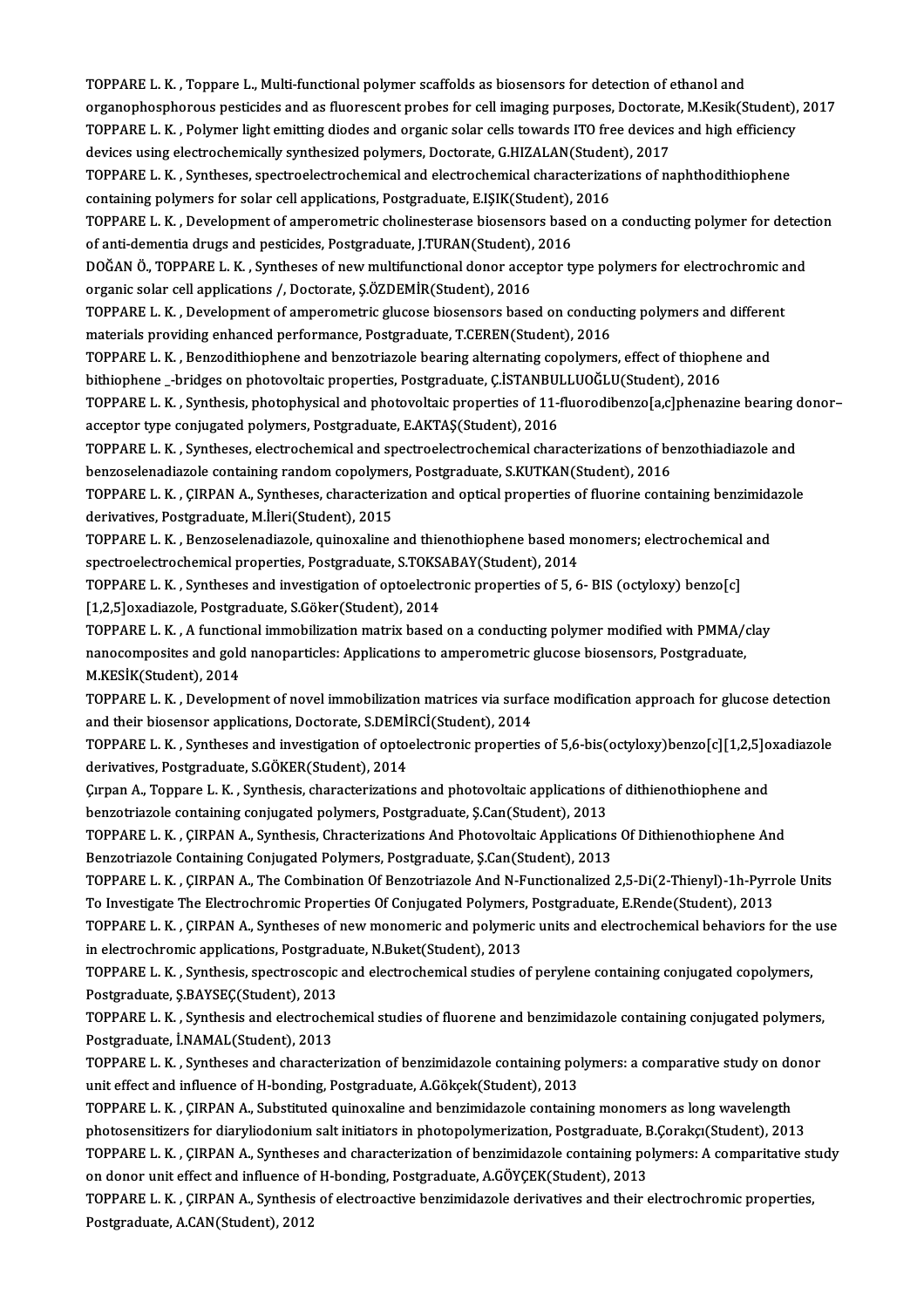TOPPARE L. K. , Electrochromic and photovoltaic applications of conjugated polymers, Postgraduate, D.Hazar(Student),<br>2012 TOPP/<br>2012<br>TOPP/ TOPPARE L. K. , Electrochromic and photovoltaic applications of conjugated polymers, Postgraduate, D.Hazar(Student)<br>2012<br>TOPPARE L. K. , Bioactive surface design based on conducting polymers and applications to biosensors,

2012<br>TOPPARE L. K. , Bioactive surface design based on conducting polymers and applications to biosensors, Postgraduate,<br>F.EKİZ(Student), 2012 TOPPARE L. K. , Bioactive surface design based on conducting polymers and applications to biosensors, P<br>F.EKİZ(Student), 2012<br>TOPPARE L. K. , Cholesterol oxidase biosensors based on polymer networks of chitosan/alginic aci

F.EKİZ(Student), 2012<br>TOPPARE L. K. , Cholesterol oxidase biosensors based on polymer netwo<br>chitosan/p(toluenesulfonicacid), Postgraduate, E.Yapar(Student), 2012<br>TOPPARE L. K., Cholesterol biosensors based on polymer netwo TOPPARE L. K. , Cholesterol oxidase biosensors based on polymer networks of chitosan/alginic a<br>chitosan/p(toluenesulfonicacid), Postgraduate, E.Yapar(Student), 2012<br>TOPPARE L. K. , Cholesterol biosensors based on polymer n

chitosan/p(toluenesulfonicacid), Postgraduate, E.Yapar(Student), 2012<br>TOPPARE L. K. , Cholesterol biosensors based on polymer networks of chitosan/alginic acid and<br>chitosan/p(toluenesulfonicacid), Postgraduate, E.YAPAR(Stu

TOPPARE L.K., Spectrophotometric and amperometric biosensors based on conducting polymers of 1-benzyl-2,5chitosan/p(toluenesulfonicacid), Postgraduate, E.YAPAR(Student), 2012<br>TOPPARE L. K. , Spectrophotometric and amperometric biosensors based on conducting polymers of 1-benzyl-2,5-<br>di(thiophen-2-yl)- 1H-pyrrole and(4,7-dithi TOPPARE L. K. , Spectrophotometric and amperometric biosensors based on conducting polymers of 1-benzyl-<br>di(thiophen-2-yl)- 1H-pyrrole and(4,7-dithien-2-yl-2,1,3-benzothiadiazole), Postgraduate, S.TANRIVERDİ(Stud<br>TOPPARE L di(thiophen-2-yl)- 1H-pyrrole and(4,7-dithien-2-yl-2,1,3-benzothiadiazole), Postgraduate, M.K., CIRPAN A., Electrochemical And Optical Properties Of Solution Proce<br>Benzothiadiazole Containing Copolymers, Postgraduate, M.Ka

TOPPARE L. K. , ÇIRPAN A., Electrochemical And Optical Properties Of Solution Processable Benzotriazole And<br>Benzothiadiazole Containing Copolymers, Postgraduate, M.Karakuş(Student), 2011<br>TOPPARE L. K. , ÇIRPAN A., Solution Benzothiadiazole Containing Copolymers, Postgraduate, M.Karakuş(Student), 2011<br>TOPPARE L. K. , ÇIRPAN A., Solution Processable Benzotriazole And Fluorene Conta<br>Applications, Postgraduate, E.Kaya(Student), 2011

TOPPARE L. K. , ÇIRPAN A., Solution Processable Benzotriazole And Fluorene Containing Copolymers For Photov<br>Applications, Postgraduate, E.Kaya(Student), 2011<br>TOPPARE L. K. , Toppare L., Dibenzophenazine and quinoxaline der TOPPARE L. K., Toppare L., Dibenzophenazine and quinoxaline derivatives as novel visible photosensitizers for<br>diaryliodonium salts, Postgraduate, M.Kolay(Student), 2011 TOPPARE L. K. , Toppare L., Dibenzophenazine and quinoxaline derivatives as novel visible photosensitizers for<br>diaryliodonium salts, Postgraduate, M.Kolay(Student), 2011<br>TOPPARE L. K. , Benzyl functionalized benzotriazole

diaryliodonium salts, Postgraduate, M.Kolay(Student), 2011<br>TOPPARE L. K. , Benzyl functionalized benzotriazole containing conjugated polymers: Effect of substituent po<br>electrochromic properties and synthesis of crown ether TOPPARE L. K. , Benzyl funct<br>electrochromic properties a<br>B.YİĞİTSOY(Student), 2011<br>TOPPAPE L. K., Sprav proce electrochromic properties and synthesis of crown ether functionalized electrochromic polymers, Doctorate,<br>B.YİĞİTSOY(Student), 2011<br>TOPPARE L. K. , Spray processable ambipolar benzotriazole bearing electrochromic polymers

B.YİĞİTSOY(Student), 2011<br>TOPPARE L. K. , Spray processable ambipolar benzotriazole be<br>transmissive states, Postgraduate, G.HIZALAN(Student), 2011<br>HACALOČLILL, TOPPAREL, K., Investigation of thermal sharas TOPPARE L. K. , Spray processable ambipolar benzotriazole bearing electrochromic polymers with multi-colored and<br>transmissive states, Postgraduate, G.HIZALAN(Student), 2011<br>HACALOĞLU J., TOPPARE L. K. , Investigation of th

transmissive states, Postgraduate, G.HIZALAN(Student), 201<br>HACALOĞLU J., TOPPARE L. K. , Investigation of thermal char<br>mass spectrometry, Postgraduate, N.Atılkan(Student), 2011<br>HACALOĞLU L. TOPPARE L. K. Ekstrashamisel pol HACALOĞLU J., TOPPARE L. K. , Investigation of thermal characteristics of a series polyoxazolines by direct pyro<br>mass spectrometry, Postgraduate, N.Atılkan(Student), 2011<br>HACALOĞLU J., TOPPARE L. K. , Electrochemical polym

mass spectrometry, Postgraduate, N.Atılkan(Student), 2<br>HACALOĞLU J., TOPPARE L. K. , Electrochemical polyme<br>backbone polymers, Doctorate, Y.NUR(Student), 2011<br>TOPPARE L. K., Syntheses of benzetriarele bearing del HACALOĞLU J., TOPPARE L. K. , Electrochemical polymerization of trihaloalkane monomers to form branched C-<br>backbone polymers, Doctorate, Y.NUR(Student), 2011<br>TOPPARE L. K. , Syntheses of benzotriazole bearing donor accepto

backbone polymers, Doctorate, Y.NUR(Student), 2011<br>TOPPARE L. K. , Syntheses of benzotriazole bearing donor acceptor type random copolymers for full visible light<br>absorption, Postgraduate, G.ÖKTEM(Student), 2011

TOPPARE L.K., HACALOĞLU J., Investigation of thermal characteristics of a series of polyoxazolines by direct pyrolysis absorption, Postgraduate, G.ÖKTEM(Student), 2011<br>TOPPARE L. K. , HACALOĞLU J., Investigation of thermal charac<br>mass spectrometry, Postgraduate, N.ATILKAN(Student), 2011<br>TOPPARE L. K., Synthesis of bongimidagele senteining

TOPPARE L. K., Synthesis of benzimidazole containing donor acceptor electrochromic polymers, Postgraduate, H.ZEKİYE(Student), 2011 mass spectrometry, Postgi<br>TOPPARE L. K. , Synthesis<br>H.ZEKİYE(Student), 2011<br>TOPPARE L. K. Misroviau TOPPARE L. K. , Synthesis of benzimidazole containing donor acceptor electrochromic polymers, Postgra<br>H.ZEKİYE(Student), 2011<br>TOPPARE L. K. , Microwave initiated polymerization of trihalophenyleneoxide and aniline, Postgra

H.ZEKİYE(Student), 2011<br>TOPPARE L. K. , Microwave<br>F.LEVENT(Student), 2011<br>TOPPARE L. K. , Combinati

TOPPARE L. K. , Microwave initiated polymerization of trihalophenyleneoxide and aniline, Postgraduate,<br>F.LEVENT(Student), 2011<br>TOPPARE L. K. , Combination of donor characters in donor-acceptor-donor type polymers containin F.LEVENT(Student), 2011<br>TOPPARE L. K. , Combination of donor characters in donor-acceptor-donor type<br>and quinoxaline as the acceptor units, Postgraduate, M.ŞENDUR(Student), 2011<br>TOPPARE L. K., Flestreshremis and photovelta and quinoxaline as the acceptor units, Postgraduate, M.ŞENDUR(Student), 2011

TOPPARE L. K., Electrochromic and photovoltaic applications of benzotriazole bearing donor acceptor type conjugated<br>polymers, Postgraduate, D.Baran(Student), 2010 TOPPARE L. K. , Electrochromic and photovoltaic applications of benzotriazole bearing donor acceptor type<br>polymers, Postgraduate, D.Baran(Student), 2010<br>TOPPARE L. K. , DOĞAN Ö., Synthesis of new ferrocenyl substituted qui

polymers, Postgraduate, D.Baran(Student), 2010<br>TOPPARE L. K. , DOĞAN Ö., Synthesis of new ferrocenyl substituted quinoxaline derivative<br>polymerization and electrochemical behaviors, Postgraduate, Ş.ÖZDEMİR(Student), 2010<br>T

TOPPARE L. K. , DOĞAN Ö., Synthesis of new ferrocenyl substituted quinoxaline derivative monomers, their<br>polymerization and electrochemical behaviors, Postgraduate, Ş.ÖZDEMİR(Student), 2010<br>TOPPARE L. K. , Tuning the optoe polymerization and electrochemical behaviors, Postgraduate, Ş.ÖZDEMİR(Student), 2010<br>TOPPARE L. K. , Tuning the optoelectronic properties of conjugated polymers via donor-acceptor-donor architectures,<br>Doctorate, S.TARKUÇ(S TOPPARE L. K. , Tuning the optoelectronic properties of conjugated polymers via donor-acceptor-donor architectu<br>Doctorate, S.TARKUÇ(Student), 2010<br>TOPPARE L. K. , Design and synthesis of novel donor-acceptor type monomers

Doctorate, S.TARKUÇ(Student), 2010<br>TOPPARE L. K. , Design and synthesis of novel donor-acceptor ty<br>properties of their polymers, Doctorate, E.KÖSE(Student), 2010<br>TOPPARE L. K. , Amnaromatric microbial and anzumatic biosone TOPPARE L. K. , Design and synthesis of novel donor-acceptor type monomers and investigation of optoelectronic<br>properties of their polymers, Doctorate, E.KÖSE(Student), 2010<br>TOPPARE L. K. , Amperometric microbial and enzym

properties of their polymers, Doctorate, E.KÖSE(Student), 2010<br>TOPPARE L. K. , Amperometric microbial and enzymatic biosensors based on conducting polymers, Postgraduate,<br>S.TUNCAĞIL(Student), 2010 TOPPARE L. K. , Amperometric microbial and enzymatic biosensors based on conducting polymers, Postgradu<br>S.TUNÇAĞIL(Student), 2010<br>TOPPARE L. K. , Amperometric cholesterol and alcohol biosensors based on conducting polymers

S.TUNÇAĞIL(Student), 2010<br>TOPPARE L. K. , Amperometric ch<br>Ö.TÜRKARSLAN(Student), 2010<br>TOPPAPE L. K., Electrochromic c TOPPARE L. K. , Amperometric cholesterol and alcohol biosensors based on conducting polymers, Doctorate,<br>Ö.TÜRKARSLAN(Student), 2010<br>TOPPARE L. K. , Electrochromic and photovoltaic applications of benzotriazole bearing don

Ö.TÜRKARSLAN(Student), 2010<br>TOPPARE L. K. , Electrochromic and photovoltaic ap<br>polymers, Postgraduate, D.BARAN(Student), 2010<br>TOPPARE L. K., Novel donor assenter time green n TOPPARE L. K. , Electrochromic and photovoltaic applications of benzotriazole bearing donor accpetor type conjugate<br>polymers, Postgraduate, D.BARAN(Student), 2010<br>TOPPARE L. K. , Novel donor-acceptor type green polymer bea

polymers, Postgraduate, D.BARAN(Student), 2010<br>TOPPARE L. K. , Novel donor-acceptor type green polymer bearing pyrrole as the donor unit with excellent switching<br>times and very low band gap and its multichromic copolymers,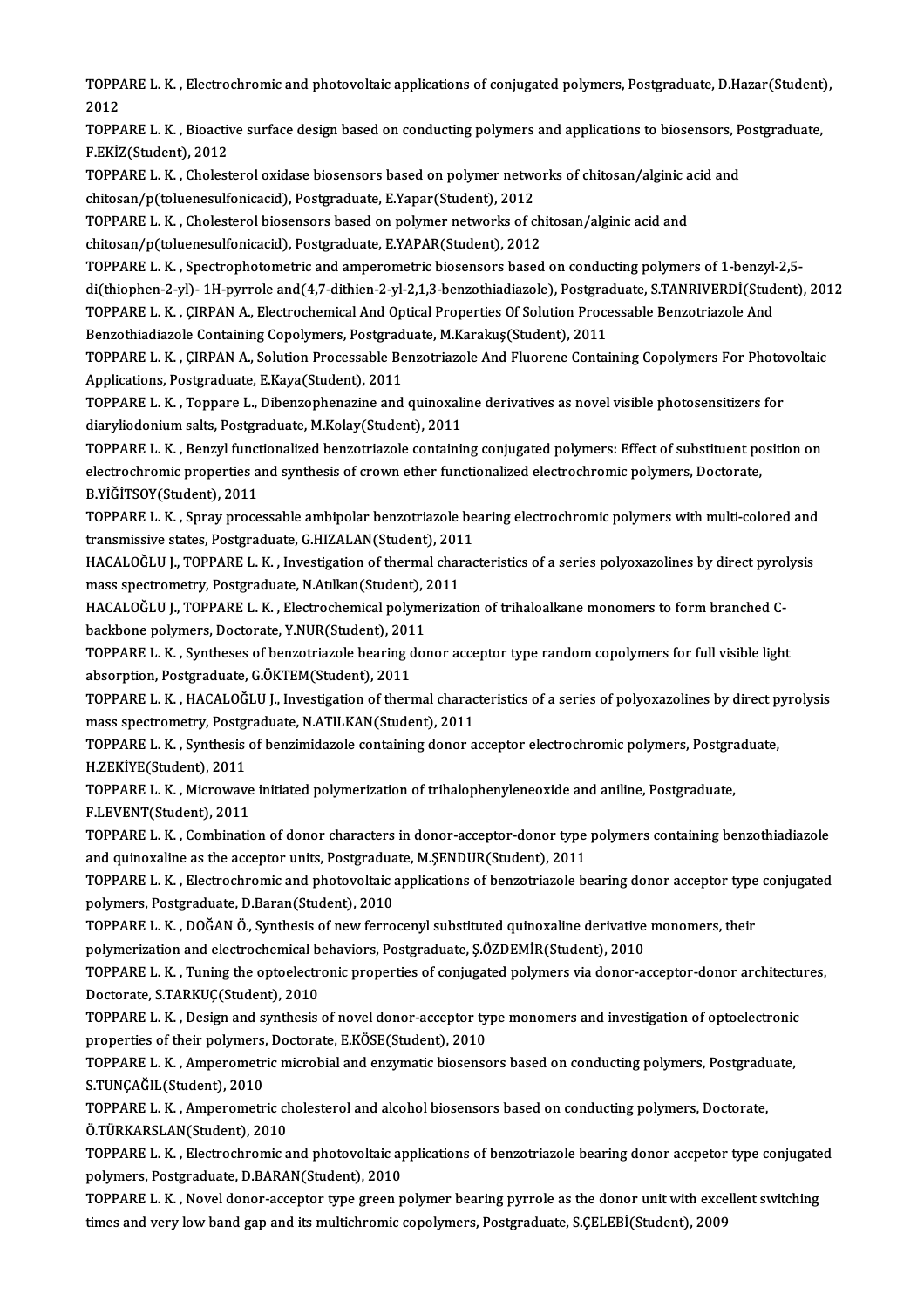TOPPARE L. K. , Realization of neutral state green polymeric materials, Postgraduate, A.DURMUŞ(Student), 2009<br>TOPPARE L. K. , Realization of neutral state green polymeric materials, Postgraduate, A.DURMUŞ(Student), 2009 TOPPARE L. K. , Realization of neutral state green polymeric materials, Postgraduate, A.DURMUŞ(Student), 2009<br>TOPPARE L. K. , Synthesis and electrochromic properties of conducting polymers of 4-(2,5-Di(thiophen-2-yl)-1h-py TOPPARE L. K. , Realization of neutral state green polymeric materials, Postgraduate, A.DURMUŞ(Student)<br>TOPPARE L. K. , Synthesis and electrochromic properties of conducting polymers of 4-(2,5-Di(thiop)<br>1-yl) benzenamine a TOPPARE L. K. , Synthesis and electrochromic properties of conducting polymers of 4-(2,5-Di(thiophen-2-yl)-1h-pyrrol-<br>1-yl) benzenamine and their use in electrochromic devices, Postgraduate, E.YILDIZ(Student), 2009<br>TOPPARE

1-yl) benzenamine and their use in electrochromic devices, Postgraduate, E.YILDIZ(Student)<br>TOPPARE L. K. , Synthesis of benzotriazole bearing donor acceptor type electroactive monor<br>contrast and fast switching electrochrom

TOPPARE L. K., Synthesis and electrochromic properties of a multichromic, conducting, soluble polythiophene derivative and its copolymer, Postgraduate, F.ÖZYURT(Student), 2009 contrast and fast switching electrochromic materials, Postgraduate, TOPPARE L. K., Synthesis and electrochromic properties of and its copolymer, Postgraduate, F.ÖZYURT(Student), 2009<br>TOPPARE L. K., Synthesis and electrochr TOPPARE L. K. , Synthesis and electrochromic properties of a multichromic, conducting, soluble polythiophene derivative<br>and its copolymer, Postgraduate, F.ÖZYURT(Student), 2009<br>TOPPARE L. K. , Synthesis and electrochromic

and its copolymer, Postgraduate, F.ÖZYURT(Student), 2009<br>TOPPARE L. K. , Synthesis and electrochromic properties of conducting polyn<br>2-yl) quinoxaline and its copolymers, Postgraduate, A.TUBA(Student), 2009<br>TOPPARE L. K., TOPPARE L. K. , Synthesis and electrochromic properties of conducting polymers of 5,8-Di(pyrrol-2-yl)-2,3-di(thiophen<br>2-yl) quinoxaline and its copolymers, Postgraduate, A.TUBA(Student), 2009<br>TOPPARE L. K. , The synthesis

2-yl) quinoxaline and its copolymers, Postgraduate, A.TUBA(Student), 2009<br>TOPPARE L. K. , The synthesis of donor-acceptor type electroactive monomers bearing pyrrole and selenophene<br>donor moieties and their polymers, Postg TOPPARE L. K. , The synthesis of donor-acceptor type electroactive monomers bearing pyrrole and selenophene as the donor moieties and their polymers, Postgraduate, B.EPİK(Student), 2009<br>TOPPARE L. K. , A new p and n dopabl donor moieties and their polymers, Postgraduate, B.EPİK(Student), 2009

TOPPARE L. K. , A new p and n dopable selenophene derivative and its electrochromic properties, Postgraduat<br>G.ARDAHAN(Student), 2008<br>TOPPARE L. K. , Synthesis of a new conducting polymer based on functionalized anthracene

G.ARDAHAN(Student), 2008<br>TOPPARE L. K. , Synthesis of a new conducting polymer based on function<br>electrochromic device component, Postgraduate, A.GÜL(Student), 2008<br>TOPPARE L. K., Flectrochromism with selepaphene derivativ TOPPARE L. K. , Synthesis of a new conducting polymer based on functionalized anthracene and its uses as<br>electrochromic device component, Postgraduate, A.GÜL(Student), 2008<br>TOPPARE L. K. , Electrochromism with selenophene

TOPPARE L. K., Electrochromism with selenophene derivatives, Postgraduate, K.AYDEMİR(Student), 2008

electrochromic device component, Postgraduate, A.GÜL(Student), 2008<br>TOPPARE L. K. , Electrochromism with selenophene derivatives, Postgraduate, K.AYDEMİR(Student), 2008<br>TOPPARE L. K. , Biosensor based on interpenetrated po TOPPARE L. K. , Biosensor based on interpenetrated polymer network of alginic acid and poly (1-vinylimidazole),<br>Postgraduate, M.KARTAL(Student), 2008<br>TOPPARE L. K. , Synthesis and characterization of conducting copolymers

Postgraduate, M.KARTAL(Student), 2008<br>TOPPARE L. K. , Synthesis and characterization of conducting copolymers of thiophene ended poly (ethy<br>TOPPARE L. K. , Novel donor acceptor time polymers towards excellent poutrel state TOPPARE L. K. , Synthesis and characterization of conducting copolymers of thiophene ended poly (ethyleneoxide):<br>Their electrochromic properties and use in enzyme immobilization, Doctorate, H.BEKİR(Student), 2007<br>TOPPARE L

Their electrochromic properties and use in enzyme immobilization, Doctorate, H.BEKİR(Student), 2007<br>TOPPARE L. K. , Novel donor-acceptor type polymers towards excellent neutral state green polymeric mat<br>realization of RGB TOPPARE L. K. , Novel donor-acceptor type polymers towards excellent neutral state green polymeric materiant<br>realization of RGB based electrochromic device applications, Postgraduate, G.EMRULLAH(Student), 2007<br>TOPPARE L. K

realization of RGB based electrochromic device applications, Postgraduate, G.EMRULLAH(Student), 2007<br>TOPPARE L. K. , Immobilization of tyrosinase in polysiloxane/polypyrrole copolymer matrices, Postgraduate,<br>A.ARSLAN(Stude TOPPARE L. K. , Immobilization of tyrosinase in polysiloxane/polypyrrole copolymer matrices, Postgraduate,<br>A.ARSLAN(Student), 2006<br>TOPPARE L. K. , Synthesis, characterization and electrochromic properties of conducting cop

A.ARSLAN(Student), 2006<br>TOPPARE L. K. , Synthesis, characterization and electrochromic properties of conducting copolymers of terephthalic<br>bis-(thiophen-3-ylmethyl)thioester and conducting polymer of 1-(4-fluorophenyl)-2,5 TOPPARE L. K. , Synthesis, characterization and<br>bis-(thiophen-3-ylmethyl)thioester and conduc<br>Postgraduate, Ö.TÜRKARSLAN(Student), 2006<br>TOPPARE L. K., Synthesis and sharasterization bis-(thiophen-3-ylmethyl)thioester and conducting polymer of 1-(4-fluorophenyl)-2,5-di(thiophen-2-yl)-1H-pyrrole,<br>Postgraduate, Ö.TÜRKARSLAN(Student), 2006

application, Postgraduate, S.TARKUÇ(Student), 2006 TOPPARE L. K. , Synthesis and characterization of a new soluble polythiophene derivative and its electrochromic<br>application, Postgraduate, S.TARKUÇ(Student), 2006<br>TOPPARE L. K. , Synthesis and electrochromic properties of

TOPPARE L.K., Synthesis and electrochromic properties of conducting polymers of succinic acid bis-(2-thiophen-3-yl-TOPPARE L. K. , Synthesis and electrochromic properties of conducting polymers of succinic acid bis-(2-thioph<br>ethyl) ester and their use in electrochromic devices, Postgraduate, L.SAÇAN(Student), 2006<br>TOPPARE L. K. , Immob

ethyl) ester and their use in electrochromic devices, Postgraduate, L.SAÇAN(Sturd)<br>TOPPARE L. K. , Immobiliation of glucose oxidase and polyphenol oxidase in cor<br>functionalized polystyrene with pyrrole, Postgraduate, O.Eki TOPPARE L. K. , Immobiliation of glucose oxidase and polyphenol oxidase in conducting copolymer of pyrrole<br>functionalized polystyrene with pyrrole, Postgraduate, O.Ekinci(Student), 2006<br>TOPPARE L. K. , Activity analysis of

functionalized polystyrene with pyrrole, Postgraduate, O.Ekinci(Student), 2006<br>TOPPARE L. K. , Activity analysis of immobilized tyrosinase enzyme in the presence of different inhibitors, Postgraduate,<br>I.NARLI(Student), 200 TOPPARE L. K. , Activity analysis of immobilized tyrosinase enzyme in the presence of different inhibitors, Postgraduate,<br>I.NARLI(Student), 2006<br>TOPPARE L. K. , Synthesis of polythiophene and polypyrrole derivatives and th

I.NARLI(Student), 2006<br>TOPPARE L. K. , Synthesis of poly<br>Doctorate, M.AK(Student), 2006<br>TOPPAPE L. K., Synthesis and ala TOPPARE L. K. , Synthesis of polythiophene and polypyrrole derivatives and their application in electrochromic devices,<br>Doctorate, M.AK(Student), 2006<br>TOPPARE L. K. , Synthesis and electrochromic properties of conducting p

Doctorate, M.AK(Student), 2006<br>TOPPARE L. K. , Synthesis and electrochromic properties of conducting polymers of 1-(4-ni<br>1H-pyrrole and their use in electrochromic devices, Postgraduate, S.VARIŞ(Student), 2006<br>TOPPARE L. K TOPPARE L. K. , Synthesis and electrochromic properties of conducting polymers of 1-(4-nitrophenyl)-2,5-di(<br>1H-pyrrole and their use in electrochromic devices, Postgraduate, S.VARIŞ(Student), 2006<br>TOPPARE L. K. , Synthesis

1H-pyrrole and their use in electrochromic devices, Postgraduate, S.VARIŞ(Student), 2006<br>TOPPARE L. K. , Synthesis of a new thiophene derivative and its uses as an electrochromic device component,<br>Postgraduate, B.YİĞİTSOY( TOPPARE L. K. , Synthesis of a new thiophene derivative and its uses as an electrochromic device component,<br>Postgraduate, B.YIĞİTSOY(Student), 2006<br>TOPPARE L. K. , Immobilization of glucose oxidase and polyphenol oxidase i

Fostgraduate, B.YİĞİTSOY(Student), 2006<br>TOPPARE L. K. , Immobilization of glucose oxidase and polyphenol oxidase in con<br>functionalized polystyrene with pyrrole, Postgraduate, O.EKİNCİ(Student), 2006<br>TOPPARE L. K., Immobili TOPPARE L. K. , Immobilization of glucose oxidase and polyphenol oxidase in conducting copolymer of pyrrole<br>functionalized polystyrene with pyrrole, Postgraduate, O.EKİNCİ(Student), 2006<br>TOPPARE L. K. , Immobilization of g

functionalized polystyrene with pyrrole, Postgraduate, O.EKİNCİ(Student), 2006<br>TOPPARE L. K. , Immobilization of glucose oxidase and polyphenol oxidase in poly(n-(4-(3<br>oxycarbonylphenyl) maleimide)-co-pyrrole) matrice, Pos TOPPARE L. K. , Immobilization of glucose oxidase and polyphenol oxidase in poly(n-(4-(3-thienyl methylene)-<br>oxycarbonylphenyl) maleimide)-co-pyrrole) matrice, Postgraduate, M.ÇİL(Student), 2006<br>TOPPARE L. K. , Syntheses o

oxycarbonylphenyl) maleimide)-co-pyrrole) matrice, Postgraduate, M.ÇİL(Student), 2006<br>TOPPARE L. K. , Syntheses of conducting polymers of 3-ester substituted thiophenes and c<br>electrochromic properties, Doctorate, P.ÇAMURLU TOPPARE L. K. , Syntheses of conducting polymers of 3-ester substituted thiophenes and characterization of their<br>electrochromic properties, Doctorate, P.ÇAMURLU(Student), 2006<br>TOPPARE L. K. , Activity analysis of immobiliz

electrochromic proper<br>TOPPARE L. K. , Activity<br>I.Narlı(Student), 2006<br>TOPPAPE L. K., Sunthe TOPPARE L. K. , Activity analysis of immobilized tyrosinase in the presence of different inhibitors, Postgraduate,<br>I.Narlı(Student), 2006<br>TOPPARE L. K. , Synthesis, characterization and electrochromic properties of conduct

TOPPARE L. K., Synthesis, characterization and electrochromic properties of conducting copolymers of terephthalic acid<br>bis-(thiophen-3-ylmethyl)thioester with thiophene and pyrrole and conducting polymer of 1-(4-fluorophen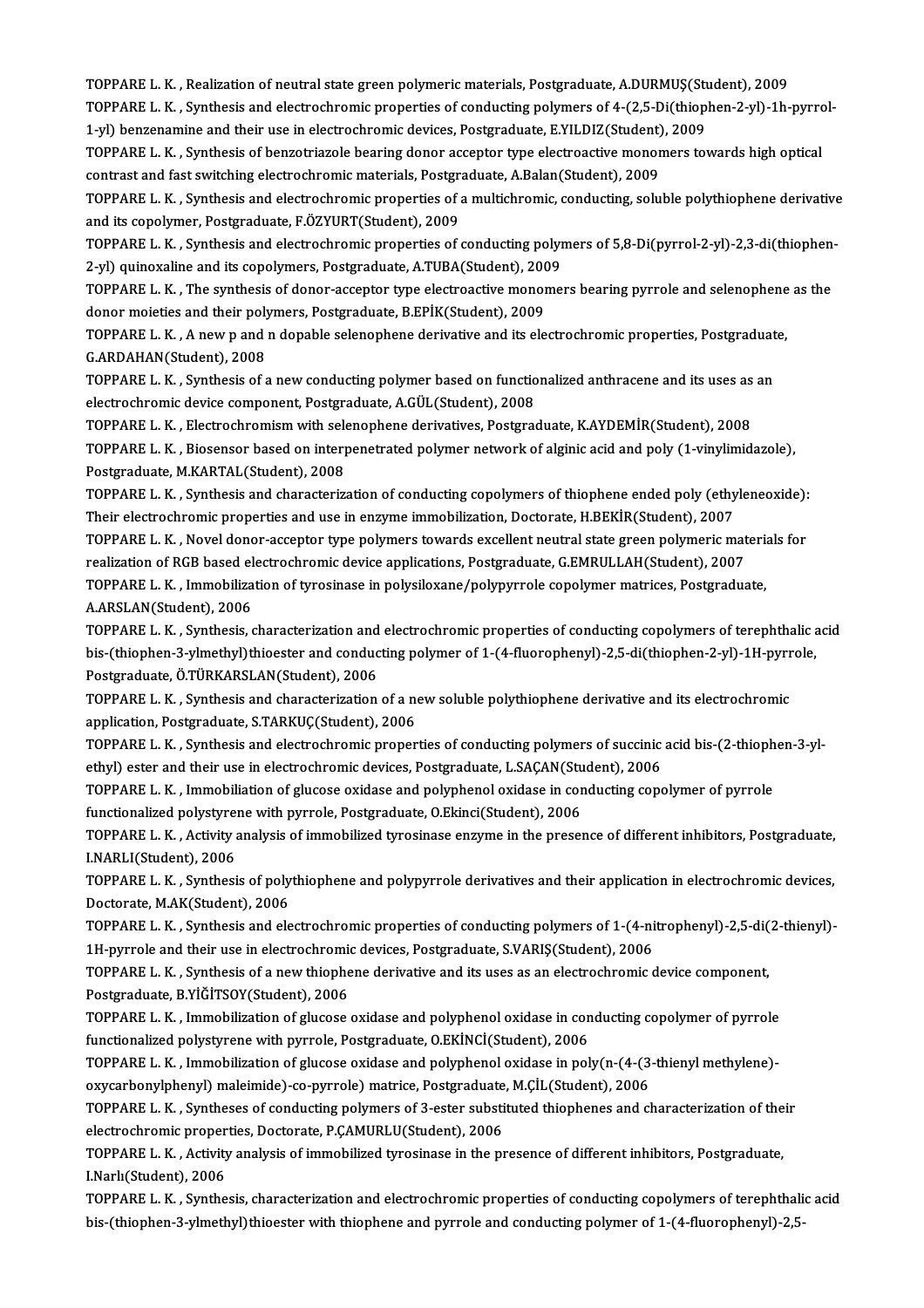di(thiophen-2-yl)-1h-pyrrole, Postgraduate, Ö.Türkarslan(Student), 2006

di(thiophen-2-yl)-1h-pyrrole, Postgraduate, Ö.Türkarslan(Student), 2006<br>TOPPARE L. K. , Synthesis and electrochromic properties of conducting polymers of 1-(4-nitrophenyl)-2,5-di(2-thienyl)-<br>1H. pyrrole and their use in el di(thiophen-2-yl)-1h-pyrrole, Postgraduate, Ö.Türkarslan(Student), 2006<br>TOPPARE L. K. , Synthesis and electrochromic properties of conducting polymers of 1-(4-ni<br>1H-pyrrole and their use in eletctrochromic devices, Postgra TOPPARE L. K. , Synthesis and electrochromic properties of conducting polymers of 1-(4-nitrophenyl)-2,5-di(2-th<br>1H-pyrrole and their use in eletctrochromic devices, Postgraduate, S.Varış(Student), 2006<br>TOPPARE L. K. , Synt

1H-pyrrole and their use in eletctrochromic devices, Postgraduate, S.Varış(Studt)<br>TOPPARE L. K. , Synthesis and electrochromic properties of conducting copolyn<br>quinoxalines with bithiophene, Postgraduate, Ş.BEYAZYILDIIM(St TOPPARE L. K. , Synthesis and electrochromic properties of conducting copolymers of dioxocino -and dithiocino-<br>quinoxalines with bithiophene, Postgraduate, Ş.BEYAZYILDIIM(Student), 2005<br>TOPPARE L. K. , Immobilization of in

quinoxalines with bithiophene, Postgraduate, Ş.BEYAZYILDIIM(Student), 2005<br>TOPPARE L. K. , Immobilization of invertase, polyphenol oxidase and glucose oxidase i<br>thiophene-capped polytetrahydrofuran and pyrrole, Doctorate, TOPPARE L. K. , Immobilization of invertase, polyphenol oxidase and glucose oxidase n conducting copolymers of<br>thiophene-capped polytetrahydrofuran and pyrrole, Doctorate, A.Elif(Student), 2005<br>TOPPARE L. K. , Immobilizati

thiophene-capped polytetrahydrofuran and pyrrole, Doctorate, A.Elif(Student), 2005<br>TOPPARE L. K. , Immobilization of invertase, polyphenol oxidase and glucose oxidase in<br>thiophene-capped polytetrahydrofuran and pyrrole, Do TOPPARE L. K. , Immobilization of invertase, polyphenol oxidase and glucose oxidase in conducting copolymers<br>thiophene-capped polytetrahydrofuran and pyrrole, Doctorate, A.ELİF(Student), 2005<br>TOPPARE L. K. , Synthesis of c

thiophene-capped polytetrahydrofuran and pyrrole, Doctorate, A.E<br>TOPPARE L. K. , Synthesis of conducting block copolymers and their<br>polyphenol oxidase enzymes, Doctorate, S.KIRALP(Student), 2004<br>TOPPARE L. K., HACALOČLILL, TOPPARE L. K. , Synthesis of conducting block copolymers and their use in the immobilization of invertase and<br>polyphenol oxidase enzymes, Doctorate, S.KIRALP(Student), 2004<br>TOPPARE L. K. , HACALOĞLU J., Characterization of

polyphenol oxidase enzymes, Doctorate, S.KIRALP(Student), 2004<br>TOPPARE L. K. , HACALOĞLU J., Characterization of conducting polymers of ester linkage containing thiophene<br>derivatives via mass spectroscopy, Postgraduate, E. TOPPARE L. K. , HACALOĞLU J., Characterization of conducting polymers of ester linkage containing thiophene<br>derivatives via mass spectroscopy, Postgraduate, E.ASLAN(Student), 2004<br>TOPPARE L. K. , Synthesis and characteriza

derivatives via mass spectroscopy, Postgraduate, E.ASLAN(<br>TOPPARE L. K. , Synthesis and characterization of poly(oxal<br>poly-caprolactone, Postgraduate, İ.Kerman(Student), 2004<br>TOPPARE L. K., İletisp ası kapolimerlerin sente TOPPARE L. K. , Synthesis and characterization of poly(oxalic acid dithiophen-3-yl methyl ester) and thiophene ended<br>poly-caprolactone, Postgraduate, İ.Kerman(Student), 2004<br>TOPPARE L. K. , İletken aşı kopolimerlerin sente

poly-caprolactone, Postgraduate, İ.Kerman(Student), 2004<br>TOPPARE L. K. , İletken aşı kopolimerlerin sentezi ve bunların enzim tutklama matrisleri olarak kullanımları, Doctorate,<br>E.ŞAHMETLİOĞLU(Student), 2004 TOPPARE L. K. , İletken aşı kopolimerlerin sentezi ve bunların enzim tutklama matrisleri olarak kullanımları, Doctorate,<br>E.ŞAHMETLİOĞLU(Student), 2004<br>TOPPARE L. K. , Synthesis of conducting polymers of terepthalic acid bi

E.ȘAHMETLİOĞLU(Student), 2004<br>TOPPARE L. K. , Synthesis of conducting polymers of terepthalic acid bis-t<br>their electrochromic properties, Postgraduate, Y.Coşkun(Student), 2004<br>TOPPARE L. K., Synthesis of block sondusting s TOPPARE L. K. , Synthesis of conducting polymers of terepthalic acid bis-(2-thiophen-3-yl-ethyl)ester and investigatio<br>their electrochromic properties, Postgraduate, Y.Coşkun(Student), 2004<br>TOPPARE L. K. , Synthesis of blo

their electrochromic properties, Postgraduate, Y.Coşkun(Student), 2004<br>TOPPARE L. K. , Synthesis of block conducting copolmers of cholesteryl functionalized thiophene and their use in the<br>immobilization of cholesterol oxid

TOPPARE L. K., Synthesis of block conducting copolymers of cholesteryl functionalized thiophene and their use in the immobilization of cholesterol oxidase, Doctorate, A.Çırpan(Student), 2004<br>TOPPARE L. K. , Synthesis of block conducting copolymers of cholesteryl fun<br>immobilization of cholesterol oxidase, Doctorate, A.ÇIRPAN(Student), 200

TOPPARE L. K., Synthesis and characterization of poly(oxalic acid dithiophen-3-Yl methly ester) and thiophene ended<br>poly-?-caprolactone, Postgraduate, İ.KERMAN(Student), 2004 immobilization of cholesterol oxidase, Doctorate, A.ÇIRPAN(St<br>TOPPARE L. K. , Synthesis and characterization of poly(oxalic a<br>poly-?-caprolactone, Postgraduate, İ.KERMAN(Student), 2004<br>TOPPARE L. K., Synthesis of sondustin TOPPARE L. K. , Synthesis and characterization of poly(oxalic acid dithiophen-3-Yl methly ester) and thiophene ended<br>poly-?-caprolactone, Postgraduate, İ.KERMAN(Student), 2004<br>TOPPARE L. K. , Synthesis of conducting polyme

poly-?-caprolactone, Postgraduate, İ.KERMAN(Student), 2004<br>TOPPARE L. K. , Synthesis of conducting polymers of terepthalic acid bis-(2-1<br>of their electrochromic properties, Postgraduate, Y.COŞKUN(Student), 2004<br>ÖZKAN İ. TO TOPPARE L. K. , Synthesis of conducting polymers of terepthalic acid bis-(2- thiophen-3-YL-ethyl) ester and investagitio<br>of their electrochromic properties, Postgraduate, Y.COSKUN(Student), 2004<br>ÖZKAN İ., TOPPARE L. K. , Q

of their electrochromic properties, Postgraduate, Y.COŞKUN(Student), 2004<br>ÖZKAN İ., TOPPARE L. K. , Quantum chemical study of geometries and electronic structures of aromatic five-me<br>heterocyclic oligomers in the ground an ÖZKAN İ., TOPPARE L. K. , Quantum chemical study of geometries and electronic structures of aromatic five-member<br>heterocyclic oligomers in the ground and lowest singlet excited states, Postgraduate, N.ÖKSÜZ(Student), 2004<br>

heterocyclic oligomers in the ground and lowest sir<br>TOPPARE L. K. , HACALOĞLU J., Synthesis of conduc<br>thiophene, Postgraduate, M.ERTAŞ(Student), 2003<br>V.U.MAZ L., TOPPARE L. K., Cas permeation propert TOPPARE L. K. , HACALOĞLU J., Synthesis of conducting copolymer of succinic acid bis-(pyrrolyl-phenyl) ester with<br>thiophene, Postgraduate, M.ERTAŞ(Student), 2003<br>YILMAZ L., TOPPARE L. K. , Gas permeation properties of poly

thiophene, Postgraduate, M.ERTAŞ(Student), 2003<br>YILMAZ L., TOPPARE L. K. , Gas permeation properties of po<br>with polypyrrole, Postgraduate, G.MERGEN(Student), 2003<br>TOPPARE L. K., Synthesis and shanastarization of a random YILMAZ L., TOPPARE L. K. , Gas permeation properties of poly (arlyene ether ketone) and its mixed matrix membranes<br>with polypyrrole, Postgraduate, G.MERGEN(Student), 2003<br>TOPPARE L. K. , Synthesis and characterization of a

with polypyrrole, Postgraduate, G.MERGEN(Student), 2003<br>TOPPARE L. K. , Synthesis and characterization of a random copolymer having variable thiophene units on the backbone,<br>Postgraduate, Y.GÜNER(Student), 2003 TOPPARE L. K. , Synthesis and characterization of a random copolymer having variable thiophene units on the<br>Postgraduate, Y.GÜNER(Student), 2003<br>TOPPARE L. K. , Synthesis and characterization of conducting copolymers of ca

Fostgraduate, Y.GÜNER(Student), 2003<br>TOPPARE L. K. , Synthesis and characterization of conducting copol<br>functionalized monomers, Postgraduate, U.BULUT(Student), 2003<br>TOPPARE L. K., Symthesis and characterization of conduct TOPPARE L. K. , Synthesis and characterization of conducting copolymers of carboxylic acid multithiophene<br>functionalized monomers, Postgraduate, U.BULUT(Student), 2003<br>TOPPARE L. K. , Synthesis and characterization of cond

functionalized monomers, Postgraduate, U.BULUT<br>TOPPARE L. K. , Synthesis and characterization of<br>polymers, Postgraduate, Ö.Papila(Student), 2003<br>TOPPARE L. K., Synthesis characterization of sons TOPPARE L. K. , Synthesis and characterization of conducting copolymers of thiophene functionalized monomers and<br>polymers, Postgraduate, Ö.Papila(Student), 2003<br>TOPPARE L. K. , Synthesis characterization of conducting copo

polymers, Postgraduate, Ö.Papila(Student), 2003<br>TOPPARE L. K. , Synthesis characterization of conducting copolymers of thiophene functionalized monomers and<br>polymers, Postgraduate, Ö.PAPİLA(Student), 2003 TOPPARE L. K. , Synthesis characterization of conducting copolymers of thiophene functionalized monomers and<br>polymers, Postgraduate, Ö.PAPİLA(Student), 2003<br>TOPPARE L. K. , Synthesis and characterization of thiophen-3-yl-a

polymers, Postgraduate, Ö.PAPİLA(Student), 2003<br>TOPPARE L. K. , Synthesis and characterization of th<br>polymers, Postgraduate, B.BİNGÖL(Student), 2003<br>TOPPARE L. K., VILMAZ L. Cas parmeation propert TOPPARE L. K. , Synthesis and characterization of thiophen-3-yl-acetic acid 4-pyrrol-1-yl-phenyl ester and its conduction<br>polymers, Postgraduate, B.BİNGÖL(Student), 2003<br>TOPPARE L. K. , YILMAZ L., Gas permeation properties

polymers, Postgraduate, B.BİNGÖL(Student), 2003<br>TOPPARE L. K. , YILMAZ L., Gas permeation properties of p<br>with polypyrrole, Postgraduate, G.Mergen(Student), 2003<br>TOPPARE L. K., Symthesis of thiophane sanned polytetrahy TOPPARE L. K. , YILMAZ L., Gas permeation properties of poly(arylene ether ketone) and its mixed matrix i<br>with polypyrrole, Postgraduate, G.Mergen(Student), 2003<br>TOPPARE L. K. , Synthesis of thiophene capped polytetrahydro

with polypyrrole, Postgraduate, G.Mergen(Student), 2003<br>TOPPARE L. K. , Synthesis of thiophene capped polytetrahydrofuran conducting copolymers, Postgraduate,<br>E.ÜNÜR(Student), 2003 TOPPARE L. K. , Synthesis of thiophene capped polytetrahydrofuran conducting copolymers, Postgraduate,<br>E.ÜNÜR(Student), 2003<br>TOPPARE L. K. , Immobilization of invertase and glucose oxidase in conducting m-type polysiloxane

E.ÜNÜR(Student), 2003<br>TOPPARE L. K. , Immobilization of invertase and glucose oxida<br>copolymer matrices, Postgraduate, A.GÜRSEL(Student), 2002<br>TOPPARE L. K., Toppane L. Condusting block sopolymers of th TOPPARE L. K. , Immobilization of invertase and glucose oxidase in conducting m-type polysiloxane/ polypyrrole block<br>copolymer matrices, Postgraduate, A.GÜRSEL(Student), 2002<br>TOPPARE L. K. , Toppare L., Conducting block co

copolymer matrices, Postgraduate, A.GÜRSEL(Student), 2002<br>TOPPARE L. K. , Toppare L., Conducting block copolymers of thiophene-capped<br>and their uses in immobilization of enzymes, Doctorate, S.Alkan(Student), 2002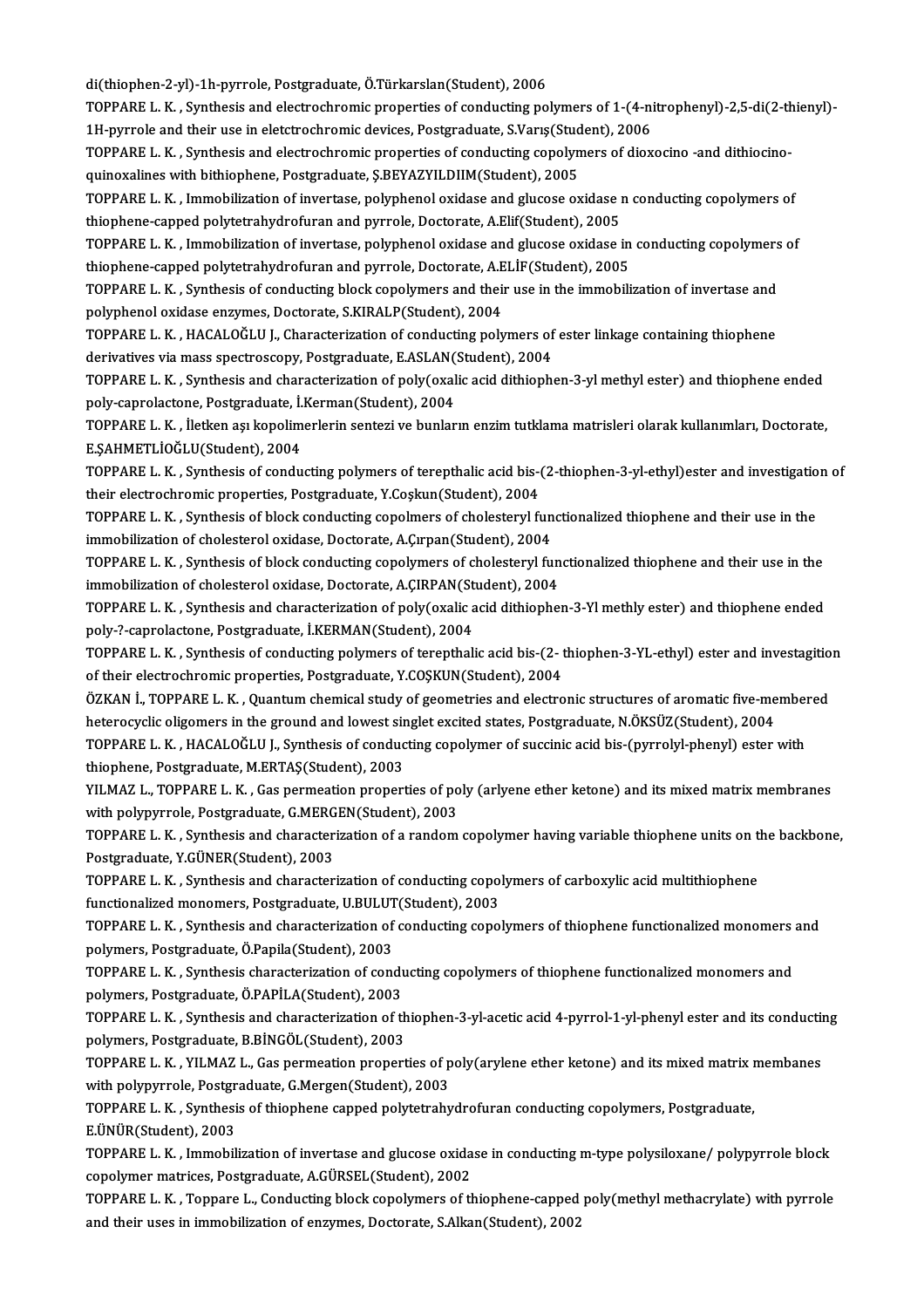TOPPARE L. K. , Immobilization of invertase and glucose oxidase in poly 2-methylbuthyl-2-(3-thienyl) acetate/<br>Reliminate metrises. Pestereduste, S ISIK/Student), 2002 TOPPARE L. K. , Immobilization of invertase and glucose ox<br>polypyrrole matrices, Postgraduate, S.IŞIK(Student), 2002<br>TOPPARE L. K., HACALOČLU L. Symbosis of blogly sonolyn TOPPARE L. K. , Immobilization of invertase and glucose oxidase in poly 2-methylbuthyl-2-(3-thienyl) acetate/<br>polypyrrole matrices, Postgraduate, S.IŞIK(Student), 2002<br>TOPPARE L. K. , HACALOĞLU J., Synthesis of blocks copo

polypyrrole matrices, Postgraduate, S.IŞIK(Student), 2002<br>TOPPARE L. K. , HACALOĞLU J., Synthesis of blocks copolymers of (S)-2-methylbutyl 2-(3-th<br>characterization via pyrolysis mass spectrometry, Postgraduate, A.LEVENT(S

TOPPARE L. K. , HACALOĞLU J., Synthesis of blocks copolymers of (S)-2-methylbutyl 2-(3-thienyl) acetate and its<br>characterization via pyrolysis mass spectrometry, Postgraduate, A.LEVENT(Student), 2002<br>AKBULUT U., TOPPARE L. characterization via pyro<br>AKBULUT U., TOPPARE L<br>Z.BALCI(Student), 2001<br>TOPPAPE L. K., Investiss AKBULUT U., TOPPARE L. K. , Immobilization of saccharomyces cerevisiae in graft copolymers of pyrrole, Postgradu<br>Z.BALCI(Student), 2001<br>TOPPARE L. K. , Investigation of pyrrole end capped polytetrahydrofuran graft copolyme

Z.BALCI(Student), 2001<br>TOPPARE L. K. , Investigation of pyrrole er<br>Postgraduate, C.ÖZDİLEK(Student), 2001<br>VILMAZ L. TOPPAPE L. K., Effect of prope TOPPARE L. K. , Investigation of pyrrole end capped polytetrahydrofuran graft copolymers via mass spectrometry,<br>Postgraduate, C.ÖZDİLEK(Student), 2001<br>YILMAZ L., TOPPARE L. K. , Effect of preparation parameters on performa

Postgraduate, C.ÖZDİLEK(Student), 2001<br>YILMAZ L., TOPPARE L. K. , Effect of preparation parameters on performance of dense homogeneous <sub>l</sub><br>polypyrrole-polycarbonate mixed matrix membranes, Postgraduate, P.HACARLIOĞLU(Stude YILMAZ L., TOPPARE L. K. , Effect of preparation parameters on performance of dense homogeneous polycarbonate and<br>polypyrrole-polycarbonate mixed matrix membranes, Postgraduate, P.HACARLIOĞLU(Student), 2001<br>TOPPARE L. K. ,

Polypyrrole-polycarbonat<br>TOPPARE L. K. , Immobiliz<br>S.TİRKEŞ(Student), 2001<br>TOPPARE L. K., TİNCER İ TOPPARE L. K. , Immobilization of glucose oxidase enzyme in conducting graft copolymers of pyrrole, Postgraduate,<br>S.TİRKEŞ(Student), 2001<br>TOPPARE L. K. , TİNCER İ. T. , Mechanical properties of graft copolymers of polypyrr

S.TİRK<br>TOPP/<br>2001<br>TOPP/ TOPPARE L. K. , TİNCER İ. T. , Mechanical properties of graft copolymers of polypyrrole, Postgraduate, C.BİRAN(Stud<br>2001<br>TOPPARE L. K. , TİNCER İ. T. , Preparation of a conducting flexible material from silane coupling age 2001<br>TOPPARE L. K., TİNCER İ. T., Preparation of a conducting flexible material from silane coupling agent and hydroxyl

TOPPARE L. K. , TİNCER İ. T. , Preparation of a conducting flexible material from silane coupling agent and hydroxyl<br>terminated polybutadiene rubber by hydrolysis and condensation., Postgraduate, Y.KARATAŞ(Student), 2001<br>T

terminated polybutadiene rubber by hydrolysis and condensation., Postgraduate, Y.KARATAŞ(Student), 2001<br>TOPPARE L. K. , Synthesis and characterization of conducting polysiloxane-polypyrrole graft copolymers, Post<br>Ö.GÜNAYDI TOPPARE L. K. , Synthesis and characterization of conducting polysiloxane-polypyrrole graft copolymers,<br>Ö.GÜNAYDIN(Student), 2001<br>TOPPARE L. K. , Immobilization of invertase in pyrrole capped polyazotetrahydrofuran/polypyr

Ö.GÜNAYDIN(Student), 2001<br>TOPPARE L. K. , Immobilization of invertase in pyrrole capped polyazotetrahydrofuran/polypyrrole and<br>polytetrahydrofuran-block-polystyrene/polypyrole conducting gr..., Postgraduate, R.ERGİNER(Stud TOPPARE L. K. , Immobilization of invertase in pyrrole capped polyazotetrahydrofuran/polypyrrole and<br>polytetrahydrofuran-block-polystyrene/polypyrole conducting gr…, Postgraduate, R.ERGİNER(Student), 2000<br>TOPPARE L. K. , S

polytetrahydrofuran-bloc<br>TOPPARE L. K. , Synthesis<br>B.BENGÜ(Student), 2000<br>TOPPAPE L. K. HACALOČ TOPPARE L. K. , Synthesis of conduating graft copolymers of 2-(N-pyrroly)ethylvinylether with pyrrole, Postgraduate,<br>B.BENGÜ(Student), 2000<br>TOPPARE L. K. , HACALOĞLU J., Structural investigation of conducting polymer graft

B.BENGÜ(Student), 2000<br>TOPPARE L. K. , HACALOĞLU J., Structu<br>Postgraduate, T.UYAR(Student), 2000<br>TOPPAPE L. K., Conducting polymers 4 TOPPARE L. K. , HACALOĞLU J., Structural investigation of conducting polymer graft of pyrrole via ma<br>Postgraduate, T.UYAR(Student), 2000<br>TOPPARE L. K. , Conducting polymers of N-pyrolyl ethyevinyl ether and polysiloxones,

Postgraduate, T.UYAR(Student), 2000<br>TOPPARE L. K., Conducting polymers of N-pyrolyl ethyevinyl ether and polysiloxones, Postgraduate,

E.KALAYCIOĞLU(Student), 1999

TOPPARE L. K., Conducting graft copolymers of polytetrahydrofuran polystyrene with polypyrrole, Postgraduate,<br>S.ÖZTEMİZ(Student), 1999 TOPPARE L. K. , Conducting graft copolymers of polytetrahydrofuran polystyrene with polypyrrole, Postgraduate,<br>S.ÖZTEMİZ(Student), 1999<br>TOPPARE L. K. , Conducting copolymers of polypyrrole/polytetrahydrofuran and immobiliz

S.ÖZTEMİZ(Student), 1999<br>TOPPARE L. K. , Conducting copolymers of polypyrro<br>matrices, Postgraduate, N.KIZILYAR(Student), 1998<br>TOPPARE L. K., Conducting polymors and composite TOPPARE L. K. , Conducting copolymers of polypyrrole/polytetrahydrofuran and immobilization of inv<br>matrices, Postgraduate, N.KIZILYAR(Student), 1998<br>TOPPARE L. K. , Conducting polymers and composites of pyrrole and their u

matrices, Postgraduate, N.KIZILYAR(Student), 1998<br>TOPPARE L. K. , Conducting polymers and composites of pyrrole and their uses as sensors, Doctorate,<br>F.SELAMPINAR(Student), 1997 TOPPARE L. K. , Conducting polymers and composites of pyrrole and their uses as sensors, Doctorate,<br>F.SELAMPINAR(Student), 1997<br>TOPPARE L. K. , Conducting polymer composites of polypyrote and polyindne, Postgraduate, A.BOZ

F.SELAMPINAR(Student), 1997<br>TOPPARE L. K. , Conducting polymer composites of polypyrote and polyindne, Postgraduate, A.BOZKURT(Studer<br>TOPPARE L. K. , AKBULUT U., Electrochemically obtained insulating and conducting polymer TOPPARE L. K. , Conducting polymer composites of p<br>TOPPARE L. K. , AKBULUT U., Electrochemically obtai<br>acrylonitrile., Doctorate, B.YURTTAŞ(Student), 1996<br>AKRULUT U. TOPPARE L. K., Synthesis of polythioph acrylonitrile., Doctorate, B.YURTTAŞ(Student), 1996

TOPPARE L. K. , AKBULUT U., Electrochemically obtained insulating and conducting polymers and composites of<br>acrylonitrile., Doctorate, B.YURTTAŞ(Student), 1996<br>AKBULUT U., TOPPARE L. K. , Synthesis of polythiophene conduct AKBULUT U., TOPPARE L. K. , Synthesis of polythiophene conducting polymer composites, Postgraduate,<br>F.VATANSEVER(Student), 1995<br>TOPPARE L. K. , Semiempirical calculations on the polymerization mechenism of throphere and so

F.VATANSEVER(Student), 1995<br>TOPPARE L. K. , Semiempirical calculati<br>Postgraduate, G.KILIÇ(Student), 1995<br>TOPPAPE L. K. , A. Theoratical investiga TOPPARE L. K. , Semiempirical calculations on the polymerization mechenism of throphere and some derivaties,<br>Postgraduate, G.KILIÇ(Student), 1995<br>TOPPARE L. K. , A Theoretical investigation of the interaction between condu

Postgraduate, G.KILIÇ(Student), 1995<br>TOPPARE L. K. , A Theoretical investigation of the interaction between conducting and insulating polyness, Postgraduate,<br>S.BAHÇECİ(Student), 1995 TOPPARE L. K. , A Theoretical investigation of the interaction between conducting and insulating polyness, Postgraduate,<br>S.BAHÇECİ(Student), 1995<br>TOPPARE L. K. , Synthesis of polypyrrole conducting polymer composites, Post

S.BAHÇECİ(Student), 1995<br>TOPPARE L. K. , Synthesis of polypyrrole conducting polymer composites, Postgraduate, F.SELAMPINAR(<br>TOPPARE L. K. , Electroinitiated polymerization of acrylamide, acrolein and copolymerization., Do TOPPARE L. K. , Synthesis of p<br>TOPPARE L. K. , Electroinitiate<br>B.HACIOĞLU(Student), 1988

# Articles Published in Journals That Entered SCI, SSCI and AHCI Indexes

rticles Published in Journals That Entered SCI, SSCI and AHCI Indexes<br>I. Effect of random copolymerization on the optical properties of selenophene and thieno[3,4-Effect of random copolymerization on the<br>c]pyrrole-4,6-dione conjugated polymers<br>Yose M\_UDUM V\_TOPPARE L\_V Effect of random copolymeri<br>c]pyrrole-4,6-dione conjugat<br>Yasa M., UDUM Y., TOPPARE L. K.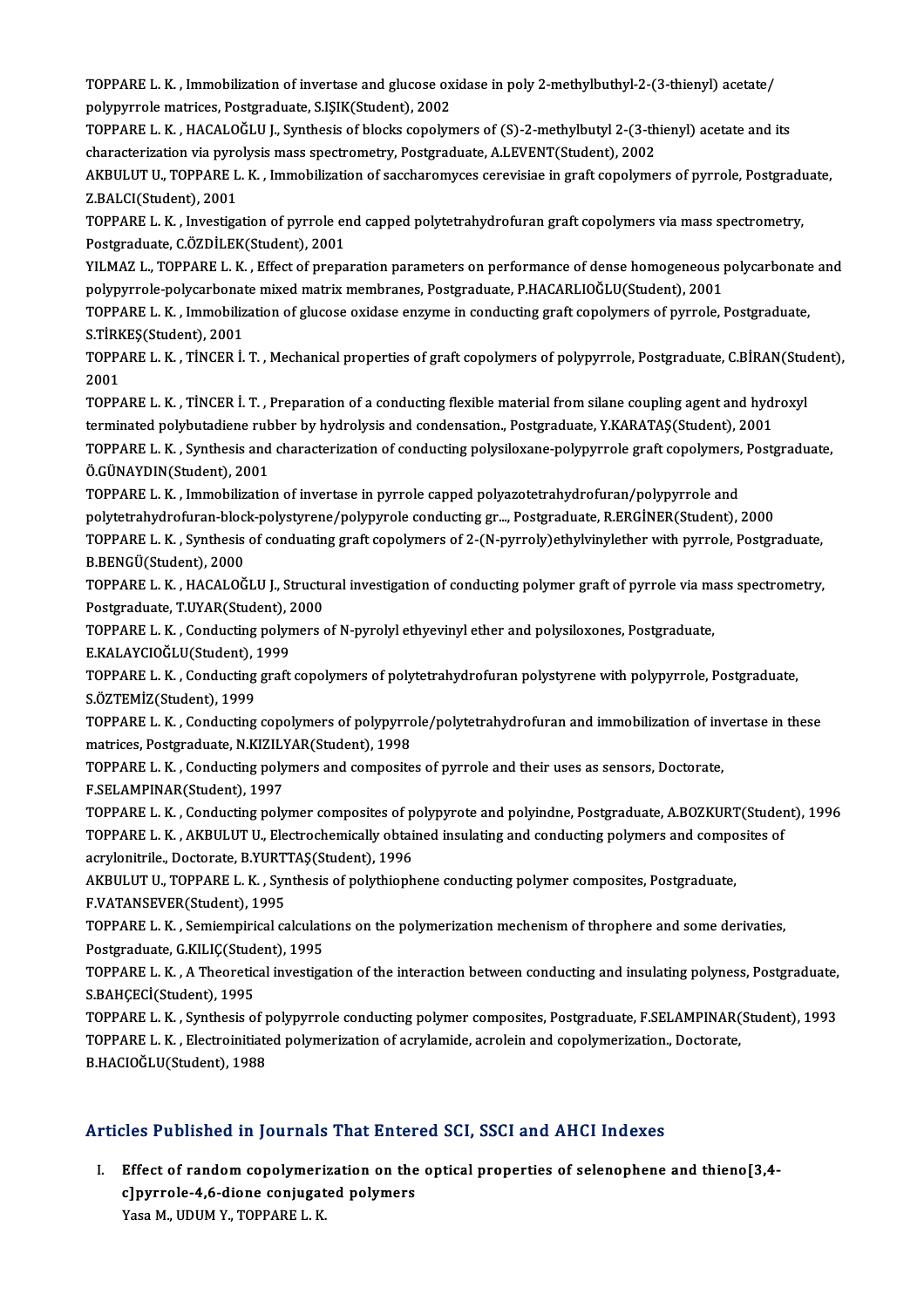Microchemical Journal, vol.178, 2022 (Journal Indexed in SCI Expanded)

- Microchemical Journal, vol.178, 2022 (Journal Indexed in SCI Expanded)<br>II. Investigation the effect of π bridge and side chain on photovoltaic properties of benzodithiophene<br>and quinevaline based conjugated nelymens Microchemical Journal, vol.178, 2022 (Journal Inde<br>Investigation the effect of  $\pi$  bridge and side<br>and quinoxaline based conjugated polymers<br>TASKAVA ASLANS, Alemder Vimer E, Hagefondia Investigation the effect of π bridge and side chain on photovoltaic properties of benzodithiop<br>and quinoxaline based conjugated polymers<br>TAŞKAYA ASLAN S., Alemdar Yılmaz E., Hacıefendioğlu T., UDUM Y., TOPPARE L. K. , YIL and quinoxaline based conjugated polymers<br>TAŞKAYA ASLAN S., Alemdar Yılmaz E., Hacıefendioğlu T., UDUM Y., TOPPARE L. K. , YILDIRIM E., ÇIRPAN A. TAŞKAYA ASLAN S., Alemdar Yılmaz E., Hacıefendioğlu T., UDUM Y., TOPPARE L. K. , YILDIRIM E., ÇIRPAN A.<br>European Polymer Journal, vol.169, 2022 (Journal Indexed in SCI Expanded)<br>III. Thieno[3,4-c]pyrrole-4,6-dione-Based Co
- European Polymer Journal, vol.169, 2022 (Journal Indexed in SCI Expanded)<br>Thieno[3,4-c]pyrrole-4,6-dione-Based Conjugated Polymers for Nonfullerene Org<br>Yasa M., TOPPARE L. K.<br>MACROMOLECULAR CHEMISTRY AND PHYSICS, vol.223, Thieno[3,4-c]pyrrole-4,6-dione-Based Conjugated Polymers for Nonfullerene Organization (1988)<br>Yasa M., TOPPARE L. K.<br>MACROMOLECULAR CHEMISTRY AND PHYSICS, vol.223, no.5, 2022 (Journal Indexed in SCI)<br>Multinurnasse asstis a
- Yasa M., TOPPARE L. K.<br>MACROMOLECULAR CHEMISTRY AND PHYSICS, vol.223, no.5, 2022 (Journal Indexed in SCI)<br>IV. Multipurpose acetic acid functionalized carbazole derivatives: Synthesis, electrochemical properties<br>and electro MACROMOLECULAR CHEMISTRY AND PHYSI<br>Multipurpose acetic acid functionalized<br>and electrochromic device applications<br>Hagiagly S. Vičin D. Alboy T. E. UDUM Y. Gi Multipurpose acetic acid functionalized carbazole derivatives: Synthe<br>and electrochromic device applications<br>Hacioglu Ş., YİĞİT D., Akbey T. E. , UDUM Y., GÜLLÜ M., DEPCİ T., TOPPARE L. K.<br>JOUPMAL OE ELECTROANALYTICAL CHEM and electrochromic device applications<br>Hacioglu Ș., YİĞİT D., Akbey T. E. , UDUM Y., GÜLLÜ M., DEPCİ T., TOPPARE L. K.<br>JOURNAL OF ELECTROANALYTICAL CHEMISTRY, vol.908, 2022 (Journal Indexed in SCI)
- V. Selenophene-containing conjugated polymers for supercapacitor electrodes Yildiz D. E., Cevher D., Yasa M., ÇIRPAN A., TOPPARE L. K. Selenophene-containing conjugated polymers for supercapacitor electrodes<br>Yildiz D. E. , Cevher D., Yasa M., ÇIRPAN A., TOPPARE L. K.<br>Journal of Polymer Science, vol.60, no.1, pp.109-121, 2022 (Journal Indexed in SCI Expand Yildiz D. E. , Cevher D., Yasa M., ÇIRPAN A., TOPPARE L. K.<br>Journal of Polymer Science, vol.60, no.1, pp.109-121, 2022 (Journal Indexed in SCI Expanded)<br>VI. Synthesis of selenophene substituted benzodithiophene and fluorin
- Journal of Polymer Science, vol.60, no.1, pp.109-121, 2022 (Jou<br>Synthesis of selenophene substituted benzodithiophene<br>conjugated polymers for organic solar cell applications<br>TASKAVA ASLAN S. Cerber D. Bolaur E. Higelen Org Synthesis of selenophene substituted benzodithiophene and fluorinated benzothiadiazole based<br>conjugated polymers for organic solar cell applications<br>TAŞKAYA ASLAN S., Cevher D., Bolayır E., Hizalan Ozsoy G., UDUM Y., YILDI conjugated polymers for organic solar cell applications<br>TAŞKAYA ASLAN S., Cevher D., Bolayır E., Hizalan Ozsoy G., UDUM Y., YILDIRIM E., TOPPARE L. K. , ÇIRPAN A.<br>Electrochimica Acta, vol.398, 2021 (Journal Indexed in SCI) TAŞKAYA ASLAN S., Cevher D., Bolayır E., Hizalan Ozsoy G., UDUM Y., YILDIRIM E., TOPPARE L. K. , ÇIRPAN A.<br>Electrochimica Acta, vol.398, 2021 (Journal Indexed in SCI)<br>VII. Light induced step-growth polymerization of Donor-
- Electrochimica Acta, vol.398, 2021 (Journal Indexed in SCI)<br>Light induced step-growth polymerization of Donor-Acceptor-Donor (DAD) type<br>on thiophene [1,2,5] Chalcogenazolo[3,4-f]-benzo [1,2,3] triazole Thiophene<br>Kava K Light induced step-growth polymerization of Donor-Acceptor-Dom<br>Thiophene - [1,2,5] Chalcogenazolo[3,4-f]-benzo [1,2,3] triazol<br>Kaya K., Alkan E. A. , Yasa M., Suerkan A., UDUM Y., TOPPARE L. K. , Yağcı Y.<br>FUROPEAN POLYMER on thiophene - [1,2,5] Chalcogenazolo[3,4-f]-benzo [1,2,3] triaz<br>Kaya K., Alkan E. A. , Yasa M., Suerkan A., UDUM Y., TOPPARE L. K. , Yağcı<br>EUROPEAN POLYMER JOURNAL, vol.161, 2021 (Journal Indexed in SCI)<br>Non fullerene erg Kaya K., Alkan E. A. , Yasa M., Suerkan A., UDUM Y., TOPPARE L. K. , Yağcı Y.<br>EUROPEAN POLYMER JOURNAL, vol.161, 2021 (Journal Indexed in SCI)<br>VIII. Non-fullerene organic photovoltaics based on thienopyrroledione comprisin
- EUROPEAN POLYMER JON<br>Non-fullerene organi<br>effect of alkyl chains<br>Yasa M. Dangi T. Alamd Non-fullerene organic photovoltaics based on thienopyrr<br>effect of alkyl chains<br>Yasa M., Depci T., Alemdar E., Hacioglu Ş., Çırpan A., Toppare L. K.<br>PENEWARI E ENERGY vel 178. pp.202.211.2021 (Journal Indov effect of alkyl chains<br>Yasa M., Depci T., Alemdar E., Hacioglu Ş., Çırpan A., Toppare L. K.<br>RENEWABLE ENERGY, vol.178, pp.202-211, 2021 (Journal Indexed in SCI)<br>A Nonionia Alsohol Soluble Bolymor Cathodo Interlever Enghles

### Yasa M., Depci T., Alemdar E., Hacioglu Ş., Çırpan A., Toppare L. K.<br>RENEWABLE ENERGY, vol.178, pp.202-211, 2021 (Journal Indexed in SCI)<br>IX. A Nonionic Alcohol Soluble Polymer Cathode Interlayer Enables Efficient Orga RENEWABLE<br>A Nonionic<br>Solar Cells<br>Sharma A S A Nonionic Alcohol Soluble Polymer Cathode Interlayer Enables Efficient Organic and Perovskite<br>Solar Cells<br>Sharma A., Singh S., Song X., Rosas Villalva D., Troughton J., Corzo D., Toppare L. K. , GÜNBAŞ E. G. , Schroeder B

Solar Ce<br>Sharma A<br>Baran D.<br>CHEMIST

Baran D.<br>CHEMISTRY OF MATERIALS, vol.33, no.22, pp.8602-8611, 2021 (Journal Indexed in SCI)

- Baran D.<br>CHEMISTRY OF MATERIALS, vol.33, no.22, pp.8602-8611, 2021 (Journal Indexed in SCI)<br>X. Light induced step-growth polymerization of Donor-Acceptor-Donor (DAD) type monomers based<br>on thionbone 51.251 Chalassenarale 5 CHEMISTRY OF MATERIALS, vol.33, no.22, pp.8602-8611, 2021 (Journal Indexed in SCI)<br>Light induced step-growth polymerization of Donor-Acceptor-Donor (DAD) type<br>on thiophene – [1,2,5] Chalcogenazolo[3,4-f]-benzo [1,2,3] tria Light induced step-growth polymerization of Donor-Acceptor-<br>on thiophene – [1,2,5] Chalcogenazolo[3,4-f]-benzo [1,2,3] tri<br>Toppare L. K., Kaya K., Aydan E., Yaşa M., Süerkan A., Udum Y., Yağcı Y.<br>European Polymor Journal v on thiophene – [1,2,5] Chalcogenazolo[3,4-f]-benzo [1,2,3] triazole – Thiophene<br>Toppare L. K., Kaya K., Aydan E., Yaşa M., Süerkan A., Udum Y., Yağcı Y.<br>European Polymer Journal, vol.161, no.110831, pp.110831-110838, 2021
- XI. Multichromic VanadiumPentoxide Thin Films Through Ultrasonic Spray Deposition European Polymer Journal, vol.161, no.110831, pp.110831-110838, 2021 (Journal Indexed in SCI)<br>Multichromic Vanadium Pentoxide Thin Films Through Ultrasonic Spray Deposition<br>TUTEL Y., DURUKAN M. B. , Koc S., KOYLAN S., Cakm Multichromic Vanadium Pentoxide Thin Films Through Ultrasonic Spray Deposition<br>TUTEL Y., DURUKAN M. B. , Koc S., KOYLAN S., Cakmak H., Kocak Y., Hekmat F., Ozensoy E., Ozba<br>JOURNAL OF THE ELECTROCHEMICAL SOCIETY, vol.168, TUTEL Y., DURUKAN M. B. , Koc S., KOYLAN S., Cakmak H., Kocak Y., Hekmat F., Ozensoy E., Ozbay E., UDUM Y.<br>JOURNAL OF THE ELECTROCHEMICAL SOCIETY, vol.168, no.10, 2021 (Journal Indexed in SCI)<br>XII. Electrochemical catechol

### JOURNAL OF THE ELECTROCHEMICAL SOCIETY, vol.168, no.10, 2021 (Journal Indexed in SCI)<br>Electrochemical catechol biosensor based on beta-cyclodextrin capped gold nanop<br>inhibition effect of ibuprofen<br>Kapan B., Kurbanoglu S., XII. Electrochemical catechol biosensor based on beta-cyclodextrin capped gold nanoparticles and

PROCESS BIOCHEMISTRY, vol.108, pp.80-89, 2021 (Journal Indexed in SCI)

Kapan B., Kurbanoglu S., Esenturk E., Soylemez S., TOPPARE L. K.<br>PROCESS BIOCHEMISTRY, vol.108, pp.80-89, 2021 (Journal Indexed in SCI)<br>XIII. Effect of thiophene, 3-hexylthiophene, selenophene, and Thieno[3,2-b] thiophene PROCESS BIOCHEMISTRY, vol.108, pp.80-89, 2021 (Journal Indexed in SCI)<br>Effect of thiophene, 3-hexylthiophene, selenophene, and Thieno[3,2-b] thiophene s<br>device performance of novel 2,1,3-benzothiadiazole based alternating Effect of thiophene, 3-hexylthiophene, selenophene, and Thieno[3,2-b] thiophene spacers on OPV<br>device performance of novel 2,1,3-benzothiadiazole based alternating copolymers<br>Karaman C. Z. , Goker S., Sahin U. S. , Haciogl device performance of novel 2,1,3-benzothiadiazole based alternating copolymers<br>Karaman C. Z. , Goker S., Sahin U. S. , Hacioglu Ş., Aslan S. T. , Haciefendioglu T., Hizalan G., YILD<br>TOPPARE L. K. Karaman C. Z. , Goker S., Sahin U. S. , Hacioglu Ș., Aslan S. T. , Haciefendioglu T., Hizalan G.,<br>TOPPARE L. K.<br>JOURNAL OF ELECTROANALYTICAL CHEMISTRY, vol.895, 2021 (Journal Indexed in SCI)<br>Highly, conjugated visible and

JOURNAL OF ELECTROANALYTICAL CHEMISTRY, vol.895, 2021 (Journal Indexed in SCI)

## XIV. Highly conjugated visible and near-infrared light photoinitiating systems for radical and cationic

Suerkan A., Alkan E. A., Kaya K., UDUM Y., TOPPARE L. K., Yağcı Y.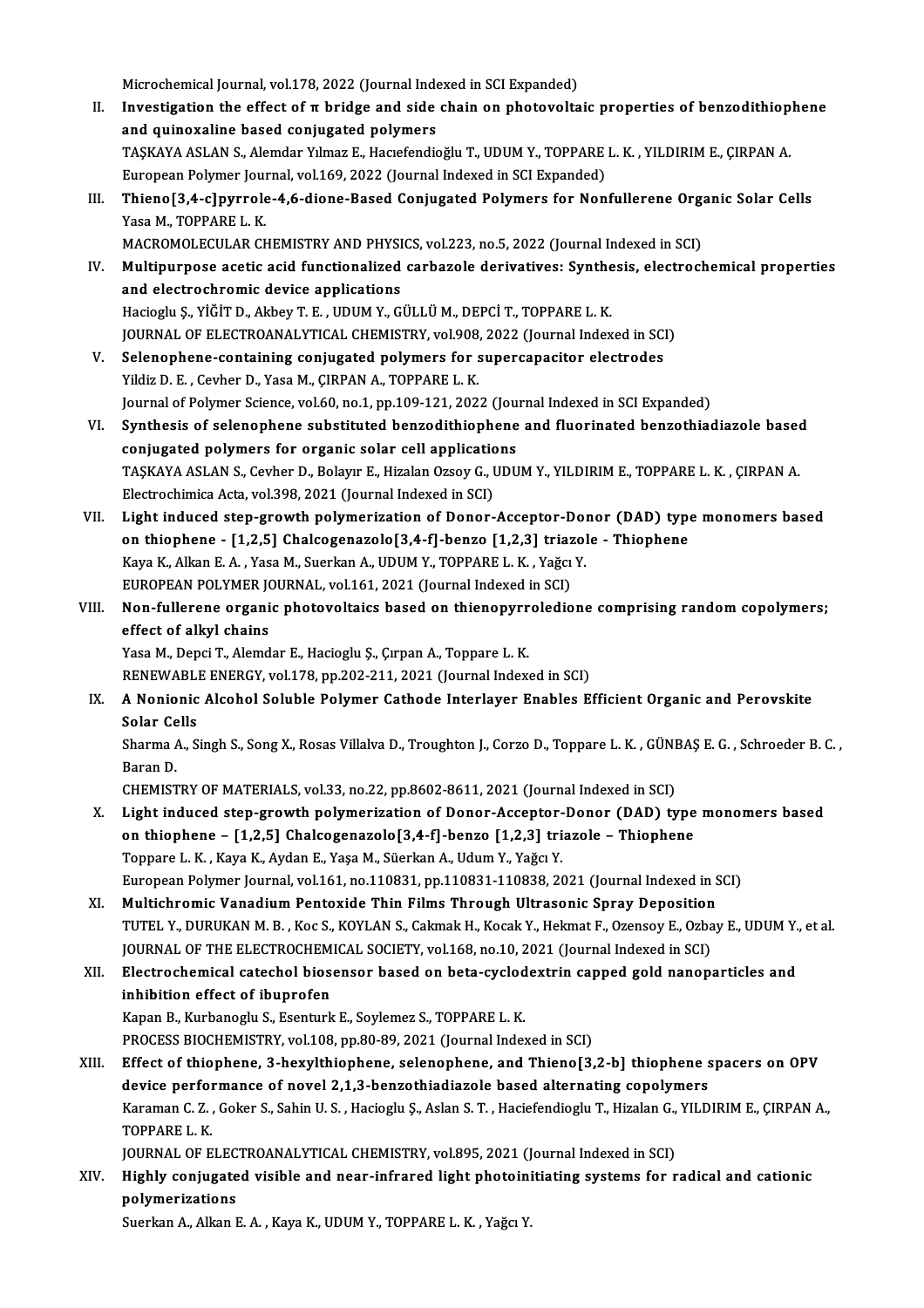Progress in Organic Coatings, vol.154, 2021 (Journal Indexed in SCI)<br>Altoning Flectronic and Ontical Properties of Novel Benrathic

Progress in Organic Coatings, vol.154, 2021 (Journal Indexed in SCI)<br>XV. Altering Electronic and Optical Properties of Novel Benzothiadiazole Comprising Homopolymers via Progress in<br><mark>Altering El</mark><br>pi Bridges<br><sup>Koromon C</sup> Altering Electronic and Optical Properties of Novel Benzothiadiazole Comp<br>pi Bridges<br>Karaman C., Goeker S., Hacioglu S. O. , Haciefendioglu T., YILDIRIM E., TOPPARE L. K.<br>JOUPMAL OF THE ELECTROCHEMICAL SOCIETY, vol.169 no. pi Bridges<br>Karaman C., Goeker S., Hacioglu S. O. , Haciefendioglu T., YILDIRIM E., TOPPARE L. K.<br>JOURNAL OF THE ELECTROCHEMICAL SOCIETY, vol.168, no.3, 2021 (Journal Indexed in SCI)<br>Pre TOT: Synthosis of the missing member

Karaman C., Goeker S., Hacioglu S. O. , Haciefendioglu T., YILDIRIM E., TOPPARE L. K.<br>JOURNAL OF THE ELECTROCHEMICAL SOCIETY, vol.168, no.3, 2021 (Journal Indexed in SCI)<br>XVI. ProTOT: Synthesis of the missing member of the JOURNAL OF THE ELECTROCHEMICAL SOCIETY,<br>ProTOT: Synthesis of the missing member<br>its utilization in donor-acceptor polymers<br>Yavlali E.V. Oral H. UDIM Y. TOPPAPE L.V. S. ProTOT: Synthesis of the missing member of the 3,4-chalcogen s<br>its utilization in donor-acceptor polymers<br>Yaylali F. V. , Ozel H., UDUM Y., TOPPARE L. K. , Soylemez S., GÜNBAŞ E. G.<br>Polymer vol 212, 2021 (Journal Indoved i its utilization in donor-acceptor polymers<br>Yaylali F. V. , Ozel H., UDUM Y., TOPPARE L. K. , Soylemez S., GÜNBAŞ E. G.<br>Polymer, vol.212, 2021 (Journal Indexed in SCI)

Yaylali F. V., Ozel H., UDUM Y., TOPPARE L. K., Soylemez S., GÜNBAŞ E. G.<br>Polymer, vol.212, 2021 (Journal Indexed in SCI)<br>XVII. Indenoquinoxalinone based conjugated polymer substrate for laccase biosensor<br>Couber S. G., Bol Polymer, vol.212, 2021 (Journal Indexed in SCI)<br>Indenoquinoxalinone based conjugated polymer substrate for laccase biose<br>Cevher Ş. C. , Bekmezci S. A. , SaniyeSoylemez S., Udum Y. A. , Toppare L. K. , ÇIRPAN A.<br>MATERIALS G Indenoquinoxalinone based conjugated polymer substrate for laccase<br>Cevher Ş. C. , Bekmezci S. A. , SaniyeSoylemez S., Udum Y. A. , Toppare L. K. , ÇIRI<br>MATERIALS CHEMISTRY AND PHYSICS, vol.257, 2021 (Journal Indexed in SCI Cevher Ş. C. , Bekmezci S. A. , SaniyeSoylemez S., Udum Y. A. , Toppare L. K. , ÇIRPAN A.<br>MATERIALS CHEMISTRY AND PHYSICS, vol.257, 2021 (Journal Indexed in SCI)<br>XVIII. Construction of amperometric biosensor modified with

## MATERIALS CHEMISTE<br>Construction of amp<br>analysis of catechol Construction of amperometric biosensor modified with conducting polymer<br>analysis of catechol<br>Yaşa M., Deniz A., Forough M., Yildirim E., Cetinkol O. P. , Arslan Udum Y., Toppare L. K.<br>JOUPMAL OF POLYMER SCIENCE vol 59 nn 2

analysis of catechol<br>Yaşa M., Deniz A., Forough M., Yildirim E., Cetinkol O. P. , Arslan Udum Y., Toppare L. K.<br>JOURNAL OF POLYMER SCIENCE, vol.58, pp.3336-3348, 2020 (Journal Indexed in SCI)

### Yaşa M., Deniz A., Forough M., Yildirim E., Cetinkol O. P. , Arslan Udum Y., Toppare L. K.<br>JOURNAL OF POLYMER SCIENCE, vol.58, pp.3336-3348, 2020 (Journal Indexed in SCI)<br>XIX. Construction of amperometric biosensor modifie JOURNAL OF POLYMER<br>Construction of amp<br>analysis of catechol<br>Yosa M. Daniz A. Fana Construction of amperometric biosensor modified with conducting polymer/carb<br>analysis of catechol<br>Yasa M., Deniz A., Forough M., YILDIRIM E., PERSİL ÇETİNKOL Ö., Udum Y. A. , TOPPARE L. K.<br>Journal of Polymer Science, vol 5

analysis of catechol<br>Yasa M., Deniz A., Forough M., YILDIRIM E., PERSİL ÇETİNKOL Ö., Udum Y. A. , TOPPARE L. K.<br>Journal of Polymer Science, vol.58, no.23, pp.3336-3348, 2020 (Journal Indexed in SCI Expanded)<br>Flectrical cha

Yasa M., Deniz A., Forough M., YILDIRIM E., PERSİL ÇETİNKOL Ö., Udum Y. A. , TOPPARE L. K.<br>Journal of Polymer Science, vol.58, no.23, pp.3336-3348, 2020 (Journal Indexed in SCI Expanded)<br>XX. Electrical characteristics of o Journal of Polymer Scien<br>Electrical characterist<br>containing copolymer<br>Cully H. Vildig D. TOPPA Electrical characteristics of organic het<br>containing copolymer<br>Gullu H., Yildiz D., TOPPARE L. K. , ÇIRPAN A.<br>Journal of Matorials Science: Matorials in Fle containing copolymer<br>Gullu H., Yildiz D., TOPPARE L. K. , ÇIRPAN A.<br>Journal of Materials Science: Materials in Electronics, vol.31, no.21, pp.18816-18831, 2020 (Journal Indexed in SCI)<br>A semprehensive study: Theoretisel an

- Gullu H., Yildiz D., TOPPARE L. K. , ÇIRPAN A.<br>Journal of Materials Science: Materials in Electronics, vol.31, no.21, pp.18816-18831, 2020 (Journal Indexed in S<br>XXI. A comprehensive study: Theoretical and experimental inve Journal of Materials Science: Materials in Electronics, vol.31, no.21, pp.188<br>A comprehensive study: Theoretical and experimental investigati<br>effects on frontier orbitals and polymer solar cell performances<br>Ceuber S.C., Hi XXI. A comprehensive study: Theoretical and experimental investigation of heteroatom and substituent<br>effects on frontier orbitals and polymer solar cell performances<br>Cevher Ş. C. , Hizalan G., Alemdar Yilmaz E., Cevher D., Cevher S. C., Hizalan G., Alemdar Yilmaz E., Cevher D., Udum Arslan Y., Toppare L., Yıldırım E., Cırpan A. Cevher Ş. C. , Hizalan G., Alemdar Yilmaz E., Cevher D., Udum Arslan Y., Toppare L., Yıldırım E., Çırpan A.<br>JOURNAL OF POLYMER SCIENCE, vol.58, no.19, pp.2792-2806, 2020 (Journal Indexed in SCI)<br>XXII. Tailoring optoelectro
- JOURNAL OF POLYMER SCIENCE, vol.58, no.19, pp.2792-2806, 2020 (Journal Indexed in SCI)<br>Tailoring optoelectronic properties of thieno[3,2-b]thiophene comprising homopoly:<br>electron acceptor moieties: thienopyrrolodione, 2,1, Tailoring optoelectronic prop<br>electron acceptor moieties: th<br>Göker S., Sarigül H., Toppare L.K.<br>Journal of Electroanakrisal Cham electron acceptor moieties: thienopyrrolodione, 2,1,3-benzoselenadiazole, isoindigo<br>Göker S., Sarigül H., Toppare L. K.<br>Journal of Electroanalytical Chemistry, vol.873, 2020 (Journal Indexed in SCI)

### Göker S., Sarigül H., Toppare L. K.<br>Journal of Electroanalytical Chemistry, vol.873, 2020 (Journal Indexed in SCI)<br>XXIII. Narrow band gap benzodithiophene and quinoxaline bearing conjugated polymers for organic<br>nhateveltai Journal of Electroanalytical C<br>Narrow band gap benzodi<br>photovoltaic applications<br>Calislian M. Ener M. C. Aslan Narrow band gap benzodithiophene and quinoxaline bear<br>photovoltaic applications<br>Caliskan M., Erer M. C. , Aslan S., Udum Y. A. , Toppare L., Çırpan A.<br>Dive and Birmanta val 180, 2020 (Jaunnal Indaved in SCI Eunand

photovoltaic applications<br>Caliskan M., Erer M. C. , Aslan S., Udum Y. A. , Toppare L., Çırpan A.<br>Dyes and Pigments, vol.180, 2020 (Journal Indexed in SCI Expanded)

- XXIV. Enhancing electrochemical and electrochromic performances of carbazole comprisingmonomer via Dyes and Pigments, vol.180, 2020 (Journal Indexed in SCI Expanded Enhancing electrochemical and electrochromic performance<br>copolymerization with 3,4-ethylenedioxythiophene (EDOT)<br>Kalay L. Vigit D. CÜLLÜ M. DEPCLT, Tennare Enhancing electrochemical and electrochromic perform<br>copolymerization with 3,4-ethylenedioxythiophene (EE<br>Kalay I., Yigit D., GÜLLÜ M., DEPCİ T., Toppare L., Hacioglu S. O.<br>SYNTHETIC METALS .vol 267–2020 (Journal Indoved i copolymerization with 3,4-ethylenedioxythiophene (E<br>Kalay I., Yigit D., GÜLLÜ M., DEPCİ T., Toppare L., Hacioglu S. (<br>SYNTHETIC METALS, vol.267, 2020 (Journal Indexed in SCI)<br>Analysis of temperature dependent forward and l Kalay I., Yigit D., GÜLLÜ M., DEPCİ T., Toppare L., Hacioglu S. O.<br>SYNTHETIC METALS, vol.267, 2020 (Journal Indexed in SCI)<br>XXV. Analysis of temperature-dependent forward and leakage conduction mechanisms in organic thin f
- SYNTHETIC METALS, vol.267, 2020 (Journal Indexed in SCI)<br>Analysis of temperature-dependent forward and leaka<br>heterojunction diode with fluorine-based PCBM blend<br>Vildie D. E. Cullu H. H. Tennere L. Ciman A Analysis of temperature-dependent forv<br>heterojunction diode with fluorine-base<br>Yildiz D. E. , Gullu H. H. , Toppare L., Cirpan A.<br>Journal of Materials Science: Materials in Elec heterojunction diode with fluorine-based PCBM blend<br>Yildiz D. E. , Gullu H. H. , Toppare L., Cirpan A.<br>Journal of Materials Science: Materials in Electronics, vol.31, no.18, pp.15233-15242, 2020 (Journal Indexed in SCI<br>Exp Yildiz D. E., Gullu H. H., Toppare L., Cirpan A. Journal of Materials Science: Materials in Electronics, vol.31, no.18, pp.15233-15242, 2020 (Journal Ind<br>Expanded)<br>XXVI. Synthesis, electrochromic characterization and solar cell application of thiophene bearing<br>alternatin

### Expanded)<br>Synthesis, electrochromic characterization and solar cell applica<br>alternating copolymers with azobenzene and coumarin subunits<br>Keky H. Vižit D. Higelan G. Göllü M. Dengi T. GIPPAN A. Tennere L. K., L Synthesis, electrochromic characterization and solar cell application of thio<br>alternating copolymers with azobenzene and coumarin subunits<br>Kalay H., Yiğit D., Hizalan G., Güllü M., Depci T., ÇIRPAN A., Toppare L. K. , Haci alternating copolymers with azobenzene and coumarin subunits<br>Kalay H., Yiğit D., Hizalan G., Güllü M., Depci T., ÇIRPAN A., Toppare L. K., Hacioglu S. O.<br>Journal of Macromolecular Science, Part A: Pure and Applied Chemistr Kalay H., Yiğit D.<br>Journal of Macr<br>Indexed in SCI)<br>Selenenhane l

XXVII. Selenophene-bearing low-band-gap conjugated polymers: tuning optoelectronic properties via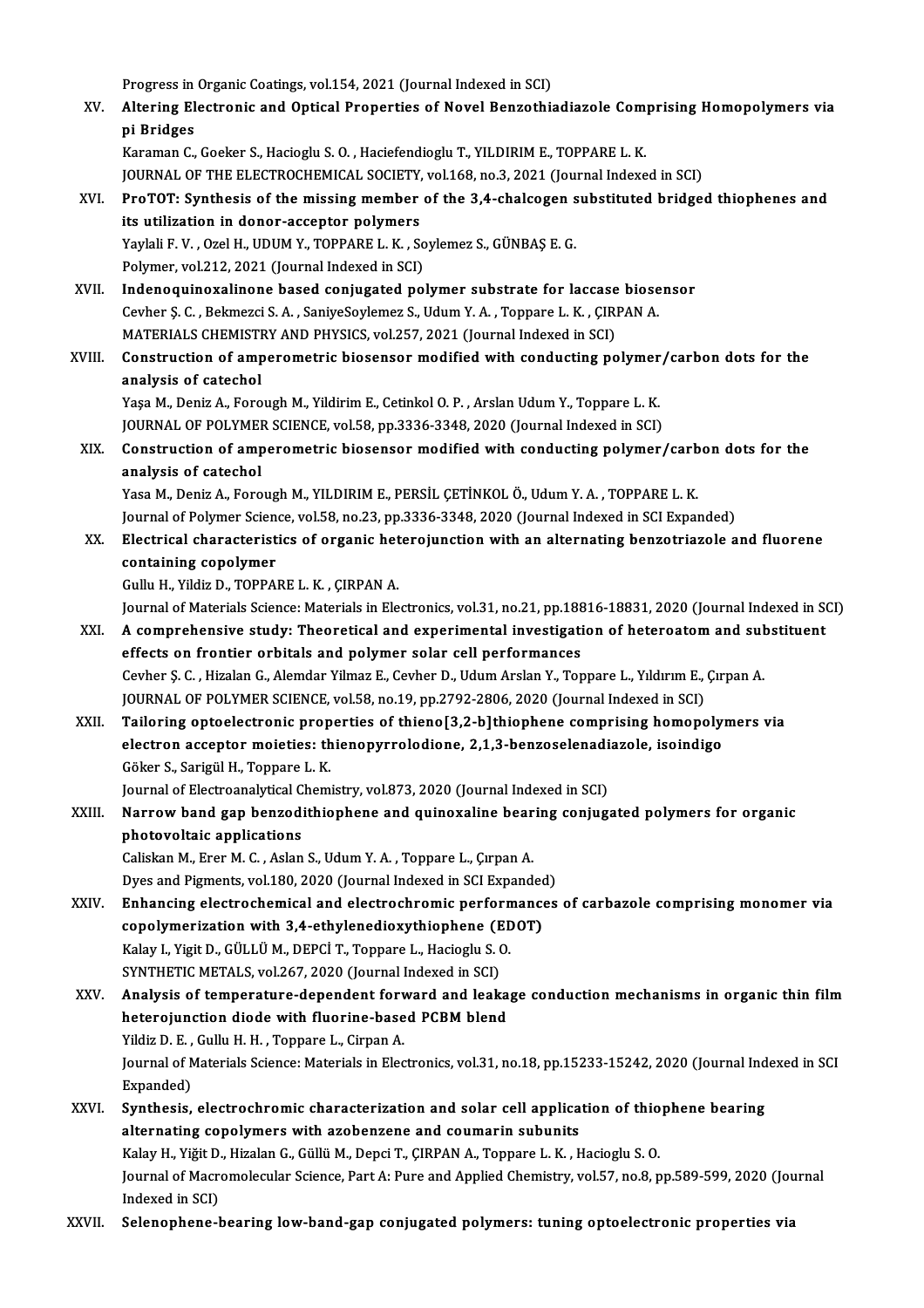fluorene and carbazole as donor moieties YasaM.,GÖKERS.,Toppare L. POLYMER BULLETIN, vol.77, no.5, pp.2443-2459, 2020 (Journal Indexed in SCI) Yasa M., GÖKER S., Toppare L.<br>POLYMER BULLETIN, vol.77, no.5, pp.2443-2459, 2020 (Journal Indexed in SCI)<br>XXVIII. The impact of [1,2,5]chalcogenazolo[3,4-f]-benzo[1,2,3]triazole structure on the optoelectronic<br>preperties o POLYMER BULLETIN, vol.77, no.5, pp.24<br>The impact of [1,2,5]chalcogenazole<br>properties of conjugated polymers<br>Allran E.A., GÖKER S. Sarigul H. VILDIR The impact of [1,2,5]chalcogenazolo[3,4-f]-benzo[1,2,3]triazo<br>properties of conjugated polymers<br>Alkan E. A., GÖKER S., Sarigul H., YILDIRIM E., Udum Y. A., Toppare L.<br>JOUPMAL OF POLYMER SCIENCE vol 59, po 7, pp.956,969,202 properties of conjugated polymers<br>Alkan E. A. , GÖKER S., Sarigul H., YILDIRIM E., Udum Y. A. , Toppare L.<br>JOURNAL OF POLYMER SCIENCE, vol.58, no.7, pp.956-968, 2020 (Journal Indexed in SCI)<br>Synthesis and sharasterization Alkan E. A., GÖKER S., Sarigul H., YILDIRIM E., Udum Y. A., Toppare L.<br>JOURNAL OF POLYMER SCIENCE, vol.58, no.7, pp.956-968, 2020 (Journal Indexed in SCI)<br>XXIX. Synthesis and characterization of optical, electrochemical an JOURNAL OF POLYMER SCIENCE, vol.58, no.7, pp.956-968, 2020 (Journal Index)<br>Synthesis and characterization of optical, electrochemical and photo<br>selenophene bearing benzodithiophene based alternating polymers<br>Atli C.O. Vilm AtliG.O. ,YilmazE.,AslanS.,UdumY.A. ,Toppare L.K. ,ÇIRPANA. selenophene bearing benzodithiophene based alternating polymers<br>Atli G. O. , Yilmaz E., Aslan S., Udum Y. A. , Toppare L. K. , ÇIRPAN A.<br>JOURNAL OF ELECTROANALYTICAL CHEMISTRY, vol.862, 2020 (Journal Indexed in SCI)<br>Synthe XXX. Synthesis of a Multifunctional Quinoxaline and Benzodithiophene Bearing Polymer and Its<br>Electrochromic Device Applications **JOURNAL OF ELECTROANALYTICAL CHE<br>Synthesis of a Multifunctional Quino<br>Electrochromic Device Applications**<br>Yose M. Surmeli S. DEPC<sup>i</sup> T. Tonnere L Yasa M., Surmeli S., DEPCİ T., Toppare L., Hacioglu S. O. Electrochromic Device Applications<br>Yasa M., Surmeli S., DEPCİ T., Toppare L., Hacioglu S. O.<br>MACROMOLECULAR CHEMISTRY AND PHYSICS, vol.221, no.6, 2020 (Journal Indexed in SCI)<br>Craphane evide dened BEDOT-BSS es hale transpo Yasa M., Surmeli S., DEPCİ T., Toppare L., Hacioglu S. O.<br>MACROMOLECULAR CHEMISTRY AND PHYSICS, vol.221, no.6, 2020 (Journal Indexed in SCI)<br>XXXI. Graphene oxide-doped PEDOT:PSS as hole transport layer in inverted bulk het MACROMOLECULAR CHEMISTRY AND PHYSICS, vol.221, no.6, 2020<br>Graphene oxide-doped PEDOT:PSS as hole transport layer<br>Ozcan S., ERER M. C. , Vempati S., Uyar T., Toppare L. K. , ÇIRPAN A.<br>Journal of Materials Science: Materials Graphene oxide-doped PEDOT:PSS as hole transport layer in inverted bulk heterojunction solar ce<br>Ozcan S., ERER M. C. , Vempati S., Uyar T., Toppare L. K. , ÇIRPAN A.<br>Journal of Materials Science: Materials in Electronics, Ozcan S., ERER M. C. , Vempati S., Uyar T., Toppare L. K. , ÇIRPAN A.<br>Journal of Materials Science: Materials in Electronics, vol.31, no.4, pp.3576-3584, 2020 (Journal Indexed in SCI<br>XXXII. A new ethanol biosensor base Journal of M<br>A new etha<br>nanotubes<br><sup>Rolmoroi S</sup> A new ethanol biosensor based on polyfluorene-g-poly(ethylen<br>nanotubes<br>Bekmezci S. A. , SÖYLEMEZ S., Yilmaz G., Udum Y. A. , Yağcı Y., Toppare L.<br>EUROPEAN POLYMER JOURNAL .vol 122–2020 (Journal Indoved in SCL) nanotubes<br>Bekmezci S. A. , SÖYLEMEZ S., Yilmaz G., Udum Y. A. , Yağcı Y., Toppare L.<br>EUROPEAN POLYMER JOURNAL, vol.122, 2020 (Journal Indexed in SCI) Bekmezci S. A. , SÖYLEMEZ S., Yilmaz G., Udum Y. A. , Yağcı Y., Toppare L.<br>EUROPEAN POLYMER JOURNAL, vol.122, 2020 (Journal Indexed in SCI)<br>XXXIII. Investigation of Optical and Electrochemical Properties of Benzene Based S EUROPEAN POLYMER JOURNAL, vol.122, 2020 (Journal Investigation of Optical and Electrochemical<br>2,1,3-Benzooxadiazole Comprising Polymers<br>COVER S. Hizalan G. Hasiaglu S.O. Tonnare L Investigation of Optical and Electrochemic<br>2,1,3-Benzooxadiazole Comprising Polyme<br>GÖKER S., Hizalan G., Hacioglu S.O. , Toppare L.<br>JOUPMAL OF THE ELECTROCHEMICAL SOCIETY 2,1,3-Benzooxadiazole Comprising Polymers<br>GÖKER S., Hizalan G., Hacioglu S. O. , Toppare L.<br>JOURNAL OF THE ELECTROCHEMICAL SOCIETY, vol.167, no.12, 2020 (Journal Indexed in SCI)<br>Febrisation of a Novel Polymeria Soeffold fo GÖKER S., Hizalan G., Hacioglu S. O. , Toppare L.<br>JOURNAL OF THE ELECTROCHEMICAL SOCIETY, vol.167, no.12, 2020 (Journal Indexed in S<br>XXXIV. Fabrication of a Novel Polymeric Scaffold for Amperometric Laccase Biosensor<br>Soyle SOURNAL OF THE ELECTROCHEMICAL SOCIET<br>Fabrication of a Novel Polymeric Scaffol<br>Soylemez S., Bekmezci A., Göker S., Toppare L.<br>JOUPNAL OF POLYMER SCIENCE BART A POLY Fabrication of a Novel Polymeric Scaffold for Amperometric Laccase Biosensor<br>Soylemez S., Bekmezci A., Göker S., Toppare L.<br>JOURNAL OF POLYMER SCIENCE PART A-POLYMER CHEMISTRY, vol.57, no.23, pp.2333-2339, 2019 (Journal<br>In Soylemez S., Bel<br>JOURNAL OF PO<br>Indexed in SCI)<br>Sunthoses and JOURNAL OF POLYMER SCIENCE PART A-POLYMER CHEMISTRY, vol.57, no.23, pp.2333-2339, 2019 (Journ<br>Indexed in SCI)<br>XXXV. Syntheses and Characterization of Benzotriazole, Thienopyrroledione, and Benzodithiophene<br>Containing Conju Indexed in SCI)<br>Syntheses and Characterization of Benzotriazole, Thienopyrroledione, and Benzodithiophene<br>Containing Conjugated Random Terpolymers for Organic Solar Cells GoksuK.,HizalanG.,UdumY.A. ,Hacioglu S.O. ,Cevher S.C. ,AkremaA.,Toppare L.K. ,ÇIRPANA. Containing Conjugated Random Terpolymers for Organic Solar Cells<br>Goksu K., Hizalan G., Udum Y. A. , Hacioglu S. O. , Cevher S. C. , Akrema A., Toppare L. K. , ÇIRPAN<br>JOURNAL OF THE ELECTROCHEMICAL SOCIETY, vol.166, no.15, Goksu K., Hizalan G., Udum Y. A. , Hacioglu S. O. , Cevher S. C. , Akrema A., Toppare L. K. , ÇIRPAN A.<br>JOURNAL OF THE ELECTROCHEMICAL SOCIETY, vol.166, no.15, 2019 (Journal Indexed in SCI)<br>XXXVI. Syntheses and Characteriz JOURNAL OF THE ELECTROCHEMICAL SOCIETY, vol.166, no.15, 2019 (Journal<br>Syntheses and Characterization of Benzotriazole, Thienopyrroledion<br>Containing Conjugated Random Terpolymers for Organic Solar Cells<br>Tenners L.*V. Curren* Syntheses and Characterization of Benzotriazole, Thienopyrroledione, and Benzodithiophene<br>Containing Conjugated Random Terpolymers for Organic Solar Cells<br>Toppare L.K., Çırpan A., Hizalan G., Arslan Udum Y., Özdemir Hacıoğ Containing Conjugated Random Terpolymers for Organic Solar Cells<br>Toppare L. K. , Çırpan A., Hizalan G., Arslan Udum Y., Özdemir Hacıoğlu Ş., Cevher Ş. C. , A A., Göksu<br>Journal Of The Electrochemical Society, vol.166, no.15 XXXVII. A thiazolothiazole containing multichromic polymer for glucose detection<br>Soylemez S., Kaya H. Z., Udum Y. A., TOPPARE L. K. Sournal Of The Electrochemical Society, vol.166, no.<br>A thiazolothiazole containing multichromic p<br>Soylemez S., Kaya H. Z. , Udum Y. A. , TOPPARE L. K.<br>EXPRESS POLYMER LETTERS, vol.12, no.10, np.945 A thiazolothiazole containing multichromic polymer for glucose detection<br>Soylemez S., Kaya H. Z., Udum Y. A., TOPPARE L. K.<br>EXPRESS POLYMER LETTERS, vol.13, no.10, pp.845-857, 2019 (Journal Indexed in SCI) Soylemez S., Kaya H. Z., Udum Y. A., TOPPARE L. K.<br>EXPRESS POLYMER LETTERS, vol.13, no.10, pp.845-857, 2019 (Journal Indexed in SCI)<br>XXXVIII. A newly designed anthracene and isoindigo based polymer: synthesis, electrochemi EXPRESS POLYMER LETTERS, vol.13, no.10, pp.845<br>A newly designed anthracene and isoindigo |<br>characterization and biosensor applications<br>Sevlemer S. Coker S. Tennere I. **A newly designed anthracene<br>characterization and biosens<br>Soylemez S., Goker S., Toppare L.<br>NEW JOUPMAL OF CHEMISTRY V** characterization and biosensor applications<br>Soylemez S., Goker S., Toppare L.<br>NEW JOURNAL OF CHEMISTRY, vol.43, no.35, pp.13979-13984, 2019 (Journal Indexed in SCI)<br>Thiodiaraloguinaraline and benrodithionbene bearing polym Soylemez S., Goker S., Toppare L.<br>NEW JOURNAL OF CHEMISTRY, vol.43, no.35, pp.13979-13984, 2019 (Journal Indexed in SCI)<br>XXXIX. Thiadiazoloquinoxaline and benzodithiophene bearing polymers for electrochromic and organic<br>ph NEW JOURNAL OF CHEMISTF<br>Thiadiazoloquinoxaline are<br>photovoltaic applications<br>Hagiagh: S.O. Ataagh: E. Hir Thiadiazoloquinoxaline and benzodithiophene bearing polyme<br>photovoltaic applications<br>Hacioglu S.O., Ataoglu E., Hizalan G., Depci T., ÇIRPAN A., Toppare L. K.<br>puospuopus sul EUP AND SU ICON AND TUE PELATED ELEMENTS PHOSPHORUS SULFUR AND SILICON AND THE RELATED ELEMENTS, vol.194, no.9, pp.937-946, 2019 (Journal Indexed in SCI) Hacioglu S. O. , A<br>PHOSPHORUS S<br>Indexed in SCI)<br>Tuning mology XL. Tuning molecular energy levels and band gap of two-dimensional benzo[1,2-b:4,5-b '] dithiophene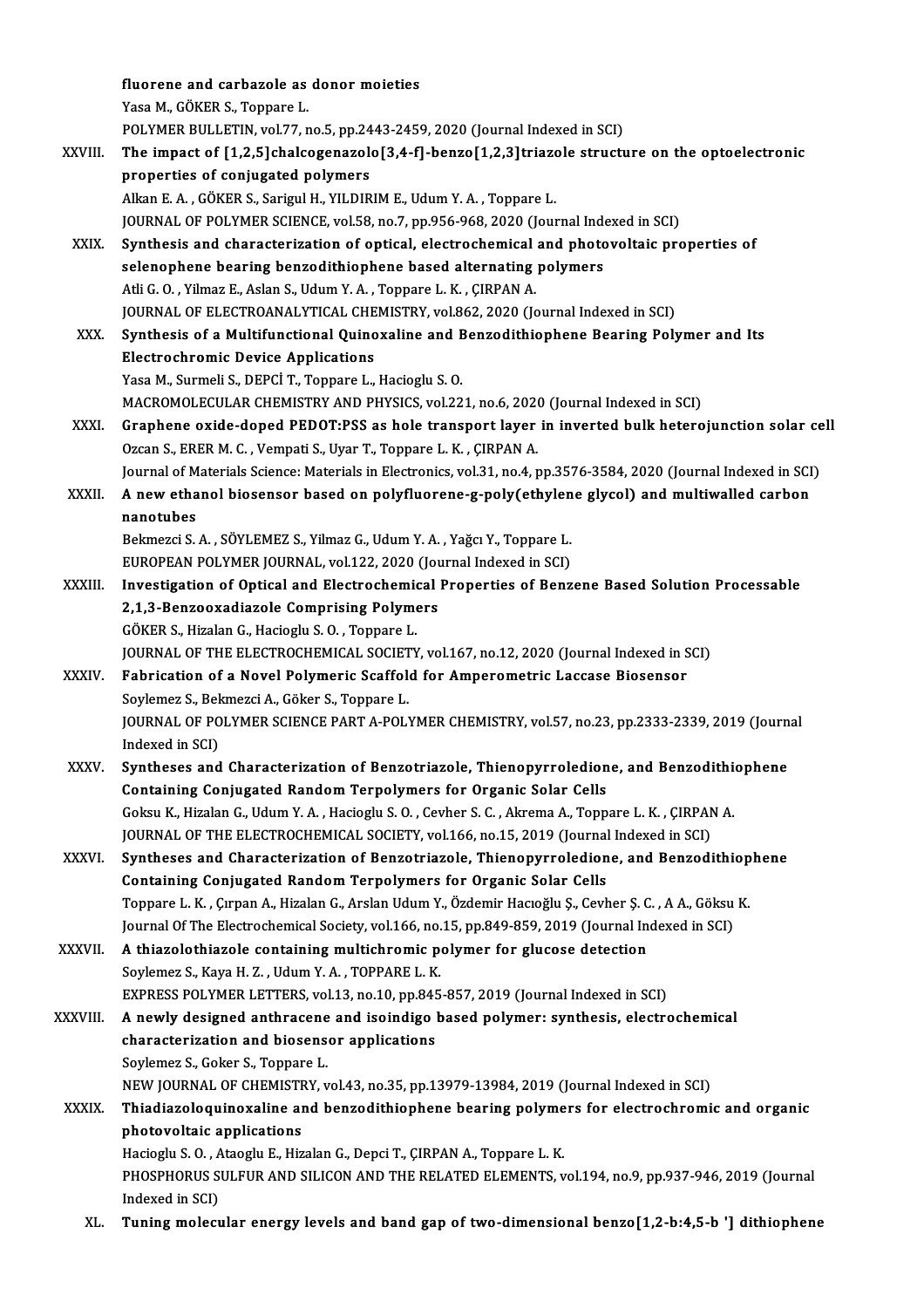|         | and quinoxaline bearing polymers                                                                                                                                                                  |
|---------|---------------------------------------------------------------------------------------------------------------------------------------------------------------------------------------------------|
|         | Yasa M., Goker S., Udum Y., Toppare L.                                                                                                                                                            |
|         | JOURNAL OF ELECTROANALYTICAL CHEMISTRY, vol.847, 2019 (Journal Indexed in SCI)                                                                                                                    |
| XLI.    | Conjugated polymers with benzothiadiazole and benzotriazole moieties for polymer solar cells                                                                                                      |
|         | Keles D., ERER M. C., Bolayir E., CEVHER Ş. C., Hizalan G., Toppare L. K., ÇIRPAN A.                                                                                                              |
|         | RENEWABLE ENERGY, vol.139, pp.1184-1193, 2019 (Journal Indexed in SCI)                                                                                                                            |
| XLII.   | A promising enzyme anchoring probe for selective ethanol sensing in beverages                                                                                                                     |
|         | Soylemez S., Goker S., Toppare L.                                                                                                                                                                 |
|         | INTERNATIONAL JOURNAL OF BIOLOGICAL MACROMOLECULES, vol.133, pp.1228-1235, 2019 (Journal Indexed in                                                                                               |
|         | SCI)                                                                                                                                                                                              |
| XLIII.  | A novel multi-electrochromic polymer based on selenophene and benzotriazole via electrochemical                                                                                                   |
|         | and chemical polymerization                                                                                                                                                                       |
|         | Toppare L. K., Demir F., Keleş D., Karadağ A., Çırpan A.                                                                                                                                          |
|         | JOURNAL OF MACROMOLECULAR SCIENCE-CHEMISTRY, vol.56, pp.197-205, 2019 (Journal Indexed in SCI)                                                                                                    |
| XLIV.   | A novel multi-electrochromic polymer based on selenophene and benzotriazole via electrochemical                                                                                                   |
|         | and chemical polymerization                                                                                                                                                                       |
|         | Demir F., Keles D., Karabag A., ÇIRPAN A., Toppare L. K.                                                                                                                                          |
|         | JOURNAL OF MACROMOLECULAR SCIENCE PART A-PURE AND APPLIED CHEMISTRY, vol.56, no.3, pp.197-205,                                                                                                    |
|         | 2019 (Journal Indexed in SCI)                                                                                                                                                                     |
| XLV.    | Conjugated Polymers with Benzothiadiazole and Benzotriazole Moieties for Polymer Solar Cells                                                                                                      |
|         | Toppare L. K., Erer M., Bolayır E., Cevher Ş. C., Hizalan G., Çırpan A.                                                                                                                           |
|         | RENEWABLE ENERGY, vol.139, pp.1184-1193, 2019 (Journal Indexed in SCI)                                                                                                                            |
| XLVI.   | A multipurpose conjugated polymer: Electrochromic device and biosensor construction for glucose                                                                                                   |
|         | detection                                                                                                                                                                                         |
|         | Soylemez S., Kaya H. Z., Udum Y., Toppare L. K.                                                                                                                                                   |
|         | ORGANIC ELECTRONICS, vol.65, pp.327-333, 2019 (Journal Indexed in SCI)                                                                                                                            |
| XLVII.  | <b>Biosensing Devices: Conjugated Polymer Based Scaffolds</b>                                                                                                                                     |
|         | Soylemez S., Kesika M., Toppare L.                                                                                                                                                                |
| XLVIII. | ENCYCLOPEDIA OF POLYMER APPLICATIONS, VOLS I-III, pp.360-386, 2019 (Journal Indexed in SCI)<br>Application of an Efficient Amperometric Glucose Sensing Electrode Based on a Bilayer Polymer Film |
|         | Platform                                                                                                                                                                                          |
|         | Kaya H. Z., Söylemez S., Udum Y. A., Toppare L.                                                                                                                                                   |
|         | JOURNAL OF THE ELECTROCHEMICAL SOCIETY, vol.165, 2018 (Journal Indexed in SCI)                                                                                                                    |
| XLIX.   | Alkyl-end phenanthroimidazole modification of benzotriazole based conjugated polymers for                                                                                                         |
|         | optoelectronic applications                                                                                                                                                                       |
|         | Cevher Ş. C., Keles D., Hızalan G., Toppare L., Çırpan A.                                                                                                                                         |
|         | Synthetic Metals, vol.244, pp.1-9, 2018 (Journal Indexed in SCI)                                                                                                                                  |
| L.      | Fabrication of a promising immobilization platform based on electrochemical synthesis of a                                                                                                        |
|         | conjugated polymer                                                                                                                                                                                |
|         | Buber E., SÖYLEMEZ S., UDUM Y., TOPPARE L. K.                                                                                                                                                     |
|         | COLLOIDS AND SURFACES B-BIOINTERFACES, vol.167, pp.392-396, 2018 (Journal Indexed in SCI)                                                                                                         |
| LI.     | A new NIR absorbing DPP-based polymer for thick organic solar cells                                                                                                                               |
|         | Oklem G., Song X., Toppare L., Baran D., GÜNBAŞ E. G.                                                                                                                                             |
|         | JOURNAL OF MATERIALS CHEMISTRY C, vol.6, no.12, pp.2957-2961, 2018 (Journal Indexed in SCI)                                                                                                       |
| LII.    | A Novel Blue to Transparent Polymer for Electrochromic Supercapacitor Electrodes                                                                                                                  |
|         | YUKSEL R., EKBER A., TURAN J., ALPUGAN E., HACIOGLU S. O., TOPPARE L. K., ÇIRPAN A., GUNBAS G., ÜNALAN H.                                                                                         |
|         | Ε.                                                                                                                                                                                                |
|         | ELECTROANALYSIS, vol.30, no.2, pp.266-273, 2018 (Journal Indexed in SCI)                                                                                                                          |
| LIII.   | High stability of benzotriazole and benzodithiophene containing medium band-gap polymer solar                                                                                                     |
|         | cell                                                                                                                                                                                              |
|         | Unay H., Benatto G. A. D. R., Beliatis M. J., Gevorgyan S. A., Kavak P., Memis S., Çırpan A., Toppare L., Parlak E. A.,                                                                           |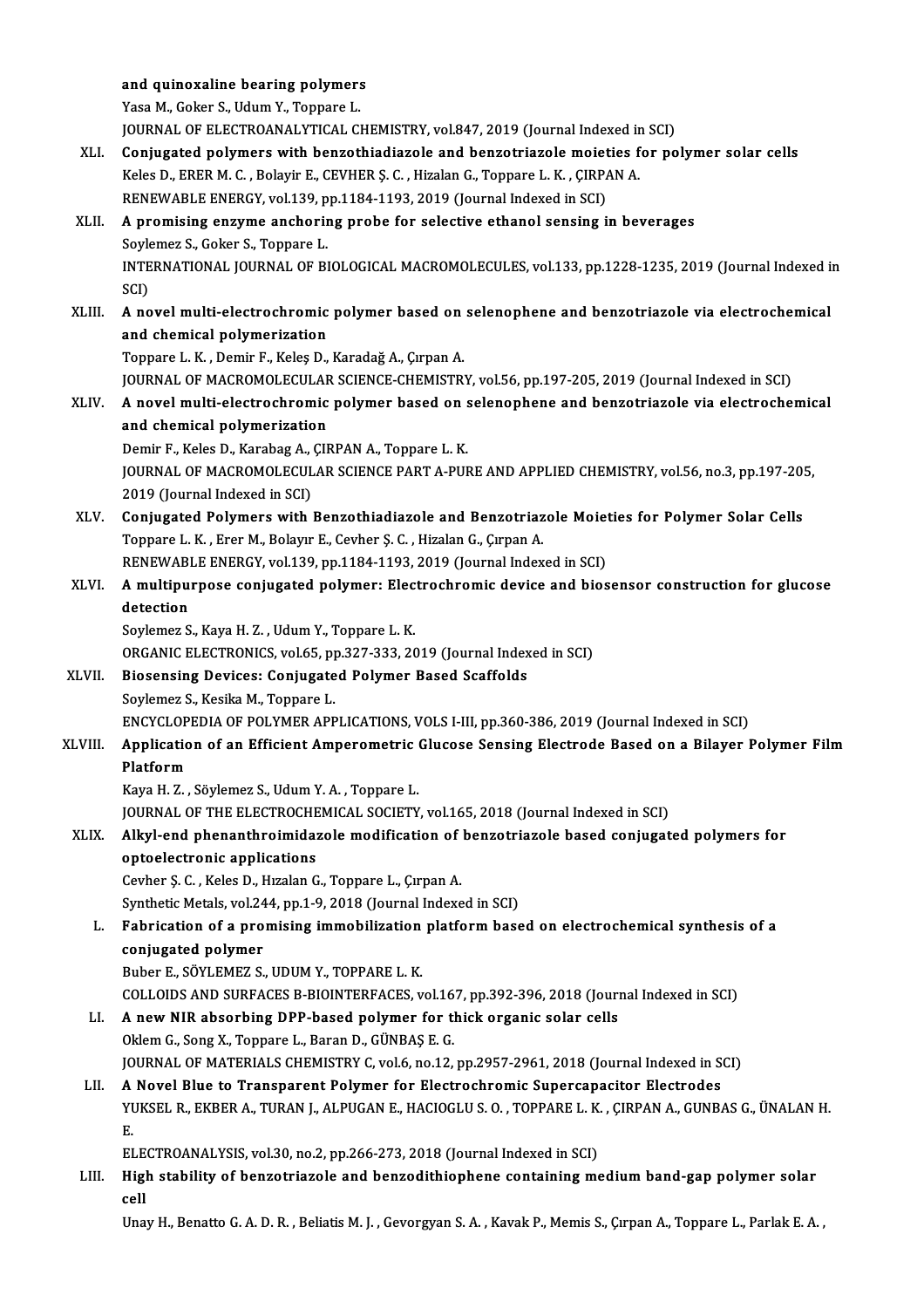Krebs F.C. Krebs F. C.<br>SOLAR ENERGY MATERIALS AND SOLAR CELLS, vol.174, pp.433-444, 2018 (Journal Indexed in SCI)<br>A ministure and low seet clusess measurement system LIV. A miniature and low-cost glucose measurement system<br>Adams S. D., Buber E., Bicak T. C., Yager Y., TOPPARE L. K., Kaynak A., Kouzani A. Z. SOLAR ENERGY MATERIALS AND SOLAR CELLS, vol.174, pp.433-444, 2018 (Journa<br>A miniature and low-cost glucose measurement system<br>Adams S. D. , Buber E., Bicak T. C. , Yager Y., TOPPARE L. K. , Kaynak A., Kouzani A. Z.<br>BIOCYPE A miniature and low-cost glucose measurement system<br>Adams S. D. , Buber E., Bicak T. C. , Yager Y., TOPPARE L. K. , Kaynak A., Kouzani A. Z.<br>BIOCYBERNETICS AND BIOMEDICAL ENGINEERING, vol.38, no.4, pp.841-849, 2018 (Journa Adams S. D. , Buber E., Bicak T. C. , Yager Y., TOPPARE L. K. , Kaynak A., Kouzani A. Z.<br>BIOCYBERNETICS AND BIOMEDICAL ENGINEERING, vol.38, no.4, pp.841-849, 2018 (Journal Indexed in SCI)<br>LV. Efficient benzodithiophene BIOCYBERNETICS AN<br>Efficient benzodith<br>organic solar cells<br>Azeri O. Aktes E. Ista Efficient benzodithiophene and thienopyrroledione containing random polyn<br>organic solar cells<br>Azeri O., Aktas E., Istanbulluoglu C., Hacioglu S. O. , CEVHER Ş. C. , Toppare L., ÇIRPAN A.<br>POLYMER vol 122, pp.60.67, 2017 (Jo organic solar cells<br>Azeri O., Aktas E., Istanbulluoglu C., Hacioglu S. O. , CEVHER Ş. C. , Toppare L., ÇIRPAN A.<br>POLYMER, vol.133, pp.60-67, 2017 (Journal Indexed in SCI) Azeri O., Aktas E., Istanbulluoglu C., Hacioglu S. O. , CEVHER Ş. C. , Toppare L., ÇIRPAN A.<br>POLYMER, vol.133, pp.60-67, 2017 (Journal Indexed in SCI)<br>LVI. Enhancing the power conversion efficiency of polymer solar cells v POLYMER, vol.<br>Enhancing th<br>substituents<br>KARACACTIO Enhancing the power conversion efficiency of polymer solar cells via sele<br>substituents<br>KARAGACTI O., CEVHER Ș. C. , HIZALAN G., HACIOGLU S. O. , TOPPARE L., ÇIRPAN A.<br>NEW JOUPMAL OE CHEMISTRY vol.41, no.22, np.14625-14645substituents<br>KARAGACTI O., CEVHER Ş. C. , HIZALAN G., HACIOGLU S. O. , TOPPARE L., ÇIRPAN A.<br>NEW JOURNAL OF CHEMISTRY, vol.41, no.23, pp.14635-14645, 2017 (Journal Indexed in SCI) KARAGACTI 0., CEVHER Ş. C. , HIZALAN G., HACIOGLU S. O. , TOPPARE L., ÇIRPAN A.<br>NEW JOURNAL OF CHEMISTRY, vol.41, no.23, pp.14635-14645, 2017 (Journal Indexed in SCI)<br>LVII. Synthesis of bistriphenylamine- and benzodithioph NEW JOURNAL OF CHEMISTRY, vol.41,<br>Synthesis of bistriphenylamine- applications<br>organic photovoltaic applications Synthesis of bistriphenylamine- and benzodithiophene-based random conju<br>organic photovoltaic applications<br>CETIN A., ISTANBULLUOGLU C., HACIOGLU S. O. , CEVHER Ş. C. , Toppare L., ÇIRPAN A.<br>Journal of Polymon Scionce, Port organic photovoltaic applications<br>CETIN A., ISTANBULLUOGLU C., HACIOGLU S. O. , CEVHER Ş. C. , Toppare L., ÇIRPAN A.<br>Journal of Polymer Science, Part A: Polymer Chemistry, vol.55, no.22, pp.3705-3715, 2017 (Journal Indexed CETIN A., ISTANBULLUOGLU C., HACIOGLU S. O. , CEVHER Ş. C. , Toppare L., ÇIRPAN A.<br>Journal of Polymer Science, Part A: Polymer Chemistry, vol.55, no.22, pp.3705-3715, 2017 (Journal Indexed in S<br>LVIII. Polymerization and bi Journal of Polymer Science, Part A: Polymer Chemistry, vol.55, no.22, pp.37<br>Polymerization and biosensor application of water soluble peptide<br>SÖYLEMEZ S., YILMAZ T., BÜBER E., Udum Y. A. , ÖZÇUBUKÇU S., Toppare L.<br>JOUPMAL Polymerization and biosensor application of water soluble peptide-SNS type monomer<br>SÖYLEMEZ S., YILMAZ T., BÜBER E., Udum Y. A. , ÖZÇUBUKÇU S., Toppare L.<br>JOURNAL OF MATERIALS CHEMISTRY B, vol.5, no.35, pp.7384-7392, 2017 SÖYLEMEZ S., YILMAZ T., BÜBER E., Udum Y. A. , ÖZÇUBUKÇU S., Toppare L.<br>JOURNAL OF MATERIALS CHEMISTRY B, vol.5, no.35, pp.7384-7392, 2017 (Journal Indexed in SCI)<br>LIX. Triphenylamine Based Random Copolymers: The Effec JOURNAL OF MATERIALS CHEMISTRY B, vol.5, no.35, pp.7384-7392, 2017 (Journal Indexed in SCI) Goker S.,HACIOGLUS.O. ,HIZALANG.,AKTASE.,ÇIRPANA.,TOPPAREL. Cell and Optoelectronic Properties<br>Goker S., HACIOGLU S. O. , HIZALAN G., AKTAS E., ÇIRPAN A., TOPPARE L.<br>MACROMOLECULAR CHEMISTRY AND PHYSICS, vol.218, no.18, 2017 (Journal Indexed in SCI)<br>A bio sonsing platform utilizing Goker S., HACIOGLU S. O. , HIZALAN G., AKTAS E., ÇIRPAN A., TOPPARE L.<br>MACROMOLECULAR CHEMISTRY AND PHYSICS, vol.218, no.18, 2017 (Journal Indexed in SCI)<br>LX. A bio-sensing platform utilizing a conjugated polymer, carbon n MACROMOLECULAR CHEMISTRY AND PHYSIC<br>A bio-sensing platform utilizing a conjug<br>Buber E., Kesik M., Soylemez S., TOPPARE L. K.<br>JOUPMAL OF ELECTROANALYTICAL CHEMIST A bio-sensing platform utilizing a conjugated polymer, carbon nanotubes and PAMAM con<br>Buber E., Kesik M., Soylemez S., TOPPARE L. K.<br>JOURNAL OF ELECTROANALYTICAL CHEMISTRY, vol.799, pp.370-376, 2017 (Journal Indexed in SCI Buber E., Kesik M., Soylemez S., TOPPARE L. K.<br>JOURNAL OF ELECTROANALYTICAL CHEMISTRY, vol.799, pp.370-376, 2017 (Journal Indexed in SCI)<br>LXI. Quaternized Polymer-Single-Walled Carbon Nanotube Scaffolds for a Chemiresistiv JOURNAL OF ELECTROANALYTICAL CHEMISTRY, vol.799, pp.370-376, 2017 (Journal Indexed in SCI)<br>Quaternized Polymer-Single-Walled Carbon Nanotube Scaffolds for a Chemiresistive Gluc<br>Soylemez S., Yoon B., Toppare L., Swager T. M Quaternized Polymer-Single-Walled Carbon Nanotube Scaffolds<br>Soylemez S., Yoon B., Toppare L., Swager T. M.<br>ACS SENSORS, vol.2, no.8, pp.1123-1127, 2017 (Journal Indexed in SCI)<br>Poly(e eminenhanel), prenaned by Cy(II) estel Soylemez S., Yoon B., Toppare L., Swager T. M.<br>ACS SENSORS, vol.2, no.8, pp.1123-1127, 2017 (Journal Indexed in SCI)<br>LXII. Poly(o-aminophenol) prepared by Cu(II) catalyzed air oxidation and its use as a bio-sensing<br>archite ACS SENSORS, vol.2, no.8, pp.1123-1127, 2017 (Journal Indexed in SCI)<br>Poly(o-aminophenol) prepared by Cu(II) catalyzed air oxidatio<br>architecture<br>Bicak T. C., Soylemez S., Buber E., Toppare L., Yağcı Y. Poly(o-aminophenol) prepared by Cu(II) cataly<br>architecture<br>Bicak T. C. , Soylemez S., Buber E., Toppare L., Yağcı Y.<br>POLYMER CHEMISTRY val 9 no 26 nn 2991 2999 20 architecture<br>Bicak T. C. , Soylemez S., Buber E., Toppare L., Yağcı Y.<br>POLYMER CHEMISTRY, vol.8, no.26, pp.3881-3888, 2017 (Journal Indexed in SCI)<br>A triarelesuinexeline and benredithienhene beering Jew band gen sene Bicak T. C. , Soylemez S., Buber E., Toppare L., Yağcı Y.<br>POLYMER CHEMISTRY, vol.8, no.26, pp.3881-3888, 2017 (Journal Indexed in SCI)<br>LXIII. A triazoloquinoxaline and benzodithiophene bearing low band gap copolymer for el POLYMER CHEMISTRY, vol.8, no.26, pp.388<br>A triazoloquinoxaline and benzodithio<br>and organic photovoltaic applications<br>HACIOCLUS O, UNUUNA A AKTAS E HIZ A triazoloquinoxaline and benzodithiophene bearing low band gap copolymer<br>and organic photovoltaic applications<br>HACIOGLU S. O. , UNLU N. A. , AKTAS E., HIZALAN G., Yildiz E. D. , ÇIRPAN A., TOPPARE L.<br>SYNTHETIC METALS .vel and organic photovoltaic applications<br>HACIOGLU S. O. , UNLU N. A. , AKTAS E., HIZALAN G., Yildiz E. D. , ÇIRPAN A<br>SYNTHETIC METALS, vol.228, pp.111-119, 2017 (Journal Indexed in SCI)<br>A Now High Performance Plue to Transmis HACIOGLU S. O. , UNLU N. A. , AKTAS E., HIZALAN G., Yildiz E. D. , ÇIRPAN A., TOPPARE L.<br>SYNTHETIC METALS, vol.228, pp.111-119, 2017 (Journal Indexed in SCI)<br>LXIV. A New High-Performance Blue to Transmissive Electrochr SYNTHETIC METALS, vol.228, pp.111-1<br>A New High-Performance Blue to 1<br>Network Electrodes as Substrates<br>VÜKSEL P ATAQCLUE TUPANL ALB A New High-Performance Blue to Transmissive Electrochromic Material and Use of Silver Nanowire<br>Network Electrodes as Substrates<br>YÜKSEL R., ATAOGLU E., TURAN J., ALPUGAN E., HACIOGLU S. O. , TOPPARE L., ÇIRPAN A., ÜNALAN H. Ne<br>YÜ<br>G. YÜKSEL R., ATAOGLU E., TURAN J., ALPUGAN E., HACIOGLU S. O. , TOPPARE L., ÇIRPAN A., ÜNALAN H. E. , GUN<br>G.<br>JOURNAL OF POLYMER SCIENCE PART A-POLYMER CHEMISTRY, vol.55, no.10, pp.1680-1686, 2017 (Journal<br>Indoved in SCL) G.<br>JOURNAL OF POLYMER SCIENCE PART A-POLYMER CHEMISTRY, vol.55, no.10, pp.1680-1686, 2017 (Journal<br>Indexed in SCI) JOURNAL OF POLYMER SCIENCE PART A-POLYMER CHEMISTRY, vol.55, no.10, pp.1680-1686, 2017 (Journal<br>Indexed in SCI)<br>LXV. Effect of layer thickness on the electrical parameters and conduction mechanisms of conjugated<br>nolumer ba Indexed in SCI)<br>Effect of layer thickness on the electr<br>polymer-based heterojunction diode<br>Vildie D. E. ARAYDIN D. H. TOPRARE L. K polymer-based heterojunction diode<br>Yildiz D. E. , APAYDIN D. H. , TOPPARE L. K. , ÇIRPAN A. JOURNAL OF APPLIED POLYMER SCIENCE, vol.134, no.19, 2017 (Journal Indexed in SCI) LXVI. A novel approach for the fabrication of a flexible glucose biosensor: The combination of vertically aligned CNTs and a conjugated polymer GOKOGLANT.C. ,SOYLEMEZ S.,KESİKM.,DOGRUI.B. ,TURELO.,YÜKSELR.,ÜNALANH.E. ,TOPPAREL.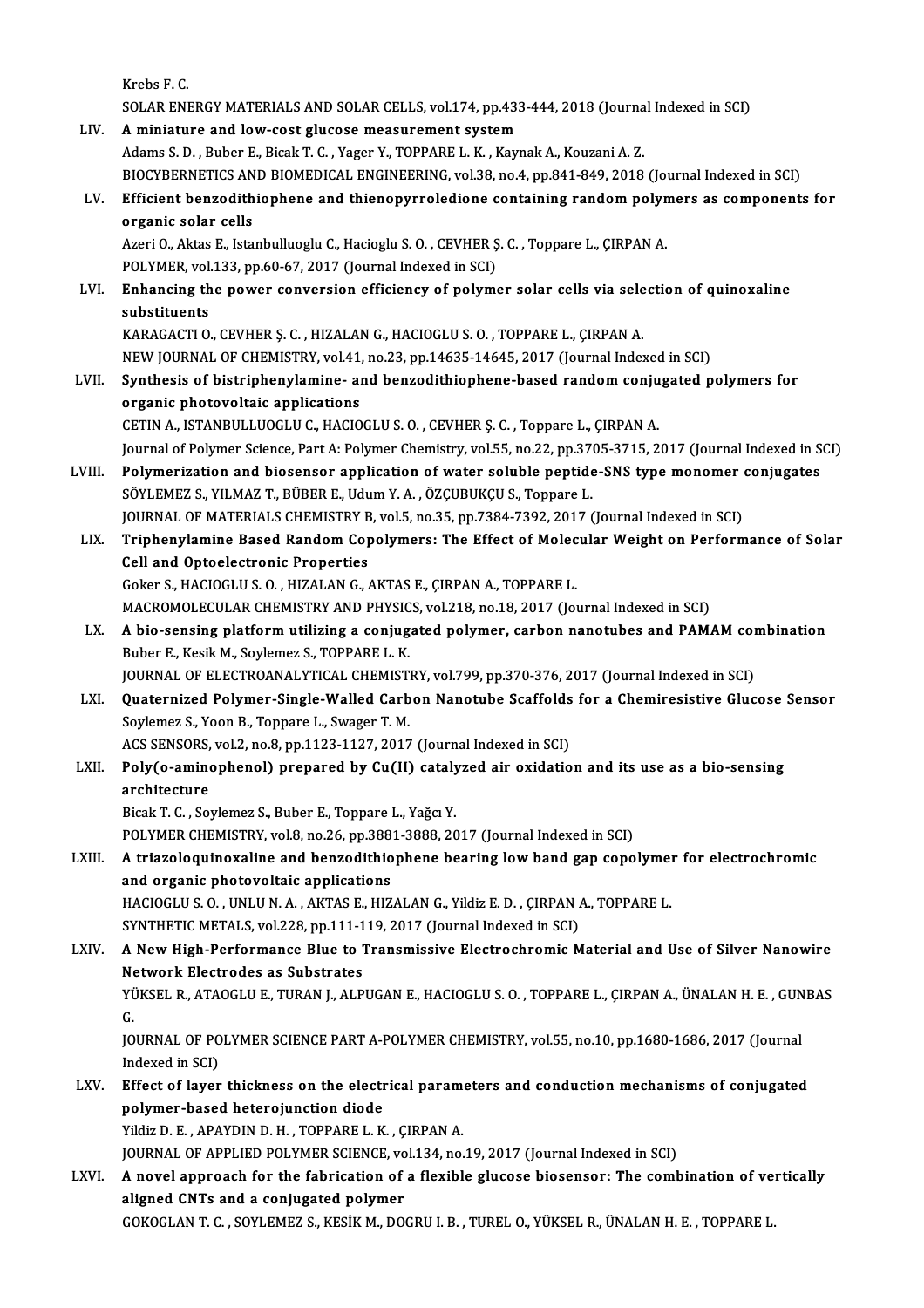FOOD CHEMISTRY, vol.220, pp.299-305, 2017 (Journal Indexed in SCI)

FOOD CHEMISTRY, vol.220, pp.299-305, 2017 (Journal Indexed in SCI)<br>LXVII. Photovoltaic Properties of Poly(Triphenylamine-Thiazolo[5,4-d] Thiazole) Copolymer Dye in Bulk-FOOD CHEMISTRY, vol.220, pp.299-305,<br>Photovoltaic Properties of Poly(Tri<br>Hetorojunction Organic Solar Cells<br>Olayn II, Gylfon M, HIZALAN G, GIRBAN Photovoltaic Properties of Poly(Triphenylamine-7<br>Hetorojunction Organic Solar Cells<br>Olgun U., Gulfen M., HIZALAN G., ÇIRPAN A., TOPPARE L.<br>JOUPMAL OF POLYMER MATERIALS .vol 34, no 3, nn 301 Hetorojunction Organic Solar Cells<br>Olgun U., Gulfen M., HIZALAN G., ÇIRPAN A., TOPPARE L.<br>JOURNAL OF POLYMER MATERIALS, vol.34, no.2, pp.391-403, 2017 (Journal Indexed in SCI) LXVIII. Simultaneous and Sequential Synthesis of Polyaniline-g-poly(ethylene glycol) by Combination of JOURNAL OF POLYMER MATERIALS, vol.34, no.2, pp.391-403, 2017 (Journal Indexed in SCI)<br>Simultaneous and Sequential Synthesis of Polyaniline-g-poly(ethylene glycol) by Combination of<br>Oxidative Polymerization and CuAAC Click Simultaneous and S<br>Oxidative Polymeria<br>Biosensor Material<br><sup>Biook T.C.</sup> Ciequisius Oxidative Polymerization and CuAAC Click Chemistry: A Water-Soluble Instant Re<br>Biosensor Material<br>Bicak T. C. , Gicevicius M., Gokoglan T. C. , Yilmaz G., Ramanavicius A., TOPPARE L. K. , Yağcı Y.<br>MACROMOLECULES Vel 50 no Biosensor Material<br>Bicak T. C. , Gicevicius M., Gokoglan T. C. , Yilmaz G., Ramanavicius A., TOPPARE L<br>MACROMOLECULES, vol.50, no.5, pp.1824-1831, 2017 (Journal Indexed in SCI)<br>Multinurnese selenenhene sentaining seniugate Bicak T. C. , Gicevicius M., Gokoglan T. C. , Yilmaz G., Ramanavicius A., TOPPARE L. K. , Yağcı Y.<br>MACROMOLECULES, vol.50, no.5, pp.1824-1831, 2017 (Journal Indexed in SCI)<br>LXIX. Multipurpose selenophene containing conjuga MACROMOLECULES, vol.50, no.5, pp.1824-1831, 2017 (Journal Indexed in<br>Multipurpose selenophene containing conjugated polymers for op<br>ONK I., HIZALAN G., CEVHER S. C. , HACIOGLU S. O. , Toppare L., ÇIRPAN A.<br>Journal of Magro Multipurpose selenophene containing conjugated polymers for optoelectronic applications<br>ONK I., HIZALAN G., CEVHER Ş. C. , HACIOGLU S. O. , Toppare L., ÇIRPAN A.<br>Journal of Macromolecular Science, Part A: Pure and Applied ONK I., HIZALAN<br>Journal of Macri<br>Indexed in SCI)<br>Construction Journal of Macromolecular Science, Part A: Pure and Applied Chemistry, vol.54, no.3, pp.133-139, 2017 (Journal)<br>Indexed in SCI)<br>LXX. Construction and amperometric biosensing performance of a novel platform containing carbo Indexed in SCI)<br>Construction and amperometric biosensing performance c<br>nanotubes-zinc phthalocyanine and a conducting polymer<br>Puber F. Yugar A. Sovlames S. Kosik M. Inse M. Tannere L Construction and amperometric biosensing performa<br>nanotubes-zinc phthalocyanine and a conducting pol<br>Buber E., Yuzer A., Soylemez S., Kesik M., Ince M., Toppare L.<br>INTERNATIONAL JOURNAL OF PIOLOCICAL MACROMOLECI nanotubes-zinc phthalocyanine and a conducting polymer<br>Buber E., Yuzer A., Soylemez S., Kesik M., Ince M., Toppare L.<br>INTERNATIONAL JOURNAL OF BIOLOGICAL MACROMOLECULES, vol.96, pp.61-69, 2017 (Journal Indexed in SCI) Buber E., Yuzer A., Soylemez S., Kesik M., Ince M., Toppare L.<br>INTERNATIONAL JOURNAL OF BIOLOGICAL MACROMOLECULES, vol.96, pp.61-69, 2017 (Journal Indexed in SCI)<br>LXXI. Random copolymers of 1,2,3-benzotriazole and alkoxy-m INTERNATIONAL JOURNAL OF BIOLOGICAL MACROMOLECULES, v<br>Random copolymers of 1,2,3-benzotriazole and alkoxy-mo<br>Syntheses, characterization and optoelectronic properties<br>Jail E. Colson S. Hiselan C. Hasiasly S.O., TOPPAPE L. Random copolymers of 1,2,3-benzotriazole and al<br>Syntheses, characterization and optoelectronic pr<br>Isik E., Goker S., Hizalan G., Hacioglu S. O. , TOPPARE L. K.<br>JOUPMAL OF ELECTROANALYTICAL CHEMISTRY vol.796 Syntheses, characterization and optoelectronic properties<br>Isik E., Goker S., Hizalan G., Hacioglu S. O. , TOPPARE L. K.<br>JOURNAL OF ELECTROANALYTICAL CHEMISTRY, vol.786, pp.50-57, 2017 (Journal Indexed in SCI) Isik E., Goker S., Hizalan G., Hacioglu S. O. , TOPPARE L. K.<br>JOURNAL OF ELECTROANALYTICAL CHEMISTRY, vol.786, pp.50-57, 2017 (Journal Indexed in SCI)<br>LXXII. Sequential Deposition of Electrochromic MoO3 Thin Films with JOURNAL<br>Sequenti<br>Stability<br>Turel O. L Sequential Deposition of Electrochromic Mo03 Thin I<br>Stability<br>Turel O., Hacioglu S. O. , Coskun S., Toppare L., ÜNALAN H. E.<br>JOUPNAL OF TUE ELECTROCHEMICAL SOCIETY vel 164 no. Stability<br>Turel O., Hacioglu S. O. , Coskun S., Toppare L., ÜNALAN H. E.<br>JOURNAL OF THE ELECTROCHEMICAL SOCIETY, vol.164, no.14, 2017 (Journal Indexed in SCI) Turel O., Hacioglu S. O. , Coskun S., Toppare L., ÜNALAN H. E.<br>JOURNAL OF THE ELECTROCHEMICAL SOCIETY, vol.164, no.14, 2017 (Journal Indexed in SCI)<br>LXXIII. Benzodithiophene and Benzotriazole Bearing Conjugated Polymers fo **JOURNAL OF THE ELECTR<br>Benzodithiophene and<br>Solar Cell Applications**<br>UNU U.N. A. HACIOCLUS Benzodithiophene and Benzotriazole Bearing Conjugated Polymers f<br>Solar Cell Applications<br>UNLU N.A., HACIOGLU S.O., HIZALAN G., Yildiz D.E., TOPPARE L., ÇIRPAN A.<br>JOUPMAL OF THE ELECTROCHEMICAL SOCIETY vol 164 no 6,2017 (Jo Solar Cell Applications<br>UNLU N. A. , HACIOGLU S. O. , HIZALAN G., Yildiz D. E. , TOPPARE L., ÇIRPAN A.<br>JOURNAL OF THE ELECTROCHEMICAL SOCIETY, vol.164, no.6, 2017 (Journal Indexed in SCI) LXXIV. Silver Nanowire/Conducting Polymer Nanocomposite Electrochromic Supercapacitor Electrodes YÜKSEL R., COŞKUN S., GUNBAS G., ÇIRPAN A., TOPPARE L., ÜNALAN H. E. Silver Nanowire/Conducting Polymer Nanocomposite Electrochromic Supercapaci<br>YÜKSEL R., COŞKUN S., GUNBAS G., ÇIRPAN A., TOPPARE L., ÜNALAN H. E.<br>JOURNAL OF THE ELECTROCHEMICAL SOCIETY, vol.164, no.4, 2017 (Journal Indexed YÜKSEL R., COŞKUN S., GUNBAS G., ÇIRPAN A., TOPPARE L., ÜNALAN H. E.<br>JOURNAL OF THE ELECTROCHEMICAL SOCIETY, vol.164, no.4, 2017 (Journal Indexed in SCI)<br>LXXV. Paper Based Glucose Biosensor Using Graphene Modified with **JOURNAL OF TH<br>Paper Based G<br>Nanoparticles**<br>COVOCLAN T.C Paper Based Glucose Biosensor Using Graphene Modified with a Condu<br>Nanoparticles<br>GOKOGLAN T. C. , KESİK M., SOYLEMEZ S., YÜKSEL R., ÜNALAN H. E. , TOPPARE L.<br>JOUPNAL OF THE ELECTROCHEMICAL SOCIETY, vol.164 no.6, 2017 (Jour Nanoparticles<br>GOKOGLAN T. C. , KESİK M., SOYLEMEZ S., YÜKSEL R., ÜNALAN H. E. , TOPPARE L.<br>JOURNAL OF THE ELECTROCHEMICAL SOCIETY, vol.164, no.6, 2017 (Journal Indexed in SCI) GOKOGLAN T. C. , KESIK M., SOYLEMEZ S., YÜKSEL R., ÜNALAN H. E. , TOPPARE L.<br>JOURNAL OF THE ELECTROCHEMICAL SOCIETY, vol.164, no.6, 2017 (Journal Indexed in SCI)<br>LXXVI. 2,1,3-Benzooxadiazole, thiophene and benzodithiophene JOURNAL OF THE ELECTROCHEMICAL SOCIETY, vol.164, no.6, 2017 (Journal Indexed in SCI)<br>2,1,3-Benzooxadiazole, thiophene and benzodithiophene based random copolyme<br>photovoltaics: thiophene versus thieno[3,2-b]thiophene as pi-2,1,3-Benzooxadiazole, thiophene and benzodithiophene ba<br>photovoltaics: thiophene versus thieno[3,2-b]thiophene as<br>Goker S., HIZALAN G., AKTAS E., KUTKAN S., ÇIRPAN A., TOPPARE L.<br>NEW JOUPMAL OF CHEMISTPY vol.40, po.12, pp photovoltaics: thiophene versus thieno[3,2-b]thiophene as pi-conjugated linkers<br>Goker S., HIZALAN G., AKTAS E., KUTKAN S., ÇIRPAN A., TOPPARE L.<br>NEW JOURNAL OF CHEMISTRY, vol.40, no.12, pp.10455-10464, 2016 (Journal Indexe Goker S., HIZALAN G., AKTAS E., KUTKAN S., ÇIRPAN A., TOPPARE L.<br>NEW JOURNAL OF CHEMISTRY, vol.40, no.12, pp.10455-10464, 2016 (Journal Indexed in SCI)<br>LXXVII. Effect of substituent groups on quinoxaline-based random copol NEW JOURNAL OF CHEMIST<br>Effect of substituent gro<br>photovoltaic properties<br>CEVUED S. C. UIZALAN C Effect of substituent groups on quinoxaline-based random copol<br>photovoltaic properties<br>CEVHER Ş.C., HIZALAN G., TEMIZ C., Udum Y. A., TOPPARE L., ÇIRPAN A.<br>POLYMER vel 101 np 208 216 2016 (Jaurnal Indeved in SCD photovoltaic properties<br>CEVHER Ş. C. , HIZALAN G., TEMIZ C., Udum Y. A. , TOPPARE L., ÇIRPAN A.<br>POLYMER, vol.101, pp.208-216, 2016 (Journal Indexed in SCI) LXXVIII. A photoelectrochemical device for water splitting using oligoaniline-crosslinked [Ru(bpy)(2)  $(bpyCOMHArnH(2))$  $(+2)$  dye/IrO2 nanoparticle array on TiO2 photonic crystal modified electrode YILDIZ H. B., Carbas B. B., Sonmezoglu S., KARAMAN M., Toppare L. INTERNATIONAL JOURNALOFHYDROGENENERGY,vol.41,no.33,pp.14615-14629,2016 (Journal Indexed inSCI) LXXIX. Incorporation of Different Conjugated Linkers into Low Band Gap Polymers Based on 5,6-Bis(octyloxy)-2,1,3 benzooxadiazole for Tuning Optoelectronic Properties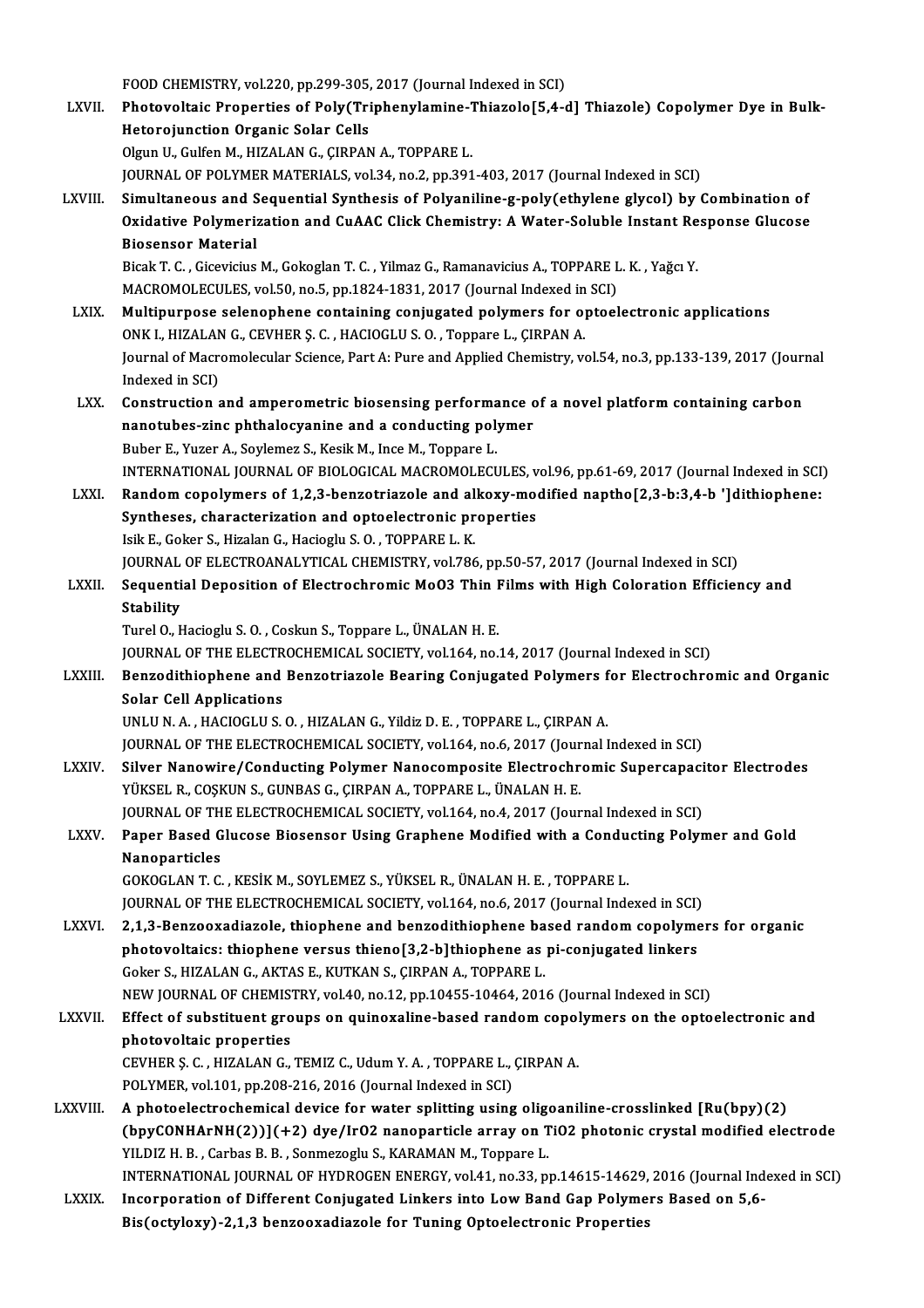Goker S., HIZALAN G., KUTKAN S., Udum Y. A. , ÇIRPAN A., TOPPARE L.<br>JOUPMAL OF POLYMER SCIENCE PART A POLYMER CHEMISTRY vol£ Goker S., HIZALAN G., KUTKAN S., Udum Y. A. , ÇIRPAN A., TOPPARE L.<br>JOURNAL OF POLYMER SCIENCE PART A-POLYMER CHEMISTRY, vol.54, no.16, pp.2459-2467, 2016 (Journal Goker S., HIZAL<br>JOURNAL OF PO<br>Indexed in SCI)<br>An offective av JOURNAL OF POLYMER SCIENCE PART A-POLYMER CHEMISTRY, vol.54, no.16, pp.2459-2467, 2016 (Journal<br>Indexed in SCI)<br>LXXX. An effective surface design based on a conjugated polymer and silver nanowires for the detection of

|                | Indexed in SCI)                                                                                                               |
|----------------|-------------------------------------------------------------------------------------------------------------------------------|
| <b>LXXX</b>    | An effective surface design based on a conjugated polymer and silver nanowires for the detection of                           |
|                | paraoxon in tap water and milk                                                                                                |
|                | Turan J., Kesik M., SÖYLEMEZ S., Goker S., Coskun S., ÜNALAN H. E., TOPPARE L. K.                                             |
|                | SENSORS AND ACTUATORS B-CHEMICAL, vol.228, pp.278-286, 2016 (Journal Indexed in SCI)                                          |
| <b>LXXXI</b>   | Preparation and Characterization of a Novel Solid-Phase Microextraction Material for Application to                           |
|                | the Determination of Pesticides                                                                                               |
|                | Dizdas T. N., Pelit F. O., KORBA K., PELIT L., Kanik F. E., Toppare L., ERTAS H., ERTAS F. N.                                 |
|                | ANALYTICAL LETTERS, vol.49, no.7, pp.907-916, 2016 (Journal Indexed in SCI)                                                   |
| <b>LXXXII</b>  | Synthesis and spectroelectrochemical characterization of multi-colored novel poly(3,6-                                        |
|                | dithienylcarbazole) derivatives containing azobenzene and coumarin chromophore units                                          |
|                | Yigit D., Hacioglu S.O., GÜLLÜ M., Toppare L.                                                                                 |
|                | ELECTROCHIMICA ACTA, vol.196, pp.140-152, 2016 (Journal Indexed in SCI)                                                       |
| LXXXIII.       | A Novel Acetylcholinesterase Biosensor: Core-Shell Magnetic Nanoparticles Incorporating a                                     |
|                | Conjugated Polymer for the Detection of Organophosphorus Pesticides                                                           |
|                | Cancar H. D., SÖYLEMEZ S., AKPINAR Y., KESİK M., Goker S., Gunbas G., VOLKAN M., Toppare L.                                   |
|                | ACS APPLIED MATERIALS & INTERFACES, vol.8, no.12, pp.8058-8067, 2016 (Journal Indexed in SCI)                                 |
| <b>LXXXIV.</b> | Synthesis and characterization of conducting polymers containing polypeptide and ferrocene side                               |
|                | chains as ethanol biosensors                                                                                                  |
|                | Kesik M., Akbulut H., Soylemez S., Cevher S. C., Hizalan G., Udum Y. A., Endo T., Yamada S., Cirpan A., Yagci Y., et al.      |
|                | ABSTRACTS OF PAPERS OF THE AMERICAN CHEMICAL SOCIETY, vol.251, 2016 (Journal Indexed in SCI)                                  |
| <b>LXXXV</b>   | Incorporation of different conjugated linkers into low band gap polymers based on 5,6-                                        |
|                | bis(octyloxy)-2,1,3 benzooxadiazole for tuning efficiency of organic photovoltaics                                            |
|                | Goker S., Hizalan G., Udum Y.A., Toppare L.                                                                                   |
|                | ABSTRACTS OF PAPERS OF THE AMERICAN CHEMICAL SOCIETY, vol.251, 2016 (Journal Indexed in SCI)                                  |
| <b>LXXXVI</b>  | Syntheses and Electrochemical Characterization of Low Oxidation Potential Nitrogen Analogs of                                 |
|                | Pedot as Electrochromic Materials                                                                                             |
|                | Hacioglu S. O., Yigit D., Ermis E., Soylemez S., GÜLLÜ M., TOPPARE L. K.                                                      |
|                | JOURNAL OF THE ELECTROCHEMICAL SOCIETY, vol.163, no.10, 2016 (Journal Indexed in SCI)                                         |
| <b>LXXXVII</b> | Comparative cell adhesion properties of cysteine extended peptide architectures                                               |
|                | SÖYLEMEZ S., Demir B., Eyrilmez G. O., Kesici S., SAYLAM A., Demirkol D. O., ÖZÇUBUKÇU S., TİMUR S., Toppare L                |
|                | RSC ADVANCES, vol.6, no.4, pp.2695-2702, 2016 (Journal Indexed in SCI)                                                        |
| LXXXVIII.      | Syntheses, electrochemical and spectroelectrochemical characterization of benzothiadiazole and                                |
|                | benzoselenadiazole based random copolymers                                                                                    |
|                | Kutkan S., Goker S., Hacioglu S.O., TOPPARE L. K.                                                                             |
|                | JOURNAL OF MACROMOLECULAR SCIENCE PART A-PURE AND APPLIED CHEMISTRY, vol.53, no.8, pp.475-483,                                |
| <b>LXXXIX</b>  | 2016 (Journal Indexed in SCI)<br>Electrosynthesis and characterization of an electrochromic material containing biscarbazole- |
|                | oxadiazole units and its application in an electrochromic device                                                              |
|                | UDUM Y., HIZLIATES C. G., Ergun Y., Toppare L.                                                                                |
|                | THIN SOLID FILMS, vol.595, pp.61-67, 2015 (Journal Indexed in SCI)                                                            |
| XC.            | A benzimidazole-based conducting polymer and a PMMA-clay nanocomposite containing biosensor                                   |
|                | platform for glucose sensing                                                                                                  |
|                | EMRE F. B., Kesik M., Kanik F. E., Akpinar H. Z., Aslan-Gurel E., Rossi R. M., TOPPARE L. K.                                  |
|                | SYNTHETIC METALS, vol.207, pp.102-109, 2015 (Journal Indexed in SCI)                                                          |
| XCI.           | The effect of the different donor units on fluorescent conjugated polymers containing 2,1,3-                                  |
|                | benzooxadiazole as the acceptor unit                                                                                          |
|                | Goker S., Hizalan G., Ileri M., Hacioglu S. O., TOPPARE L. K.                                                                 |
|                | JOURNAL OF ELECTROANALYTICAL CHEMISTRY, vol.751, pp.80-89, 2015 (Journal Indexed in SCI)                                      |
|                |                                                                                                                               |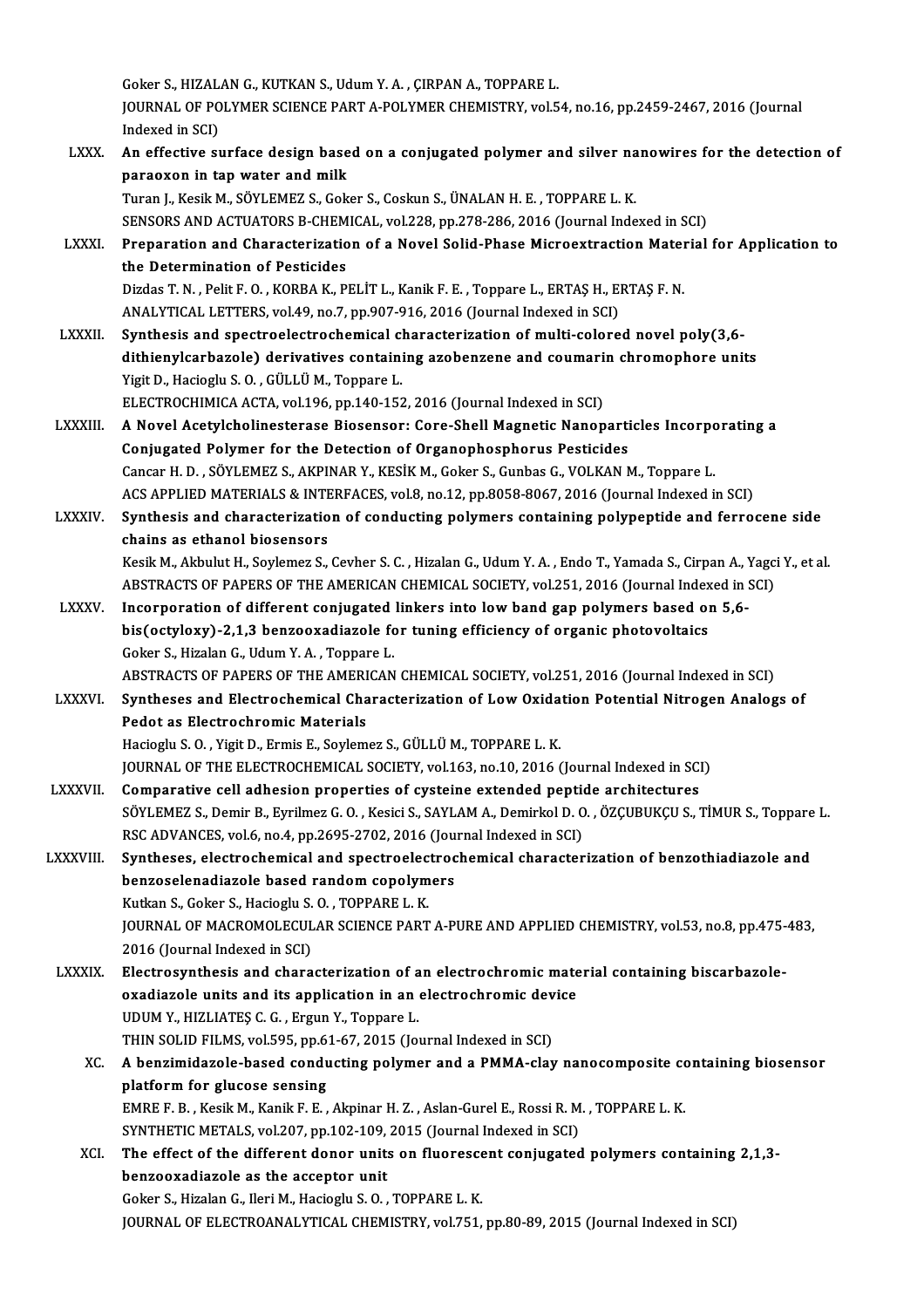| XCII.       | SELENOPHENE AS A BRIDGE IN MOLECULAR ARCHITECTURE OF BENZOTRIAZOLE CONTAINING<br>CONJUGATED COPOLYMERS TO GAIN INSIGHT ON OPTICAL AND ELECTROCHEMICAL PROPERTIES OF<br><b>POLYMERS</b>                       |
|-------------|--------------------------------------------------------------------------------------------------------------------------------------------------------------------------------------------------------------|
|             | UNAY H., UNLU N. A., HIZALAN G., HACIOGLU S. O., TOPPARE L., ÇIRPAN A.                                                                                                                                       |
|             | PHOSPHORUS SULFUR AND SILICON AND THE RELATED ELEMENTS, vol.190, no.8, pp.1294-1306, 2015 (Journal<br>Indexed in SCI)                                                                                        |
| XCIII.      | Syntheses and Optical Properties of Perfluorophenyl Containing Benzimidazole Derivatives: The<br><b>Effect of Donor Units</b>                                                                                |
|             | ILERI M., HACIOGLU S. O., ÇIRPAN A., TOPPARE L.                                                                                                                                                              |
|             | JOURNAL OF MACROMOLECULAR SCIENCE PART A-PURE AND APPLIED CHEMISTRY, vol 52, no.7, pp.510-516,<br>2015 (Journal Indexed in SCI)                                                                              |
| <b>XCIV</b> | Silafluorene-based polymers for electrochromic and polymer solar cell applications                                                                                                                           |
|             | ERLIK O., UNLU N. A., HIZALAN G., HACIOGLU S. O., COMEZ S., Yildiz E. D., TOPPARE L., CIRPAN A.                                                                                                              |
|             | JOURNAL OF POLYMER SCIENCE PART A-POLYMER CHEMISTRY, vol.53, no.13, pp.1541-1547, 2015 (Journal<br>Indexed in SCI)                                                                                           |
| XCV.        | Electrochemical and optical properties of a conducting polymer and its use in a novel biosensor for                                                                                                          |
|             | the detection of cholesterol                                                                                                                                                                                 |
|             | SÖYLEMEZ S., UDUM Y., Kesik M., HIZLIATEŞ C. G., ERGÜN M. Y., TOPPARE L. K.                                                                                                                                  |
| XCVI.       | SENSORS AND ACTUATORS B-CHEMICAL, vol.212, pp.425-433, 2015 (Journal Indexed in SCI)<br>ETHANOL BIOSENSOR BASED ON IMMOBILIZATION OF ALCOHOL OXIDASE IN A CONDUCTING                                         |
|             | POLYMER MATRIX VIA CROSSLINKING WITH GLUTARALDEHYDE                                                                                                                                                          |
|             | KURBANOĞLU S., Toppare L.                                                                                                                                                                                    |
|             | REVUE ROUMAINE DE CHIMIE, vol.60, pp.453-460, 2015 (Journal Indexed in SCI)                                                                                                                                  |
| XCVII.      | A Novel Near-IR Effective Pyrene-Based Donor-Acceptor Electrochrome                                                                                                                                          |
|             | Sefer E., HACIOGLU S. O., Tonga M., TOPPARE L., ÇIRPAN A., KOYUNCU S.                                                                                                                                        |
|             | MACROMOLECULAR CHEMISTRY AND PHYSICS, vol.216, no.8, pp.829-836, 2015 (Journal Indexed in SCI)                                                                                                               |
| XCVIII.     | Selenium containing conducting polymer based pyranose oxidase biosensor for glucose detection<br>Gokoglan T. C., SÖYLEMEZ S., Kesik M., Toksabay S., TOPPARE L. K.                                           |
|             | FOOD CHEMISTRY, vol.172, pp.219-224, 2015 (Journal Indexed in SCI)                                                                                                                                           |
| <b>XCIX</b> | Benzotriazole and Benzodithiophene Containing Medium Band Gap Polymer for Bulk Heterojunction<br><b>Polymer Solar Cell Applications</b>                                                                      |
|             | UNAY H., UNLU N. A., HIZALAN G., HACIOGLU S. O., Yildiz D. E., TOPPARE L., ÇIRPAN A.                                                                                                                         |
|             | JOURNAL OF POLYMER SCIENCE PART A-POLYMER CHEMISTRY, vol.53, no.4, pp.528-535, 2015 (Journal Indexed<br>in SCI)                                                                                              |
| C.          | Multichromic and soluble conjugated polymers containing thiazolothiazole unit for electrochromic<br>applications                                                                                             |
|             | Akpinar H. Z., Udum Y. A., TOPPARE L. K.                                                                                                                                                                     |
|             | EUROPEAN POLYMER JOURNAL, vol.63, pp.255-261, 2015 (Journal Indexed in SCI)                                                                                                                                  |
| CI.         | Electrochemical Properties of Perylene Diimide (PDI) and Benzotriazole (Btz) Bearing Conjugated                                                                                                              |
|             | Polymers to Investigate the Effect of pi-Bridge on Electrochemical Properties                                                                                                                                |
|             | BAYSEC S., UNLU N. A., HACIOGLU S. O., Udum Y. A., ÇIRPAN A., TOPPARE L.                                                                                                                                     |
|             | JOURNAL OF MACROMOLECULAR SCIENCE PART A-PURE AND APPLIED CHEMISTRY, vol.52, no.1, pp.1-9, 2015                                                                                                              |
|             | (Journal Indexed in SCI)                                                                                                                                                                                     |
| CII.        | Calixarene assembly with enhanced photocurrents using P(SNS-NH2)/CdS nanoparticle structure<br>modified Au electrode systems                                                                                 |
|             | SAYIN S., AZAK H., YILDIZ H. B., ÇAMURLU P., UYSAL AKKUŞ G., Toppare L., ERSÖZ M.                                                                                                                            |
|             | PHYSICAL CHEMISTRY CHEMICAL PHYSICS, vol.17, no.30, pp.19911-19918, 2015 (Journal Indexed in SCI)                                                                                                            |
| CIII.       | Synthesis of a benzotriazole bearing alternating copolymer for organic photovoltaic applications<br>ISTANBULLUOGLU C., Goker S., HIZALAN G., HACIOGLU S. O., Udum Y. A., Yildiz E. D., ÇIRPAN A., TOPPARE L. |
|             | NEW JOURNAL OF CHEMISTRY, vol.39, no.8, pp.6623-6630, 2015 (Journal Indexed in SCI)                                                                                                                          |
| CIV.        | A novel architecture based on a conducting polymer and calixarene derivative: its synthesis and                                                                                                              |
|             |                                                                                                                                                                                                              |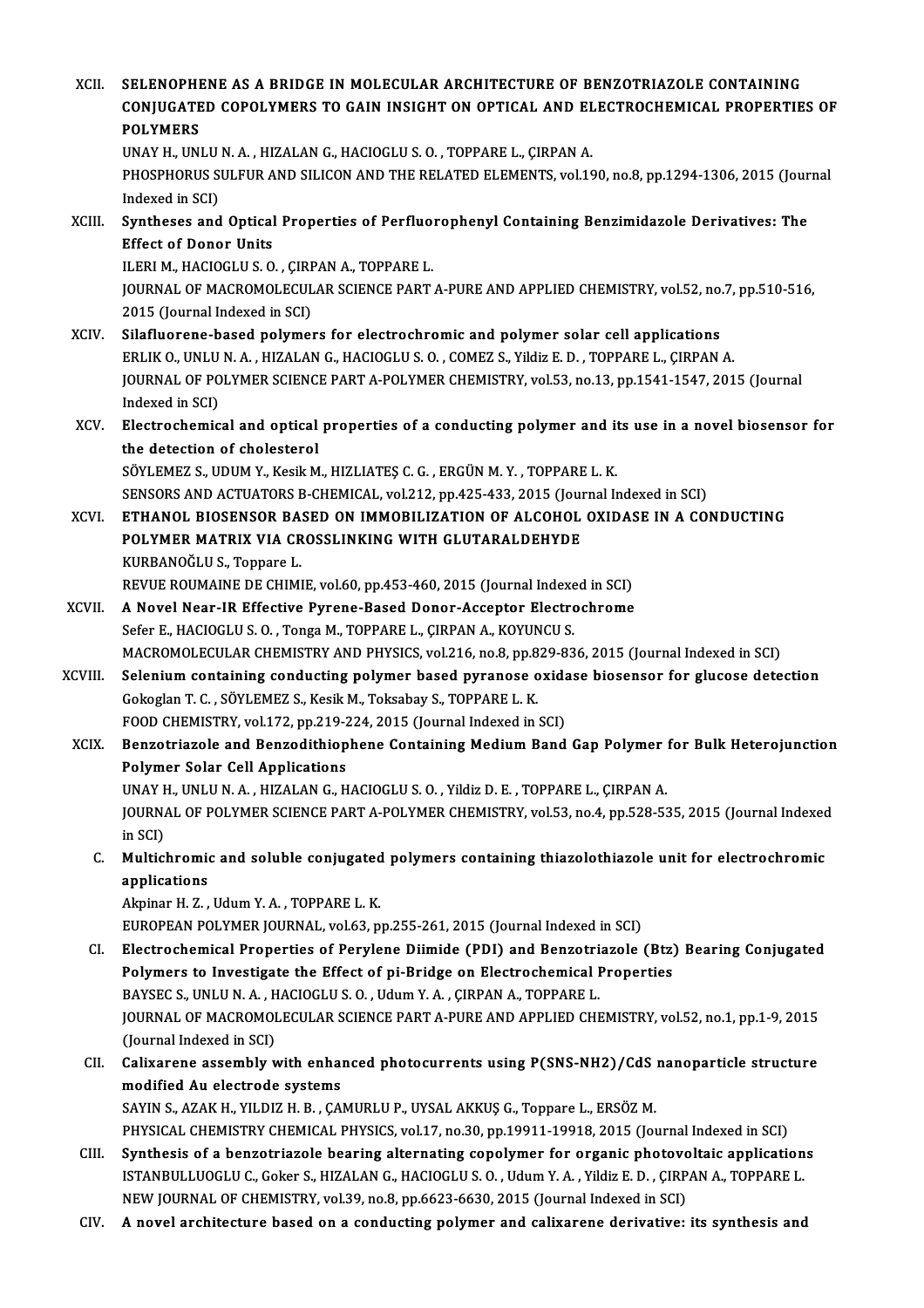biosensor construction biosensor construction<br>GOKOGLAN T. C. , SOYLEMEZ S., KESIK M., UNAY H., Sayin S., Yildiz H. B. , ÇIRPAN A., TOPPARE L.<br>RSC ADVANCES, vol.5, no.45, nn.35949,35947,3945 (Journal Indoved in SCI) biosensor construction<br>GOKOGLAN T. C. , SOYLEMEZ S., KESIK M., UNAY H., Sayin S., Yildiz H. B. , ÇIRPA<br>RSC ADVANCES, vol.5, no.45, pp.35940-35947, 2015 (Journal Indexed in SCI)<br>Novel poly(2 5. dithionylpyyrole) (PSNS) deri GOKOGLAN T. C. , SOYLEMEZ S., KESIK M., UNAY H., Sayin S., Yildiz H. B. , ÇIRPAN A., TOPPARE L.<br>RSC ADVANCES, vol.5, no.45, pp.35940-35947, 2015 (Journal Indexed in SCI)<br>CV. Novel poly(2,5-dithienylpyrrole) (PSNS) derivati RSC ADVANCES, vol.5, no.45, pp.35940-35947, 2015 (Journal Indexed in SCI)<br>Novel poly(2,5-dithienylpyrrole) (PSNS) derivatives functionalized with azobenzene, coumarii<br>fluorescein chromophore units: spectroelectrochemical p Novel poly(2<br>fluorescein c<br>applications<br><sup>Vigit D.</sup> Hasias fluorescein chromophore units: spectroelectrochemical properties and electrochromic device<br>applications<br>Yigit D., Hacioglu S.O. , GÜLLÜ M., Toppare L. NEWJOURNALOF CHEMISTRY,vol.39,no.5,pp.3371-3379,2015 (Journal Indexed inSCI) Yigit D., Hacioglu S. O. , GÜLLÜ M., Toppare L.<br>NEW JOURNAL OF CHEMISTRY, vol.39, no.5, pp.3371-3379, 2015 (Journal Indexed in SCI)<br>CVI. A multi-functional fluorescent scaffold as a multi-colour probe: design and appli NEW JOURNA<br>**A multi-func<br>cell imaging**<br>EESIE M. DEN A multi-functional fluorescent scaffold as a multi-colour probe: design and application in target<br>cell imaging<br>KESIK M., DEMİR B., Barlas F. B. , GEYİK C., CEVHER Ş. C. , Demirkol D. O. , TİMUR S., ÇIRPAN A., TOPPARE L. K. cell imaging<br>KESIK M., DEMİR B., Barlas F. B. , GEYİK C., CEVHER Ş. C. , Demirkol D. O. , TİMUI<br>RSC ADVANCES, vol.5, no.101, pp.83361-83367, 2015 (Journal Indexed in SCI)<br>All Organis Elestrashramis Sunersanasitar Elestrade KESIK M., DEMIR B., Barlas F. B., GEYIK C., CEVHER S. C., Dem<br>RSC ADVANCES, vol.5, no.101, pp.83361-83367, 2015 (Journa<br>CVII. All-Organic Electrochromic Supercapacitor Electrodes<br>VIVEEL B. CEVHER S. G. CIRRAN A. TOPRARE L. RSC ADVANCES, vol.5, no.101, pp.83361-83367, 2015 (Journal Indexed in SCI)<br>All-Organic Electrochromic Supercapacitor Electrodes<br>YÜKSEL R., CEVHER Ş. C. , ÇIRPAN A., TOPPARE L., ÜNALAN H. E. All-Organic Electrochromic Supercapacitor Electrodes<br>YÜKSEL R., CEVHER Ş. C. , ÇIRPAN A., TOPPARE L., ÜNALAN H. E.<br>JOURNAL OF THE ELECTROCHEMICAL SOCIETY, vol.162, no.14, 2015 (Journal Indexed in SCI)<br>A Low Band Can Bongim YÜKSEL R., CEVHER Ş. C. , ÇIRPAN A., TOPPARE L., ÜNALAN H. E.<br>JOURNAL OF THE ELECTROCHEMICAL SOCIETY, vol.162, no.14, 2015 (Journal Indexed in SCI)<br>CVIII. A Low Band Gap Benzimidazole Derivative and Its Copolymer with **JOURNAL OF THE ELECTRO<br>A Low Band Gap Benzim<br>Electrochemical Studies<br>Seulamer S. Hegiagh: S. O** A Low Band Gap Benzimidazole Derivative and<br>Electrochemical Studies<br>Soylemez S., Hacioglu S. O. , Uzun S. D. , TOPPARE L. K.<br>JOUPMAL OF THE ELECTROCHEMICAL SOCIETY, vol.1. Electrochemical Studies<br>Soylemez S., Hacioglu S. O. , Uzun S. D. , TOPPARE L. K.<br>JOURNAL OF THE ELECTROCHEMICAL SOCIETY, vol.162, no.1, 2015 (Journal Indexed in SCI) Soylemez S., Hacioglu S. O. , Uzun S. D. , TOPPARE L. K.<br>JOURNAL OF THE ELECTROCHEMICAL SOCIETY, vol.162, no.1, 2015 (Journal Indexed in SCI)<br>CIX. Synthesis and Characterization of Thiophene and Thieno[3,2-b]thiophene JOURNAL<br>Synthesis<br>Polymers<br><sup>Pustamb F</sup> Synthesis and Characterization of Thiophene and<br>Polymers<br>Rustamh E., Goker S., UDUM Y., Udum Y. A. , Toppare L.<br>JOUPNAL OF THE ELECTROCHEMICAL SOCIETY vol.16 Polymers<br>Rustamh E., Goker S., UDUM Y., Udum Y. A. , Toppare L.<br>JOURNAL OF THE ELECTROCHEMICAL SOCIETY, vol.162, no.9, 2015 (Journal Indexed in SCI)<br>An asatylshalinesterase biosenser based on a sondusting polymer using mul Rustamh E., Goker S., UDUM Y., Udum Y. A. , Toppare L.<br>JOURNAL OF THE ELECTROCHEMICAL SOCIETY, vol.162, no.9, 2015 (Journal Indexed in SCI)<br>CX. An acetylcholinesterase biosensor based on a conducting polymer using multiwal JOURNAL OF THE ELECTROCHEMICAL SOCIETY, vol.162, no.9, 2015 (Journal Indexe<br>An acetylcholinesterase biosensor based on a conducting polymer using in<br>nanotubes for amperometric detection of organophosphorous pesticides<br>Kesi An acetylcholinesterase biosensor based on a conducting polymer<br>nanotubes for amperometric detection of organophosphorous pes<br>Kesik M., Kanik F. E. , Turan J., Kolb M., TİMUR S., Bahadir M., TOPPARE L. K.<br>SENSORS AND ACTUA nanotubes for amperometric detection of organophosphorous pesticides<br>Kesik M., Kanik F. E. , Turan J., Kolb M., TİMUR S., Bahadir M., TOPPARE L. K.<br>SENSORS AND ACTUATORS B-CHEMICAL, vol.205, pp.39-49, 2014 (Journal Indexed Kesik M., Kanik F. E. , Turan J., Kolb M., TİMUR S., Bahadir M., TOPPARE L. K.<br>SENSORS AND ACTUATORS B-CHEMICAL, vol.205, pp.39-49, 2014 (Journal Indexed in SCI)<br>CXI. Development of an amperometric biosensor based on a SENSORS AND ACTUAT<br>Development of an a<br>anti-dementia drugs<br>Turan L Kesik M. Sovie Development of an amperometric biosensor based on a novel contribution and a set of a set of the same of the Turan<br>J., Kesik M., Soylemez S., GÖKER S., Kolb M., Bahadir M., Toppare L.<br>JOUPMAL OF ELECTROANALYTICAL CHEMISTRY anti-dementia drugs<br>Turan J., Kesik M., Soylemez S., GÖKER S., Kolb M., Bahadir M., Toppare L.<br>JOURNAL OF ELECTROANALYTICAL CHEMISTRY, vol.735, pp.43-50, 2014 (Journal Indexed in SCI) Turan J., Kesik M., Soylemez S., GÖKER S., Kolb M., Bahadir M., Toppare L.<br>JOURNAL OF ELECTROANALYTICAL CHEMISTRY, vol.735, pp.43-50, 2014 (Journal Indexed in SCI)<br>CXII. Leakage current by Frenkel-Poole emission on ben JOURNA<mark>I</mark><br>Leakage<br>devices Leakage current by Frenkel-Poole emission or<br>devices<br>Yildiz D. E. , KARAKUS M., TOPPARE L. K. , ÇIRPAN A.<br>MATERIALS SCIENCE IN SEMICONDUCTOR PROCESS devices<br>Yildiz D. E. , KARAKUS M., TOPPARE L. K. , ÇIRPAN A.<br>MATERIALS SCIENCE IN SEMICONDUCTOR PROCESSING, vol.28, pp.84-88, 2014 (Journal Indexed in SCI)<br>Electrochamical and anostroclastrochamical studies of nolv(3 5, di Yildiz D. E., KARAKUS M., TOPPARE L. K., ÇIRPAN A.<br>MATERIALS SCIENCE IN SEMICONDUCTOR PROCESSING, vol.28, pp.84-88, 2014 (Journal Indexed in SCI)<br>CXIII. Electrochemical and spectroelectrochemical studies of poly(2,5-di-2,3 MATERIALS SCIENCE IN SEMICONDUCTOR PROCESSING, vol.28, pp.84-88, 2014 (Journal Indexed in SCI)<br>Electrochemical and spectroelectrochemical studies of poly(2,5-di-2,3-dihydrothieno[3,4-b]<br>[1,4]dioxin-5-ylthienyl) derivatives Electrochemical and spectroelectrochemical studies<br>[1,4]dioxin-5-ylthienyl) derivatives bearing azoben:<br>chromophore groups on electrochromic properties<br>Vigit D. Hdum V.A. CÜLLÜM Tennare L chromophore groups on electrochromic properties<br>Yigit D., Udum Y. A., GÜLLÜM., Toppare L. ELECTROCHIMICA ACTA, vol.147, pp.669-677, 2014 (Journal Indexed in SCI) Yigit D., Udum Y. A. , GÜLLÜ M., Toppare L.<br>ELECTROCHIMICA ACTA, vol.147, pp.669-677, 2014 (Journal Indexed in SCI)<br>CXIV. A Novel and Effective Surface Design: Conducting Polymer/beta-Cyclodextrin Host-Guest System for ELECTROCHIMICA ACTA,<br>A Novel and Effective !<br>Cholesterol Biosensor<br>SOVI EMEZ S. HACIOCLU A Novel and Effective Surface Design: Conducting Polymer/beta-C<br>Cholesterol Biosensor<br>SOYLEMEZ S., HACIOGLU S. O. , KESIK M., UNAY H., ÇIRPAN A., TOPPARE L.<br>ACS APPLIED MATERIALS & INTERFACES vol.6, no.20, np.19200, 19200, Cholesterol Biosensor<br>SOYLEMEZ S., HACIOGLU S. O. , KESIK M., UNAY H., ÇIRPAN A., TOPPARE L.<br>ACS APPLIED MATERIALS & INTERFACES, vol.6, no.20, pp.18290-18300, 2014 (Journal Indexed in SCI)<br>Synthesis and sharasterization of SOYLEMEZ S., HACIOGLU S. O., KESIK M., UNAY H., ÇIRPAN A., TOPPARE L.<br>ACS APPLIED MATERIALS & INTERFACES, vol.6, no.20, pp.18290-18300, 2014 (Journal Indexed in SCI)<br>CXV. Synthesis and characterization of a novel polyphosp ACS APPLIED MATERIALS & INTERFACES, voltations and characterization of a nove<br>combination with a conducting polymer<br>Heap D. Kapik E. E., KARATAS V. TOPPARE L Ucan D., Kanik F. E., KARATAŞ Y., TOPPARE L. K. combination with a conducting polymer<br>Ucan D., Kanik F. E. , KARATAŞ Y., TOPPARE L. K.<br>SENSORS AND ACTUATORS B-CHEMICAL, vol.201, pp.545-554, 2014 (Journal Indexed in SCI)<br>Synthesis and Spectroclastrosbomistry of Dithiopo( Ucan D., Kanik F. E., KARATAŞ Y., TOPPARE L. K.<br>SENSORS AND ACTUATORS B-CHEMICAL, vol.201, pp.545-554, 2014 (Journal Indexed in SCI)<br>CXVI. Synthesis and Spectroelectrochemistry of Dithieno(3,2-b:2 ',3 '-d)pyrrole Derivativ SENSORS AND ACTUATORS B-CHEMICAL, vol.201, pp.545-554, 2014 (Journ Synthesis and Spectroelectrochemistry of Dithieno(3,2-b:2).<br>Udum Y.A., Yildiz H.B., Azak H., Sahin E., Talaz O., ÇIRPAN A., TOPPARE L.<br>JOUPMAL OF APPLIED P Synthesis and Spectroelectrochemistry of Dithieno(3,2-b:2 ',3 '-d)pyrrole Derivatives<br>Udum Y. A. , Yildiz H. B. , Azak H., Sahin E., Talaz O., ÇIRPAN A., TOPPARE L.<br>JOURNAL OF APPLIED POLYMER SCIENCE, vol.131, no.17, 2014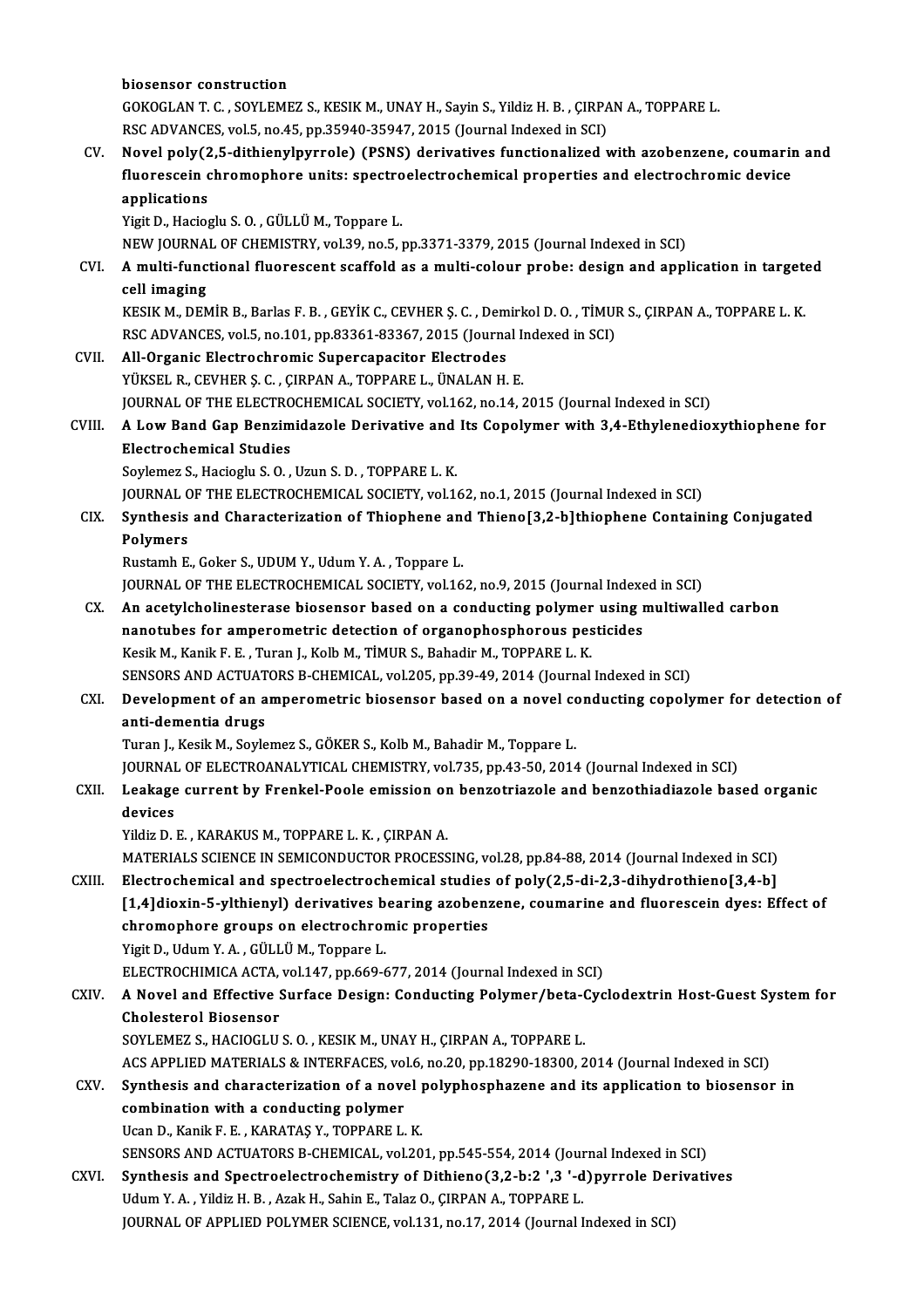| CXVII.        | Electrochromic properties of multicolored novel polymer synthesized via combination of                                                                               |
|---------------|----------------------------------------------------------------------------------------------------------------------------------------------------------------------|
|               | benzotriazole and N-functionalized 2,5-di(2-thienyl)-1H-pyrrole units                                                                                                |
|               | Rende E., Kilic C. E., Udum Y. A., Toffoli D., TOPPARE L. K.                                                                                                         |
|               | ELECTROCHIMICA ACTA, vol.138, pp.454-463, 2014 (Journal Indexed in SCI)                                                                                              |
| CXVIII.       | Synthesis and electropolymerization of 3,4-substituted quinoxaline functionalized pyrrole monomer                                                                    |
|               | and optoelectronic properties of its polymer                                                                                                                         |
|               | KURTAY G., AK M., GÜLLÜ M., Toppare L., Ak M. S.                                                                                                                     |
|               | SYNTHETIC METALS, vol.194, pp.19-28, 2014 (Journal Indexed in SCI)                                                                                                   |
| CXIX.         | Enzyme immobilization in a photosensitive conducting polymer bearing azobenzene in the main                                                                          |
|               | chain                                                                                                                                                                |
|               | AK M., Yildiz H. B., Toppare L.                                                                                                                                      |
|               | POLYMER BULLETIN, vol.71, no.7, pp.1827-1841, 2014 (Journal Indexed in SCI)                                                                                          |
| CXX.          | A Novel DAD Type and Folic Acid Conjugated Fluorescent Monomer as a Targeting Probe for                                                                              |
|               | Imaging of Folate Receptor Overexpressed Cells                                                                                                                       |
|               | Kanik F. E., Ag D., Seleci M., Barlas F. B., Kesik M., Hizalan G., Akpinar H., TİMUR S., Toppare L.                                                                  |
|               | BIOTECHNOLOGY PROGRESS, vol.30, no.4, pp.952-959, 2014 (Journal Indexed in SCI)                                                                                      |
| <b>CXXI</b>   | Thieno[3,2-13]thiophene as pi-bridge at different acceptor systems for electrochromic applications<br>TOKSABAY S., HACIOGLU S. O., UNLU N. A., ÇIRPAN A., TOPPARE L. |
|               | POLYMER, vol.55, no.14, pp.3093-3099, 2014 (Journal Indexed in SCI)                                                                                                  |
| CXXII.        | Photoelectrochemical Biosensing Approach for Alcohol Determination by "Wiring" of Alcohol                                                                            |
|               | Oxidase Photonically with P(SNS-NH2)/AOx/CNT/[Ru(bpy)(3)](2+) Modified Electrodes                                                                                    |
|               | Yildiz H. B., KAMACI M., KARAMAN M., TOPPARE L. K., Sayin S.                                                                                                         |
|               | JOURNAL OF MACROMOLECULAR SCIENCE PART A-PURE AND APPLIED CHEMISTRY, vol.51, no.5, pp.385-393,                                                                       |
|               | 2014 (Journal Indexed in SCI)                                                                                                                                        |
| CXXIII.       | Electrochemical and optical properties of 5,6-bis(octyloxy)-2,1,3 benzooxadiazole containing low                                                                     |
|               | band gap polymers                                                                                                                                                    |
|               | Goker S., Hizalan G., Udum Y.A., TOPPARE L.K.                                                                                                                        |
|               | SYNTHETIC METALS, vol.191, pp.19-27, 2014 (Journal Indexed in SCI)                                                                                                   |
| <b>CXXIV</b>  | Bioactive Surface Design Based on Functional Composite Electrospun Nanofibers for Biomolecule                                                                        |
|               | <b>Immobilization and Biosensor Applications</b>                                                                                                                     |
|               | Uzun S. D., Kayaci F., UYAR T., TİMUR S., TOPPARE L. K.                                                                                                              |
|               | ACS APPLIED MATERIALS & INTERFACES, vol.6, no.7, pp.5235-5243, 2014 (Journal Indexed in SCI)                                                                         |
| CXXV.         | A novel conducting polymer based platform for ethanol sensing                                                                                                        |
|               | Kekec N. C., Kanik F. E., UDUM Y., HIZLIATEŞ C. G., ERGÜN M. Y., TOPPARE L. K.                                                                                       |
|               | SENSORS AND ACTUATORS B-CHEMICAL, vol.193, pp.306-314, 2014 (Journal Indexed in SCI)                                                                                 |
| CXXVI.        | Synthesis and Electrochromic Properties of Triphenylamine Containing Copolymers: Effect of pi-<br><b>Bridge on Electrochemical Properties</b>                        |
|               | Hacioglu S.O., Toksabay S., Sendur M., TOPPARE L.K.                                                                                                                  |
|               | JOURNAL OF POLYMER SCIENCE PART A-POLYMER CHEMISTRY, vol.52, no.4, pp.537-544, 2014 (Journal Indexed                                                                 |
|               | in SCI)                                                                                                                                                              |
| <b>CXXVII</b> | Development of a novel biosensor based on a conducting polymer                                                                                                       |
|               | SÖYLEMEZ S., Kanik F. E., Ileri M., Hacioglu S. O., TOPPARE L. K.                                                                                                    |
|               | TALANTA, vol.118, pp.84-89, 2014 (Journal Indexed in SCI)                                                                                                            |
| CXXVIII.      | Synthesis and Characterization of Conducting Copolymers of Thiophene Derivatives                                                                                     |
|               | Turac E., Sahmetlioglu E., Toppare L.                                                                                                                                |
|               | JOURNAL OF MACROMOLECULAR SCIENCE PART A-PURE AND APPLIED CHEMISTRY, vol.51, no.3, pp.210-216,                                                                       |
|               | 2014 (Journal Indexed in SCI)                                                                                                                                        |
| <b>CXXIX</b>  | Structure-property relations in donor-acceptor-donor type benzimidazole containing conjugated                                                                        |
|               | polymers                                                                                                                                                             |
|               | ZAIFOGLU B., HACIOGLU S. O., UNLU N. A., ÇIRPAN A., TOPPARE L.                                                                                                       |
|               | JOURNAL OF MATERIALS SCIENCE, vol.49, no.1, pp.225-231, 2014 (Journal Indexed in SCI)                                                                                |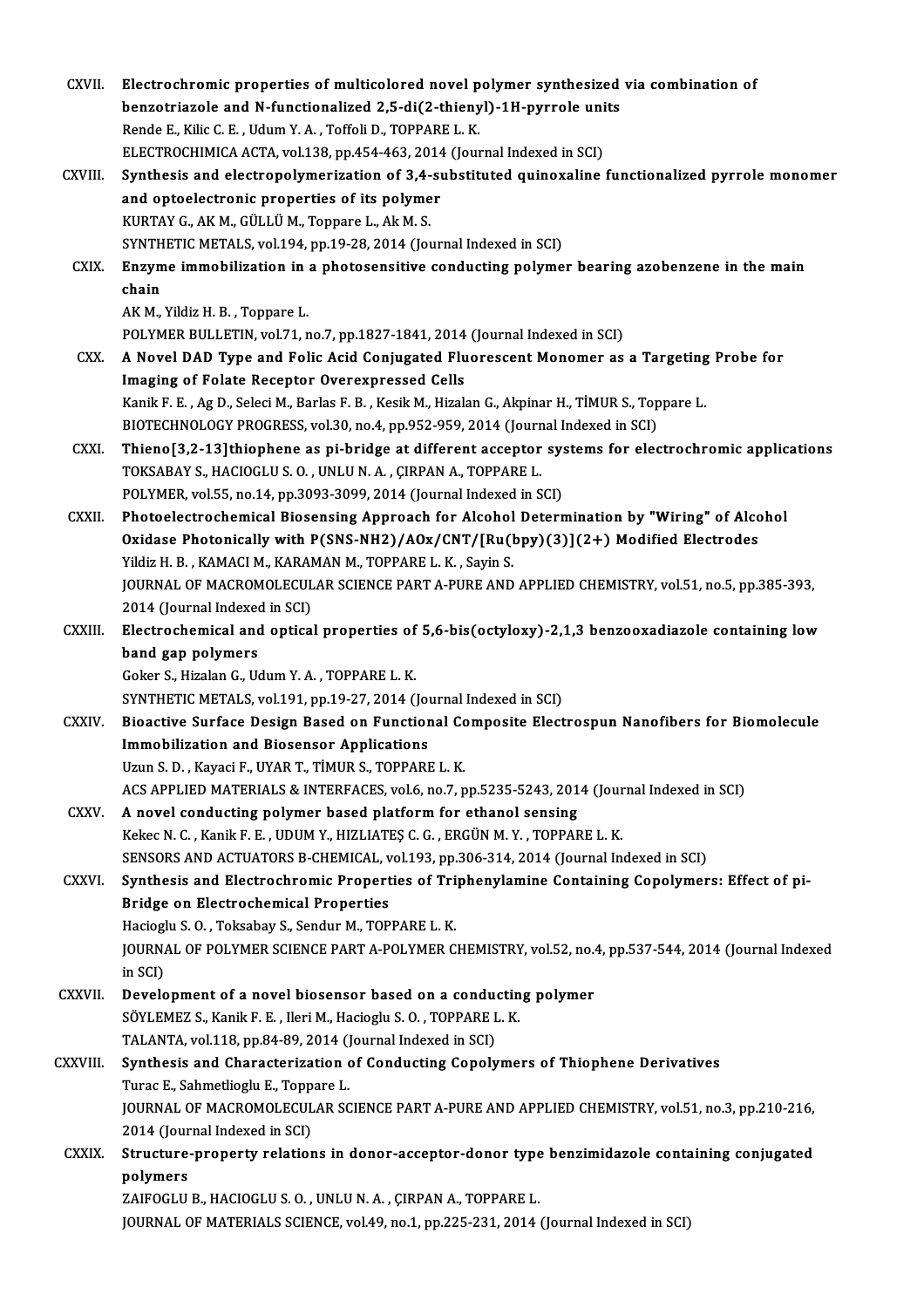| <b>CXXX</b>    | Development of an efficient immobilization matrix based on a conducting polymer and                           |
|----------------|---------------------------------------------------------------------------------------------------------------|
|                | functionalized multiwall carbon nanotubes: synthesis and its application to ethanol biosensors                |
|                | Soylemez S., Kanik F. E., Uzun S. D., Hacioglu S. O., Toppare L.                                              |
|                | JOURNAL OF MATERIALS CHEMISTRY B, vol.2, no.5, pp.511-521, 2014 (Journal Indexed in SCI)                      |
| CXXXI.         | Electrochemical manipulation of adhesion strength of polybenzoxazines on metal surfaces: from                 |
|                | strong adhesion to dismantling                                                                                |
|                | Aydogan C., Kışkan B., Hacioglu S. O., TOPPARE L. K., Yağcı Y.                                                |
|                | RSC ADVANCES, vol.4, no.52, pp.27545-27551, 2014 (Journal Indexed in SCI)                                     |
| <b>CXXXII</b>  | Synthesis and characterization of conducting polymers containing polypeptide and ferrocene side               |
|                | chains as ethanol biosensors                                                                                  |
|                | KESIK M., Akbulut H., SOYLEMEZ S., CEVHER Ş. C., HIZALAN G., Udum Y. A., ENDO T., YAMADA S., ÇIRPAN A., Yağcı |
|                | Y, et al.                                                                                                     |
|                | POLYMER CHEMISTRY, vol.5, no.21, pp.6295-6306, 2014 (Journal Indexed in SCI)                                  |
| <b>CXXXIII</b> | Electrochemical and optical properties of novel terthienyl based azobenzene, coumarine and                    |
|                | fluorescein containing polymers: Multicolored electrochromic polymers                                         |
|                | Yigit D., Udum Y. A., GÜLLÜ M., Toppare L.                                                                    |
|                | JOURNAL OF ELECTROANALYTICAL CHEMISTRY, vol.712, pp.215-222, 2014 (Journal Indexed in SCI)                    |
| CXXXIV.        | A novel promising biomolecule immobilization matrix: Synthesis of functional benzimidazole                    |
|                | containing conducting polymer and its biosensor applications                                                  |
|                | Uzun S. D., Unlu N. A., Sendur M., Kanik F. E., TİMUR S., TOPPARE L. K.                                       |
|                | COLLOIDS AND SURFACES B-BIOINTERFACES, vol.112, pp.74-80, 2013 (Journal Indexed in SCI)                       |
| CXXXV.         | A sepiolite modified conducting polymer based biosensor                                                       |
|                | SÖYLEMEZ S., Kanik F. E., Tarkuc S., UDUM Y., TOPPARE L. K.                                                   |
|                | COLLOIDS AND SURFACES B-BIOINTERFACES, vol.111, pp.549-555, 2013 (Journal Indexed in SCI)                     |
| <b>CXXXVI</b>  | The effect of para- and meta-substituted fluorine on optical behavior of benzimidazole derivatives            |
|                | Ileri M., Hacioglu S.O., TOPPARE L.K.                                                                         |
|                | ELECTROCHIMICA ACTA, vol.109, pp.214-220, 2013 (Journal Indexed in SCI)                                       |
| <b>CXXXVII</b> | Synthesis and electrochemical characterization of fluorene and benzimidazole containing novel                 |
|                | conjugated polymers: Effect of alkyl chain length on electrochemical properties                               |
|                | Namal I., Ozelcaglayan A. C., Udum Y. A., TOPPARE L. K.                                                       |
|                | EUROPEAN POLYMER JOURNAL, vol.49, no.10, pp.3181-3187, 2013 (Journal Indexed in SCI)                          |
| CXXXVIII.      | Spray-processable thiazolothiazole-based copolymers with altered donor groups and their                       |
|                | electrochromic properties                                                                                     |
|                | Akpinar H.Z., UDUM Y., Toppare L.                                                                             |
|                | JOURNAL OF POLYMER SCIENCE PART A-POLYMER CHEMISTRY, vol.51, no.18, pp.3901-3906, 2013 (Journal               |
|                | Indexed in SCI)                                                                                               |
| <b>CXXXIX</b>  | A functional immobilization matrix based on a conducting polymer and functionalized gold                      |
|                | nanoparticles: Synthesis and its application as an amperometric glucose biosensor                             |
|                | Kesik M., Kanik F. E., Hizalan G., Kozanoglu D., Nalbant Esentürk E., Timur S., Toppare L. K.                 |
|                | POLYMER, vol.54, pp.4463-4471, 2013 (Journal Indexed in SCI)                                                  |
| CXL.           | An amperometric acetylcholine biosensor based on a conducting polymer                                         |
|                | Kanik F. E., Kolb M., TİMUR S., Bahadir M., TOPPARE L. K.                                                     |
|                | INTERNATIONAL JOURNAL OF BIOLOGICAL MACROMOLECULES, vol.59, pp.111-118, 2013 (Journal Indexed in              |
|                | SCI)                                                                                                          |
| CXLI.          | Effective and Functional Surface Design for Biosensing Applications Based on a Novel Conducting               |
|                | Polymer and PMMA/Clay Nanocomposite                                                                           |
|                | Kesik M., Kocer O., Kanik F. E., Unlu N. A., Rende E., Aslan-Gurel E., Rossi R. M., Udum Y. A., TOPPARE L. K. |
|                | ELECTROANALYSIS, vol.25, no.8, pp.1995-2006, 2013 (Journal Indexed in SCI)                                    |
| CXLII.         | Synthesis and electrochromic properties of trans-stilbene bearing copolymers obtained with                    |
|                | different repeat unit and chain length                                                                        |
|                | KARAKUS M., NURIOGLU A. G., AKPINAR H. Z., TOPPARE L., ÇIRPAN A.                                              |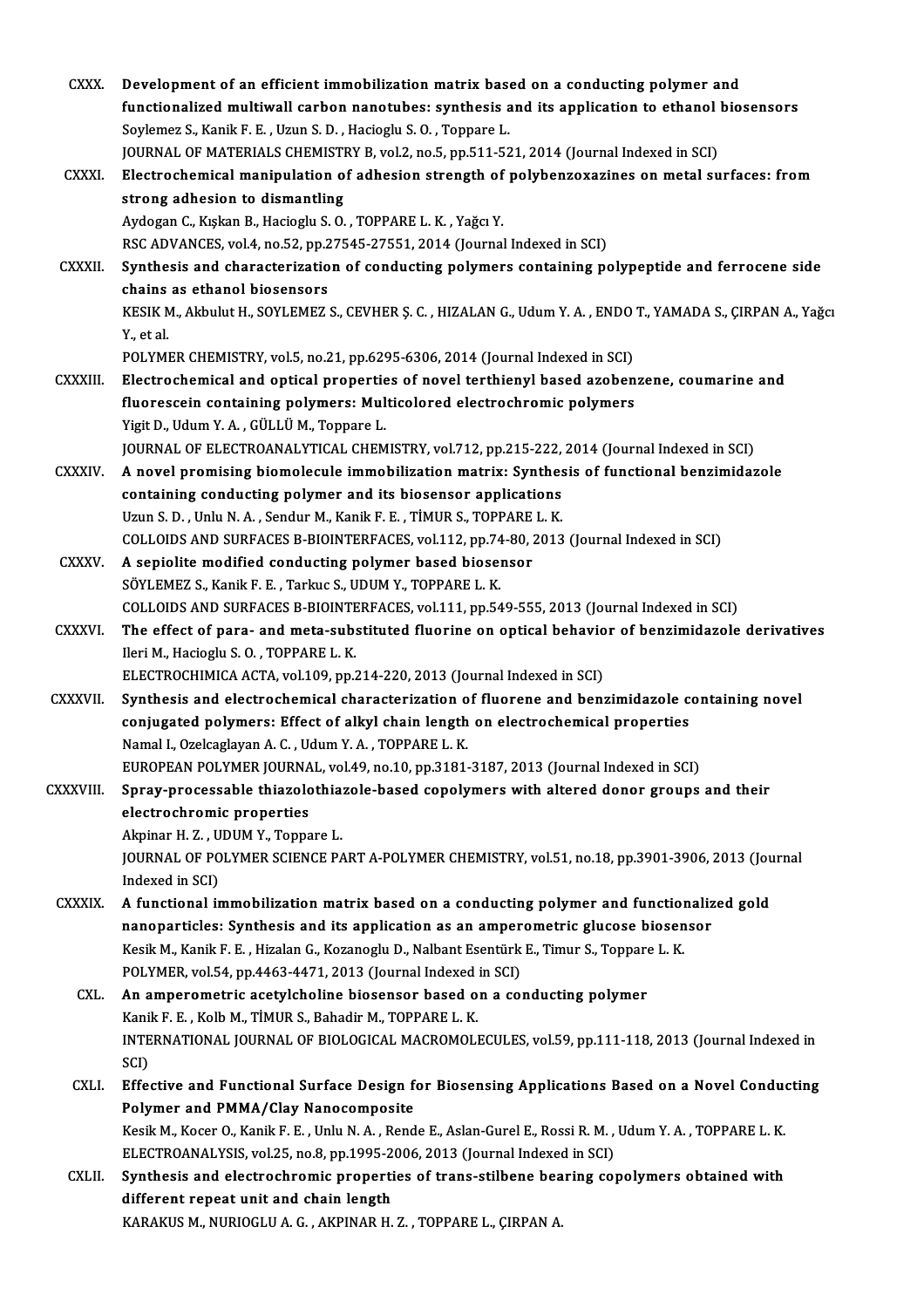ELECTROCHIMICA ACTA, vol.100, pp.110-117, 2013 (Journal Indexed in SCI)<br>Lang wayslangth photosanaitingna in photoinitiated estienis polyme ELECTROCHIMICA ACTA, vol.100, pp.110-117, 2013 (Journal Indexed in SCI)<br>CXLIII. Long wavelength photosensitizers in photoinitiated cationic polymerization: The effect of ELECTROCHIMICA ACTA, vol.100, pp.110-117, 2013 (Jo<br>Long wavelength photosensitizers in photoinitiat<br>quinoxaline derivatives on photopolymerization<br>Coreksi B. Hasisslu S.O. Tennere L. Bulut H. Long wavelength photosensitizers in pho<br>quinoxaline derivatives on photopolyme<br>Corakci B., Hacioglu S. O. , Toppare L., Bulut U.<br>POLYMER val 54, no 12, np 3192, 3197, 2012. quinoxaline derivatives on photopolymerization<br>Corakci B., Hacioglu S. O. , Toppare L., Bulut U.<br>POLYMER, vol.54, no.13, pp.3182-3187, 2013 (Journal Indexed in SCI)<br>A novel conducting conolymer: Investigation of its matrix Corakci B., Hacioglu S. O. , Toppare L., Bulut U.<br>POLYMER, vol.54, no.13, pp.3182-3187, 2013 (Journal Indexed in SCI)<br>CXLIV. A novel conducting copolymer: Investigation of its matrix properties for cholesterol biosensor<br>ap POLYMER, vol<br>A novel cond<br>applications<br>sövi EME7 s A novel conducting copolymer: Investigation of its matrix proplications<br>SÖYLEMEZ S., Kanik F. E. , Nurioglu A. G. , Akpinar H., TOPPARE L. K.<br>SENSORS AND ACTUATORS R. GUEMICAL vol.192 pp.322,329, 2013 applications<br>SÖYLEMEZ S., Kanik F. E. , Nurioglu A. G. , Akpinar H., TOPPARE L. K.<br>SENSORS AND ACTUATORS B-CHEMICAL, vol.182, pp.322-329, 2013 (Journal Indexed in SCI) SÖYLEMEZ S., Kanik F. E., Nurioglu A. G., Akpinar H., TOPPARE L. K.<br>SENSORS AND ACTUATORS B-CHEMICAL, vol.182, pp.322-329, 2013 (Journal Indexed in<br>CXLV. Optimizing the organic solar cell efficiency: Role of the active lay SENSORS AND ACTUATORS B-CHEMICAL, vol.182, p<br>Optimizing the organic solar cell efficiency: R<br>APAYDIN D. H. , Yildiz D. E. , ÇIRPAN A., TOPPARE L.<br>SOLAR ENERCY MATERIALS AND SOLAR CELLS .vo APAYDIN D. H. , Yildiz D. E. , ÇIRPAN A., TOPPARE L.<br>SOLAR ENERGY MATERIALS AND SOLAR CELLS, vol.113, pp.100-105, 2013 (Journal Indexed in SCI) CXLVI. Synthesis of aromatic poly(pyridiniumsalt)s and their electrochromic properties Keshtov M. L., UDUMY., TOPPARE L. K., Kochurov V. S., Khokhlov A. R. Synthesis of aromatic poly(pyridinium salt)s and their electrochromic propertie:<br>Keshtov M. L. , UDUM Y., TOPPARE L. K. , Kochurov V. S. , Khokhlov A. R.<br>MATERIALS CHEMISTRY AND PHYSICS, vol.139, pp.936-943, 2013 (Journal Keshtov M. L. , UDUM Y., TOPPARE L. K. , Kochurov V. S. , Khokhlov A. R.<br>MATERIALS CHEMISTRY AND PHYSICS, vol.139, pp.936-943, 2013 (Journal Indexed in SCI)<br>CXLVII. Dielectric and electrical properties of an organic device MATERIALS CHEMIST<br>Dielectric and elect<br>bearing copolymer<br><sup>Vildig</sup> D. E. ABAVDIN Dielectric and electrical properties of an orga<br>bearing copolymer<br>Yildiz D. E. , APAYDIN D. H. , TOPPARE L., ÇIRPAN A.<br>JOUPMAL OF APPLIED POLYMER SCIENCE vol 128 bearing copolymer<br>Yildiz D. E. , APAYDIN D. H. , TOPPARE L., ÇIRPAN A.<br>JOURNAL OF APPLIED POLYMER SCIENCE, vol.128, no.3, pp.1659-1664, 2013 (Journal Indexed in SCI)<br>Euged structures in the polymer basitbons to investigate Vildiz D. E., APAYDIN D. H., TOPPARE L., ÇIRPAN A.<br>JOURNAL OF APPLIED POLYMER SCIENCE, vol.128, no.3, pp.1659-1664, 2013 (Journal Indexed in SCI)<br>CXLVIII. Fused structures in the polymer backbone to investigate the photovo JOURNAL OF APPLIED POLYMER SCIENCE, vol.128, no.3, pp.165<br>Fused structures in the polymer backbone to investigate<br>properties of donoracceptor-type conjugated polymers<br>CEVIUED S.C. UNUUNA. OZELGACLAYANA.C. ABAYDIND L Fused structures in the polymer backbone to investigate the photovoltaic and electrochro<br>properties of donoracceptor-type conjugated polymers<br>CEVHER Ş. C. , UNLU N. A. , OZELCAGLAYAN A. C. , APAYDIN D. H. , Udum Y. A. , TO properties of donoracceptor-type conjugated polymers<br>CEVHER Ş. C. , UNLU N. A. , OZELCAGLAYAN A. C. , APAYDIN D. H. , Udum Y. A. , TOPPARE L., ÇIRPAN A.<br>JOURNAL OF POLYMER SCIENCE PART A-POLYMER CHEMISTRY, vol.51, no.9, pp CEVHER Ş. C. , U<br>JOURNAL OF PO<br>Indexed in SCI)<br>Synthosis and JOURNAL OF POLYMER SCIENCE PART A-POLYMER CHEMISTRY, vol.51, no.9, pp.1933-1941, 2013 (Journ<br>Indexed in SCI)<br>CXLIX. Synthesis and photovoltaic properties of new donor-acceptor benzodithiophene-containing<br>conclumers Indexed in SCI)<br>Synthesis and photovoltaic properties of new donor-acceptor benzodithiophene-containing<br>copolymers Synthesis and photovoltaic properties of new donor-acceptor benzodithiophene-containing<br>copolymers<br>Keshtov M. L. , TOPPARE L. K. , Marochkin D. V. , Kochurov V. S. , Parashchuk D. Y. , Trukhanov V. A. , Khokhlov A. R.<br>POLY copolymers<br>Keshtov M. L. , TOPPARE L. K. , Marochkin D. V. , Kochurov V. S. , Parashchuk D. Y<br>POLYMER SCIENCE SERIES B, vol.55, pp.360-372, 2013 (Journal Indexed in SCI)<br>Syntheses, electrochamical and photophysical propert Keshtov M. L., TOPPARE L. K., Marochkin D. V., Kochurov V. S., Parashchuk D. Y., Trukhanov V. A., Khol<br>POLYMER SCIENCE SERIES B, vol.55, pp.360-372, 2013 (Journal Indexed in SCI)<br>CL. Syntheses, electrochemical and photophy POLYMER SCI<br>Syntheses, e<br>copolymers<br>DENIZ T K Syntheses, electrochemical and photophysical properties of biphenyl<br>copolymers<br>DENIZ T. K. , NURIOGLU A. G. , UNLU N. A. , SENDUR M., TOPPARE L., ÇIRPAN A.<br>POLYMER .val 54, no 8, nn 2242, 2249, 2912 (Journal Indoved in SCL copolymers<br>DENIZ T. K. , NURIOGLU A. G. , UNLU N. A. , SENDUR M., TOPPARE L., Ç<br>POLYMER, vol.54, no.9, pp.2243-2249, 2013 (Journal Indexed in SCI)<br>Bland, ar sanalymar? Spectroclastroshemisel svidense of sen DENIZ T. K., NURIOGLU A. G., UNLU N. A., SENDUR M., TOPPARE L., ÇIRPAN A.<br>POLYMER, vol.54, no.9, pp.2243-2249, 2013 (Journal Indexed in SCI)<br>CLI. Blend or copolymer? Spectroelectrochemical evidence of copolymerization and POLYMER, vol.54, no.9, pp.224<br>Blend or copolymer? Spect<br>electrochromic monomers AKM., CETİŞLİ H., Toppare L. COLLOIDANDPOLYMERSCIENCE,vol.291,no.4,pp.767-772,2013 (Journal Indexed inSCI) AK M., CETIȘLI H., Toppare L.<br>COLLOID AND POLYMER SCIENCE, vol.291, no.4, pp.767-772, 2013 (Journal Indexed in SCI)<br>CLII. Further investigation of intramolecular H-bonding in benzimidazole and EDOT containing monomer<br>Nurje Nurioglu A. G. , Akpinar H., Kanik F. E. , Toffoli D., TOPPARE L. K.<br>JOURNAL OF ELECTROANALYTICAL CHEMISTRY, vol.693, pp.23-27, 2013 (Journal Indexed in SCI) Further investigation of intramolecular H-bonding in benzimidazole and EDOT containi<br>Nurioglu A. G. , Akpinar H., Kanik F. E. , Toffoli D., TOPPARE L. K.<br>JOURNAL OF ELECTROANALYTICAL CHEMISTRY, vol.693, pp.23-27, 2013 (Jou CLIII. Direct pyrolysis mass spectrometry to investigate the effects of dopants on characteristics of polypyrrole and its copolymers Direct pyrolysis mass spectrometry<br>polypyrrole and its copolymers<br>Guerel E. A. , Toppare L., HACALOĞLU J.<br>JOUPNAL OF THEPMAL ANALYSIS AND JOURNAL OF THERMAL ANALYSIS AND CALORIMETRY, vol.111, no.2, pp.1133-1138, 2013 (Journal Indexed in SCI) Guer<br>JOUR<br>SCI)<br>Sunt JOURNAL OF THERMAL ANALYSIS AND CALORIMETRY, vol.111, no.2, pp.1133-1138, 2<br>SCI)<br>CLIV. Synthesis of Poly(silyne-co-hydridocarbyne) for Silicon Carbide Production<br>NUR Y. Tennere I SCI)<br>Synthesis of Poly<br>NUR Y., Toppare L.<br>JOUPNAL OF MACR Synthesis of Poly(silyne-co-hydridocarbyne) for Silicon Carbide Production<br>NUR Y., Toppare L.<br>JOURNAL OF MACROMOLECULAR SCIENCE PART A-PURE AND APPLIED CHEMISTRY, vol.50, no.9, pp.923-930,<br>2012 (Journal Indoved in SCI) NUR Y., Toppare L.<br>JOURNAL OF MACROMOLECUL<br>2013 (Journal Indexed in SCI)<br>A Now Amnonomotric Biosc JOURNAL OF MACROMOLECULAR SCIENCE PART A-PURE AND APPLIED CHEMISTRY, vol.50,<br>2013 (Journal Indexed in SCI)<br>CLV. A New Amperometric Biosensor for Diamine: Use of a Conducting Polymer Layer 2013 (Journal Indexed in SCI)<br>A New Amperometric Biosensor for Diamine: Use of a Conducting Polymer Layer<br>Al Layla A. M. T. , Turkarslan O., KURBANOĞLU S., Sulaiman S. T. , Al-Flayeh K. A. , TOPPARE L. K. JOURNAL OF MACROMOLECULAR SCIENCE PART A-PURE AND APPLIED CHEMISTRY, vol.50, no.9, pp.914-922,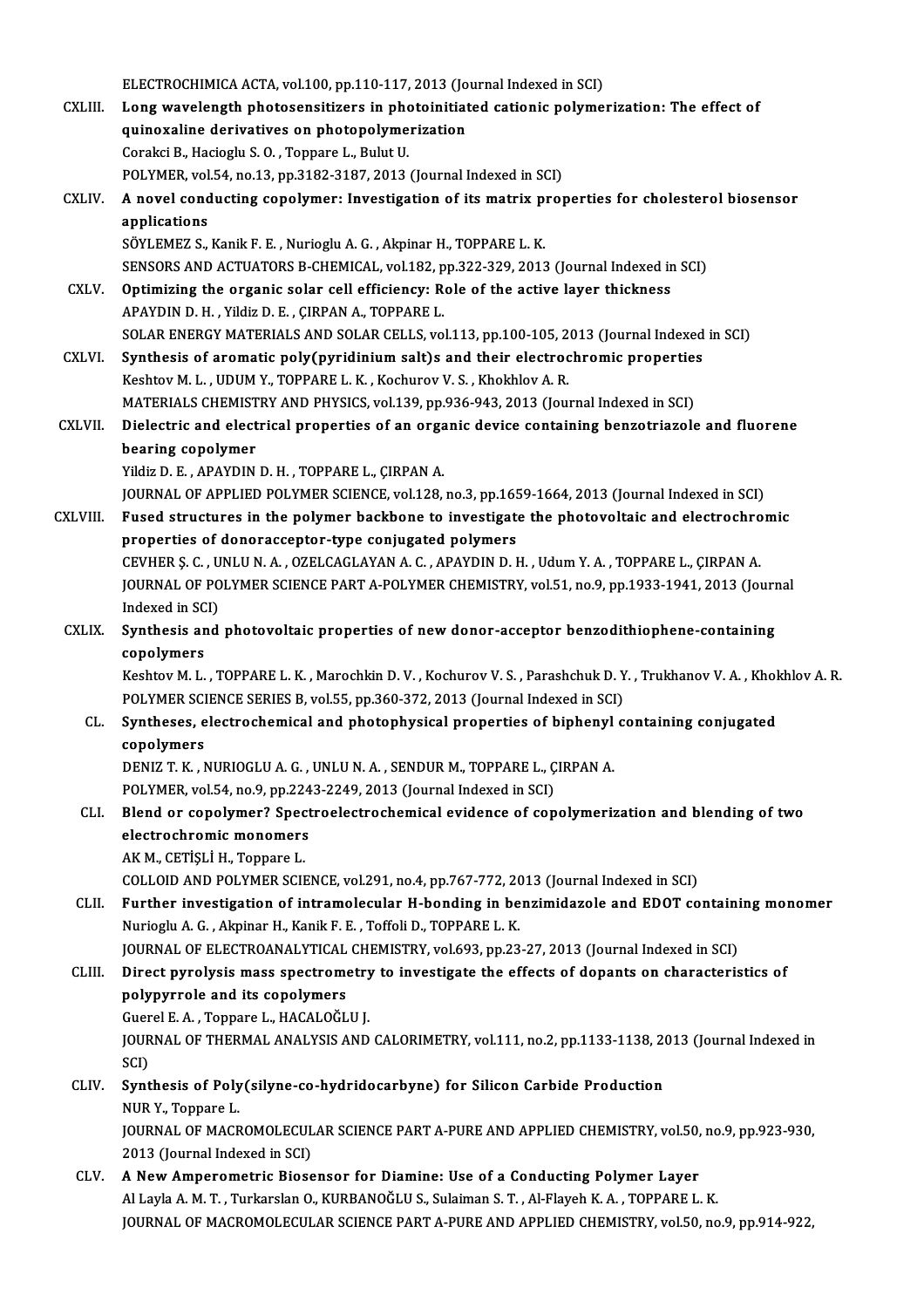2013 (Journal Indexed in SCI) CLVI. Photo- and electroluminescence behavior of biphenyl containing conjugated polymer DENIZ T.K. ,APAYDIND.H. ,OZELCAGLAYANA.C. ,TOPPAREL.K. ,ÇIRPANA. Photo- and electroluminescence behavior of biphenyl containing conjugated poly<br>DENIZ T. K., APAYDIN D. H., OZELCAGLAYAN A. C., TOPPARE L. K., ÇIRPAN A.<br>TURKISH JOURNAL OF CHEMISTRY, vol.37, no.4, pp.538-546, 2013 (Journal DENIZ T. K., APAYDIN D. H., OZELCAGLAYAN A. C., TOPPARE L. K., ÇIRPAN A.<br>TURKISH JOURNAL OF CHEMISTRY, vol.37, no.4, pp.538-546, 2013 (Journal Indexed in SCI)<br>CLVII. High optical transparency in all redox states: Synthesis TURKISH JOURNAL OF CHEMISTRY, vol.37, no.4, pp.538-546, 20<br>High optical transparency in all redox states: Synthesis a<br>thieno[3,2-b]thiophene containing conjugated polymers<br>Zaifogly B. Sondur M. Unly N.A., TOPPAPE L.K. High optical transparency in all redox state<br>thieno[3,2-b]thiophene containing conjuga<br>Zaifoglu B., Sendur M., Unlu N. A. , TOPPARE L. K.<br>ELECTROCHIMICA ACTA, VOL95, pp.79,93,2012. thieno[3,2-b]thiophene containing conjugated polymers<br>Zaifoglu B., Sendur M., Unlu N. A. , TOPPARE L. K.<br>ELECTROCHIMICA ACTA, vol.85, pp.78-83, 2012 (Journal Indexed in SCI) Zaifoglu B., Sendur M., Unlu N. A. , TOPPARE L. K.<br>ELECTROCHIMICA ACTA, vol.85, pp.78-83, 2012 (Journal Indexed in SCI)<br>CLVIII. Photovoltaic properties of benzotriazole containing alternating donor-acceptor copolymers: Eff ELECTROCHIMICA ACT/<br>Photovoltaic propert<br>of alkyl chain length<br>Paran D. Balan A. Stubl Photovoltaic properties of benzotriazole containing alte<br>of alkyl chain length<br>Baran D., Balan A., Stubhan T., Ameri T., Toppare L., Brabec C. J.<br>SYNTHETIC METALS vol.162, no.22, nn.2047,2051,2012 (Jour of alkyl chain length<br>Baran D., Balan A., Stubhan T., Ameri T., Toppare L., Brabec C. J.<br>SYNTHETIC METALS, vol.162, no.23, pp.2047-2051, 2012 (Journal Indexed in SCI) CLIX. A novel functional conducting polymer: synthesis and application to biomolecule immobilization KanikF.E. ,RendeE.,TİMURS.,Toppare L. A novel functional conducting polymer: synthesis and application to biomolecule immobil<br>Kanik F. E. , Rende E., TIMUR S., Toppare L.<br>JOURNAL OF MATERIALS CHEMISTRY, vol.22, no.42, pp.22517-22525, 2012 (Journal Indexed in S Kanik F. E. , Rende E., TİMUR S., Toppare L.<br>JOURNAL OF MATERIALS CHEMISTRY, vol.22, no.42, pp.22517-22525, 2012 (Journal Indexed in SCI)<br>CLX. Synthesis and characterization of conducting copolymer of Trans-1-(4-methyl-3'-(*JOURNAL OF MATERIALS CHEMIST*<br>Synthesis and characterization<br>(*ferrocenyl*)ethene with EDOT<br>Tures E. Sehmetliesh: E. Demirsen Synthesis and characterization of conductin<br>(ferrocenyl)ethene with EDOT<br>Turac E., Sahmetlioglu E., Demircan A., Toppare L.<br>JOUPNAL OF APPLIED POLYMED SCIENCE vol.124 (ferrocenyl)ethene with EDOT<br>Turac E., Sahmetlioglu E., Demircan A., Toppare L.<br>JOURNAL OF APPLIED POLYMER SCIENCE, vol.126, no.3, pp.808-814, 2012 (Journal Indexed in SCI) Turac E., Sahmetlioglu E., Demircan A., Toppare L.<br>JOURNAL OF APPLIED POLYMER SCIENCE, vol.126, no.3, pp.808-814, 2012 (Journal Indexed in SCI)<br>CLXI. Photoinduced Electron Transfer Reactions of Highly Conjugated Thiophenes JOURNAL OF APPLIED POLYMER SCIENCE, vol.126, no.3, pp<br>Photoinduced Electron Transfer Reactions of Highly<br>Polymerization and Conjugated Polymer Formation<br>Aydogan B. Yağay Y. Tennare L. Jockusch S. Turro N. L. Photoinduced Electron Transfer Reactions of Hig<br>Polymerization and Conjugated Polymer Formati<br>Aydogan B., Yağcı Y., Toppare L., Jockusch S., Turro N. J.<br>MACROMOLECULES vol 45 no 19 nn 7929 7924 2012 Polymerization and Conjugated Polymer Formation<br>Aydogan B., Yağcı Y., Toppare L., Jockusch S., Turro N. J.<br>MACROMOLECULES, vol.45, no.19, pp.7829-7834, 2012 (Journal Indexed in SCI)<br>Multichromis bongimidagele, containing p Aydogan B., Yağcı Y., Toppare L., Jockusch S., Turro N. J.<br>MACROMOLECULES, vol.45, no.19, pp.7829-7834, 2012 (Journal Indexed in SCI)<br>CLXII. Multichromic benzimidazole-containing polymers: Comparison of donor and acceptor MACROMOLECULES, vol.45, no.19, pp.7829-7834, 20<br>Multichromic benzimidazole-containing polyme<br>Nurioglu A. G. , Akpinar H., Sendur M., TOPPARE L. K.<br>JOUPNAL OF POLYMER SCIENCE BART A POLYMER G Multichromic benzimidazole-containing polymers: Comparison of donor and acceptor unit effec<br>Nurioglu A. G. , Akpinar H., Sendur M., TOPPARE L. K.<br>JOURNAL OF POLYMER SCIENCE PART A-POLYMER CHEMISTRY, vol.50, no.17, pp.3499-Nurioglu A. G. , Akpinar H., Sendur M., TOPPARE L. K.<br>JOURNAL OF POLYMER SCIENCE PART A-POLYMER CHEMISTRY, vol.50, no.17, pp.3499-3506, 2012 (Journal<br>Indexed in SCI) JOURNAL OF POLYMER SCIENCE PART A-POLYMER CHEMISTRY, vol.50, no.17, pp.3499-3506, 201<br>Indexed in SCI)<br>CLXIII. Influence of hydrogen bonding on electrochromic properties of conducting polymers<br>Alminar H. Nuriogly A. G. TOPP Akpinar H., Nurioglu A. G., TOPPARE L. K. Influence of hydrogen bonding on electrochromic properties of conducting polymers<br>Akpinar H., Nurioglu A. G. , TOPPARE L. K.<br>JOURNAL OF ELECTROANALYTICAL CHEMISTRY, vol.683, pp.62-69, 2012 (Journal Indexed in SCI)<br>A conduc CLXIV. A conducting polymer with benzothiadiazole unit: Cel based biosensing applications and adhesion JOURNAL OF ELECTROANALYTICAL CHEMISTRY, vol.683, pp.62-69, 2012 (Journal Indexed in SCI) Baskurt E., Ekiz F., ODACI DEMİRKOL D., TİMUR S., TOPPARE L. K. COLLOIDS AND SURFACES B-BIOINTERFACES, vol.97, pp.13-18, 2012 (Journal Indexed in SCI) Baskurt E., Ekiz F., ODACI DEMİRKOL D., TİMUR S., TOPPARE L. K.<br>COLLOIDS AND SURFACES B-BIOINTERFACES, vol.97, pp.13-18, 2012 (Journal Indexed in SCI)<br>CLXV. Synthesis and electrochemical properties of a new benzimidazole d COLLOIDS AND SURFACES B-BIOINTERFAC<br>Synthesis and electrochemical proper<br>donor-acceptor-donor type polymers<br>OZELCACLAYAN A.C. SENDUR M. AKRAS Synthesis and electrochemical properties of a new benzimidazole derivative as t<br>donor-acceptor-donor type polymers<br>OZELCAGLAYAN A. C. , SENDUR M., AKBASOGLU N., APAYDIN D. H. , ÇIRPAN A., TOPPARE L.<br>ELECTROCHIMICA ACTA .vo donor-acceptor-donor type polymers<br>OZELCAGLAYAN A. C. , SENDUR M., AKBASOGLU N., APAYDIN D. H. , ÇIRPAN<br>ELECTROCHIMICA ACTA, vol.67, pp.224-229, 2012 (Journal Indexed in SCI)<br>Selution presessable benretriazels and fluerens OZELCAGLAYAN A. C., SENDUR M., AKBASOGLU N., APAYDIN D. H., ÇIRPAN A., TOPPARE L.<br>ELECTROCHIMICA ACTA, vol.67, pp.224-229, 2012 (Journal Indexed in SCI)<br>CLXVI. Solution processable benzotriazole and fluorene containing cop ELECTROCHIM<br>Solution pro<br>applications<br>KAVA E APAV KAYA E., APAYDIN D. H., Yildiz D. E., TOPPARE L., Cirpan A. SOLAR ENERGY MATERIALS AND SOLAR CELLS, vol.99, pp.321-326, 2012 (Journal Indexed in SCI) KAYA E., APAYDIN D. H. , Yildiz D. E. , TOPPARE L., Cirpan A.<br>SOLAR ENERGY MATERIALS AND SOLAR CELLS, vol.99, pp.321-326, 2012 (Journal Indexed in SCI)<br>CLXVII. Benzotriazole and benzothiadiazole containing conjugated copol SOLAR ENERG<br>Benzotriazol<br>applications<br>KARAKUS M Benzotriazole and benzothiadiazole containing conjugated<br>applications<br>KARAKUS M., APAYDIN D. H. , Yildiz D. E. , TOPPARE L., ÇIRPAN A.<br>POLYMER. vel 52, no 6, nn 1109, 1202, 2012. (Journal Indoved in S applications<br>KARAKUS M., APAYDIN D. H. , Yildiz D. E. , TOPPARE L., ÇIRPAN A.<br>POLYMER, vol.53, no.6, pp.1198-1202, 2012 (Journal Indexed in SCI) CLXVIII. Quinoxaline derivatives as long wavelength photosensitizers in photoinitiated cationic polymer, vol.53, no.6, pp.1198-1202, 2012<br>Quinoxaline derivatives as long waveler<br>polymerization of diaryliodonium salts<br>Pulut II, Kolay M. Tarlue S. Hdum V.A. Ten Quinoxaline derivatives as long wavelength pl<br>polymerization of diaryliodonium salts<br>Bulut U., Kolay M., Tarkuc S., Udum Y. A. , Toppare L.<br>PROCRESS IN ORGANIC COATINGS .vol 72, pp.215-2. Bulut U., Kolay M., Tarkuc S., Udum Y. A., Toppare L.<br>PROGRESS IN ORGANIC COATINGS, vol.73, pp.215-218, 2012 (Journal Indexed in SCI)

CLXIX. Electrochemical and optical properties of solution processable benzotriazole and benzothiadiazole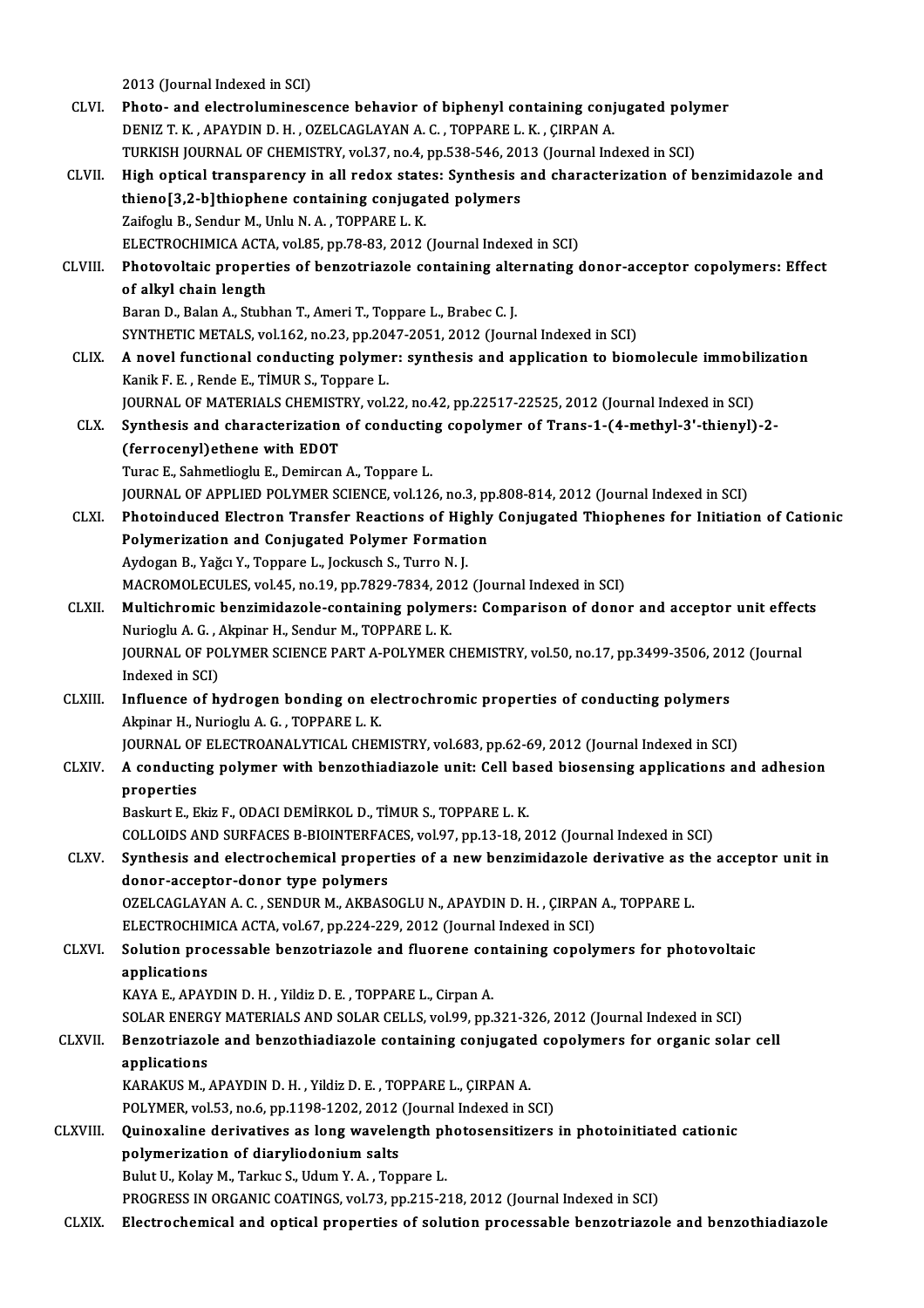|                 | containing copolymers                                                                                                                       |
|-----------------|---------------------------------------------------------------------------------------------------------------------------------------------|
|                 | KARAKUS M., BALAN A., BARAN D., TOPPARE L., ÇIRPAN A.                                                                                       |
|                 | SYNTHETIC METALS, vol.162, pp.79-84, 2012 (Journal Indexed in SCI)                                                                          |
| CLXX.           | Tailoring the optoelectronic properties of donor-acceptor-donor type pi-conjugated polymers via                                             |
|                 | incorporating different electron-acceptor moieties                                                                                          |
|                 | Tarkuc S., Udum Y. A., TOPPARE L. K.                                                                                                        |
|                 | THIN SOLID FILMS, vol.520, no.7, pp.2960-2965, 2012 (Journal Indexed in SCI)                                                                |
| <b>CLXXI</b>    | Electrochromism in multichromic conjugated polymers: Thiophene and azobenzene derivatives on                                                |
|                 | the main chain                                                                                                                              |
|                 | Apaydin D. H., Akpinar H., Sendur M., TOPPARE L. K.                                                                                         |
|                 | JOURNAL OF ELECTROANALYTICAL CHEMISTRY, vol.665, pp.52-57, 2012 (Journal Indexed in SCI)                                                    |
| <b>CLXXII</b>   | Long Wavelength Photosensitizers for Diaryliodonium Salts Based on the 2-Benzyl-2H-benzo[d]                                                 |
|                 | [1,2,3]triazole Skeleton                                                                                                                    |
|                 | Bulut U., Yilmaz S., Yigitsoy B., Toppare L.                                                                                                |
|                 | JOURNAL OF MACROMOLECULAR SCIENCE PART A-PURE AND APPLIED CHEMISTRY, vol.49, no.5, pp.445-449,                                              |
|                 | 2012 (Journal Indexed in SCI)                                                                                                               |
| <b>CLXXIII</b>  | A New Amperometric Alcohol Oxidase Biosensor Based on Conducting Polymer of (4,7-Dithien-2-yl-                                              |
|                 | 2, 1,3-benzothiadiazole)                                                                                                                    |
|                 | Tanriverdi S., Tuncagil S., TOPPARE L. K.                                                                                                   |
|                 | JOURNAL OF MACROMOLECULAR SCIENCE PART A-PURE AND APPLIED CHEMISTRY, vol.49, no.3, pp.185-190,                                              |
|                 | 2012 (Journal Indexed in SCI)                                                                                                               |
| <b>CLXXIV.</b>  | A promising combination of benzotriazole and quinoxaline units: A new acceptor moiety toward                                                |
|                 | synthesis of multipurpose donor-acceptor type polymers                                                                                      |
|                 | Ozdemir S., Sendur M., Oktem G., DOĞAN Ö., Toppare L.                                                                                       |
|                 | JOURNAL OF MATERIALS CHEMISTRY, vol.22, no.11, pp.4687-4694, 2012 (Journal Indexed in SCI)                                                  |
| <b>CLXXV</b>    | Electrochromic conjugated polyheterocycles and derivatives-highlights from the last decade towards<br>realization of long lived aspirations |
|                 | Gunbas G., Toppare L.                                                                                                                       |
|                 | CHEMICAL COMMUNICATIONS, vol.48, no.8, pp.1083-1101, 2012 (Journal Indexed in SCI)                                                          |
| <b>CLXXVI</b>   | Functionalization of poly-SNS-anchored carboxylic acid with Lys and PAMAM: surface modifications                                            |
|                 | for biomolecule immobilization/stabilization and bio-sensing applications                                                                   |
|                 | DEMIRCI S., EMRE F. B., EKİZ F., OĞUZKAYA F., TİMUR S., TANYELİ C., Toppare L.                                                              |
|                 | ANALYST, vol.137, no.18, pp.4254-4261, 2012 (Journal Indexed in SCI)                                                                        |
| <b>CLXXVII.</b> | Near infrared electrochromic polymers based on phenazine moieties                                                                           |
|                 | Esmer E. N., Tarkuc S., UDUM Y., TOPPARE L. K.                                                                                              |
|                 | MATERIALS CHEMISTRY AND PHYSICS, vol.131, pp.519-524, 2011 (Journal Indexed in SCI)                                                         |
| CLXXVIII.       | In Situ Spectroelectrochemical Study of Positively and Negatively Charged States in a                                                       |
|                 | Donor/Acceptor EDOT/Benzotriazole-Based Polymer                                                                                             |
|                 | Meana-Esteban B., Balan A., Baran D., Neugebauer H., Toppare L., Sariciftci N. S.                                                           |
|                 | MACROMOLECULAR CHEMISTRY AND PHYSICS, vol.212, no.22, pp.2459-2466, 2011 (Journal Indexed in SCI)                                           |
| <b>CLXXIX</b>   | Conducting polymers with benzothiadiazole and benzoselenadiazole units for biosensor applications                                           |
|                 | Emre F. B., Ekiz F., Balan A., Emre S., TİMUR S., TOPPARE L. K.                                                                             |
|                 | SENSORS AND ACTUATORS B-CHEMICAL, vol.158, no.1, pp.117-123, 2011 (Journal Indexed in SCI)                                                  |
| <b>CLXXX</b>    | Solution processable donor acceptor type dibenzothiophen-S,S-dioxide derivatives for                                                        |
|                 | electrochromic applications                                                                                                                 |
|                 | ÇAMURLU P., Durak T., Toppare L.                                                                                                            |
|                 | JOURNAL OF ELECTROANALYTICAL CHEMISTRY, vol.661, no.2, pp.359-366, 2011 (Journal Indexed in SCI)                                            |
| <b>CLXXXI</b>   | The effect of the donor unit on the optical properties of polymers                                                                          |
|                 | UNVER E. K., TARKUC S., Udum Y. A., TANYELİ C., Toppare L.                                                                                  |
|                 | ORGANIC ELECTRONICS, vol.12, no.10, pp.1625-1631, 2011 (Journal Indexed in SCI)                                                             |
| <b>CLXXXII.</b> | Syntheses and Optoelectronic Properties of Quinoxaline Polymers: The Effect of Donor Unit                                                   |
|                 |                                                                                                                                             |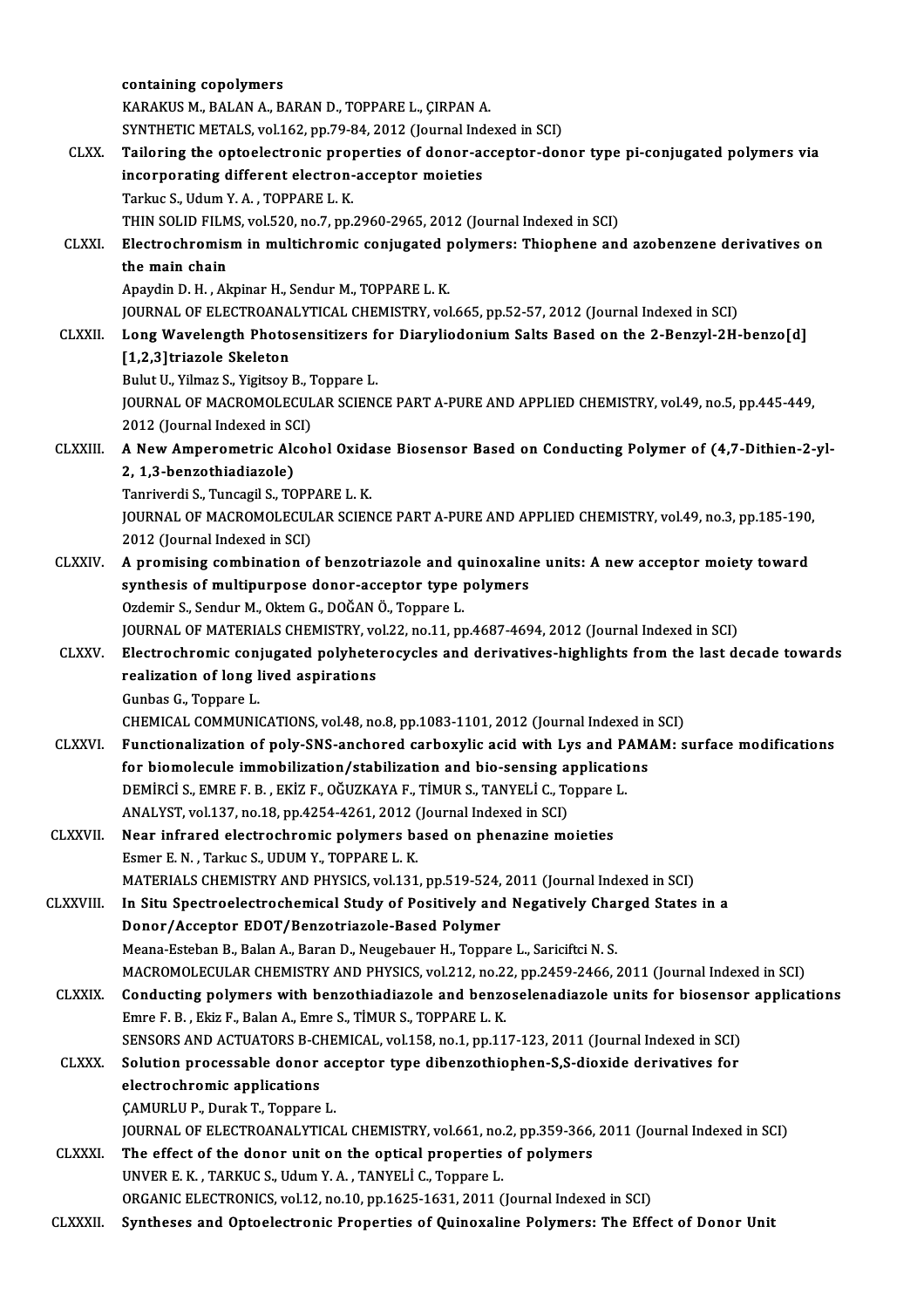Sendur M., Balan A., Baran D., TOPPARE L. K. Sendur M., Balan A., Baran D., TOPPARE L. K.<br>JOURNAL OF POLYMER SCIENCE PART A-POLYMER CHEMISTRY, vol.49, no.18, pp.4065-4070, 2011 (Journal Sendur M., Balai<br>JOURNAL OF PO<br>Indexed in SCI)<br>Electronic and JOURNAL OF POLYMER SCIENCE PART A-POLYMER CHEMISTRY, vol.49, no.18, pp.4065-4070, 2011 (Journ<br>Indexed in SCI)<br>CLXXXIII. Electronic and optical properties of dibenzothiophen-S,S-dioxide and EDOT based conducting<br>nolymore Indexed in<br><mark>Electronic</mark><br>polymers<br>CAMIPH H Electronic and optical properties of di<br>polymers<br>ÇAMURLU P., Durak T., Balan A., Toppare L.<br>SYNTHETIC METALS, vol.161, pp.1999-1905 polymers<br>ÇAMURLU P., Durak T., Balan A., Toppare L.<br>SYNTHETIC METALS, vol.161, pp.1898-1905, 2011 (Journal Indexed in SCI)<br>Cold nanonartisle modified conducting polymer of 4,62.5, di(thion) CAMURLU P., Durak T., Balan A., Toppare L.<br>SYNTHETIC METALS, vol.161, pp.1898-1905, 2011 (Journal Indexed in SCI)<br>CLXXXIV. Gold nanoparticle modified conducting polymer of 4-(2,5-di(thiophen-2-yl)-1H-pyrrole-1-l)<br>hangenomi SYNTHETIC METALS, vol.161, pp.1898-1905, 2011 (Journal Ind<br>Gold nanoparticle modified conducting polymer of 4-(2)<br>benzenamine for potential use as a biosensing material<br>Tunggil S. OrdominG. ODACLDEMIRKOLD, TIMUR S. Tonnary Gold nanoparticle modified conducting polymer of 4-(2,5-d<br>benzenamine for potential use as a biosensing material<br>Tuncagil S., Ozdemir C., ODACI DEMİRKOL D., TİMUR S., Toppare L.<br>FOOD CHEMISTEV vol.127 no 2 nn 1217 1222 201 benzenamine for potential use as a biosensing material<br>Tuncagil S., Ozdemir C., ODACI DEMİRKOL D., TİMUR S., Toppare L.<br>FOOD CHEMISTRY, vol.127, no.3, pp.1317-1322, 2011 (Journal Indexed in SCI) CLXXXV. Dibenzophenazine Derivatives as Visible Photosensitizers for Diaryliodonium Salts BulutU.,KolayM.,Tarkuc S.,Toppare L. Dibenzophenazine Derivatives as Visible Photosensitizers for Diaryliodonium Salts<br>Bulut U., Kolay M., Tarkuc S., Toppare L.<br>JOURNAL OF POLYMER SCIENCE PART A-POLYMER CHEMISTRY, vol.49, no.15, pp.3299-3303, 2011 (Journal<br>In Bulut U., Kolay N<br>JOURNAL OF PO<br>Indexed in SCI)<br>Synthosis and JOURNAL OF POLYMER SCIENCE PART A-POLYMER CHEMISTRY, vol.49, no.15, pp.3299-3303, 2011 (Journal<br>Indexed in SCI)<br>CLXXXVI. Synthesis and optical properties of fused aromatic thienopyrazine based pi-conjugated polymers<br>Volay Indexed in SCI)<br><mark>Synthesis and optical properties of fused</mark><br>Kolay M., Tarkuc S., Udum Y. A. , TOPPARE L. K.<br>SMART MATERIALS & STRUCTURES vol 20, no Synthesis and optical properties of fused aromatic thienopyrazine base<br>Kolay M., Tarkuc S., Udum Y. A. , TOPPARE L. K.<br>SMART MATERIALS & STRUCTURES, vol.20, no.7, 2011 (Journal Indexed in SCI)<br>Synthesia of now danor assent Kolay M., Tarkuc S., Udum Y. A. , TOPPARE L. K.<br>SMART MATERIALS & STRUCTURES, vol.20, no.7, 2011 (Journal Indexed in SCI)<br>CLXXXVII. Synthesis of new donor-acceptor polymers containing thiadiazoloquinoxaline and SMART MATERIALS & STRUCTURES, vol.20, no.7, 2011 (Journal Indexed in SCI)<br>Synthesis of new donor-acceptor polymers containing thiadiazoloquinoxaline and<br>pyrazinoquinoxaline moieties: low-band gap, high optical contrast, an Synthesis<br>pyrazinoq<br>materials<br>Unver E K pyrazinoquinoxaline moieties: low-band gap, high<br>materials<br>Unver E. K. , Tarkuc S., BARAN D., TANYELİ C., Toppare L.<br>TETRAHEDRON LETTERS vol 52 no 21 nn 2725 2729 24 materials<br>Unver E. K. , Tarkuc S., BARAN D., TANYELİ C., Toppare L.<br>TETRAHEDRON LETTERS, vol.52, no.21, pp.2725-2729, 2011 (Journal Indexed in SCI)<br>Synthesis and Characterization of Conducting Conelymers of Quinexaline D. Unver E. K. , Tarkuc S., BARAN D., TANYELİ C., Toppare L.<br>TETRAHEDRON LETTERS, vol.52, no.21, pp.2725-2729, 2011 (Journal Indexed in SCI)<br>LXXXVIII. Synthesis and Characterization of Conducting Copolymers of Quinoxaline Der TETRAHEDRON LETTERS, vol.52, no.21, pp.27.<br>Synthesis and Characterization of Condu<br>Turac E., Sahmetlioglu E., Toppare L., Yuruk H.<br>JOUPMAL OF APPLIED BOLYMER SCIENCE vol Synthesis and Characterization of Conducting Copolymers of Quinoxaline Derivatives<br>Turac E., Sahmetlioglu E., Toppare L., Yuruk H.<br>JOURNAL OF APPLIED POLYMER SCIENCE, vol.120, no.3, pp.1713-1719, 2011 (Journal Indexed in S Turac E., Sahmetlioglu E., Toppare L., Yuruk H.<br>JOURNAL OF APPLIED POLYMER SCIENCE, vol.120, no.3, pp.1713-1719, 2011 (Journal Indexed in SCI)<br>CLXXXIX. Neutral-State Green Conjugated Polymers from Pyrrole Bis-Substituted B JOURNAL OF APPLIED POLYMER SCIENCE, vol.120, no<br>Neutral-State Green Conjugated Polymers from<br>Benzoselenadiazole for Electrochromic Devices<br>Benzo D. Oktom C. Colobi S. TOPPARE L. K Neutral-State Green Conjugated Polymers from Pyrrole Bis-Substituted Benzothiadiazole and<br>Benzoselenadiazole for Electrochromic Devices<br>Baran D., Oktem G., Celebi S., TOPPARE L. K. Benzoselenadiazole for Electrochromic Devices<br>Baran D., Oktem G., Celebi S., TOPPARE L. K.<br>MACROMOLECULAR CHEMISTRY AND PHYSICS, vol.212, no.8, pp.799-805, 2011 (Journal Indexed in SCI)<br>Multichromic polymers of benzetriese Baran D., Oktem G., Celebi S., TOPPARE L. K.<br>MACROMOLECULAR CHEMISTRY AND PHYSICS, vol.212, no.8, pp.799-805, 2011 (Journal Ind<br>CXC. Multichromic polymers of benzotriazole derivatives: Effect of benzyl substitution<br>Vigitar Multichromic polymers of benzotriazole derivatives: Effect of benzyl substitution<br>Yigitsoy B., Karim S. M. A. , Balan A., Baran D., TOPPARE L. K. Multichromic polymers of benzotriazole derivatives: Effect of benzyl subs<br>Yigitsoy B., Karim S. M. A. , Balan A., Baran D., TOPPARE L. K.<br>ELECTROCHIMICA ACTA, vol.56, no.5, pp.2263-2268, 2011 (Journal Indexed in SCI)<br>Creen Yigitsoy B., Karim S. M. A. , Balan A., Baran D., TOPPARE L. K.<br>ELECTROCHIMICA ACTA, vol.56, no.5, pp.2263-2268, 2011 (Journal Indexed in SCI)<br>CXCI. Green to highly transmissive switching multicolored electrochromes: Ferro ELECTROCHIMICA ACTA, vol.56, no.5, pp.<br>Green to highly transmissive switchi<br>effect on electrochromic properties Green to highly transmissive switching multicolor<br>effect on electrochromic properties<br>Ozdemir S., BALAN A., BARAN D., DOĞAN Ö., Toppare L.<br>REACTIVE & EUNCTIONAL POLYMERS .vol.71, no.2, nn.1 effect on electrochromic properties<br>Ozdemir S., BALAN A., BARAN D., DOĞAN Ö., Toppare L.<br>REACTIVE & FUNCTIONAL POLYMERS, vol.71, no.2, pp.168-174, 2011 (Journal Indexed in SCI) Ozdemir S., BALAN A., BARAN D., DOĞAN Ö., Toppare L.<br>REACTIVE & FUNCTIONAL POLYMERS, vol.71, no.2, pp.168-174, 2011 (Journal Indexed in SCI)<br>CXCII. Synthesis and application of poly-SNS-anchored carboxylic acid: a novel fu REACTIVE & FUNCTIONAL P<br>Synthesis and application<br>biomolecule conjugation<br>Flig E. Oguglove E. Altin M Synthesis and application of poly-SNS-anchored carbo:<br>biomolecule conjugation<br>Ekiz F., Oguzkaya F., Akin M., TİMUR S., TANYELİ C., Toppare L.<br>JOUPNAL OE MATERIALS CHEMISTRY vol 21 no 22 nn 12227 biomolecule conjugation<br>Ekiz F., Oguzkaya F., Akin M., TİMUR S., TANYELİ C., Toppare L.<br>JOURNAL OF MATERIALS CHEMISTRY, vol.21, no.33, pp.12337-12343, 2011 (Journal Indexed in SCI)<br>Pongetriagele conteining conjugated nolum Ekiz F., Oguzkaya F., Akin M., TİMUR S., TANYELİ C., Toppare L.<br>JOURNAL OF MATERIALS CHEMISTRY, vol.21, no.33, pp.12337-12343, 2011 (Journal Indexed in SCI)<br>CXCIII. Benzotriazole containing conjugated polymers for multipur **JOURNAL OF MATERIALS CHE<br>Benzotriazole containing c<br>Balan A., Baran D., Toppare L.<br>BOLYMER CUEMISTRY .val 3 .** Benzotriazole containing conjugated polymers for multipurpose organi<br>Balan A., Baran D., Toppare L.<br>POLYMER CHEMISTRY, vol.2, no.5, pp.1029-1043, 2011 (Journal Indexed in SCI)<br>Design of Carbon Nanotube Medified Conducting Balan A., Baran D., Toppare L.<br>POLYMER CHEMISTRY, vol.2, no.5, pp.1029-1043, 2011 (Journal Indexed in SCI)<br>CXCIV. Design of Carbon Nanotube Modified Conducting Polymer for Biosensing Applications<br>Ozdemir C., Tuncagil S., O POLYMER CHEMISTRY, vol.2, no.5, pp.1029-1043, 2011 (Journal Indexed in SCI) Design of Carbon Nanotube Modified Conducting Polymer for Biosensing Applications<br>Ozdemir C., Tuncagil S., ODACI DEMIRKOL D., TIMUR S., TOPPARE L. K.<br>JOURNAL OF MACROMOLECULAR SCIENCE PART A-PURE AND APPLIED CHEMISTRY, vol Ozdemir C., Tuncagil S., ODACI<br>JOURNAL OF MACROMOLECUL<br>2011 (Journal Indexed in SCI)<br>Pener accenter type rando JOURNAL OF MACROMOLECULAR SCIENCE PART A-PURE AND APPLIED CHEMISTR<br>2011 (Journal Indexed in SCI)<br>CXCV. Donor-acceptor type random copolymers for full visible light absorption<br>Oltom C. Balan A. Baran D. TOPPARE L. K. 2011 (Journal Indexed in SCI)<br>Donor-acceptor type random copolymers for full visible light absorption<br>Oktem G., Balan A., Baran D., TOPPARE L. K. CHEMICAL COMMUNICATIONS, vol.47, no.13, pp.3933-3935, 2011 (Journal Indexed in SCI)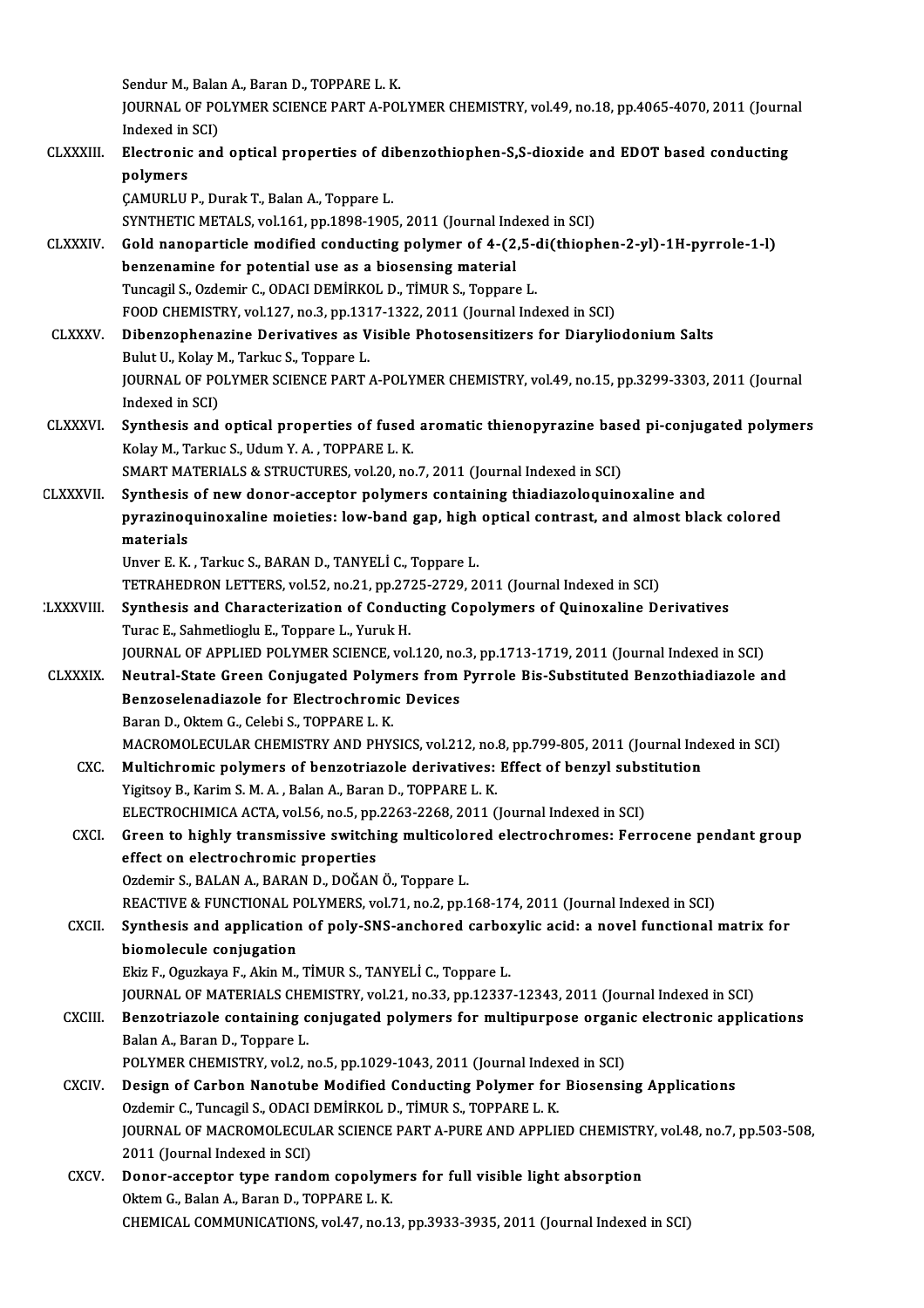| CXCVI.        | Electrochromic and optical studies of solution processable benzotriazole and fluorene containing<br>copolymers                                         |
|---------------|--------------------------------------------------------------------------------------------------------------------------------------------------------|
|               | KAYA E., BALAN A., BARAN D., ÇIRPAN A., TOPPARE L.                                                                                                     |
|               | ORGANIC ELECTRONICS, vol.12, no.1, pp.202-209, 2011 (Journal Indexed in SCI)                                                                           |
| <b>CXCVII</b> | Immobilization of Invertase in DAD Type Polymers: Combination of Benzothiadiazole Acceptor Unit                                                        |
|               | and 3,4-Ethylenedioxythiophene and Thiophene Donor Units                                                                                               |
|               | Aydar S., BÖYÜKBAYRAM A. E., Sendur M., TOPPARE L. K.                                                                                                  |
|               | JOURNAL OF MACROMOLECULAR SCIENCE PART A-PURE AND APPLIED CHEMISTRY, vol.48, no.11, pp.855-861,                                                        |
|               | 2011 (Journal Indexed in SCI)                                                                                                                          |
| CXCVIII.      | Spray processable ambipolar benzotriazole bearing electrochromic polymers with multi-colored and                                                       |
|               | transmissive states                                                                                                                                    |
|               | Hizalan G., Balan A., Baran D., TOPPARE L. K.                                                                                                          |
|               | JOURNAL OF MATERIALS CHEMISTRY, vol.21, no.6, pp.1804-1809, 2011 (Journal Indexed in SCI)                                                              |
| <b>CXCIX</b>  | Spectroelectrochemical and Photovoltaic Characterization of a Solution-Processable n-and-p Type                                                        |
|               | Dopable Pyrrole-Bearing Conjugated Polymer                                                                                                             |
|               | Baran D., Balan A., Esteban B., Neugebauer H., Sariciftci N. S., Toppare L.                                                                            |
|               | MACROMOLECULAR CHEMISTRY AND PHYSICS, vol.211, no.24, pp.2602-2610, 2010 (Journal Indexed in SCI)                                                      |
| CC.           | Donor-acceptor-donor type conjugated polymers for electrochromic applications: benzimidazole as                                                        |
|               | the acceptor unit                                                                                                                                      |
|               | Akpinar H., Balan A., Baran D., Unver E. K., Toppare L.                                                                                                |
|               | POLYMER, vol.51, no.26, pp.6123-6131, 2010 (Journal Indexed in SCI)                                                                                    |
| CCI.          | Electrochemical Polymerization of (2-Dodecyl-4,7-di(thiophen-2-yl)-2H-benzo[d][1,2,3] triazole): A                                                     |
|               | Novel Matrix for Biomolecule Immobilization                                                                                                            |
|               | Ekiz F., Yuksel M., Balan A., TİMUR S., Toppare L.                                                                                                     |
|               | MACROMOLECULAR BIOSCIENCE, vol.10, no.12, pp.1557-1565, 2010 (Journal Indexed in SCI)                                                                  |
| CCII.         | Electrochemical Synthesis of Poly(methylsilyne) and Investigation of the Effects of Parameters on                                                      |
|               | the Synthesis                                                                                                                                          |
|               | EROĞLU PALA D., Nur Y., BAYRAM G., TOPPARE L. K.                                                                                                       |
|               | JOURNAL OF APPLIED POLYMER SCIENCE, vol.118, no.5, pp.3049-3057, 2010 (Journal Indexed in SCI)                                                         |
| CCIII.        | Benzyl substituted benzotriazole containing conjugated polymers: Effect of position of the                                                             |
|               | substituent on electrochromic properties                                                                                                               |
|               | Yigitsoy B., Karim S. M. A., Balan A., Baran D., Toppare L.                                                                                            |
|               | SYNTHETIC METALS, vol.160, pp.2534-2539, 2010 (Journal Indexed in SCI)                                                                                 |
| CCIV.         | Combination of donor characters in a donor-acceptor-donor (DAD) type polymer containing                                                                |
|               | benzothiadiazole as the acceptor unit                                                                                                                  |
|               | Sendur M., Balan A., Baran D., Karabay B., Toppare L.                                                                                                  |
|               | ORGANIC ELECTRONICS, vol.11, no.12, pp.1877-1885, 2010 (Journal Indexed in SCI)                                                                        |
| CCV.          | Electrochemical and Optical Studies of Furan and Thieno[3,2-b]thiophene End Capped Benzotriazole                                                       |
|               | <b>Derivatives</b>                                                                                                                                     |
|               | AKBASOGLU N., BALAN A., BARAN D., ÇIRPAN A., TOPPARE L.                                                                                                |
|               | JOURNAL OF POLYMER SCIENCE PART A-POLYMER CHEMISTRY, vol.48, no.23, pp.5603-5610, 2010 (Journal                                                        |
|               | Indexed in SCI)                                                                                                                                        |
| CCVI.         | Cyclodextrin functionalized poly(methyl methacrylate) (PMMA) electrospun nanofibers for organic                                                        |
|               | vapors waste treatment                                                                                                                                 |
|               | Uyar T., Havelund R., Nur Y., Balan A., HACALOĞLU J., Toppare L., Besenbacher F., Kingshott P.                                                         |
|               | Journal of Membrane Science, vol.365, pp.409-417, 2010 (Journal Indexed in SCI)<br>Multi-colored electrochromic polymer with enhanced optical contrast |
| CCVII.        | Tarkuc S., Unver E. K., Udum Y. A., Toppare L.                                                                                                         |
|               | EUROPEAN POLYMER JOURNAL, vol.46, no.11, pp.2199-2205, 2010 (Journal Indexed in SCI)                                                                   |
| CCVIII.       | A green neutral state donor-acceptor copolymer for organic solar cells                                                                                 |
|               | GÜNEŞ S., Baran D., Gunbas G., Durmus A., Fuchsbauer A., Sariciftci N. S., Toppare L.                                                                  |
|               |                                                                                                                                                        |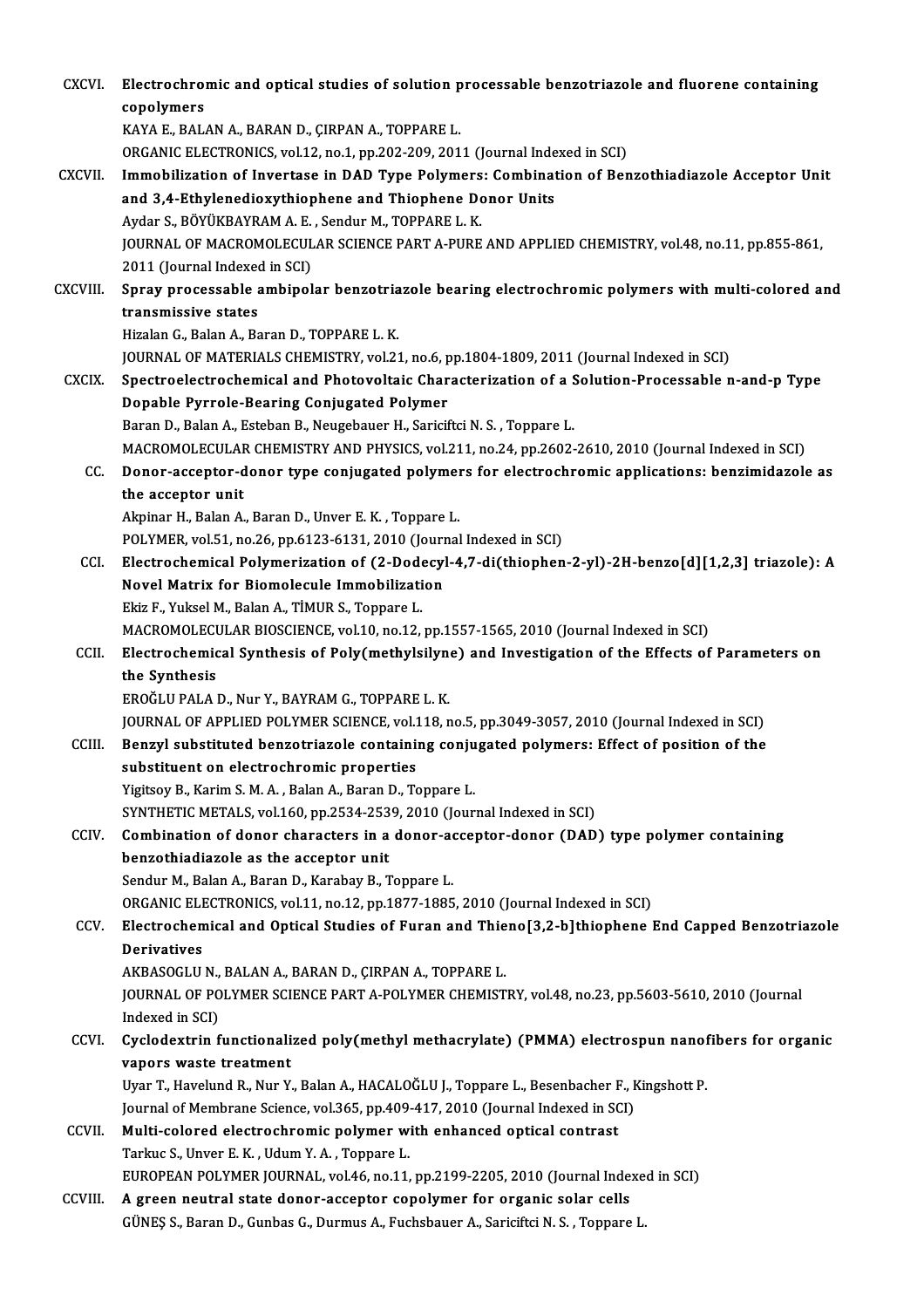POLYMER CHEMISTRY, vol.1, no.8, pp.1245-1251, 2010 (Journal Indexed in SCI)

POLYMER CHEMISTRY, vol.1, no.8, pp.1245-1251, 2010 (Journal Indexed in SCI)<br>CCIX. Electrochromic device and bulk heterojunction solar cell applications of poly 4,7-bis(2,3-<br>dibydnethional<sup>3</sup> 4, bl14, 41 diovin 5, vl), 2, d POLYMER CHEMISTRY, vol.1, no.8, pp.1245-1251, 2010 (Journal Indexed in SCI)<br>Electrochromic device and bulk heterojunction solar cell applications of poly 4,7-bi<br>dihydrothieno[3,4-b][1,4] dioxin-5-yl)-2-dodecyl-2H-benzo[1,2 dihydrothieno[3,4-b][1,4] dioxin-5-yl)-2-dodecyl-2H-benzo[1,2,3]triazole (PBEBT)<br>Balan A., Baran D., Sariciftci N. S., Toppare L. dihydrothieno[3,4-b][1,4] dioxin-5-yl)-2-dodecyl-2H-benzo[1,2,3]triazole (PBEBT)<br>Balan A., Baran D., Sariciftci N. S. , Toppare L.<br>SOLAR ENERGY MATERIALS AND SOLAR CELLS, vol.94, no.10, pp.1797-1802, 2010 (Journal Indexed Balan A., Baran D., Sariciftci N. S. , Toppare L.<br>SOLAR ENERGY MATERIALS AND SOLAR CELLS, vol.94, no.10, pp.1797-1802, 2010 (Journal Indexed in SCI)<br>CCX. A ferrocene functionalized multichromic p and n dopable donor-accept SOLAR EN<br>A ferroce<br>polymer<br>Ozdemir S A ferrocene functionalized multichromic p and n<br>polymer<br>Ozdemir S., BALAN A., BARAN D., DOĞAN Ö., Toppare L.<br>JOUPMAL OF ELECTROANALYTICAL CHEMISTRY vol 64 polymer<br>Ozdemir S., BALAN A., BARAN D., DOĞAN Ö., Toppare L.<br>JOURNAL OF ELECTROANALYTICAL CHEMISTRY, vol.648, no.2, pp.184-189, 2010 (Journal Indexed in SCI) Ozdemir S., BALAN A., BARAN D., DOĞAN Ö., Toppare L.<br>JOURNAL OF ELECTROANALYTICAL CHEMISTRY, vol.648, no.2, pp.184-189, 2010 (Journal Indexed in SCI)<br>CCXI. The effect of changes in pi-conjugated terthienyl systems using th JOURNAL OF ELECTROANALYTICAL CHEMISTRY, vol.648, no.2, pp.184-189, 2010 (Journal Indexed<br>The effect of changes in pi-conjugated terthienyl systems using thienyl and ethylenedic<br>functionalized thieno[3,4-b]pyrazine precurso The effect of changes in pi-conjugated terthienyl sy<br>functionalized thieno[3,4-b]pyrazine precursors: M<br>Tarkuc S., Unver E. K. , Udum Y. A. , TANYELİ C., Toppare L.<br>ELECTROCUIMICA ACTA .val EE. no 24. nn 7254.7259.201 functionalized thieno[3,4-b]pyrazine precursors: Multicolored low band gap polymers<br>Tarkuc S., Unver E. K. , Udum Y. A. , TANYELİ C., Toppare L.<br>ELECTROCHIMICA ACTA, vol.55, no.24, pp.7254-7258, 2010 (Journal Indexed in SC Tarkuc S., Unver E. K., Udum Y. A., TANYELİ C., Toppare L.<br>ELECTROCHIMICA ACTA, vol.55, no.24, pp.7254-7258, 2010 (Journal Indexed in SCI)<br>CCXII. Design of a biosensor based on 1-(4-nitrophenyl)-2,5-di(2-thienyl)-1H pyrrol ELECTROCHIMICA ACTA, vol.55, no<br>Design of a biosensor based of<br>Tuncagil S., Varis S., TOPPARE L. K.<br>JOUPNAL OF MOLECULAR CATALY Design of a biosensor based on 1-(4-nitrophenyl)-2,5-di(2-thienyl)-1H pyrrole<br>Tuncagil S., Varis S., TOPPARE L. K.<br>JOURNAL OF MOLECULAR CATALYSIS B-ENZYMATIC, vol.64, pp.195-199, 2010 (Journal Indexed in SCI)<br>Synthesis and Tuncagil S., Varis S., TOPPARE L. K.<br>JOURNAL OF MOLECULAR CATALYSIS B-ENZYMATIC, vol.64, pp.195-199, 2010 (Journal Indexed in<br>CCXIII. Synthesis and electropolymerization of 1,2-bis(thiophen-3-ylmethoxy)benzene and its<br>clea JOURNAL OF MOLECULAR CATALYSIS B-ENZYMATIC, vol.64, pp.195-199, 2010 (Journal Indexed in SCI)<br>Synthesis and electropolymerization of 1,2-bis(thiophen-3-ylmethoxy)benzene and its<br>electrochromic properties and electrochromic Synthesis and electropolymerization of 1,2<br>electrochromic properties and electrochro<br>AK M., Ak M. S. , Kurtay G., GÜLLÜ M., Toppare L.<br>SOLID STATE SCIENGES vol 12, po 7, pp.1100-12 electrochromic properties and electrochromic device application<br>AK M., Ak M. S. , Kurtay G., GÜLLÜ M., Toppare L.<br>SOLID STATE SCIENCES, vol.12, no.7, pp.1199-1204, 2010 (Journal Indexed in SCI)<br>Impressing electrochromic pr AK M., Ak M. S., Kurtay G., GÜLLÜ M., Toppare L.<br>SOLID STATE SCIENCES, vol.12, no.7, pp.1199-1204, 2010 (Journal<br>CCXIV. Improving electrochromic properties via copolymerization<br>Toghin A. T. Balan A. Hdum Y. A. TOPPAPE L. K SOLID STATE SCIENCES, vol.12, no.7, pp.1199-12<br>Improving electrochromic properties via co<br>Taskin A. T. , Balan A., Udum Y. A. , TOPPARE L. K.<br>SMAPT MATERIALS & STRUCTURES vol.19, no.6. Improving electrochromic properties via copolymerization<br>Taskin A. T. , Balan A., Udum Y. A. , TOPPARE L. K.<br>SMART MATERIALS & STRUCTURES, vol.19, no.6, 2010 (Journal Indexed in SCI)<br>Processable Multipurnese Conjugated Bol Taskin A. T. , Balan A., Udum Y. A. , TOPPARE L. K.<br>SMART MATERIALS & STRUCTURES, vol.19, no.6, 2010 (Journal Indexed in SCI)<br>CCXV. Processable Multipurpose Conjugated Polymer for Electrochromic and Photovoltaic Applicatio SMART MATERIALS & STRUCTURES, vol.19, no.6, 2010 (Journal Indexed in SCI)<br>Processable Multipurpose Conjugated Polymer for Electrochromic and Photov<br>Baran D., Balan A., Celebi S., Esteban B. M. , Neugebauer H., Sariciftci N Processable Multipurpose Conjugated Polymer for Electrochromic and Photo<br>Baran D., Balan A., Celebi S., Esteban B. M. , Neugebauer H., Sariciftci N. S. , TOPPARE L. K<br>CHEMISTRY OF MATERIALS, vol.22, no.9, pp.2978-2987, 201 CCXVI. Molecular architecture: Another plausible pathway toward a low band gap polymer<br>Tarkuc S., Udum Y. A., TOPPARE L. K. CHEMISTRY OF MATERIALS, vol.22, n<br>Molecular architecture: Another<br>Tarkuc S., Udum Y. A. , TOPPARE L. K.<br>JOUPNAL OF ELECTPOANALYTICAL ( Molecular architecture: Another plausible pathway toward a low band gap polymer<br>Tarkuc S., Udum Y. A. , TOPPARE L. K.<br>JOURNAL OF ELECTROANALYTICAL CHEMISTRY, vol.643, pp.89-93, 2010 (Journal Indexed in SCI)<br>Effect of Conju CCXVII. Effect of Conjugated Core Building Block Dibenzo[a,c]phenazine Unit on pi-Conjugated<br>Electrochromic Polymers: Red-Shifted Absorption JOURNAL OF ELECTROANALYTICAL CHEMISTRY, vol.643,<br>Effect of Conjugated Core Building Block Dibenzo<br>Electrochromic Polymers: Red-Shifted Absorption<br>Unver E.K., Terlue S. Hdum V.A., TANVELLE, Tennere L Effect of Conjugated Core Building Block Dibenzo[a<br>Electrochromic Polymers: Red-Shifted Absorption<br>Unver E.K., Tarkuc S., Udum Y.A., TANYELİ C., Toppare L.<br>JOUPMAL OF POLYMER SCIENCE RART A POLYMER CHEM Electrochromic Polymers: Red-Shifted Absorption<br>Unver E. K. , Tarkuc S., Udum Y. A. , TANYELİ C., Toppare L.<br>JOURNAL OF POLYMER SCIENCE PART A-POLYMER CHEMISTRY, vol.48, no.8, pp.1714-1720, 2010 (Journal<br>Indeved in SCD. Unver E. K. , Tar<br>JOURNAL OF PO<br>Indexed in SCI)<br>Amnonomotric JOURNAL OF POLYMER SCIENCE PART A-POLYMER CHEMISTRY, vol.48, no.8, pp.1714-1720, 2010 (Journal indexed in SCI)<br>CCXVIII. Amperometric alcohol biosensors based on conducting polymers: Polypyrrole, poly(3,4-<br>athrilopodioruthi Indexed in SCI)<br>Amperometric alcohol biosensors based on conducting polyme<br>ethylenedioxythiophene) and poly(3,4-ethylenedioxypyrrole)<br>Turkarelan O. BÖYÜVRAYRAM A.E., TOPRAREL V Amperometric alcohol biosensors based on complement of the same of the Turkarslan O., BÖYÜKBAYRAM A. E. , TOPPARE L. K.<br>Turkarslan O., BÖYÜKBAYRAM A. E. , TOPPARE L. K.<br>SYNTHETIC METALS .vel 160, np.909,913, 2010 (Jo ethylenedioxythiophene) and poly(3,4-ethylenedioxypyrrole)<br>Turkarslan O., BÖYÜKBAYRAM A.E., TOPPARE L.K.<br>SYNTHETIC METALS, vol.160, pp.808-813, 2010 (Journal Indexed in SCI)<br>Enhanging electrochromic and kinetic properties Turkarslan O., BÖYÜKBAYRAM A. E. , TOPPARE L. K.<br>SYNTHETIC METALS, vol.160, pp.808-813, 2010 (Journal Indexed in SCI)<br>CCXIX. Enhancing electrochromic and kinetic properties of poly(2,3-bis(4-tert-butylphenyl)-5,8-di(1H-<br>py SYNTHETIC METALS, vol.160, pp.808-813, 2010 (Journal Control of Changelectrochromic and kinetic propertion<br>pyrrol-2-yl) quinoxaline) by copolymerization<br>Colobi S. Boron D. Bolan A. TOPPARE L. K CelebiS.,BaranD.,BalanA.,TOPPAREL.K. pyrrol-2-yl) quinoxaline) by copolymerization<br>Celebi S., Baran D., Balan A., TOPPARE L. K.<br>ELECTROCHIMICA ACTA, vol.55, no.7, pp.2373-2376, 2010 (Journal Indexed in SCI)<br>A low band gan conductive conelymen of bis 3 beyylth Celebi S., Baran D., Balan A., TOPPARE L. K.<br>ELECTROCHIMICA ACTA, vol.55, no.7, pp.2373-2376, 2010 (Journal Indexed in SCI)<br>CCXX. A low-band gap conductive copolymer of bis-3-hexylthiophene substituted 4-tert-butylphenyl<br>a ELECTROCHIMICA ACTA, vol.55, no.7, pp.2373-237<br>A low-band gap conductive copolymer of bis-<br>quinoxaline and 3,4-ethylenedioxythiophene A low-band gap conductive copolymer of bisquinoxaline and 3,4-ethylenedioxythiophene<br>Ozyurt F., Durmus A., GÜNBAŞ E. G. , TOPPARE L. K.<br>JOUPMAL OF SOLID STATE ELECTROCHEMISTRY ... quinoxaline and 3,4-ethylenedioxythiophene<br>Ozyurt F., Durmus A., GÜNBAŞ E. G. , TOPPARE L. K.<br>JOURNAL OF SOLID STATE ELECTROCHEMISTRY, vol.14, no.2, pp.279-283, 2010 (Journal Indexed in SCI)<br>Highly Conjugated Thiophene Der Ozyurt F., Durmus A., GÜNBAŞ E. G. , TOPPARE L. K.<br>JOURNAL OF SOLID STATE ELECTROCHEMISTRY, vol.14, no.2, pp.279-283, 2010 (Journal Indexed in SCI)<br>CCXXI. Highly Conjugated Thiophene Derivatives as New Visible Light Se **JOURNAL OF SOLI**<br>Highly Conjugat<br>Polymerization<br>Aydogan P. Cunh Highly Conjugated Thiophene Derivatives as New V<br>Polymerization<br>Aydogan B., Gunbas G. E. , Durmus A., Toppare L., Yağcı Y.<br>MACROMOLECULES vel 43 no 1 nn 101 106 2010 (Jour Polymerization<br>Aydogan B., Gunbas G. E. , Durmus A., Toppare L., Yağcı Y.<br>MACROMOLECULES, vol.43, no.1, pp.101-106, 2010 (Journal Indexed in SCI) CCXXII. Immobilization of Invertase in a Novel Proton Conducting Poly(vinylphosphonic acid) - poly(1-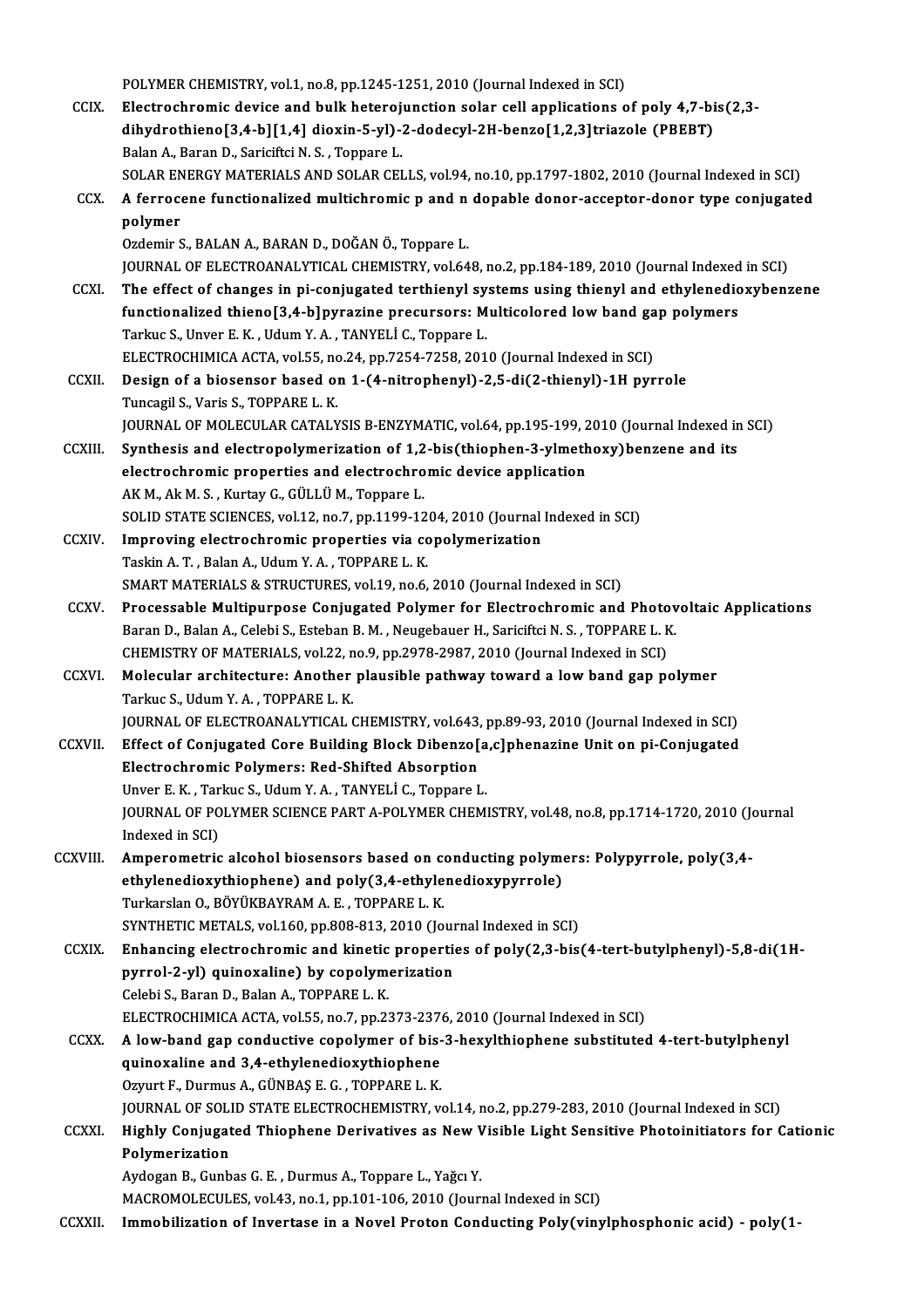|                  | vinylimidazole) Network                                                                                                                                       |
|------------------|---------------------------------------------------------------------------------------------------------------------------------------------------------------|
|                  | Isikli S., Tuncagil S., Bozkurt A., TOPPARE L. K.                                                                                                             |
|                  | JOURNAL OF MACROMOLECULAR SCIENCE PART A-PURE AND APPLIED CHEMISTRY, vol.47, no.7, pp.639-646,                                                                |
|                  | 2010 (Journal Indexed in SCI)                                                                                                                                 |
| <b>CCXXIII</b>   | Processable donor-acceptor type electrochromes switching between multicolored and highly                                                                      |
|                  | transmissive states towards single component RGB-based display devices<br>Balan A., Baran D., TOPPARE L. K.                                                   |
|                  |                                                                                                                                                               |
|                  | JOURNAL OF MATERIALS CHEMISTRY, vol.20, no.44, pp.9861-9866, 2010 (Journal Indexed in SCI)                                                                    |
| <b>CCXXIV</b>    | Synthesis, Characterization and Optoelectrochemical Properties of Poly(2,5-di(thiophen-2-yl)-1-(4-<br>(thiophen-3-yl)phenyl)-1H-pyrrole-co-EDOT)              |
|                  | Turac E., Sahmetlioglu E., Toppare L., Yuruk H.                                                                                                               |
|                  | DESIGNED MONOMERS AND POLYMERS, vol.13, no.3, pp.261-275, 2010 (Journal Indexed in SCI)                                                                       |
| <b>CCXXV</b>     | L-Dopa Synthesis on Conducting Polymers                                                                                                                       |
|                  | Erdogan H., Tuncagil S., TOPPARE L. K.                                                                                                                        |
|                  | JOURNAL OF MACROMOLECULAR SCIENCE PART A-PURE AND APPLIED CHEMISTRY, vol.47, no.3, pp.209-214,                                                                |
|                  | 2010 (Journal Indexed in SCI)                                                                                                                                 |
| <b>CCXXVI</b>    | A Quinoxaline Derivative as a Long Wavelength Photosensitizer for Diaryliodonium Salts                                                                        |
|                  | Bulut U., Gunbas G. E., Toppare L.                                                                                                                            |
|                  | JOURNAL OF POLYMER SCIENCE PART A-POLYMER CHEMISTRY, vol.48, no.1, pp.209-213, 2010 (Journal Indexed                                                          |
|                  | in SCI)                                                                                                                                                       |
| <b>CCXXVII.</b>  | A novel quinoxaline bearing electroactive monomer: Pyrrole as the donor moiety                                                                                |
|                  | Taskin A. T., Balan A., Epik B., Yildiz E., Udum Y. A., TOPPARE L. K.                                                                                         |
|                  | ELECTROCHIMICA ACTA, vol.54, no.23, pp.5449-5453, 2009 (Journal Indexed in SCI)                                                                               |
| <b>CCXXVIII.</b> | Electrochemical polymerization of 1-(4-nitrophenyl)-2,5-di(2-thienyl)-1 H-pyrrole as a novel                                                                  |
|                  | immobilization platform for microbial sensing                                                                                                                 |
|                  | Tuncagil S., ODACI DEMIRKOL D., Varis S., TIMUR S., Toppare L.                                                                                                |
|                  | BIOELECTROCHEMISTRY, vol.76, pp.169-174, 2009 (Journal Indexed in SCI)                                                                                        |
| <b>CCXXIX</b>    | Tuning of the neutral state color of the pi-conjugated donor-acceptor-donor type polymer from blue<br>to green via changing the donor strength on the polymer |
|                  | Tarkuc S., Udum Y.A., TOPPARE L.K.                                                                                                                            |
|                  | POLYMER, vol.50, no.15, pp.3458-3464, 2009 (Journal Indexed in SCI)                                                                                           |
| <b>CCXXX</b>     | Donor acceptor type neutral state green polymer bearing pyrrole as the donor unit                                                                             |
|                  | Celebi S., Balan A., Epik B., Baran D., TOPPARE L. K.                                                                                                         |
|                  | ORGANIC ELECTRONICS, vol.10, no.4, pp.631-636, 2009 (Journal Indexed in SCI)                                                                                  |
| <b>CCXXXI</b>    | Batteries and a Pinch of Salt: A Simple Toolkit for the Production of Poly(methylsilyne)                                                                      |
|                  | Eroglu D., Nur Y., Soenmez U., Bayram G., Pitcher M. W., TOPPARE L. K.                                                                                        |
|                  | JOURNAL OF APPLIED POLYMER SCIENCE, vol.112, no.6, pp.3519-3521, 2009 (Journal Indexed in SCI)                                                                |
| <b>CCXXXII</b>   | Electrochemical polymerization of hexachloroethane to form poly(hydridocarbyne): a pre-ceramic                                                                |
|                  | polymer for diamond production                                                                                                                                |
|                  | Nur Y., Cengiz H. M., Pitcher M. W., TOPPARE L. K.                                                                                                            |
|                  | JOURNAL OF MATERIALS SCIENCE, vol.44, no.11, pp.2774-2779, 2009 (Journal Indexed in SCI)                                                                      |
| <b>CCXXXIII.</b> | L-Dopa synthesis using tyrosinase immobilized on magnetic beads                                                                                               |
|                  | Tuncagil S., Kayahan S. K., BAYRAMOĞLU G., ARICA M. Y., TOPPARE L. K.                                                                                         |
|                  | JOURNAL OF MOLECULAR CATALYSIS B-ENZYMATIC, vol.58, pp.187-193, 2009 (Journal Indexed in SCI)                                                                 |
| <b>CCXXXIV</b>   | Poly(pyrrole) versus poly(3,4-ethylenedioxythiophene): amperometric cholesterol biosensor<br>matrices                                                         |
|                  | Tuerkarslan O., Kayahan S. K., TOPPARE L. K.                                                                                                                  |
|                  | JOURNAL OF SOLID STATE ELECTROCHEMISTRY, vol.13, no.5, pp.657-663, 2009 (Journal Indexed in SCI)                                                              |
| <b>CCXXXV</b>    | Synthesis of star-shaped pyrrole and thiophene functionalized monomers and optoelectrochemical                                                                |
|                  | properties of corresponding copolymers                                                                                                                        |
|                  | Ak M., TOPPARE L. K.                                                                                                                                          |
|                  |                                                                                                                                                               |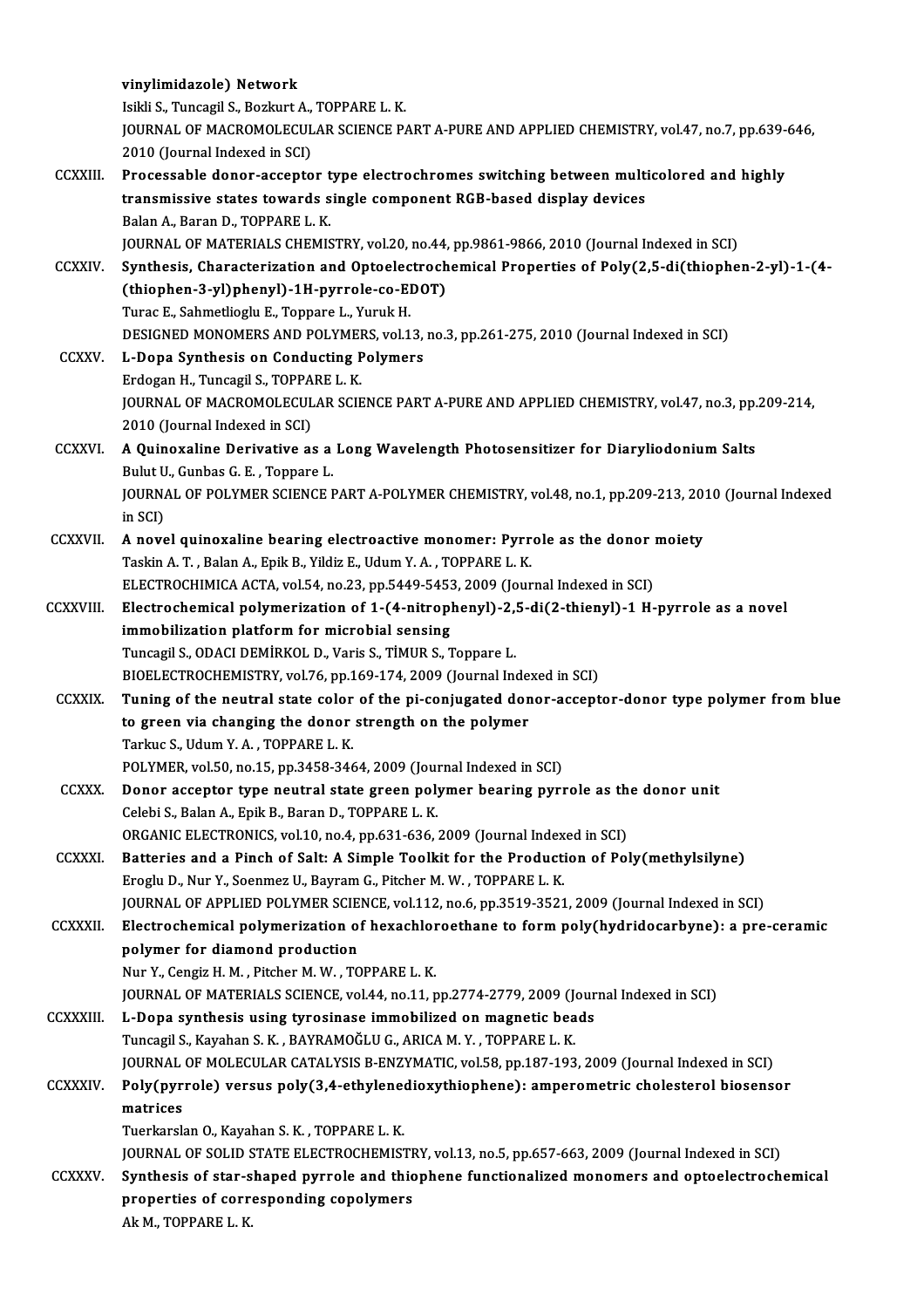|                  | MATERIALS CHEMISTRY AND PHYSICS, vol.114, pp.789-794, 2009 (Journal Indexed in SCI)                                                           |
|------------------|-----------------------------------------------------------------------------------------------------------------------------------------------|
| <b>CCXXXVI</b>   | Electrochromic Properties of a Copolymer of 1-4-Di[2,5-di(2-thieny1)-1H-1-pyrroly1]benzene with                                               |
|                  | <b>EDOT</b>                                                                                                                                   |
|                  | KİRALP S., ÇAMURLU P., GUNBAS G., TANYELİ C., AKHMEDOV I., Toppare L.                                                                         |
|                  | JOURNAL OF APPLIED POLYMER SCIENCE, vol.112, no.2, pp.1082-1087, 2009 (Journal Indexed in SCI)                                                |
| <b>CCXXXVII.</b> | Immobilizing cholesterol oxidase in chitosan-alginic acid network<br>Yapar E., Kayahan S. K., Bozkurt A., TOPPARE L. K.                       |
|                  | CARBOHYDRATE POLYMERS, vol.76, no.3, pp.430-436, 2009 (Journal Indexed in SCI)                                                                |
| <b>CXXXVIII.</b> | Design of a microbial sensor using conducting polymer of 4-(2,5-di(thiophen-2-yl)-1H-pyrrole-1-l)                                             |
|                  | benzenamine                                                                                                                                   |
|                  | Tuncagil S., ODACI DEMİRKOL D., Yidiz E., TİMUR S., Toppare L.                                                                                |
|                  | SENSORS AND ACTUATORS B-CHEMICAL, vol.137, no.1, pp.42-47, 2009 (Journal Indexed in SCI)                                                      |
| <b>CCXXXIX</b>   | A new amperometric cholesterol biosensor based on poly(3,4-ethylenedioxypyrrole)<br>Turkarslan O., Kayahan S. K., TOPPARE L. K.               |
|                  | SENSORS AND ACTUATORS B-CHEMICAL, vol.136, no.2, pp.484-488, 2009 (Journal Indexed in SCI)                                                    |
| <b>CCXL</b>      | A bis-selenophene substituted alkoxy benzene derivative as a highly stable novel electrochromic                                               |
|                  | polymer                                                                                                                                       |
|                  | Udum Y.A., Tarkuc S., TOPPARE L.K.                                                                                                            |
|                  | SYNTHETIC METALS, vol.159, pp.361-365, 2009 (Journal Indexed in SCI)                                                                          |
| <b>CCXLI</b>     | A new p- and n-dopable selenophene derivative and its electrochromic properties<br>Cetin G. A., Balan A., Durmus A., Gunbas G., TOPPARE L. K. |
|                  | ORGANIC ELECTRONICS, vol.10, no.1, pp.34-41, 2009 (Journal Indexed in SCI)                                                                    |
| <b>CCXLII</b>    | Electrospinning of cyclodextrin functionalized poly(methyl methacrylate) (PMMA) nanofibers                                                    |
|                  | Uyar T., Balan A., Toppare L., Besenbacher F.                                                                                                 |
|                  | POLYMER, vol.50, no.2, pp.475-480, 2009 (Journal Indexed in SCI)                                                                              |
| <b>CCXLIII.</b>  | Poly(hydridocarbyne) as Highly Processable Insulating Polymer Precursor to Micro/Nanostructures                                               |
|                  | and Graphite Conductors<br>Katzenmeyer A. M., Bayam Y., Logeeswaran V. J., Pitcher M. W., Nur Y., Seyyidoglu S., TOPPARE L. K., Talin A. A.,  |
|                  | Han H. Davis C. E., et al.                                                                                                                    |
|                  | JOURNAL OF NANOMATERIALS, vol.2009, 2009 (Journal Indexed in SCI)                                                                             |
| <b>CCXLIV.</b>   | One polymer for all: benzotriazole containing donor-acceptor type polymer as a multi-purpose                                                  |
|                  | material                                                                                                                                      |
|                  | Balan A., Baran D., Gunbas G., Durmus A., Ozyurt F., TOPPARE L. K.                                                                            |
|                  | CHEMICAL COMMUNICATIONS, no.44, pp.6768-6770, 2009 (Journal Indexed in SCI)                                                                   |
| CCXLV.           | Synthesis and Characterization of Conducting Copolymers of Bisphenol A-Diglycidyl Ether with<br>Thiophene Side-Groups and Pyrrole             |
|                  | Sahmetlioglu E., Varol R., TOPPARE L. K., Yuruk H.                                                                                            |
|                  | JOURNAL OF MACROMOLECULAR SCIENCE PART A-PURE AND APPLIED CHEMISTRY, vol.46, no.6, pp.584-590,                                                |
|                  | 2009 (Journal Indexed in SCI)                                                                                                                 |
| <b>CCXLVI</b>    | The Synthesis of Complex Polymer Electrolytes Based on Alginic Acid and Poly(1-vinylimidazole)                                                |
|                  | and Application in Tyrosinase Immobilization                                                                                                  |
|                  | Kartal M., Kayahan S. K., Bozkurt A., Toppare L.<br>POLYMER JOURNAL, vol.41, no.1, pp.46-50, 2009 (Journal Indexed in SCI)                    |
| <b>CCXLVII</b>   | Immobilization of Invertase in Copolymer of 2,5-Di(thiophen-2-yl)-1-p-Tolyl-1H-Pyrrole with                                                   |
|                  | Pyrrole                                                                                                                                       |
|                  | Celebi S., Ibibikcan E., Kayahan S. K., Yigitsoy B., TOPPARE L. K.                                                                            |
|                  | JOURNAL OF MACROMOLECULAR SCIENCE PART A-PURE AND APPLIED CHEMISTRY, vol.46, no.8, pp.739-744,                                                |
|                  | 2009 (Journal Indexed in SCI)                                                                                                                 |
| <b>CCXLVIII.</b> | Donor-Acceptor Polymer with Benzotriazole Moiety: Enhancing the Eleetrochromic Properties of the<br>"Donor Unit"                              |
|                  | Balan A., Gunbas G., Durmus A., Toppare L.                                                                                                    |
|                  |                                                                                                                                               |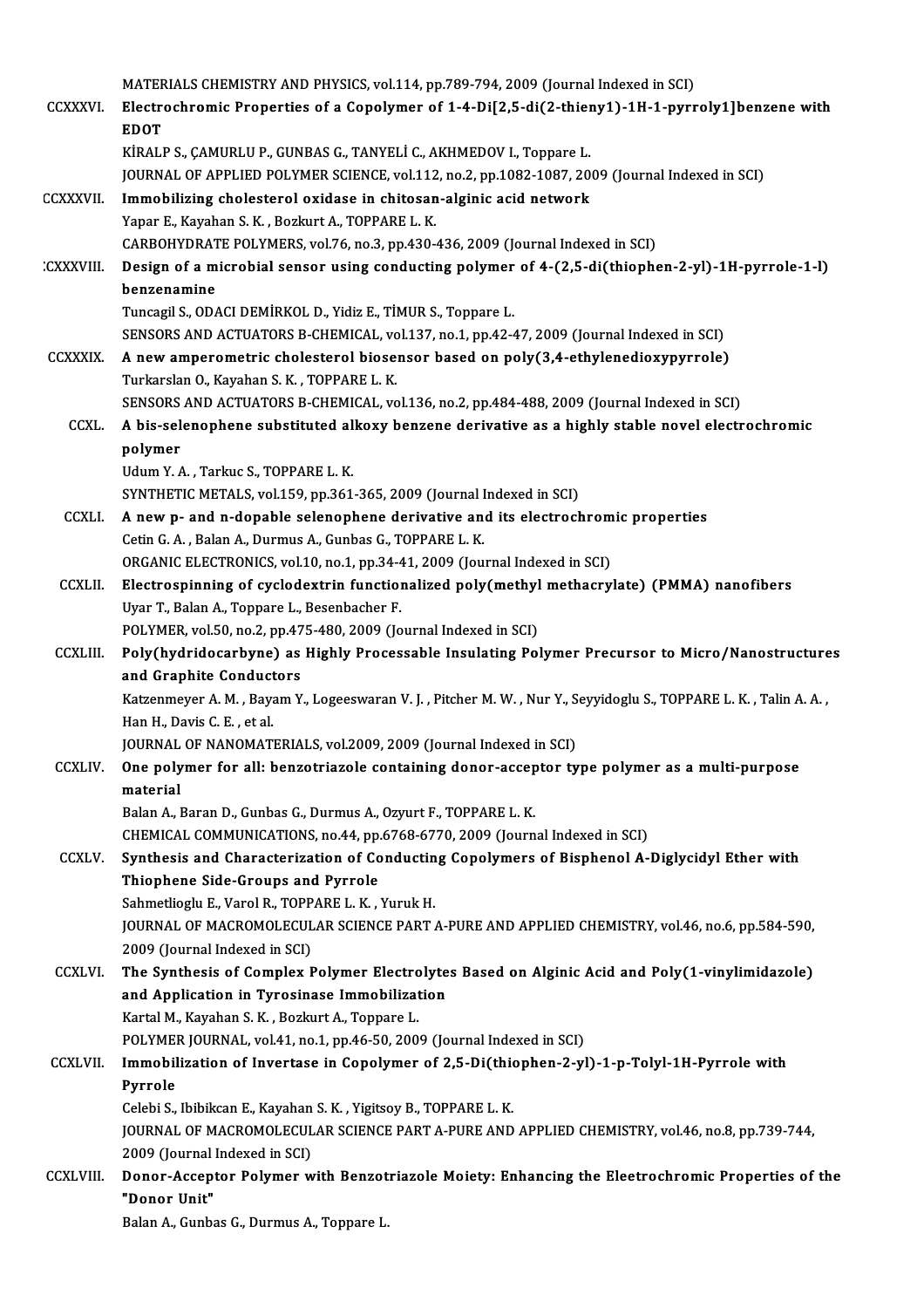|                | CHEMISTRY OF MATERIALS, vol.20, no.24, pp.7510-7513, 2008 (Journal Indexed in SCI)                                                                                                        |
|----------------|-------------------------------------------------------------------------------------------------------------------------------------------------------------------------------------------|
| <b>CCXLIX.</b> | Entrapment of invertase in an interpenetrated polymer network of alginic acid and poly (1-<br>vinylimidazole)                                                                             |
|                | Kartal M., Kayahan S. K., Bozkurt A., Toppare L.                                                                                                                                          |
|                | TALANTA, vol.77, no.2, pp.659-662, 2008 (Journal Indexed in SCI)                                                                                                                          |
| CCL.           | Synthesis and characterization of water-soluble oligosalicylaldehyde-sulfanilic acid and its Cu(II),                                                                                      |
|                | Co(II), Pb(II) complexes                                                                                                                                                                  |
|                | Turac E., Surme Y., Sahmetlioglu E., Varol R., NARİN I., Toppare L.                                                                                                                       |
|                | JOURNAL OF APPLIED POLYMER SCIENCE, vol.110, no.1, pp.564-568, 2008 (Journal Indexed in SCI)                                                                                              |
| CCLI.          | Synthesis, characterization and optoelectrochemical properties of poly(1,6-bis(2,5-di(thiophen-2-                                                                                         |
|                | yl)-1H-pyrrol-1-yl)hexane) and its copolymer with EDOT                                                                                                                                    |
|                | Ak M., Sahmetlioglu E., Toppare L.                                                                                                                                                        |
|                | JOURNAL OF ELECTROANALYTICAL CHEMISTRY, vol.621, no.1, pp.55-61, 2008 (Journal Indexed in SCI)                                                                                            |
| CCLII.         | Photovoltaic and photophysical properties of a novel bis-3-hexylthiophelle substituted quinoxaline                                                                                        |
|                | derivative                                                                                                                                                                                |
|                | GÜNEŞ S., Baran D., Guenbas G., Oezyurt F., Fuchsbauer A., Sariciftci N. S., Toppare L.                                                                                                   |
|                | SOLAR ENERGY MATERIALS AND SOLAR CELLS, vol.92, no.9, pp.1162-1169, 2008 (Journal Indexed in SCI)                                                                                         |
| <b>CCLIII.</b> | Both p- and n-type dopable polymer toward electrochromic applications                                                                                                                     |
|                | Udum Y.A., Durmus A., Gunbas G.E., Toppare L.                                                                                                                                             |
|                | ORGANIC ELECTRONICS, vol.9, no.4, pp.501-506, 2008 (Journal Indexed in SCI)                                                                                                               |
| CCLIV.         | Synthesis of a dipyrromethane functionalized monomer and optoelectrochromic properties of its                                                                                             |
|                | polymer                                                                                                                                                                                   |
|                | Ak M., Gancheva V., Terlemezyan L., Tanyeli G., Toppare L.                                                                                                                                |
| CCLV.          | EUROPEAN POLYMER JOURNAL, vol.44, no.8, pp.2567-2573, 2008 (Journal Indexed in SCI)<br>A unique processable green polymer with a transmissive oxidized state for realization of potential |
|                | RGB-based electrochromic device applications                                                                                                                                              |
|                | Gunbas G. E., Durmus A., Toppare L.                                                                                                                                                       |
|                | ADVANCED FUNCTIONAL MATERIALS, vol.18, no.14, pp.2026-2030, 2008 (Journal Indexed in SCI)                                                                                                 |
| <b>CCLVI</b>   | Electrochromic properties of poly (l-(phenyl)-2,5-di(2-thienyl)-1H-pyrrole-co-3,4-ethylenedioxy                                                                                           |
|                | thiophene) and its application in electrochromic devices                                                                                                                                  |
|                | TARKUC S., SAHMETLIOGLU E., TANYELI C., Akhmedov I. M., TOPPARE L. K.                                                                                                                     |
|                | OPTICAL MATERIALS, vol.30, no.10, pp.1489-1494, 2008 (Journal Indexed in SCI)                                                                                                             |
| CCLVII.        | Processable and multichromic polymer of bis-3-hexylthiophene substituted 4-tert-butylphenyl                                                                                               |
|                | quinoxaline                                                                                                                                                                               |
|                | Ozyurt F., GÜNBAŞ E. G., Durmus A., Toppare L.                                                                                                                                            |
|                | ORGANIC ELECTRONICS, vol.9, no.3, pp.296-302, 2008 (Journal Indexed in SCI)                                                                                                               |
| CCLVIII.       | Thermal analysis of a new thiophene derivative and its copolymer                                                                                                                          |
|                | Aslan E., TOPPARE L. K., HACALOĞLU J.                                                                                                                                                     |
|                | Journal of Thermal Analysis and Calorimetry, vol.92, no.3, pp.839-843, 2008 (Journal Indexed in SCI)                                                                                      |
| <b>CCLIX</b>   | A new donor-acceptor type polymeric material from a thiophene derivative and its electrochromic                                                                                           |
|                | properties                                                                                                                                                                                |
|                | Udum Y.A., Yildiz E., Gunbas G., Toppare L.                                                                                                                                               |
|                | JOURNAL OF POLYMER SCIENCE PART A-POLYMER CHEMISTRY, vol.46, no.11, pp.3723-3731, 2008 (Journal                                                                                           |
|                | Indexed in SCI)                                                                                                                                                                           |
| <b>CCLX</b>    | Syntheses of electroactive layers based on functionalized anthracene for electrochromic                                                                                                   |
|                | applications                                                                                                                                                                              |
|                | YILDIRIM A., Tarkuc S., AK M., TOPPARE L. K.                                                                                                                                              |
| CCLXI.         | ELECTROCHIMICA ACTA, vol.53, no.14, pp.4875-4882, 2008 (Journal Indexed in SCI)<br>Use of a thiophene-based conducting polymer in microbial biosensing                                    |
|                | ODACI DEMIRKOL D., Kayahan S. K., TIMUR S., Toppare L.                                                                                                                                    |
|                | ELECTROCHIMICA ACTA, vol.53, no.12, pp.4104-4108, 2008 (Journal Indexed in SCI)                                                                                                           |
|                |                                                                                                                                                                                           |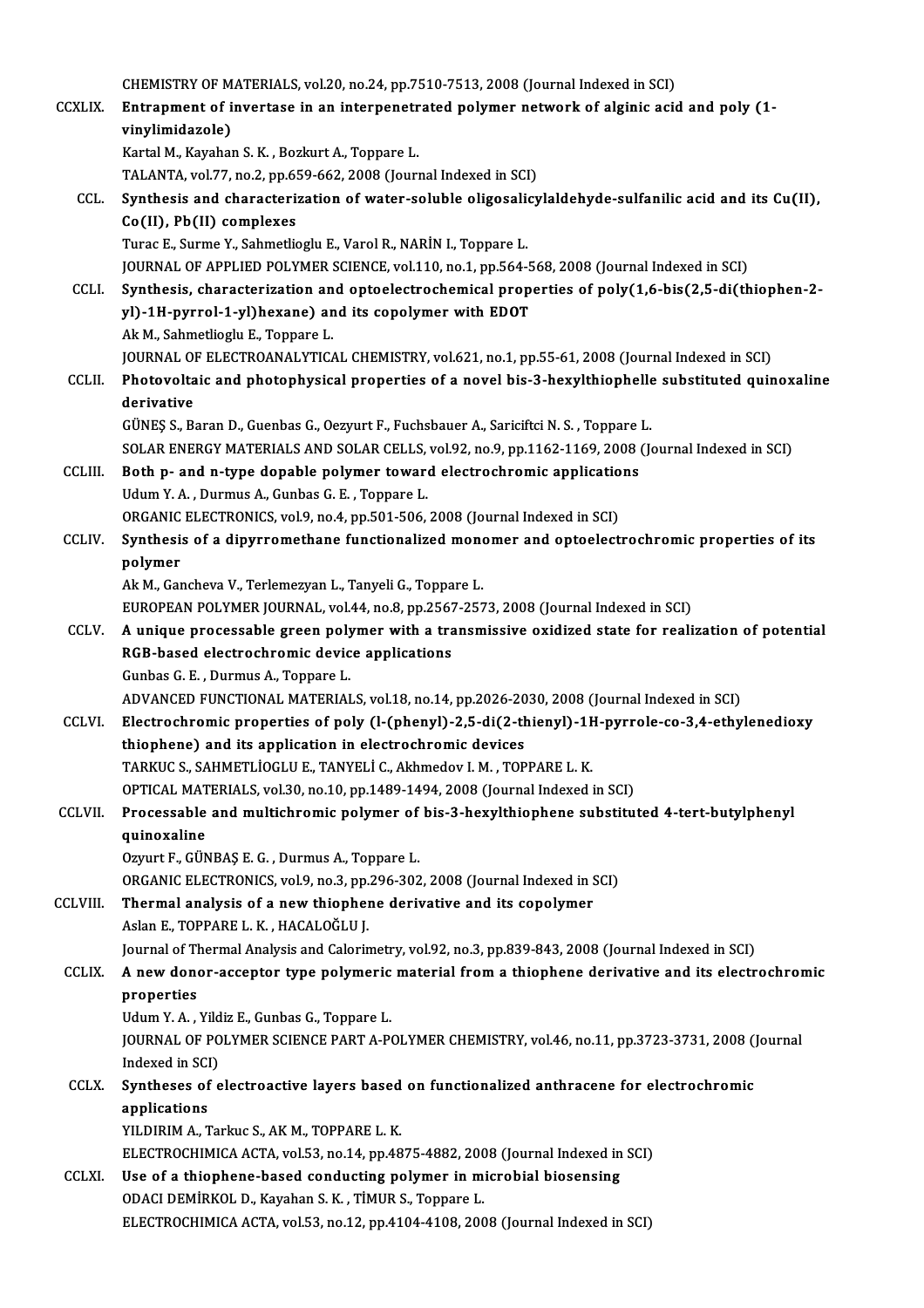| <b>CCLXII</b>    | Optoelectrochemical properties of the copolymer of 2,5-di(4-methylthiophen-2-yl)-1-(4-                                      |
|------------------|-----------------------------------------------------------------------------------------------------------------------------|
|                  | nitrophenyl)-1H-pyrrole monomer with 3,4-ethylenedioxythiophene                                                             |
|                  | AK M., Tanyeli C., Akhmedo D. M., Toppare L.                                                                                |
|                  | THIN SOLID FILMS, vol.516, no.12, pp.4334-4341, 2008 (Journal Indexed in SCI)                                               |
| <b>CCLXIII.</b>  | Fine tuning of color via copolymerization and its electrochromic device application                                         |
|                  | CAMURLU P., Sahmetlioglu E., Sahin E., Akhmedov I. M., TANYELİ C., Toppare L.                                               |
|                  | THIN SOLID FILMS, vol.516, no.12, pp.4139-4144, 2008 (Journal Indexed in SCI)                                               |
| <b>CCLXIV.</b>   | Enhancing electrochromic properties of polypyrrole by silsesquioxane nanocages                                              |
|                  | Ak M., Gacal Özcan B., Kışkan B., Yağcı Y., Toppare L.                                                                      |
|                  | POLYMER, vol.49, no.9, pp.2202-2210, 2008 (Journal Indexed in SCI)                                                          |
| <b>CCLXV</b>     | Synthesis, characterization and electrochromic properties of a near infrared active conducting                              |
|                  | polymer of 1,4-di(selenophen-2-yl)-benzene                                                                                  |
|                  | Aydemir K., Tarkuc S., Durmus A., Gunbas G. E., Toppare L.                                                                  |
|                  | POLYMER, vol.49, no.8, pp.2029-2032, 2008 (Journal Indexed in SCI)                                                          |
| <b>CCLXVI.</b>   | A fast switching, low band gap, p- and n-dopable, donor-acceptor type polymer                                               |
|                  | Gunbas G. E., ÇAMURLU P., Akhmedov I. M., TANYELİ C., ÖNAL A. M., Toppare L.                                                |
|                  | JOURNAL OF ELECTROANALYTICAL CHEMISTRY, vol.615, no.1, pp.75-83, 2008 (Journal Indexed in SCI)                              |
| <b>CCLXVII.</b>  | Characterization of conducting copolymer of pyrrole via pyrolysis mass spectrometry                                         |
|                  | Levent A., Hacaloğlu J., Toppare L.                                                                                         |
|                  | Journal of Macromolecular Science, Part A: Pure and Applied Chemistry, vol.45, pp.201-204, 2008 (Journal Indexed<br>in SCI) |
| CCLXVIII.        | Immobilization of invertase on a conducting polymer of 1-(4-nitrophenyl)-2,5-di(2-thienyl)-1H-                              |
|                  | pyrrole                                                                                                                     |
|                  | Tuncagil S., Kiralp S., Varls S., Toppare L.                                                                                |
|                  | REACTIVE & FUNCTIONAL POLYMERS, vol.68, no.3, pp.710-717, 2008 (Journal Indexed in SCI)                                     |
| <b>CCLXIX</b>    | An alternative supporting electrolyte for enzyme immobilization in conducting polymers                                      |
|                  | Kiralp S., Balik B., KARATAŞ S., Toppare L., Gungorb A.                                                                     |
|                  | INTERNATIONAL JOURNAL OF BIOLOGICAL MACROMOLECULES, vol 42, no.2, pp. 191-194, 2008 (Journal Indexed                        |
|                  | in SCI)                                                                                                                     |
| <b>CCLXX</b>     | Could green be greener? Novel donor-acceptor-type electrochromic polymers: Towards excellent                                |
|                  | neutral green materials with exceptional transmissive oxidized states for completion of RGB color                           |
|                  | space                                                                                                                       |
|                  | Gunbas G. E., Durmus A., Toppare L.                                                                                         |
|                  | ADVANCED MATERIALS, vol.20, no.4, pp.691-696, 2008 (Journal Indexed in SCI)                                                 |
| <b>CCLXXI</b>    | Covalent immobilization of chloroperoxidase onto magnetic beads: Catalytic properties and stability                         |
|                  | Bayramoglu G., Kiralp S., Yilmaz M., Toppare L., Arica M.Y.                                                                 |
|                  | BIOCHEMICAL ENGINEERING JOURNAL, vol.38, no.2, pp.180-188, 2008 (Journal Indexed in SCI)                                    |
| <b>CCLXXII</b>   | Multichromic conducting copolymer of 1-benzyl-2,5-di(thiophen-2-yl)-1H-pyrrole with EDOT                                    |
|                  | ÇAMURLU P., Tarkuc S., ŞAHMETLİOĞLU E., AKHMEDOV I. M., TANYELİ C., Toppare L.                                              |
|                  | SOLAR ENERGY MATERIALS AND SOLAR CELLS, vol.92, no.2, pp.154-159, 2008 (Journal Indexed in SCI)                             |
| <b>CCLXXIII.</b> | Alcohol determination via covalent enzyme immobilization on magnetic beads                                                  |
|                  | Kiralp S., Topcu A., Bayramoglu G., Arica M. Y., TOPPARE L. K.                                                              |
|                  | SENSORS AND ACTUATORS B-CHEMICAL, vol.128, no.2, pp.521-528, 2008 (Journal Indexed in SCI)                                  |
| <b>CCLXXIV</b>   | A soluble conducting polymer of 4-(2,5-di(thiophen-2-yl)-1H-pyrrol-1-yl)benzenamine and its                                 |
|                  | multichromic copolymer with EDOT                                                                                            |
|                  | YİLDİZ E., ÇAMURLU P., TANYELİ C., AKHMEDOV I., Toppare L.                                                                  |
|                  | JOURNAL OF ELECTROANALYTICAL CHEMISTRY, vol.612, no.2, pp.247-256, 2008 (Journal Indexed in SCI)                            |
| <b>CCLXXV</b>    | Facile synthesis of poly(hydridocarbyne): A precursor to diamond and diamond-like ceramics                                  |
|                  | Nur Y., Pitcher M. W., Seyyidoglu S., TOPPARE L. K.                                                                         |
|                  | JOURNAL OF MACROMOLECULAR SCIENCE PART A-PURE AND APPLIED CHEMISTRY, vol.45, no.5, pp.358-363,                              |
|                  | 2008 (Journal Indexed in SCI)                                                                                               |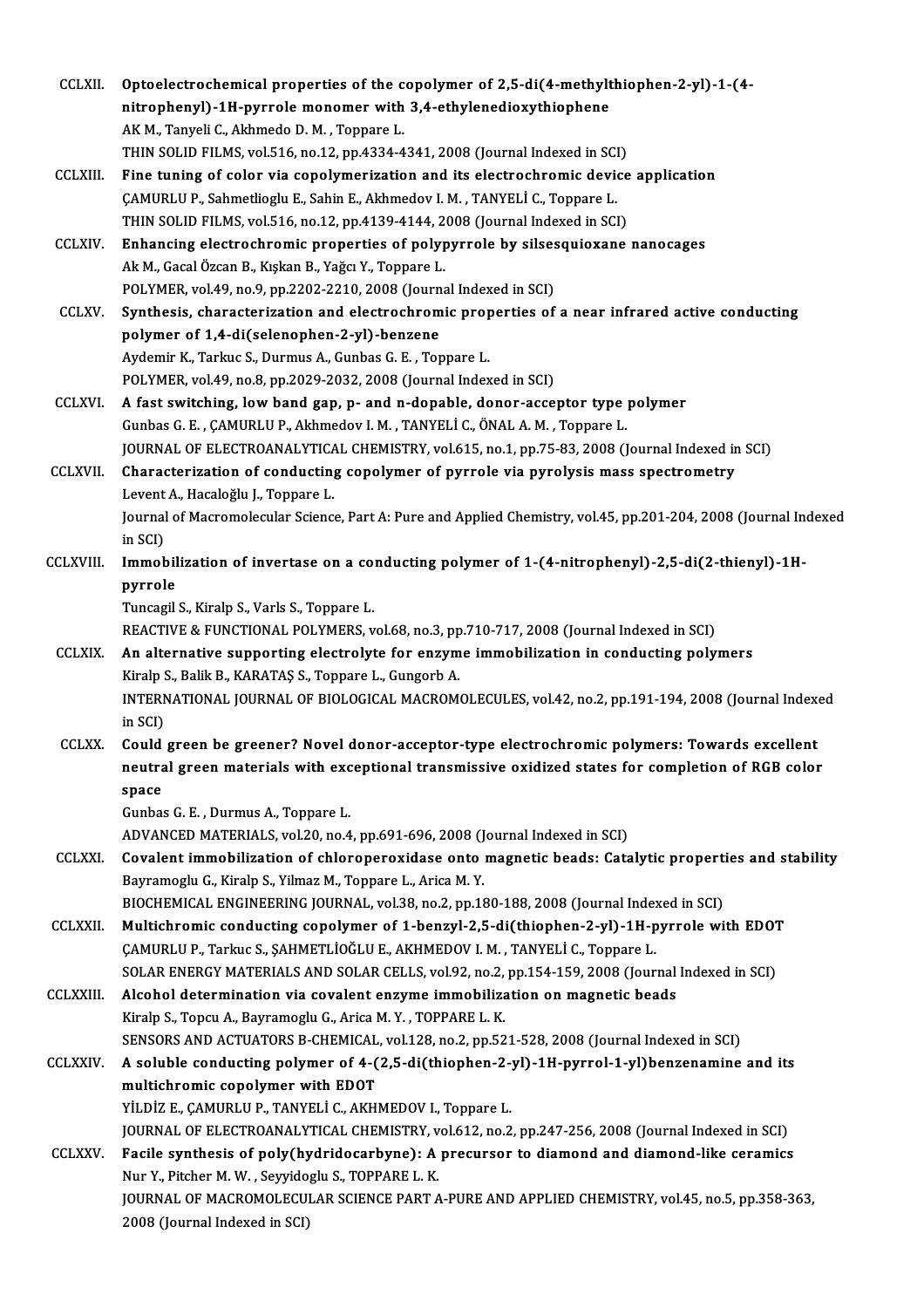| <b>CCLXXVI</b>   | Electrochemical Synthesis of a Water-Soluble and Self-Doped Polythiophene Derivative                                             |
|------------------|----------------------------------------------------------------------------------------------------------------------------------|
|                  | Turac E., Varol R., Ak M., Sahmetlioglu E., Toppare L.                                                                           |
|                  | DESIGNED MONOMERS AND POLYMERS, vol.11, no.4, pp.309-317, 2008 (Journal Indexed in SCI)                                          |
| <b>CCLXXVII</b>  | Electrochromic properties of 'Trimeric' thiophene-pyrrole-thiophene derivative grown from                                        |
|                  | electrodeposited 6-(2,5-di(thiophen-2-yl)-1H-pyrrol-1-yl)hexan-1-amine and its copolymer                                         |
|                  | Tarkuc S., Ak M., Onurhan E., TOPPARE L. K.                                                                                      |
|                  | JOURNAL OF MACROMOLECULAR SCIENCE PART A-PURE AND APPLIED CHEMISTRY, vol.45, no.2, pp.164-171,                                   |
|                  | 2008 (Journal Indexed in SCI)                                                                                                    |
| <b>CLXXVIII.</b> | Immobilization of Tyrosinase in Poly(2-thiophen-3-yl-alkyl ester) Derivatives                                                    |
|                  | CAMURLU P., Kayahan S. K., Toppare L.                                                                                            |
|                  | JOURNAL OF MACROMOLECULAR SCIENCE PART A-PURE AND APPLIED CHEMISTRY, vol.45, no.12, pp.1011-1016,                                |
|                  | 2008 (Journal Indexed in SCI)                                                                                                    |
| <b>CCLXXIX</b>   | New, highly stable electrochromic polymers from 3,4-ethylenedioxythiophene-bis-substituted                                       |
|                  | quinoxalines toward green polymeric materials                                                                                    |
|                  | Durmus A., Gunbas G. E., Toppare L.                                                                                              |
|                  | CHEMISTRY OF MATERIALS, vol.19, no.25, pp.6247-6251, 2007 (Journal Indexed in SCI)                                               |
| <b>CCLXXX.</b>   | Optoelectrochemical properties of poly(5,12-dihydrothieno[3 ',4 ':2,3][1,4] dioxocino[6,7-                                       |
|                  | b]quinoxaline-co-2,2 ' bithiophene) and its electrochromic device application                                                    |
|                  | Ak M., Ak M. S., GÜLLÜ M., Toppare L.<br>SMART MATERIALS & STRUCTURES, vol.16, no.6, pp.2621-2626, 2007 (Journal Indexed in SCI) |
| <b>CCLXXXI.</b>  | Enhancing electrochromic properties of conducting polymers via copolymerization: Copolymer of 1-                                 |
|                  | (4-fluorophenyl)-2,5-di(thiophen-2-yi)-1H-pyrrole with 3,4-ethylene dioxythiophene                                               |
|                  | Turkarslan O., Ak M., Tanyeli C., Akhmedov I. M., Toppare L.                                                                     |
|                  | JOURNAL OF POLYMER SCIENCE PART A-POLYMER CHEMISTRY, vol.45, no.19, pp.4496-4503, 2007 (Journal                                  |
|                  | Indexed in SCI)                                                                                                                  |
| <b>CCLXXXII</b>  | Solid state electrochromic device applications of N-(2-(thiophen-3-yl)methylcarbonyloxyethyl)                                    |
|                  | maleimide                                                                                                                        |
|                  | Ak M., DurtnuS A., Toppare L.                                                                                                    |
|                  | SOLID STATE SCIENCES, vol.9, no.9, pp.843-849, 2007 (Journal Indexed in SCI)                                                     |
| <b>CLXXXIII</b>  | ORGN 114-Electrically produced polycarbynes: Polymeric precursors to diamond and diamond-like                                    |
|                  | carbon                                                                                                                           |
|                  | Pitcher M. W., Nur Y., Seyyidoglu S., Taskin A., Cengiz H., Toppare L.                                                           |
|                  | ABSTRACTS OF PAPERS OF THE AMERICAN CHEMICAL SOCIETY, vol.234, 2007 (Journal Indexed in SCI)                                     |
| <b>CLXXXIV.</b>  | INOR 396-Batteries and a pinch of salt: A simple toolkit for the production of poly(methylsilyne), a                             |
|                  | precursor to silicon carbide ceramics                                                                                            |
|                  | Pitcher M. W., Soenmez U., Eroglu D., Nur Y., Bayram G., Toppare L.                                                              |
|                  | ABSTRACTS OF PAPERS OF THE AMERICAN CHEMICAL SOCIETY, vol.234, 2007 (Journal Indexed in SCI)                                     |
| <b>CCLXXXV</b>   | Electrochromic properties of a soluble conducting polymer: Poly(1-(4-fluorophenyl)-2,5-                                          |
|                  | di(thiophen-2-yl)-1H-pyrrole)<br>ARSLAN A., Tuerkarslan O., Tanyeli C., Akhmedov I. M., Toppare L.                               |
|                  | MATERIALS CHEMISTRY AND PHYSICS, vol.104, pp.410-416, 2007 (Journal Indexed in SCI)                                              |
| <b>CLXXXVI</b>   | Synthesis and electropolymerization of 5,12-dihydrothieno[3 ',4 ': 2,3][1,4]dioxocino[6,7-b]-                                    |
|                  | quinoxaline and its electrochromic properties                                                                                    |
|                  | Ak M. S., Ak M., Guellue M., Toppare L.                                                                                          |
|                  | EUROPEAN POLYMER JOURNAL, vol.43, no.8, pp.3452-3460, 2007 (Journal Indexed in SCI)                                              |
| <b>CLXXXVII.</b> | Immobilization of tyrosinase and alcohol oxidase in conducting copolymers of thiophene                                           |
|                  | functionalized poly(vinyl alcohol) with pyrrole                                                                                  |
|                  | Yildiz H. B., Sahmetlioglu E., Boyukbayram A. E., Toppare L., Yagci Y.                                                           |
|                  | INTERNATIONAL JOURNAL OF BIOLOGICAL MACROMOLECULES, vol.41, no.3, pp.332-337, 2007 (Journal Indexed                              |
|                  | in SCI)                                                                                                                          |
| :LXXXVIII.       | Electrochromic properties of a novel low band gap conductive copolymer                                                           |
|                  |                                                                                                                                  |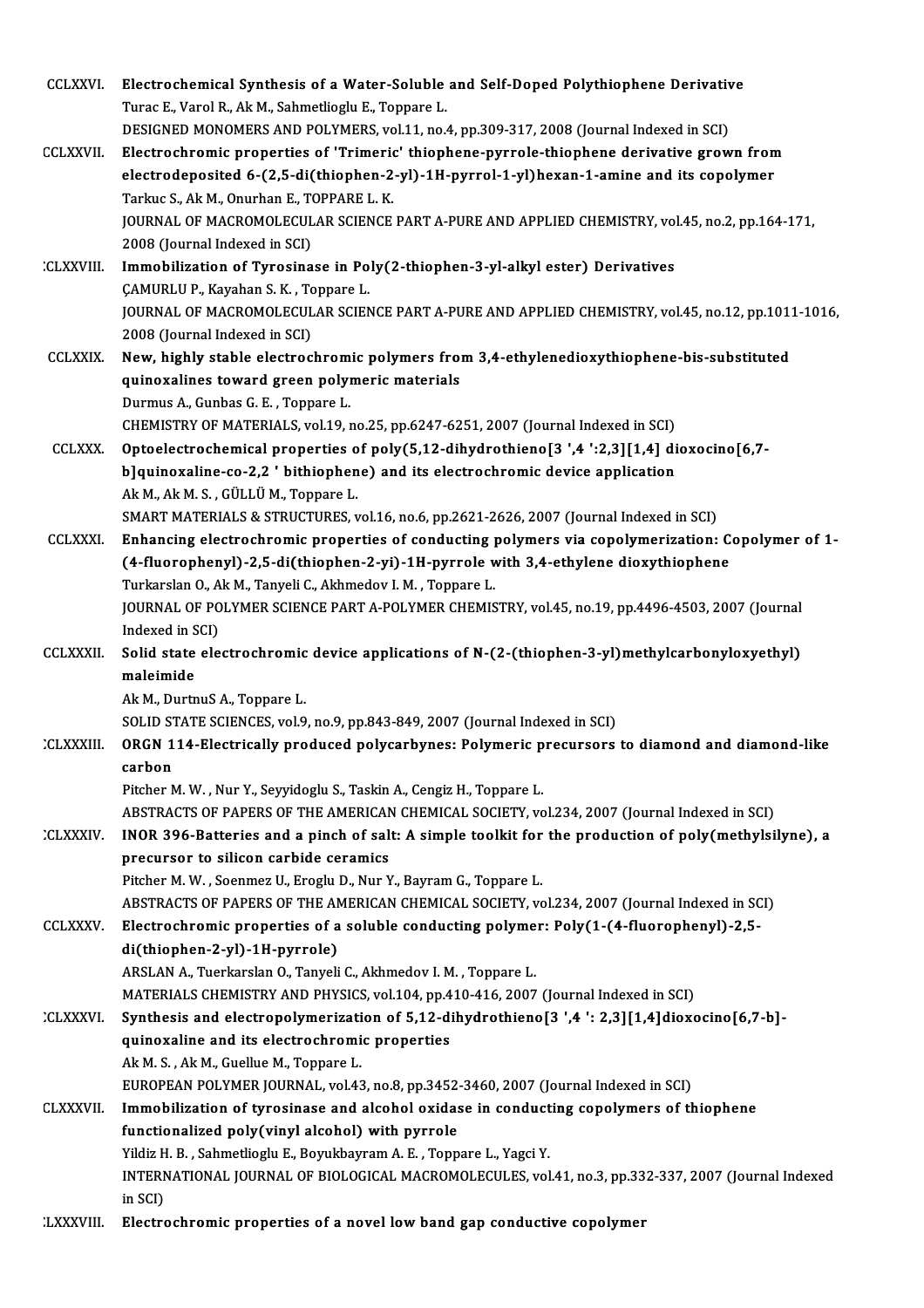|                 | Yigitsoy B., Varis S., Tanyeli C., Akhmedov I. M., Toppare L.                                                                                                                        |
|-----------------|--------------------------------------------------------------------------------------------------------------------------------------------------------------------------------------|
| <b>CLXXXIX</b>  | ELECTROCHIMICA ACTA, vol.52, no.23, pp.6561-6568, 2007 (Journal Indexed in SCI)<br>Characterization and potential applications of immobilized glucose oxidase and polyphenol oxidase |
|                 | Ekinci O., Boyukbayram A. E., Kiralp S., Toppare L., Yagci Y.                                                                                                                        |
|                 | JOURNAL OF MACROMOLECULAR SCIENCE PART A-PURE AND APPLIED CHEMISTRY, vol.44, pp.801-808, 2007                                                                                        |
|                 | (Journal Indexed in SCI)                                                                                                                                                             |
| <b>CCXC</b>     | Synthesis and characterization of poly(N-(2-(thiophen-3-yl)methylcarbonyloxyethyl)maleimide) and                                                                                     |
|                 | its spectroelectrochemical properties                                                                                                                                                |
|                 | Ak M., Durmus A., Toppare L.                                                                                                                                                         |
|                 | JOURNAL OF APPLIED ELECTROCHEMISTRY, vol.37, no.6, pp.729-735, 2007 (Journal Indexed in SCI)                                                                                         |
| <b>CCXCI</b>    | Various applications of immobilized glucose oxidase and polyphenol oxidase in a conducting                                                                                           |
|                 | polymer matrix                                                                                                                                                                       |
|                 | Cil M., Boyukbayram A. E., Kiralp S., Toppare L., Yagci Y.                                                                                                                           |
|                 | INTERNATIONAL JOURNAL OF BIOLOGICAL MACROMOLECULES, vol.41, no.1, pp.49-55, 2007 (Journal Indexed in                                                                                 |
|                 | SCI)                                                                                                                                                                                 |
| <b>CCXCII</b>   | Phenol biosensor based on electrochemically controlled integration of tyrosinase in a redox                                                                                          |
|                 | polymer                                                                                                                                                                              |
|                 | Yildiz H. B., Castillo J., Guschin D. A., Toppare L., Schuhmann W.                                                                                                                   |
|                 | MICROCHIMICA ACTA, vol.159, pp.27-34, 2007 (Journal Indexed in SCI)                                                                                                                  |
| <b>CCXCIII.</b> | Gas sensing property of a conducting copolymer                                                                                                                                       |
|                 | Ak M., Yigitsoy B., Yagci Y., Toppare L.                                                                                                                                             |
|                 | E-POLYMERS, 2007 (Journal Indexed in SCI)                                                                                                                                            |
| <b>CCXCIV.</b>  | Characteristics of dual-type electrochromic devices based on poly(ethylene oxide) copolymers<br>Yildiz H. B., Sahin E., Cirpan A., Toppare L., Yagci Y.                              |
|                 | POLYMER INTERNATIONAL, vol.56, no.5, pp.674-678, 2007 (Journal Indexed in SCI)                                                                                                       |
| <b>CCXCV</b>    | A novel multielectrochromic copolymer based on 1-(4-nitrophenyl)-2,5-di(2-thienyl)-1H-pyrrole                                                                                        |
|                 | and EDOT                                                                                                                                                                             |
|                 | Varis S., Ak M., Akhmedov I. M., Tanyeli C., Toppare L.                                                                                                                              |
|                 | JOURNAL OF ELECTROANALYTICAL CHEMISTRY, vol.603, no.1, pp.8-14, 2007 (Journal Indexed in SCI)                                                                                        |
| <b>CCXCVI</b>   | A pyrolysis mass spectrometry study of polythiophene copolymers                                                                                                                      |
|                 | Aslan E., HACALOĞLU J., Toppare L.                                                                                                                                                   |
|                 | Polymer Degradation and Stability, vol.92, no.5, pp.822-828, 2007 (Journal Indexed in SCI)                                                                                           |
| <b>CCXCVII</b>  | Preparation of conductive polybenzoxazines by oxidative polymerization                                                                                                               |
|                 | Kiskan B., Yagci Y., Sahmetlioglu E., Toppare L.                                                                                                                                     |
|                 | JOURNAL OF POLYMER SCIENCE PART A-POLYMER CHEMISTRY, vol.45, no.6, pp.999-1006, 2007 (Journal Indexed                                                                                |
|                 | in SCI)                                                                                                                                                                              |
| <b>CCXCVIII</b> | Conducting copolymers of random and block copolymers of electroactive and liquid crystalline                                                                                         |
|                 | monomers with pyrrole and thiophene                                                                                                                                                  |
|                 | Camurlu P., Toppare L., Yilmaz F., Yagci Y., Galli G.                                                                                                                                |
|                 | JOURNAL OF MACROMOLECULAR SCIENCE PART A-PURE AND APPLIED CHEMISTRY, vol.44, no.3, pp.265-270,                                                                                       |
|                 | 2007 (Journal Indexed in SCI)<br>A soluble conducting polymer of 2,5-di(thiophen-2-yl)-1-p-tolyl-1H-pyrrole and its electrochromic                                                   |
| <b>CCXCIX</b>   | device                                                                                                                                                                               |
|                 | YİGİTSOY B., VARİS S., Tanyeli C., Akhmedov I. M., Toppare L.                                                                                                                        |
|                 | THIN SOLID FILMS, vol.515, pp.3898-3904, 2007 (Journal Indexed in SCI)                                                                                                               |
| CCC.            | Electrochromic properties of a soluble conducting polymer of 1-benzyl-2,5-di(thiophene-2-yl)-1H-                                                                                     |
|                 | pyrrole                                                                                                                                                                              |
|                 | Tarkuc S., Sahmetlioglu E., Tanyeh C., Akhmedov I. M., Toppare L.                                                                                                                    |
|                 | SENSORS AND ACTUATORS B-CHEMICAL, vol.121, no.2, pp.622-628, 2007 (Journal Indexed in SCI)                                                                                           |
| <b>CCCI</b>     | Construction of electrochromic devices using thiophene based conducting polymers                                                                                                     |
|                 | COSKUN Y., Cirpan A., TOPPARE L. K.                                                                                                                                                  |
|                 |                                                                                                                                                                                      |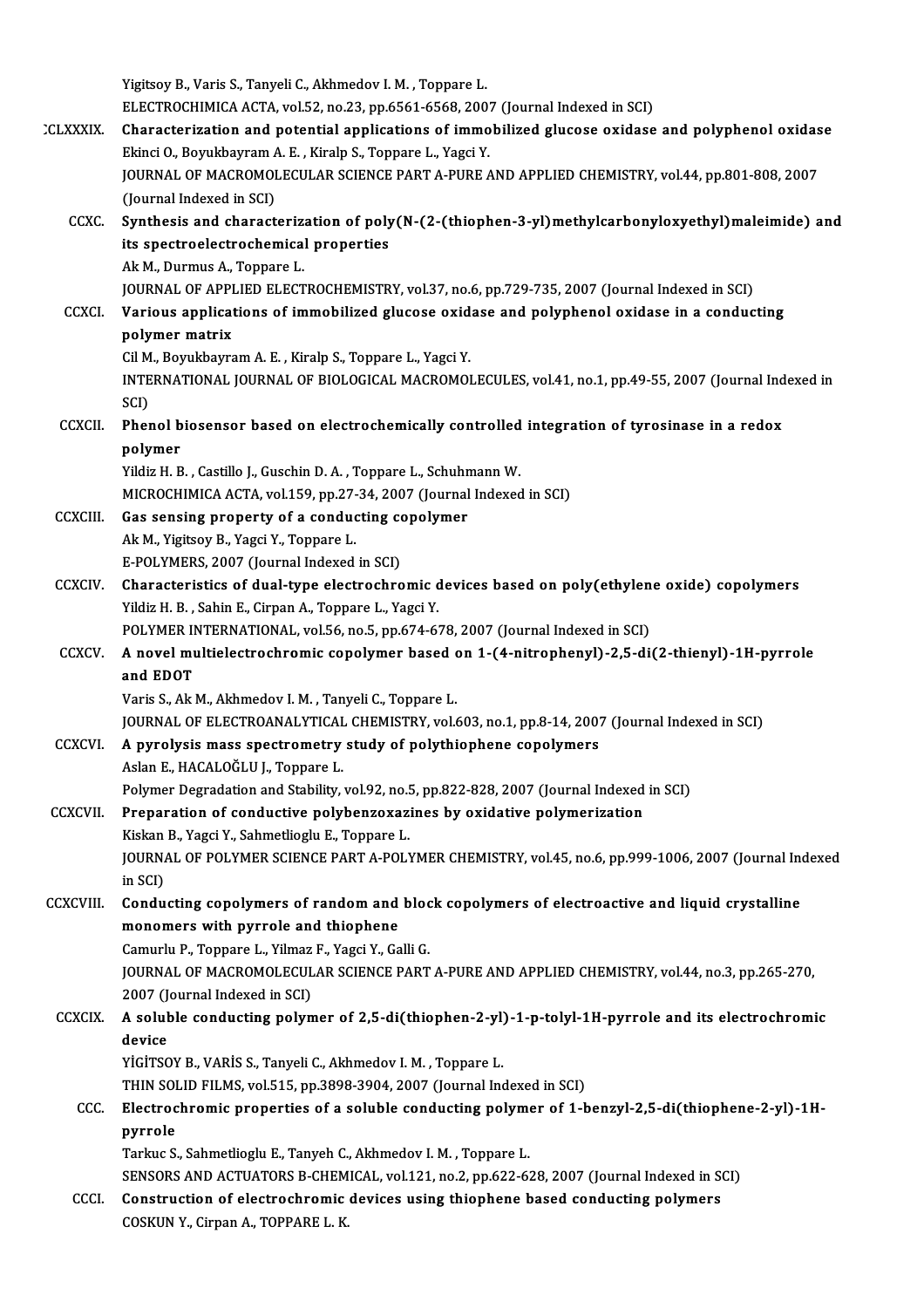|                 | JOURNAL OF MATERIALS SCIENCE, vol.42, no.1, pp.368-372, 2007 (Journal Indexed in SCI)                                                                                                                  |
|-----------------|--------------------------------------------------------------------------------------------------------------------------------------------------------------------------------------------------------|
| CCCII.          | Electrochromic properties of copolymer of terephthalic acid bis-(thiophen-3-yl-methyl) thioester                                                                                                       |
|                 | with pyrrole<br>Tuerkarslan O., Toppare L.                                                                                                                                                             |
|                 | JOURNAL OF MACROMOLECULAR SCIENCE PART A-PURE AND APPLIED CHEMISTRY, vol.44, no.1, pp.73-78, 2007                                                                                                      |
|                 | (Journal Indexed in SCI)                                                                                                                                                                               |
| CCCIII.         | A neutral state green polymer with a superior transmissive light blue oxidized state                                                                                                                   |
|                 | Durmus A., Gunbas G. E., Camurlu P., Toppare L.                                                                                                                                                        |
|                 | CHEMICAL COMMUNICATIONS, no.31, pp.3246-3248, 2007 (Journal Indexed in SCI)                                                                                                                            |
| <b>CCCIV</b>    | Electrochromic properties and electrochromic device application of copolymer of N-(4-(3-thienyl                                                                                                        |
|                 | methylene)-oxycarbonylphenyl) maleimide with thiophene                                                                                                                                                 |
|                 | Ak M., Camurlu P., Yilmaz F., Cianga L., Yagci Y., Toppare L.                                                                                                                                          |
|                 | JOURNAL OF APPLIED POLYMER SCIENCE, vol.102, no.5, pp.4500-4505, 2006 (Journal Indexed in SCI)                                                                                                         |
| CCCV.           | Synthesis and characterization of a new soluble conducting polymer and its electrochromic device                                                                                                       |
|                 | Varis S., Ak M., Tanyeli C., Akhmedov I. M., Toppare L.<br>SOLID STATE SCIENCES, vol.8, no.12, pp.1477-1483, 2006 (Journal Indexed in SCI)                                                             |
| CCCVI.          | Synthesis of conducting copolymers of thiophene capped poly(ethylene oxide) with pyrrole and                                                                                                           |
|                 | thiophene                                                                                                                                                                                              |
|                 | Yildiz H. B., Kiralp S., Toppare L., Yagci Y., Ito K.                                                                                                                                                  |
|                 | MATERIALS CHEMISTRY AND PHYSICS, vol.100, no.1, pp.124-127, 2006 (Journal Indexed in SCI)                                                                                                              |
| <b>CCCVII</b>   | Synthesis and characterization of a new soluble conducting polymer and its electrochromic devices                                                                                                      |
|                 | Sahin E., Sahmetlioglu E., Akhmedov I. M., Tanyeli C., Toppare L.                                                                                                                                      |
|                 | ORGANIC ELECTRONICS, vol.7, no.5, pp.351-362, 2006 (Journal Indexed in SCI)                                                                                                                            |
| <b>CCCVIII</b>  | A soluble and multichromic conducting polythiophene derivative                                                                                                                                         |
|                 | Varis S., Ak M., Tanyeli C., Akhmedov I. M., Toppare L.                                                                                                                                                |
|                 | EUROPEAN POLYMER JOURNAL, vol.42, no.10, pp.2352-2360, 2006 (Journal Indexed in SCI)                                                                                                                   |
| <b>CCCIX</b>    | Preparation of biosensors by immobilization of polyphenol oxidase in conducting copolymers and<br>their use in determination of phenolic compounds in red wine                                         |
|                 | Boyukbayram A. E., Kiralp S., Toppare L., Yagci Y.                                                                                                                                                     |
|                 | BIOELECTROCHEMISTRY, vol.69, no.2, pp.164-171, 2006 (Journal Indexed in SCI)                                                                                                                           |
| <b>CCCX</b>     | Synthesis and characterization of conducting graft copolymers based on oligophenols                                                                                                                    |
|                 | Sahmetlioglu E., Arikan U., Toppare L., Yuruk H., Mart H.                                                                                                                                              |
|                 | JOURNAL OF MACROMOLECULAR SCIENCE PART A-PURE AND APPLIED CHEMISTRY, vol.43, no.10, pp.1523-1530,                                                                                                      |
|                 | 2006 (Journal Indexed in SCI)                                                                                                                                                                          |
| <b>CCCXI</b>    | Electrochemical properties of a new star-shaped pyrrole monomer and its electrochromic                                                                                                                 |
|                 | applications                                                                                                                                                                                           |
|                 | Ak M, Ak M. S., Toppare L.                                                                                                                                                                             |
| <b>CCCXII.</b>  | MACROMOLECULAR CHEMISTRY AND PHYSICS, vol.207, no.15, pp.1351-1358, 2006 (Journal Indexed in SCI)<br>Immobilization of polyphenol oxidase in conducting graft copolymers and determination of phenolic |
|                 | amount in red wines with enzyme electrodes                                                                                                                                                             |
|                 | Yildiz H. B., Toppare L., Gursel Y. H., Yagci Y.                                                                                                                                                       |
|                 | ENZYME AND MICROBIAL TECHNOLOGY, vol.39, no.4, pp.945-948, 2006 (Journal Indexed in SCI)                                                                                                               |
| <b>CCCXIII.</b> | Synthesis, characterization and electrochromic properties of copolymer of 3-{[4-(thien-3-yl-                                                                                                           |
|                 | methoxy)phenoxy]methyl} thiophene with thiophene                                                                                                                                                       |
|                 | Erden A., Sahin E., Gullu M., Toppare L.                                                                                                                                                               |
|                 | EUROPEAN POLYMER JOURNAL, vol.42, no.8, pp.1866-1874, 2006 (Journal Indexed in SCI)                                                                                                                    |
| <b>CCCXIV</b>   | Dual-type electrochromic devices based on both n- and p-dopable poly(dithieno[3,4-b,3 ',4 '-e]-                                                                                                        |
|                 | $[1,4]$ -dithiine)                                                                                                                                                                                     |
|                 | Sahin E., Camurlu P., Toppare L.                                                                                                                                                                       |
|                 | SYNTHETIC METALS, vol.156, pp.1073-1077, 2006 (Journal Indexed in SCI)                                                                                                                                 |
| <b>CCCXV</b>    | A soluble conducting polymer: 1-phenyl-2,5-di(2-thienyl)-1H-pyrrole and its electrochromic                                                                                                             |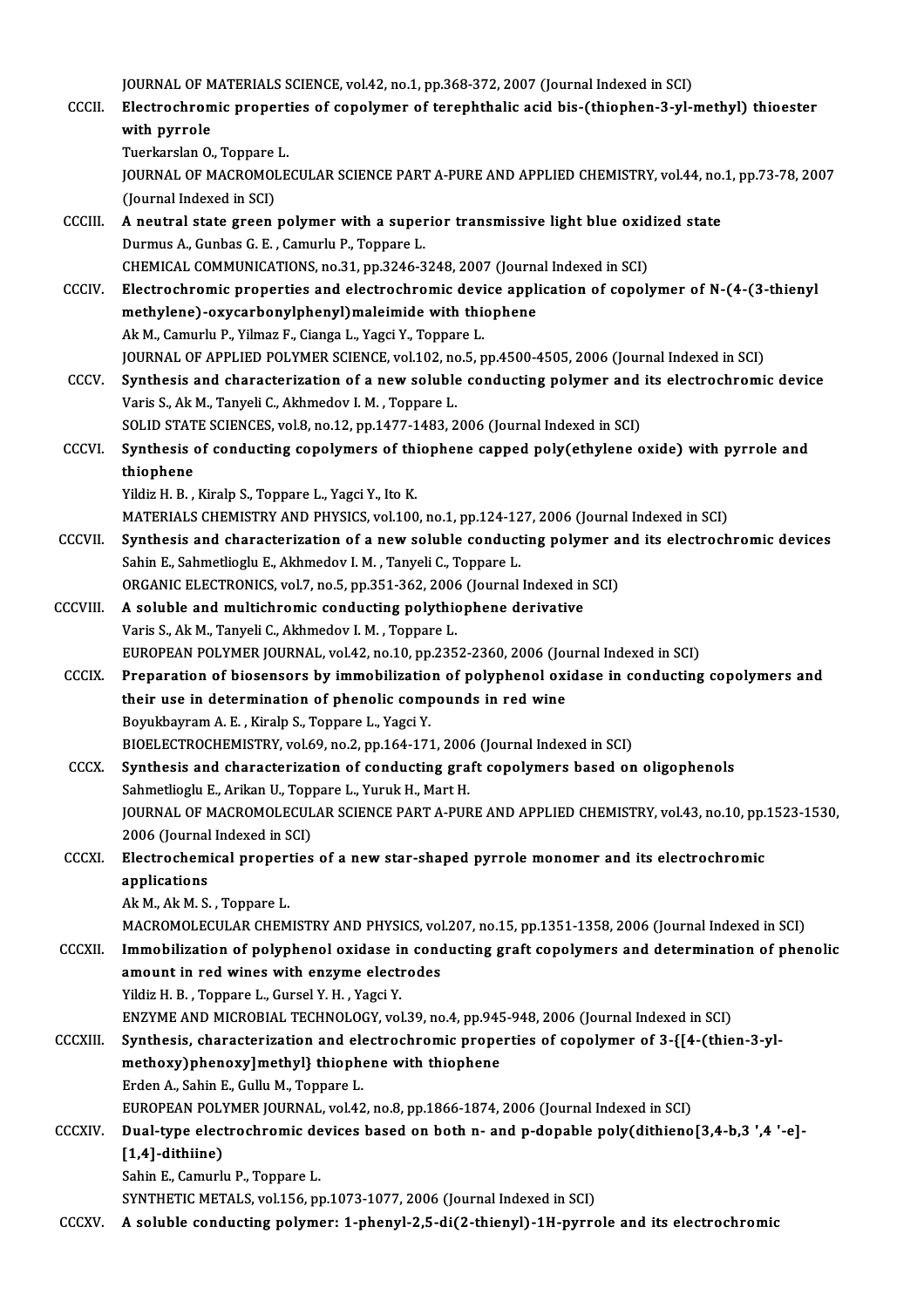|                  | application                                                                                                                                                           |
|------------------|-----------------------------------------------------------------------------------------------------------------------------------------------------------------------|
|                  | Tarkuc S., Sahmetlioglu E., Tanyeli C., Akhmedov I. M., Toppare L. K.                                                                                                 |
|                  | ELECTROCHIMICA ACTA, vol.51, no.25, pp.5412-5419, 2006 (Journal Indexed in SCI)                                                                                       |
| <b>CCCXVI</b>    | Preventing inhibition of tyrosinase with modified electrodes                                                                                                          |
|                  | Narli I., Kiralp S., Toppare L.                                                                                                                                       |
|                  | ANALYTICA CHIMICA ACTA, vol.572, no.1, pp.25-31, 2006 (Journal Indexed in SCI)                                                                                        |
| <b>CCCXVII.</b>  | Biosensing approach for alcohol determination using immobilized alcohol oxidase                                                                                       |
|                  | Yildiz H. B., Toppare L.                                                                                                                                              |
|                  | BIOSENSORS & BIOELECTRONICS, vol.21, no.12, pp.2306-2310, 2006 (Journal Indexed in SCI)                                                                               |
| <b>CCCXVIII.</b> | Electrochromic properties of poly(diphenyldithieno[3,2-b; 2 ',3 '-d]thiophene)                                                                                        |
|                  | Mert O., Sahin E., Ertas E., Ozturk T., Aydin E. A., Toppare L.                                                                                                       |
|                  | JOURNAL OF ELECTROANALYTICAL CHEMISTRY, vol.591, no.1, pp.53-58, 2006 (Journal Indexed in SCI)                                                                        |
| <b>CCCXIX.</b>   | Investigation of copolymers of thiophene-functionalized polystyrene with pyrrole by pyrolysis mass                                                                    |
|                  | spectrometry                                                                                                                                                          |
|                  | Papila O., Toppare L., HACALOĞLU J.                                                                                                                                   |
|                  | Journal of Macromolecular Science - Pure and Applied Chemistry, vol.43, pp.655-665, 2006 (Journal Indexed in<br>SCI)                                                  |
| <b>CCCXX</b>     | Synthesis and characterization of poly(thiophen-3-yl acetic acid 4-pyrrol-1-yl phenyl ester-co-N-                                                                     |
|                  | methylpyrrole) and its application in an electrochromic device                                                                                                        |
|                  | Bingol B., Camurlu P., Toppare L.                                                                                                                                     |
|                  | JOURNAL OF APPLIED POLYMER SCIENCE, vol.100, no.3, pp.1988-1994, 2006 (Journal Indexed in SCI)                                                                        |
| <b>CCCXXI.</b>   | A new soluble conducting polymer and its electrochromic devices                                                                                                       |
|                  | YİLDİZ U.H., SAHİN E., Akhmedov I., Tanyeli C., Toppare L.K.                                                                                                          |
|                  | JOURNAL OF POLYMER SCIENCE PART A-POLYMER CHEMISTRY, vol.44, no.7, pp.2215-2225, 2006 (Journal                                                                        |
|                  | Indexed in SCI)                                                                                                                                                       |
| <b>CCCXXII</b>   | Novel conducting polymer electrolyte biosensor based on poly(1-vinyl imidazole) and poly(acrylic                                                                      |
|                  | acid) networks                                                                                                                                                        |
|                  | Arslan A., Kiralp S., Toppare L., Bozkurt A.                                                                                                                          |
| <b>CCCXXIII</b>  | LANGMUIR, vol.22, no.6, pp.2912-2915, 2006 (Journal Indexed in SCI)<br>Synthesis, characterization and electrochromic properties of a conducting copolymer of pyrrole |
|                  | functionalized polystyrene with pyrrole                                                                                                                               |
|                  | Tarkuc S., Sahin E., Toppare L., Colak D., Cianga I., Yagci Y.                                                                                                        |
|                  | POLYMER, vol.47, no.6, pp.2001-2009, 2006 (Journal Indexed in SCI)                                                                                                    |
| <b>CCCXXIV</b>   | Dual type complementary colored polymer electrochromic devices based on conducting polymers of                                                                        |
|                  | poly(hexanedioic acid bis-(2-thiophen-3-yl-ethyl ester)                                                                                                               |
|                  | Camurlu P., Toppare L.                                                                                                                                                |
|                  | JOURNAL OF MACROMOLECULAR SCIENCE-PURE AND APPLIED CHEMISTRY, no.3, pp.449-458, 2006 (Journal                                                                         |
|                  | Indexed in SCI)                                                                                                                                                       |
| <b>CCCXXV</b>    | Immobilization of invertase and glucose oxidase in conducting copolymers of thiophene                                                                                 |
|                  | functionalized poly(vinyl alcohol) with pyrrole                                                                                                                       |
|                  | Sahmetlioglu E., Yuruk H., Toppare L., Cianga I., Yagci Y.                                                                                                            |
|                  | REACTIVE & FUNCTIONAL POLYMERS, vol.66, no.3, pp.365-371, 2006 (Journal Indexed in SCI)                                                                               |
| <b>CCCXXVI</b>   | Synthesis and electrochromic properties of conducting copolymers of dioxocino- and dithiocino-                                                                        |
|                  | quinoxalines with bithiophene                                                                                                                                         |
|                  | Beyazyidirim S., Camurlu P., Yilmaz D., Gullu M., Toppare L.                                                                                                          |
|                  | JOURNAL OF ELECTROANALYTICAL CHEMISTRY, vol.587, no.2, pp.235-246, 2006 (Journal Indexed in SCI)                                                                      |
| <b>CCCXXVII.</b> | Conducting polymers of succinic acid bis-(2-thiophen-3-yl-ethyl) ester and their electrochromic                                                                       |
|                  | properties                                                                                                                                                            |
|                  | SACAN L., Cirpan A., CAMURLU P., TOPPARE L. K.<br>SYNTHETIC METALS, vol.156, pp.190-195, 2006 (Journal Indexed in SCI)                                                |
| <b>CCXXVIII.</b> | Both anodically and cathodically coloring electrochromic polymer based on dithieno[3,4-b,3 ',4 '-e]-                                                                  |
|                  |                                                                                                                                                                       |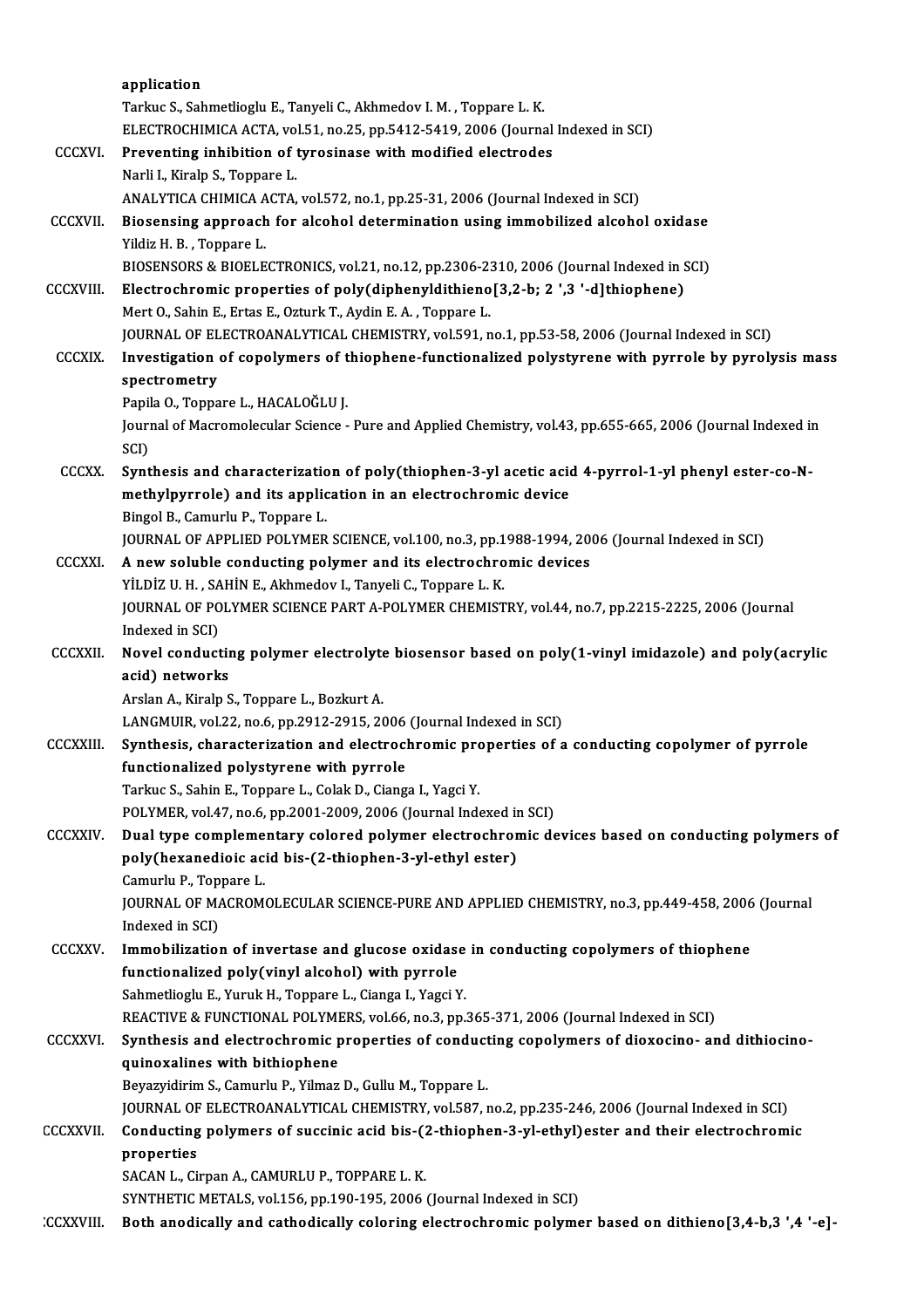|                 | [1,4]-dithiine                                                                                                                                       |
|-----------------|------------------------------------------------------------------------------------------------------------------------------------------------------|
|                 | Sahin E., Camurlu P., Toppare L.                                                                                                                     |
|                 | SYNTHETIC METALS, vol.156, pp.124-128, 2006 (Journal Indexed in SCI)                                                                                 |
| <b>CCCXXIX</b>  | Polyphenol content in selected Turkish wines, an alternative method of detection of phenolics                                                        |
|                 | Kiralp S., Toppare L.                                                                                                                                |
|                 | PROCESS BIOCHEMISTRY, vol.41, no.1, pp.236-239, 2006 (Journal Indexed in SCI)                                                                        |
| <b>CCCXXX.</b>  | Synthesis, characterization and electrochromic properties of copolymer of terephthalic acid bis-                                                     |
|                 | (thiophen-3-yl-methyl) thioester with thiophene                                                                                                      |
|                 | Turkarslan O., Erden A., Sahin E., Toppare L.                                                                                                        |
|                 | JOURNAL OF MACROMOLECULAR SCIENCE-PURE AND APPLIED CHEMISTRY, no.1, pp.115-128, 2006 (Journal                                                        |
|                 | Indexed in SCI)                                                                                                                                      |
| <b>CCCXXXI</b>  | Immobilization of glucose oxidase in conducting graft copolymers and determination of glucose                                                        |
|                 | amount in orange juices with enzyme electrodes                                                                                                       |
|                 | Yildiz H., Kiralp S., Toppare L., Yagci Y.                                                                                                           |
|                 | INTERNATIONAL JOURNAL OF BIOLOGICAL MACROMOLECULES, vol.37, no.4, pp.174-178, 2005 (Journal Indexed                                                  |
|                 | in SCI)                                                                                                                                              |
| <b>CCCXXXII</b> | Synthesis and characterization of thiophene functionalized polystyrene copolymers and their                                                          |
|                 | electrochemical properties                                                                                                                           |
|                 | Sahin E., Camurlu P., Toppare L., Mercore V., Cianga I., Yagci Y.                                                                                    |
|                 | POLYMER INTERNATIONAL, vol.54, no.12, pp.1599-1605, 2005 (Journal Indexed in SCI)                                                                    |
| <b>CCXXXIII</b> | Characterization of conducting copolymer of thiophene via pyrolysis mass spectrometry                                                                |
|                 | Levent A., HACALOĞLU J., Toppare L.<br>Journal of Macromolecular Science - Pure and Applied Chemistry, no.12, pp.1639-1653, 2005 (Journal Indexed in |
|                 | SCI)                                                                                                                                                 |
| <b>CCXXXIV</b>  | Investigation of the effect of substituent on the growth of polymer for 3-substituted polythiophenes                                                 |
|                 | via pyrolysis mass spectrometry                                                                                                                      |
|                 | Aslan E., Toppare L., HACALOĞLU J.                                                                                                                   |
|                 | Synthetic Metals, vol.155, no.1, pp.191-195, 2005 (Journal Indexed in SCI)                                                                           |
| CCCXXXV         | Enzyme electrodes for determination of total phenolic capacity of red wines                                                                          |
|                 | KIRALP S., Cirpan A., TOPPARE L. K.                                                                                                                  |
|                 | JOURNAL OF APPLIED POLYMER SCIENCE, vol.98, no.1, pp.521-524, 2005 (Journal Indexed in SCI)                                                          |
| <b>CCXXXVI</b>  | Conducting polymers of octanoic acid 2-thiophen-3-yl-ethyl ester and their electrochromic                                                            |
|                 | properties                                                                                                                                           |
|                 | CAMURLU P., Cirpan A., TOPPARE L. K.                                                                                                                 |
|                 | MATERIALS CHEMISTRY AND PHYSICS, vol.92, pp.413-418, 2005 (Journal Indexed in SCI)                                                                   |
| <b>CCXXXVII</b> | Synthesis and characterization of thiophen-3-yl acetic acid 4-pyrrol-1-yl phenyl ester and its                                                       |
|                 | conducting polymers                                                                                                                                  |
|                 | BINGÖL B., GÜNER Y., ÇIRPAN A., TOPPARE L.                                                                                                           |
|                 | International Journal of Polymeric Materials and Polymeric Biomaterials, vol.54, no.8, pp.713-730, 2005 (Journal                                     |
|                 | Indexed in SCI Expanded)                                                                                                                             |
| :CXXXVIII       | Photoinduced polymerization of thiophene using iodonium salt<br>Yagci Y., Yilmaz F., Kiralp S., Toppare L.                                           |
|                 | MACROMOLECULAR CHEMISTRY AND PHYSICS, vol.206, no.12, pp.1178-1182, 2005 (Journal Indexed in SCI)                                                    |
| CCXXXIX.        | Synthesis and characterization of thiophene-capped polytetrahydrofuran conducting copolymers                                                         |
|                 | Unur E., Toppare L., Yagci Y., Yilmaz F.                                                                                                             |
|                 | MATERIALS CHEMISTRY AND PHYSICS, vol.91, pp.261-268, 2005 (Journal Indexed in SCI)                                                                   |
| <b>CCCXL</b>    | Conducting copolymers of thiophene functionalized polystyrenes with thiophene                                                                        |
|                 | Sahin E., Camurlu P., Toppare L., Mercore V., Cianga I., Yagci Y.                                                                                    |
|                 | JOURNAL OF ELECTROANALYTICAL CHEMISTRY, vol.579, no.2, pp.189-197, 2005 (Journal Indexed in SCI)                                                     |
| <b>CCCXLI</b>   | Electronic properties of polyamide-PPy/metal junction and electrical conductivity of a typical sample                                                |
|                 | at low temperatures                                                                                                                                  |
|                 |                                                                                                                                                      |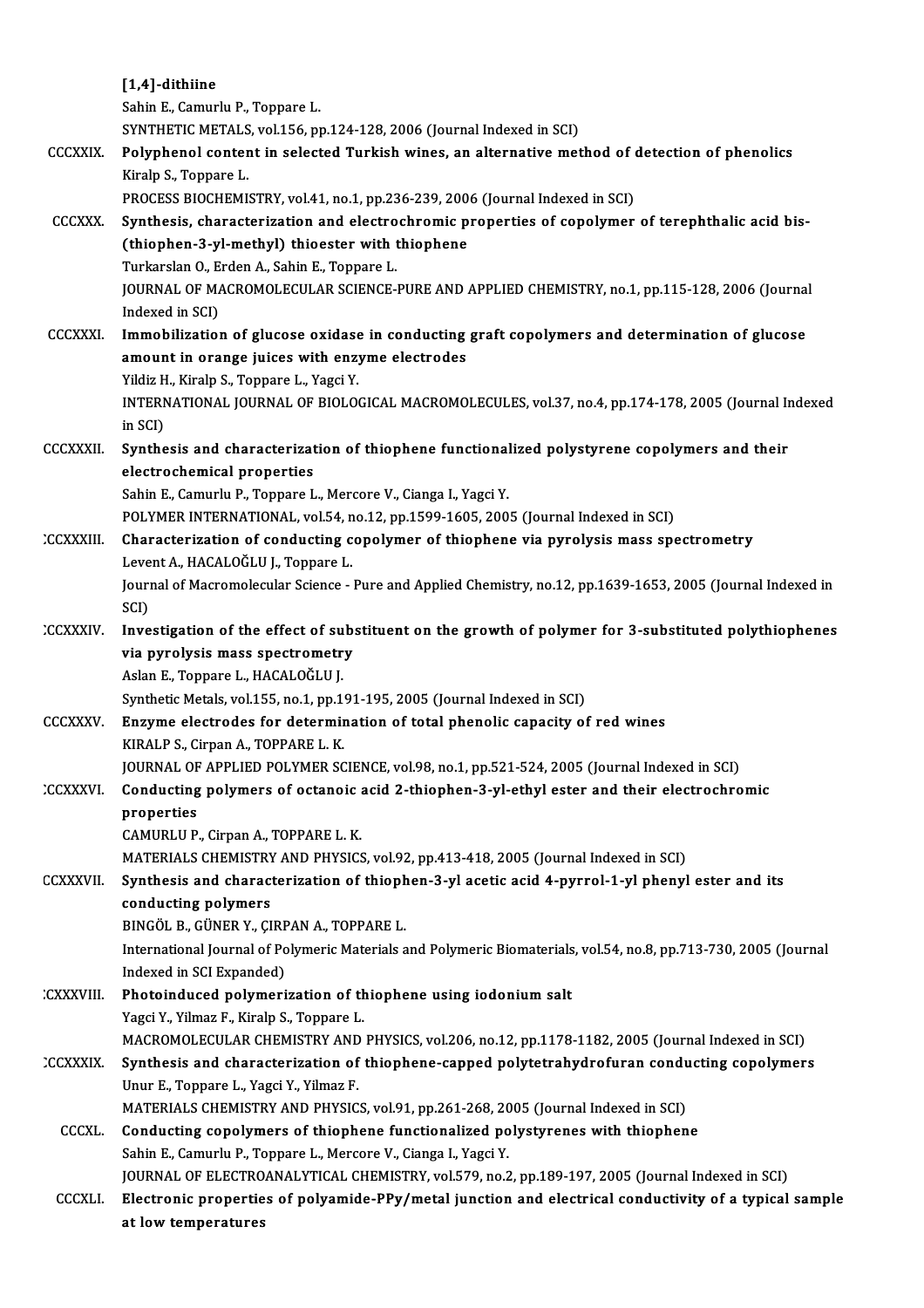|                  | SÜNEL N., SEDEF A. Y., Parlak M., Toppare L. K.                                                                                           |
|------------------|-------------------------------------------------------------------------------------------------------------------------------------------|
|                  | MATERIALS CHEMISTRY AND PHYSICS, vol.91, no.1, pp.227-232, 2005 (Journal Indexed in SCI)                                                  |
| <b>CCCXLII</b>   | Synthesis and characterization of a bifunctional amido-thiophene monomer and its copolymer with                                           |
|                  | thiophene and electrochemical properties                                                                                                  |
|                  | AK M., Cirpan A., YILMAZ F., YAGCI Y., TOPPARE L. K.                                                                                      |
|                  | EUROPEAN POLYMER JOURNAL, vol.41, no.5, pp.967-973, 2005 (Journal Indexed in SCI)                                                         |
| <b>CCCXLIII.</b> | Immobilization of invertase in conducting polypyrrole/PMMA-co-PMTM graft copolymers                                                       |
|                  | Yildiz H., Kiralp S., Toppare L., Yagci Y.                                                                                                |
|                  | JOURNAL OF APPLIED POLYMER SCIENCE, vol.96, no.2, pp.502-507, 2005 (Journal Indexed in SCI)                                               |
| <b>CCCXLIV</b>   | Synthesis and electrochromic properties of a symmetric polythiophene derivative: Decanedionic acid                                        |
|                  | bis-(2-thiophene-3-yl-ether) ester and its copolymer with thiophene                                                                       |
|                  | Aslan E., Camurlu P., Toppare L.                                                                                                          |
|                  | JOURNAL OF MACROMOLECULAR SCIENCE-PURE AND APPLIED CHEMISTRY, no 4, pp.451-462, 2005 (Journal                                             |
|                  | Indexed in SCI)                                                                                                                           |
| <b>CCCXLV</b>    | Thiophene ended epsilon-caprolactone conducting copolymers and their electrochromic properties                                            |
|                  | Kerman I., Toppare L., Yilmaz F., Yagci Y.                                                                                                |
|                  | JOURNAL OF MACROMOLECULAR SCIENCE-PURE AND APPLIED CHEMISTRY, no.4, pp.509-520, 2005 (Journal                                             |
|                  | Indexed in SCI)                                                                                                                           |
| <b>CCCXLVI.</b>  | Immobilization of tyrosinase in polysiloxane/polypyrrole copolymer matrices                                                               |
|                  | Arslan A., Kiralp S., Toppare L., Yagci Y.                                                                                                |
|                  | INTERNATIONAL JOURNAL OF BIOLOGICAL MACROMOLECULES, vol.35, pp.163-167, 2005 (Journal Indexed in                                          |
|                  | SCI)                                                                                                                                      |
| <b>CCCXLVII.</b> | Conducting copolymers of polytetrahydrofuran and their electrochromic properties                                                          |
|                  | Unur E., Toppare L., Yagci Y., Yilmaz F.<br>JOURNAL OF APPLIED POLYMER SCIENCE, vol.95, no.5, pp.1014-1023, 2005 (Journal Indexed in SCI) |
| <b>CCXLVIII.</b> | Characterization of conducting copolymers of succinic acid bis-(-4-pyrrol-1-yl-phenyl) ester and                                          |
|                  | thiophene via pyrolysis mass spectrometry                                                                                                 |
|                  | Ertas M., HACALOĞLU J., Toppare L.                                                                                                        |
|                  | Journal of Macromolecular Science - Pure and Applied Chemistry, no.3, pp.277-289, 2005 (Journal Indexed in SCI)                           |
| <b>CCCXLIX</b>   | Synthesis and mesophase properties of block and random co-polymers of electroactive and liquid                                            |
|                  | crystalline monomers                                                                                                                      |
|                  | Yilmaz F., Kasapoglu F., Hepuzer Y., Yagci Y., Toppare L., Fernandes E., Galli G.                                                         |
|                  | DESIGNED MONOMERS AND POLYMERS, vol.8, no.3, pp.223-236, 2005 (Journal Indexed in SCI)                                                    |
| CCCL.            | Immobilization of tyrosinase in poly(ethyleneoxide) electrodes and determination of phenolics in                                          |
|                  | red wines                                                                                                                                 |
|                  | Yildiz H., Kiralp S., Toppare L., Yagci Y.                                                                                                |
|                  | REACTIVE & FUNCTIONAL POLYMERS, vol.63, no.2, pp.155-161, 2005 (Journal Indexed in SCI)                                                   |
| CCCLI.           | Conducting copolymers of 3-methylthienyl methacrylate and p-vinylbenzyloxy poly(ethyleneoxide)                                            |
|                  | and their electrochromic properties                                                                                                       |
|                  | Yildiz H., Kiralp S., Toppare L., Yilmaz F., Yagci Y., Ito K., Senyo T.                                                                   |
|                  | POLYMER BULLETIN, vol.53, no.3, pp.193-201, 2005 (Journal Indexed in SCI)                                                                 |
| <b>CCCLII.</b>   | Synthesis and characterization of conducting copolymers of poly(vinyl alcohol) with thiophene side-                                       |
|                  | groups and pyrrole                                                                                                                        |
|                  | Sahmetlioglu E., Yuruk H., Toppare L., Cianga I., Yagci Y.                                                                                |
|                  | POLYMER INTERNATIONAL, vol 53, no 12, pp.2138-2144, 2004 (Journal Indexed in SCI)                                                         |
| <b>CCCLIII.</b>  | Synthesis, characterization and electrochromic properties of conducting copolymers of 2,3-bis-[(3-                                        |
|                  | thienylcarbonyl) oxy]propyl 3-thiophene carboxylate with thiophene and pyrrole                                                            |
|                  | Bulut U., Toppare L., Yilmaz F., Yagci Y.<br>EUROPEAN POLYMER JOURNAL, vol.40, no.11, pp.2421-2426, 2004 (Journal Indexed in SCI)         |
| <b>CCCLIV</b>    | Dual type complementary colored polymer electrochromic devices utilized by 3-ester substituted                                            |
|                  | thiophenes                                                                                                                                |
|                  |                                                                                                                                           |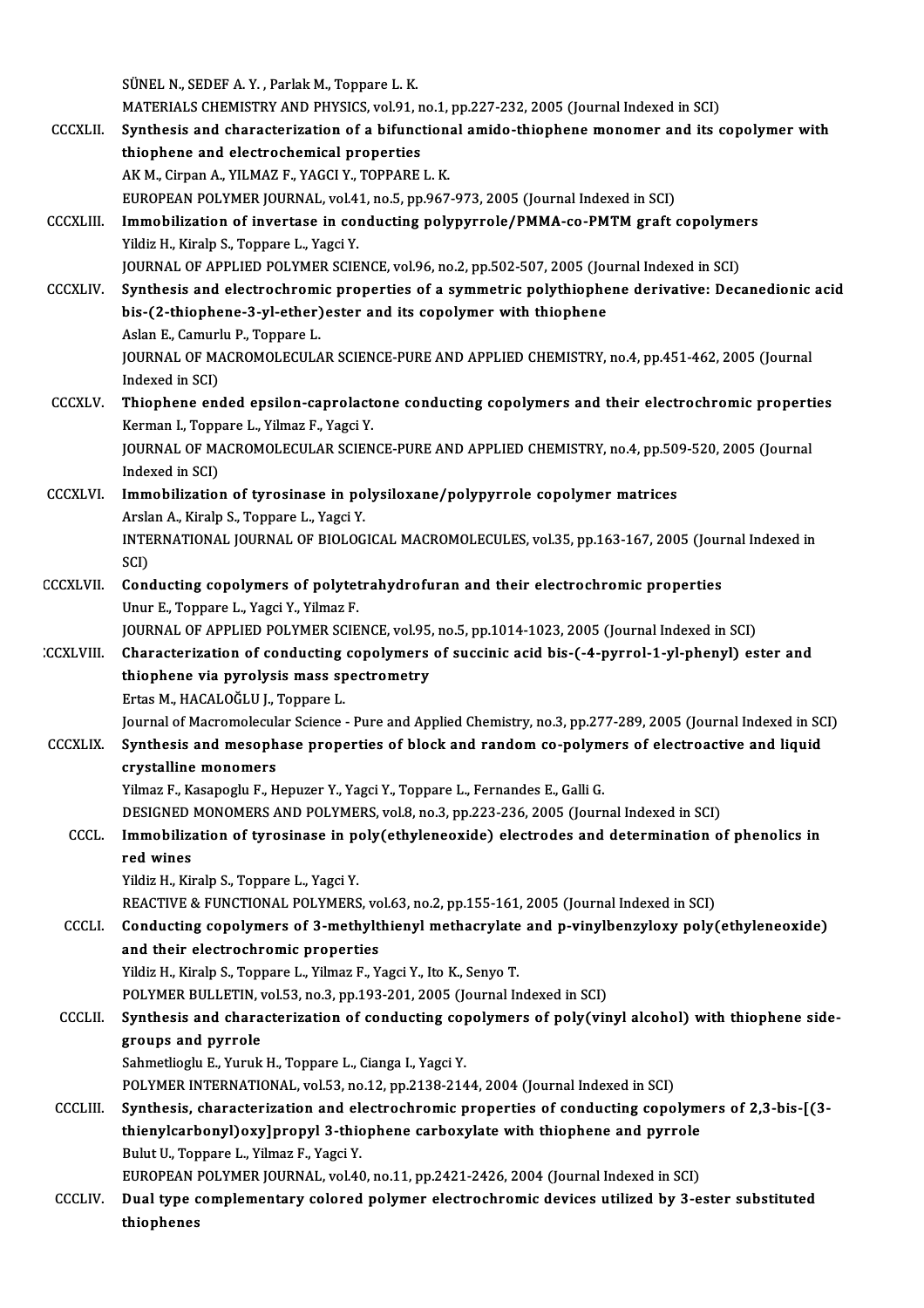CAMURLUP.,CirpanA.,TOPPAREL.K. CAMURLU P., Cirpan A., TOPPARE L. K.<br>JOURNAL OF ELECTROANALYTICAL CHEMISTRY, vol.572, no.1, pp.61-65, 2004 (Journal Indexed in SCI)<br>Synthesis, sharesterization, and electroshromis proporties of sendusting poly(boyanediais) CAMURLU P., Cirpan A., TOPPARE L. K.<br>JOURNAL OF ELECTROANALYTICAL CHEMISTRY, vol.572, no.1, pp.61-65, 2004 (Journal Indexed in SCI)<br>CCCLV. Synthesis, characterization, and electrochromic properties of conducting poly(hexan JOURNAL OF ELECTROANALYTICAL CHEMISTRY, vol.572, no.1, pp.61-65<br>Synthesis, characterization, and electrochromic properties of co<br>(2-thiophen-3-yl-ethyl ester) and its copolymer with thiophene<br>CAMIPLU P. Cinnap A. TOPPAPEL Synthesis, characterization, and electrochromic properties of conducting poly(hexanedioic acid bis-<br>(2-thiophen-3-yl-ethyl ester) and its copolymer with thiophene<br>CAMURLU P., Cirpan A., TOPPARE L. K. SYNTHETIC METALS, vol.146, no.1, pp.91-97, 2004 (Journal Indexed in SCI) CAMURLU P., Cirpan A., TOPPARE L. K.<br>SYNTHETIC METALS, vol.146, no.1, pp.91-97, 2004 (Journal Indexed in SCI)<br>CCCLVI. Characterization of polypyrrole-thiophene capped poly(methyl methacrylate) via pyrolysis mass<br>spectromet SYNTHETIC MET<br>Characterizati<br>spectrometry<br>Athar L HACAL Characterization of polypyrrole<br>spectrometry<br>Athar I., HACALOĞLU J., Toppare L.<br>International Journal of Bolymeric spectrometry<br>Athar I., HACALOĞLU J., Toppare L.<br>International Journal of Polymeric Materials and Polymeric Biomaterials, vol.53, no.10, pp.879-887, 2004 (Journal Athar I., HACALOĞLU J., To<br>International Journal of Po<br>Indexed in SCI Expanded) International Journal of Polymeric Materials and Polymeric Biomaterials, vol.53, no.10, pp.879-887, 200<br>Indexed in SCI Expanded)<br>CCCLVII. Conducting graft copolymers of pyrrole and thiophene with random copolymers of methy Indexed in SCI Expanded)<br>Conducting graft copolymers of pyrrole and thienethacrylate and 3-methylthienyl methacrylate methacrylate and 3-methylthienyl methacrylate<br>Guner Y., Toppare L., Hepuzer Y., Yagci Y. methacrylate and 3-methylthienyl methacrylate<br>Guner Y., Toppare L., Hepuzer Y., Yagci Y.<br>EUROPEAN POLYMER JOURNAL, vol.40, no.8, pp.1799-1806, 2004 (Journal Indexed in SCI)<br>Characterization of the nolymer of a dinyrrolyl m Guner Y., Toppare L., Hepuzer Y., Yagci Y.<br>EUROPEAN POLYMER JOURNAL, vol.40, no.8, pp.1799-1806, 2004 (Journal Indexed in SCI)<br>CCCLVIII. Characterization of the polymer of a dipyrrolyl monomer by pyrolysis mass spectrometr EUROPEAN POLYMER JOURNAL, vol<br>Characterization of the polymer<br>Ertas M., HACALOĞLU J., Toppare L.<br>Polymer International vol 52 xo 8 . Characterization of the polymer of a dipyrrolyl monomer by pyrolysis n<br>Ertas M., HACALOĞLU J., Toppare L.<br>Polymer International, vol.53, no.8, pp.1198-1204, 2004 (Journal Indexed in SCI)<br>Conducting polymers of tereptholis Ertas M., HACALOĞLU J., Toppare L.<br>Polymer International, vol.53, no.8, pp.1198-1204, 2004 (Journal Indexed in SCI)<br>CCCLIX. Conducting polymers of terepthalic acid bis-(2-thiophen-3-yl-ethyl) ester and their electrochromic Polymer Inte<br>**Conducting**<br>properties<br>Coslun <sup>V</sup> Ci Conducting polymers of tere<br>properties<br>Coskun Y., Cirpan A., Toppare L.<br>POLYMER vol 45 no 15 nn 400. properties<br>Coskun Y., Cirpan A., Toppare L.<br>POLYMER, vol.45, no.15, pp.4989-4995, 2004 (Journal Indexed in SCI) Coskun Y., Cirpan A., Toppare L.<br>POLYMER, vol.45, no.15, pp.4989-4995, 2004 (Journal Indexed in SCI)<br>CCCLX. Synthesis, characterization, and electrochromic properties of conducting copolymers of 2-[(3-<br>thionylearhonylogy l POLYMER, vol.45, no.15, pp.4989-4995, 2004 (Journal Indexed in SCI)<br>Synthesis, characterization, and electrochromic properties of conducting copoly<br>thienylcarbonyl)oxy]ethyl 3-thiophene carboxylate with thiophene and pyrro Synthesis, characterization, and electroch<br>thienylcarbonyl)oxy]ethyl 3-thiophene ca<br>Bulut U., Alkan S., Yilmaz F., Yagci Y., Toppare L.<br>JOUPNAL OF MACPOMOLECULAR SCIENCE PUL thienylcarbonyl)oxy]ethyl 3-thiophene carboxylate with thiophene and pyrrole<br>Bulut U., Alkan S., Yilmaz F., Yagci Y., Toppare L.<br>JOURNAL OF MACROMOLECULAR SCIENCE-PURE AND APPLIED CHEMISTRY, no.8, pp.937-947, 2004 (Journal Bulut U., Alkan S<br>JOURNAL OF MA<br>Indexed in SCI)<br>Charactorizati JOURNAL OF MACROMOLECULAR SCIENCE-PURE AND APPLIED CHEMISTRY, no.8, pp.937-947, 2004 (Journal<br>Indexed in SCI)<br>CCCLXI. Characterization of doped polypyrrole-poly(methylthienyl methacrylate) films via pyrolysis mass<br>anostrom Indexed in SCI)<br>Characterizati<br>spectrometry<br>Athar LHACAL Characterization of doped poly<br>spectrometry<br>Athar I., HACALOĞLU J., Toppare L.<br>Pekwer International vel 52. no.7. spectrometry<br>Athar I., HACALOĞLU J., Toppare L.<br>Polymer International, vol.53, no.7, pp.926-930, 2004 (Journal Indexed in SCI) Athar I., HACALOĞLU J., Toppare L.<br>Polymer International, vol.53, no.7, pp.926-930, 2004 (Journal Indexed in SCI)<br>CCCLXII. Conducting polymers of decanedioic acid bis-(4-pyrrol-1-yl-phenyl) ester<br>Cimpap A. CUNER V. TOPRARE Polymer International, vol.53, no.7,<br>Conducting polymers of decane<br>Cirpan A., GUNER Y., TOPPARE L. K.<br>MATERIALS CHEMISTRY AND RHYS Conducting polymers of decanedioic acid bis-(4-pyrrol-1-yl-phenyl) ester<br>Cirpan A., GUNER Y., TOPPARE L. K.<br>MATERIALS CHEMISTRY AND PHYSICS, vol.85, no.1, pp.222-226, 2004 (Journal Indexed in SCI)<br>Synthesis and shapesteriz Cirpan A., GUNER Y., TOPPARE L. K.<br>MATERIALS CHEMISTRY AND PHYSICS, vol.85, no.1, pp.222-226, 2004 (Journal Indexed in SCI)<br>CCCLXIII. Synthesis and characterization of conducting copolymers of succinic acid bis-(4-pyrrol-1 MATERIALS CHEMISTRY AND PHYSICS, vol.85, r<br>Synthesis and characterization of conducti<br>ester and their electrochromic properties<br>Extee M. Cinnen A. Tennene I. Synthesis and characterization of conducting copolymers of succinic acid bis-(4-pyrrol-1-yl-phenyl)<br>ester and their electrochromic properties<br>Ertas M., Cirpan A., Toppare L. ester and their electrochromic properties<br>Ertas M., Cirpan A., Toppare L.<br>SYNTHETIC METALS, vol.143, no.1, pp.49-58, 2004 (Journal Indexed in SCI)<br>Structural and thermal characterization of PTSA doned polynurrels CCCLXIV. Structural and thermal characterization of PTSA doped polypyrrole-polytetrahydrofuran graft SYNTHETIC<br>Structural<br>copolymer<br>Ögdilek C. H Özdilek C., HACALOĞLU J., Toppare L., Yagč Y. copolymer<br>Özdilek C., HACALOĞLU J., Toppare L., Yagč Y.<br>Synthetic Metals, vol.140, no.1, pp.69-78, 2004 (Journal Indexed in SCI)<br>Conducting senolymers of thiophone functionalized polystyren Özdilek C., HACALOĞLU J., Toppare L., Yagč Y.<br>Synthetic Metals, vol.140, no.1, pp.69-78, 2004 (Journal Indexed in SCI)<br>CCCLXV. Conducting copolymers of thiophene-functionalized polystyrene<br>Papila O. Toppare J. Yaggi Y. Gia Synthetic Metals, vol.140, no.1, pp.69-78<br>**Conducting copolymers of thiophe**:<br>Papila O., Toppare L., Yagci Y., Cianga L.<br>INTERNATIONAL JOURNAL OF POLYME Conducting copolymers of thiophene-functionalized polystyrene<br>Papila 0., Toppare L., Yagci Y., Cianga L.<br>INTERNATIONAL JOURNAL OF POLYMER ANALYSIS AND CHARACTERIZATION, vol.9, pp.13-28, 2004 (Journal<br>Indexed in SCI) Papila O., Toppare L., Yagci Y., Cianga L. INTERNATIONAL JOURNAL OF POLYMER ANALYSIS AND CHARACTERIZATION, vol.9, pp.13-28, 2004 (Joury<br>Indexed in SCI)<br>CCCLXVI. Synthesis, characterization and electrochromic properties of conducting copolymers of 3-[(3-<br>thionylogyb Indexed in SCI)<br>Synthesis, characterization and electrochromic properties of conducting copolymers of 3-[(3<br>thienylcarbonyl)oxy]-2,2-bis{[(3-thienylcarbonyl)oxy]}propyl 3-thiophene carboxylate with<br>thienbone and nunnele Synthesis, characteriza<br>thienylcarbonyl)oxy]-2<br>thiophene and pyrrole<br>Pulut II, Vilmar E, Yoggi V thienylcarbonyl)oxy]-2,2-bis{[(3-1<br>thiophene and pyrrole<br>Bulut U., Yilmaz F., Yagci Y., Toppare L.<br>BEACTIVE & EUNCTIONAL POLYMERS thiophene and pyrrole<br>Bulut U., Yilmaz F., Yagci Y., Toppare L.<br>REACTIVE & FUNCTIONAL POLYMERS, vol.61, no.1, pp.63-70, 2004 (Journal Indexed in SCI)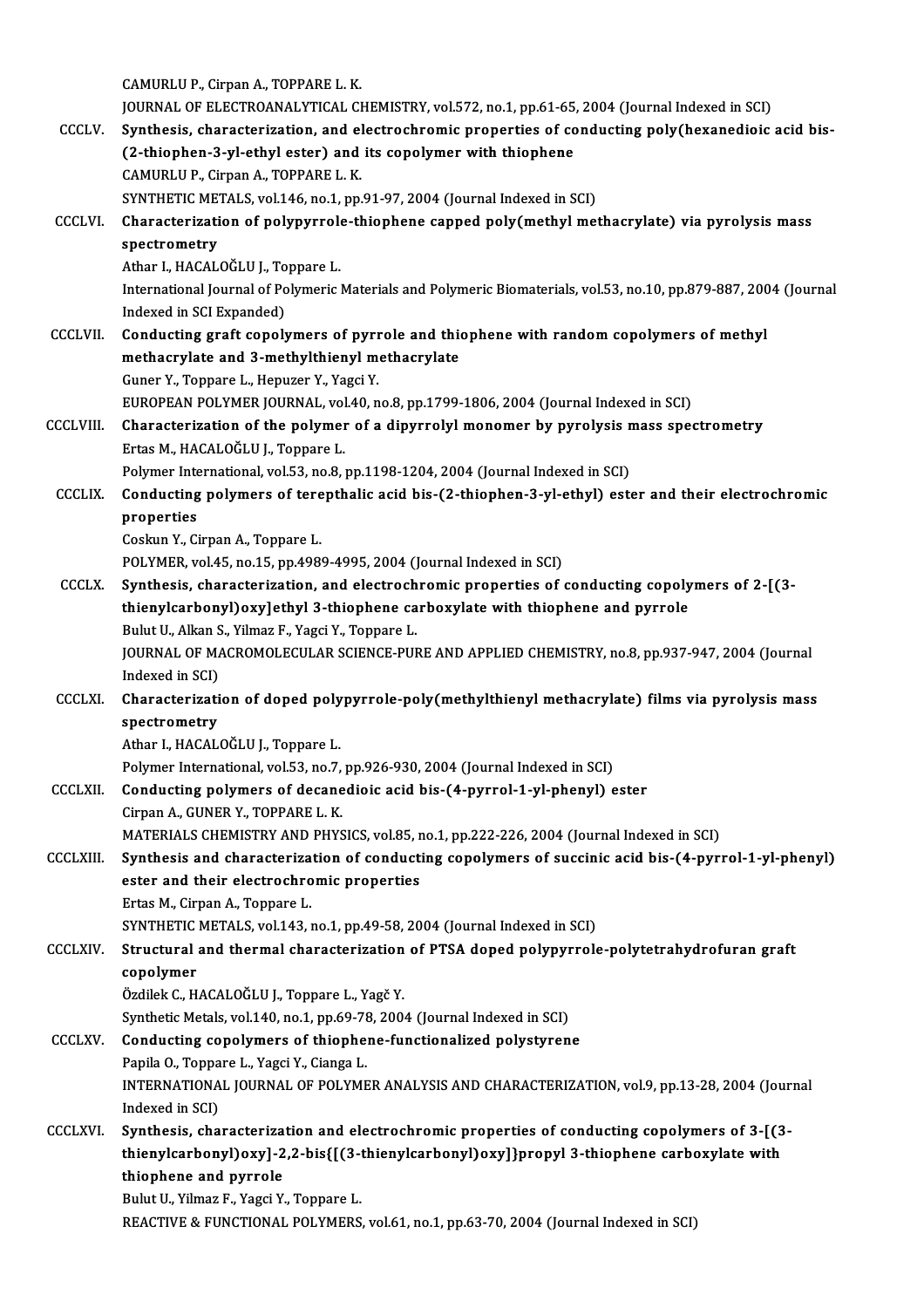| <b>CCCLXVII</b>  | Controlled synthesis of block copolymers containing side chain thiophene units and their use in                                                                        |
|------------------|------------------------------------------------------------------------------------------------------------------------------------------------------------------------|
|                  | electrocopolymerization with thiophene and pyrrole<br>Yilmaz F., Sel O., Guner Y., Toppare L., Hepuzer Y., Yagci Y.                                                    |
|                  | JOURNAL OF MACROMOLECULAR SCIENCE-PURE AND APPLIED CHEMISTRY, no.4, pp.401-418, 2004 (Journal                                                                          |
|                  | Indexed in SCI)                                                                                                                                                        |
| <b>CCLXVIII.</b> | Determination of phenolic compounds in wines with enzyme electrodes fabricated by immobilization                                                                       |
|                  | of polyphenol oxidase in conducting copolymers                                                                                                                         |
|                  | Kiralp S., Toppare L., Yagci Y.                                                                                                                                        |
|                  | DESIGNED MONOMERS AND POLYMERS, vol.7, pp.3-10, 2004 (Journal Indexed in SCI)                                                                                          |
| <b>CCCLXIX</b>   | Immobilization of invertase and glucose oxidase in poly 2-methylbutyl-2-(3-thienyl)                                                                                    |
|                  | acetate/polypyrrole matrices                                                                                                                                           |
|                  | Isik S., Alkan S., Toppare L., Cianga I., Yagci Y.                                                                                                                     |
|                  | EUROPEAN POLYMER JOURNAL, vol.39, no.12, pp.2375-2381, 2003 (Journal Indexed in SCI)                                                                                   |
| <b>CCCLXX</b>    | Immobilization of polyphenol oxidase in conducting copolymers and determination of phenolic                                                                            |
|                  | compounds in wines with enzyme electrodes                                                                                                                              |
|                  | Kiralp S., Toppare L., Yagci Y.                                                                                                                                        |
|                  | INTERNATIONAL JOURNAL OF BIOLOGICAL MACROMOLECULES, vol.33, pp.37-41, 2003 (Journal Indexed in SCI)                                                                    |
| <b>CCCLXXI</b>   | Polycarbonate-polypyrrole mixed matrix gas separation membranes                                                                                                        |
|                  | Hacarlioglu P., Toppare L., Yilmaz L.                                                                                                                                  |
|                  | JOURNAL OF MEMBRANE SCIENCE, vol.225, pp.51-62, 2003 (Journal Indexed in SCI)                                                                                          |
| <b>CCCLXXII</b>  | Effect of preparation parameters on performance of dense homogeneous polycarbonate gas                                                                                 |
|                  | separation membranes<br>Hacarlioglu P., Toppare L., Yilmaz L.                                                                                                          |
|                  | JOURNAL OF APPLIED POLYMER SCIENCE, vol.90, no.3, pp.776-785, 2003 (Journal Indexed in SCI)                                                                            |
| <b>CCLXXIII</b>  | Electroactive macromonomers based on pyrrole and thiophene: a versatile route to conducting                                                                            |
|                  | block and graft polymers                                                                                                                                               |
|                  | Yagci Y, Toppare L                                                                                                                                                     |
|                  | POLYMER INTERNATIONAL, vol 52, no.10, pp.1573-1578, 2003 (Journal Indexed in SCI)                                                                                      |
| CCLXXIV.         | Pyrolysis mass spectrometry analysis of thiophene capped poly(methyl methacrylate) and                                                                                 |
|                  | poly(methylthienyl methacrylate)                                                                                                                                       |
|                  | HACALOĞLU J., Athar I., TOPPARE L. K., Yağci Y.                                                                                                                        |
|                  | Journal of Macromolecular Science - Pure and Applied Chemistry, no.6, pp.605-615, 2003 (Journal Indexed in SCI)                                                        |
| <b>CCCLXXV</b>   | Synthesis and characterization of conducting copolymers of (S)-2-methylbutyl-2-(3-thienyl)acetate                                                                      |
|                  | with pyrrole and thiophene                                                                                                                                             |
|                  | Levent A., Toppare L., Cianga I., Yagci Y.                                                                                                                             |
|                  | MACROMOLECULAR CHEMISTRY AND PHYSICS, vol.204, no.8, pp.1118-1122, 2003 (Journal Indexed in SCI)                                                                       |
| CCLXXVI.         | The effect of long-term ambient aging on the mechanical properties of conducting polysiloxane-                                                                         |
|                  | polypyrrole graft copolymers                                                                                                                                           |
|                  | Biran C., Toppare L., Tincer T., Yagci Y., Harabagiu V.                                                                                                                |
|                  | CHEMICAL ENGINEERING COMMUNICATIONS, vol.190, pp.823-830, 2003 (Journal Indexed in SCI)<br>Synthesis and characterization of a new copolymer of PTSA doped polypyrrole |
| <b>CCLXXVII</b>  | Levent A., HACALOĞLU J., TOPPARE L. K., Yagci Y.                                                                                                                       |
|                  | Synthetic Metals, pp.457-458, 2003 (Journal Indexed in SCI)                                                                                                            |
| <b>CLXXVIII.</b> | Immobilization of invertase in conducting copolymers of 3-methylthienyl methacrylate                                                                                   |
|                  | Cirpan A., ALKAN S., TOPPARE L. K., HEPUZER Y., YAGCI Y.                                                                                                               |
|                  | BIOELECTROCHEMISTRY, vol.59, pp.29-33, 2003 (Journal Indexed in SCI)                                                                                                   |
| CCLXXIX.         | Pyrolysis mass spectrometric analysis of poly(pyrrole-g-(2-(N-pyrrolyl)ethylvinylether)                                                                                |
|                  | Uyar T., Toppare L., HACALOĞLU J.                                                                                                                                      |
|                  | Journal of Analytical and Applied Pyrolysis, pp.15-24, 2003 (Journal Indexed in SCI)                                                                                   |
| <b>CCCLXXX</b>   | Immobilization of invertase and glucose oxidase in conducting H-type polysiloxane/polypyrrole                                                                          |
|                  | block copolymers                                                                                                                                                       |
|                  |                                                                                                                                                                        |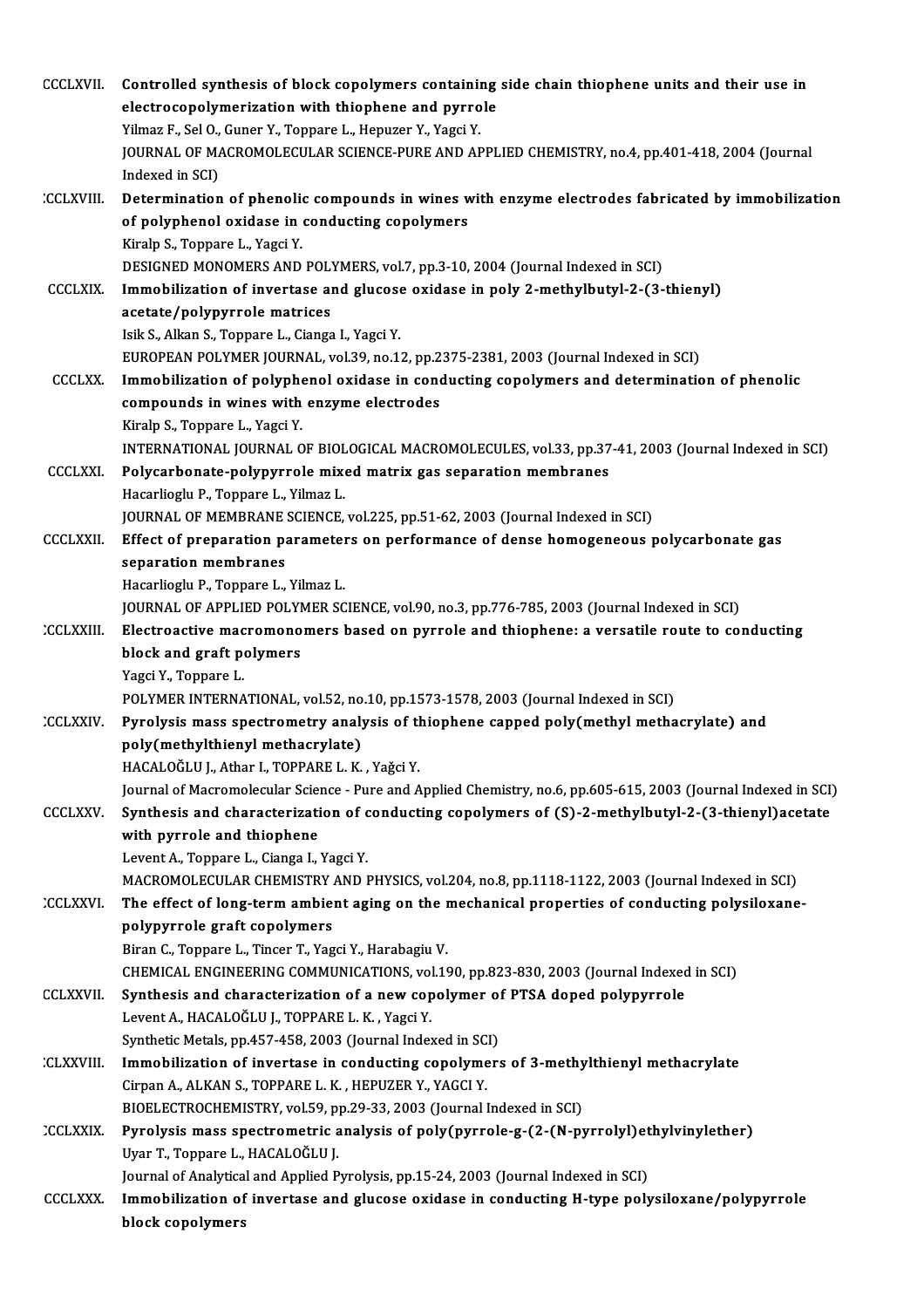GurselA.,AlkanS.,Toppare L.,YagciY. Gursel A., Alkan S., Toppare L., Yagci Y.<br>REACTIVE & FUNCTIONAL POLYMERS, vol.57, no.1, pp.57-65, 2003 (Journal Indexed in SCI)<br>Immebilization of shelesterel evidese in a sendusting senelymer of thionhene 3 : Gursel A., Alkan S., Toppare L., Yagci Y.<br>REACTIVE & FUNCTIONAL POLYMERS, vol.57, no.1, pp.57-65, 2003 (Journal Indexed in SCI)<br>CCLXXXI. Immobilization of cholesterol oxidase in a conducting copolymer of thiophene-3-yl ace REACTIVE & FUNCTIONAL POLYM<br>Immobilization of cholesterol<br>cholesteryl ester with pyrrole Immobilization of cholesterol oxidase in a conducting copolymer of thiophene-3-yl acetic acid<br>cholesteryl ester with pyrrole<br>Cirpan A., ALKAN S., TOPPARE L. K. , Cianga I., YAGCI Y. DESIGNED MONOMERS AND POLYMERS, vol.6, no.3, pp.237-243, 2003 (Journal Indexed in SCI) Cirpan A., ALKAN S., TOPPARE L. K. , Cianga I., YAGCI Y.<br>DESIGNED MONOMERS AND POLYMERS, vol.6, no.3, pp.237-243, 2003 (Journal Indexed in SCI)<br>CCLXXXII. Preparation of a conducting flexible material from silane coupling a DESIGNED MONOMERS AND POLYMERS, vol.6, no.3, pp.237-24<br>Preparation of a conducting flexible material from silar<br>polybutadiene rubber by hydrolysis and condensation<br>Karatas V. Tennare L. Tinger T Preparation of a conducting<br>polybutadiene rubber by hy<br>Karatas Y., Toppare L., Tincer T.<br>JOUPNAL OF MACPOMOLECULA polybutadiene rubber by hydrolysis and condensation<br>Karatas Y., Toppare L., Tincer T.<br>JOURNAL OF MACROMOLECULAR SCIENCE-PURE AND APPLIED CHEMISTRY, no.10, pp.1081-1093, 2003 (Journal<br>Indexed in SCD Karatas Y., Topp<br>JOURNAL OF MA<br>Indexed in SCI)<br>Synthosis and JOURNAL OF MACROMOLECULAR SCIENCE-PURE AND APPLIED CHEMISTRY, no.10, pp.1081-1093, 2003 (Journal<br>Indexed in SCI)<br>CLXXXIII. Synthesis and characterization of conducting copolymers of menthyl ester of 3-thiophene acetic acid Indexed in SCI)<br>Synthesis and characterization of conducting copolymers of menthyl ester of 3-thiophene acetic acid<br>with pyrrole Synthesis and characterization of conduct<br>with pyrrole<br>Kiralp S., Alkan S., Toppare L., Cianga I., Yagci Y.<br>JOUPNAL OF MACROMOLECULAR SCIENCE PUL JOURNAL OF MACROMOLECULAR SCIENCE-PURE AND APPLIED CHEMISTRY, no.3, pp.251-264, 2003 (Journal Indexed in SCI) Kiralp S., Alkan<br>JOURNAL OF MA<br>Indexed in SCI)<br>Conducting an JOURNAL OF MACROMOLECULAR SCIENCE-PURE AND APPLIED CHEMISTRY, no.3, pp.251-264, 2003 (Journal<br>Indexed in SCI)<br>CLXXXIV. Conducting graft copolymers of poly (3-methylthienyl methacrylate) with pyrrole and thiophene<br>Cinnar A, Indexed in SCI)<br>Conducting graft copolymers of poly (3-methylthier<br>Cirpan A., ALKAN S., TOPPARE L. K. , HEPUZER Y., YAGCI Y.<br>JOUPMAL OF POLYMER SCIENCE RART A POLYMER CHEM Conducting graft copolymers of poly (3-methylthienyl methacrylate) with pyrrole and thiophen<br>Cirpan A., ALKAN S., TOPPARE L. K. , HEPUZER Y., YAGCI Y.<br>JOURNAL OF POLYMER SCIENCE PART A-POLYMER CHEMISTRY, vol.40, no.23, pp. Cirpan A., ALKAN S., TOPPARE L. K. , HEPUZER Y., YAGCI Y.<br>JOURNAL OF POLYMER SCIENCE PART A-POLYMER CHEMI<br>Indexed in SCI) JOURNAL OF POLYMER SCIENCE PART A-POLYMER CHEMISTRY, vol.40, no.23, pp.4131-4140, 2002 (Journal<br>Indexed in SCI)<br>CCLXXXV. Mechanical properties of conducting H-type polysiloxane-polypyrrole graft copolymers and<br>polytetrahyd Mechanical properties of conducting H-type polysiloxane-polypyrrole graft copolymers and Biran C., Toppare L., Tincer T., Yagci Y., Harabagiu V. polytetrahydrofuran-polypyrrole block copolymers<br>Biran C., Toppare L., Tincer T., Yagci Y., Harabagiu V.<br>JOURNAL OF APPLIED POLYMER SCIENCE, vol.86, no.7, pp.1663-1666, 2002 (Journal Indexed in SCI)<br>Conduction mechanism in Biran C., Toppare L., Tincer T., Yagci Y., Harabagiu V.<br>JOURNAL OF APPLIED POLYMER SCIENCE, vol.86, no.7, pp.1663-1666, 2002 (Journal Inc.)<br>CLXXXVI. Conduction mechanism in H-type polysiloxane-polypyrrole block copolymers. **JOURNAL OF APPLIED POLYMER SCIENCE, vol.86**<br>**Conduction mechanism in H-type polysilox:**<br>BOZKURT A., Parlak M., Ercelebi C., Toppare L.K.<br>JOUPMAL OF APPLIED BOLYMER SCIENCE, vol.95 Conduction mechanism in H-type polysiloxane-polypyrrole block copolymers<br>BOZKURT A., Parlak M., Ercelebi C., Toppare L. K.<br>JOURNAL OF APPLIED POLYMER SCIENCE, vol.85, no.1, pp.52-56, 2002 (Journal Indexed in SCI)<br>Synthesis BOZKURT A., Parlak M., Ercelebi C., Toppare L. K.<br>JOURNAL OF APPLIED POLYMER SCIENCE, vol.85, no.1, pp.52-56, 2002 (Journal Indexed in SCI)<br>CLXXXVII. Synthesis and characterization of conducting copolymers of thiophene-3-y JOURNAL OF APPLIE<br>Synthesis and char<br>ester with pyrrole<br>Cinnon A ALKAN S CirpanA.,ALKANS.,TOPPAREL.K. ,CIANGAI.,YAGCIY. JOURNAL OF MATERIALS SCIENCE, vol.37, no.9, pp.1767-1775, 2002 (Journal Indexed in SCI) Cirpan A., ALKAN S., TOPPARE L. K. , CIANGA I., YAGCI Y.<br>JOURNAL OF MATERIALS SCIENCE, vol.37, no.9, pp.1767-1775, 2002 (Journa<br>LXXXVIII. Synthesis of conducting polysiloxane-polypyrrole graft copolymers:<br>Cunovdin O. Tonno JOURNAL OF MATERIALS SCIENCE, vol.37, no.9, pp.1767-1775, 2002 (Jo<br>Synthesis of conducting polysiloxane-polypyrrole graft copolyn<br>Gunaydin O., Toppare L., Yagci Y., Harabagiu V., Pintela M., Simionescu B.<br>POLYMER BLU LETIN Synthesis of conducting polysiloxane-polypyrrole graft copolymers<br>Gunaydin O., Toppare L., Yagci Y., Harabagiu V., Pintela M., Simionescu B.<br>POLYMER BULLETIN, vol.47, no.6, pp.501-508, 2002 (Journal Indexed in SCI)<br>Charact Gunaydin O., Toppare L., Yagci Y., Harabagiu V., Pintela M., Simionescu B.<br>POLYMER BULLETIN, vol.47, no.6, pp.501-508, 2002 (Journal Indexed in SCI)<br>CLXXXIX. Characterization of electrochemically synthesized p-toluene sulf POLYMER BULLETIN, vol.47, no.6, pp.501-508, 2002 (Journal Indexed in SCI)<br>Characterization of electrochemically synthesized p-toluene sulfonic<br>direct insertion probe pyrolysis mass spectrometry<br>Uyar T., Toppare L., HACALOĞ Characterization of electrocher<br>direct insertion probe pyrolysi<br>Uyar T., Toppare L., HACALOĞLU J.<br>Journal of Analytical and Analicd B direct insertion probe pyrolysis mass spectrometry<br>Uyar T., Toppare L., HACALOĞLU J.<br>Journal of Analytical and Applied Pyrolysis, vol.64, no.1, pp.1-13, 2002 (Journal Indexed in SCI)<br>Characterization of polynurrals (polyte Uyar T., Toppare L., HACALOĞLU J.<br>Journal of Analytical and Applied Pyrolysis, vol.64, no.1, pp.1-13, 2002 (Journal Indexed in SCI)<br>CCCXC. Characterization of polypyrrole/polytetrahydrofuran graft copolymers by direct pyro Journal of Analy<br>Characterizati<br>spectrometry<br>Ördilek C. Tenn Characterization of polypyrrole/polyteti<br>spectrometry<br>Özdilek C., Toppare L., Yagci Y., HACALOĞLU J.<br>Journal of Anakrisal and Anakied Burokras vo spectrometry<br>Özdilek C., Toppare L., Yagci Y., HACALOĞLU J.<br>Journal of Analytical and Applied Pyrolysis, vol.64, no.2, pp.363-378, 2002 (Journal Indexed in SCI)<br>Immebilization of veset sells in several sendusting polymer m Özdilek C., Toppare L., Yagci Y., HACALOĞLU J.<br>Journal of Analytical and Applied Pyrolysis, vol.64, no.2, pp.363-378, 2002 (Journal of Analytical and Applied Pyrolysis, vol.64, no.2, pp.363-378, 2002 (Journal conducting po Journal of Analytical and Applied Pyrolysis, vol.64, no.2, p<br>Immobilization of yeast cells in several conducting<br>Balci Z., Akbulut U., Toppare L., Alkan S., Bakir U., Yagci Y.<br>JOURNAL OF MACROMOLECULAR SCIENCE BURE AND AL JOURNAL OF MACROMOLECULAR SCIENCE-PURE AND APPLIED CHEMISTRY, vol.39, no.3, pp.183-197, 2002<br>(Journal Indexed in SCI) Balci Z., Akbulut U., Toppare L., Alkan S., Bakir U., Yagci Y. JOURNAL OF MACROMOLECULAR SCIENCE-PURE AND APPLIED CHEMISTRY, vol.39, no.3, pp.183-1<br>(Journal Indexed in SCI)<br>CCCXCII. Synthesis and electroactivity of pyrrole end-functionalized poly(2-methyl-2-oxazoline) (Journal Indexed in SCI)<br>Synthesis and electroactivity of pyrrole end-func<br>Cirpan A., ALKAN S., TOPPARE L. K. , DAVID G., YAGCI Y.<br>FUROPEAN POLYMER JOURNAL, vol 37, no 11, np 3225. Synthesis and electroactivity of pyrrole end-functionalized poly(2-methyl-2-oxazo<br>Cirpan A., ALKAN S., TOPPARE L. K., DAVID G., YAGCI Y.<br>EUROPEAN POLYMER JOURNAL, vol.37, no.11, pp.2225-2229, 2001 (Journal Indexed in SCI)<br> Cirpan A., ALKAN S., TOPPARE L. K. , DAVID G., YAGCI Y.<br>EUROPEAN POLYMER JOURNAL, vol.37, no.11, pp.2225-2229, 2001 (Journal Indexed in SCI)<br>CCCXCIII. Spectroscopic investigation of oxidation of p-toluene sulfonic acid dop EUROPEAN POLYMER JOURNAL, vo<br>Spectroscopic investigation of<br>Uyar T., Toppare L., HACALOĞLU J.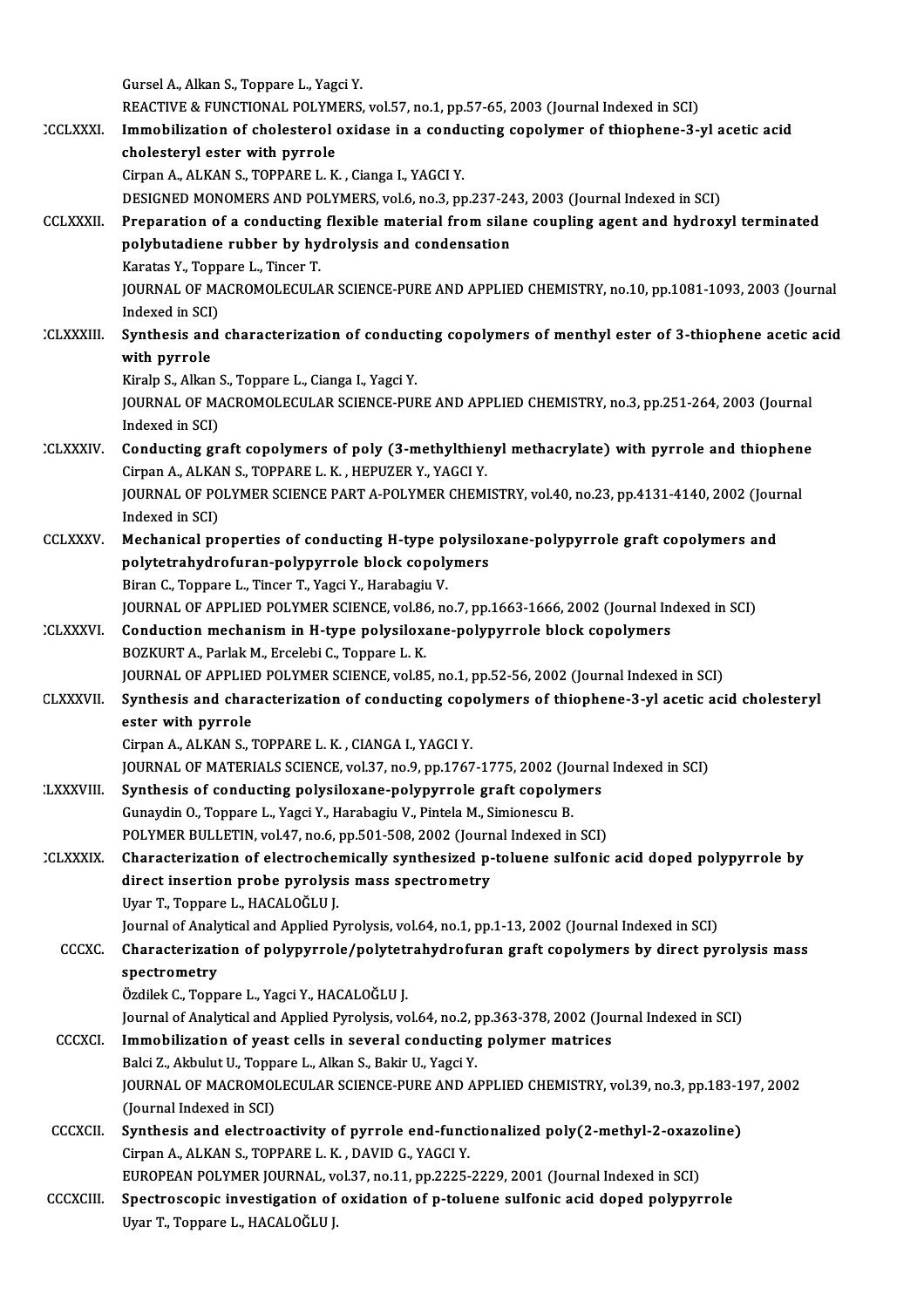|                  | Synthetic Metals, vol.123, no.2, pp.335-342, 2001 (Journal Indexed in SCI)                                            |
|------------------|-----------------------------------------------------------------------------------------------------------------------|
| <b>CCCXCIV</b>   | Immobilization of urease in conducting thiophene-capped poly(methyl methacrylate)/pyrrole                             |
|                  | matrices                                                                                                              |
|                  | Alkan S., Toppare L., Bakir U., Yagci Y.                                                                              |
|                  | SYNTHETIC METALS, vol.123, no.1, pp.95-99, 2001 (Journal Indexed in SCI)                                              |
| <b>CCCXCV</b>    | Thermal and structural characterization of polypyrrole by direct-insertion probe pyrolysis mass                       |
|                  | spectrometry                                                                                                          |
|                  | Uyar T., TOPPARE L. K., HACALOĞLU J.                                                                                  |
|                  | Synthetic Metals, vol.119, pp.307-308, 2001 (Journal Indexed in SCI)                                                  |
| <b>CCCXCVI</b>   | Synthesis and characterization of conducting block copolymers of thiophene-ended polystyrene with                     |
|                  | polypyrrole                                                                                                           |
|                  | Alkan S., Toppare L., Hepuzer Y., Yagci Y.                                                                            |
|                  | SYNTHETIC METALS, vol.119, pp.133-134, 2001 (Journal Indexed in SCI)                                                  |
| CCCXCVII         | Fluoride substitution on polypyrrole during electrochemical synthesis in the presence of N(Bu)4BF4                    |
|                  | Uyar T., Toppare L., HACALOĞLU J.                                                                                     |
|                  | Macromolecular Rapid Communications, vol.22, no.3, pp.199-201, 2001 (Journal Indexed in SCI)                          |
| <b>CCXCVIII.</b> | Effect of preparation parameters on the performance of conductive composite gas separation                            |
|                  | membranes                                                                                                             |
|                  | Gulsen D., Hacarloglu P., Toppare L., Yilmaz L.                                                                       |
|                  | JOURNAL OF MEMBRANE SCIENCE, vol.182, pp.29-39, 2001 (Journal Indexed in SCI)                                         |
| <b>CCCXCIX</b>   | Pyrolysis of BF4- doped polypyrrole by direct insertion probe pyrolysis mass spectrometry                             |
|                  | Uyar T., Toppare L., HACALOĞLU J.                                                                                     |
|                  | Journal of Macromolecular Science - Pure and Applied Chemistry, no.11, pp.1141-1150, 2001 (Journal Indexed in<br>SCI) |
| CD.              | Synthesis of conducting graft copolymers of 2-(N-pyrrolyl)ethylvinyl ether with pyrrole                               |
|                  | Bengu B, Toppare L, Kalaycioglu E.                                                                                    |
|                  | DESIGNED MONOMERS AND POLYMERS, vol.4, no.1, pp.53-65, 2001 (Journal Indexed in SCI)                                  |
| CDI.             | Investigations on the electrochemical surface treatment of carbon fibers                                              |
|                  | Bayramli E., Toppare L., Erinc N.                                                                                     |
|                  | TURKISH JOURNAL OF CHEMISTRY, vol.25, no.3, pp.251-258, 2001 (Journal Indexed in SCI)                                 |
| CDII.            | Immobilization of invertase in functionalized copolymer matrices                                                      |
|                  | Erginer R., Toppare L., Alkan S., Bakir U.                                                                            |
|                  | REACTIVE & FUNCTIONAL POLYMERS, vol.45, no.3, pp.227-233, 2000 (Journal Indexed in SCI)                               |
| CDIII.           | Synthesis of conducting block and graft copolymers with polyether segments                                            |
|                  | Yagci Y., Toppare L.                                                                                                  |
|                  | MACROMOLECULAR SYMPOSIA, vol.157, pp.29-38, 2000 (Journal Indexed in SCI)                                             |
| CDIV.            | Synthesis and characterization of graft copolymers of poly(2-(N-pyrrolyl)ethylvinylether) and                         |
|                  | polypyrrole                                                                                                           |
|                  | Kalaycioglu E., Toppare L., Yagci Y.                                                                                  |
|                  | SYNTHETIC METALS, vol.108, no.1, pp.1-7, 2000 (Journal Indexed in SCI)                                                |
| CDV.             | Conducting multiphase block copolymers of polypyrrole with polytetrahydrofuran and                                    |
|                  | polytetrahydrofuran-b-polystyrene                                                                                     |
|                  | Oztemiz S., Toppare L., Onen A., Yagci Y.                                                                             |
|                  | JOURNAL OF MACROMOLECULAR SCIENCE-PURE AND APPLIED CHEMISTRY, vol.37, no.3, pp.277-291, 2000                          |
| CDVI.            | (Journal Indexed in SCI)<br>Theoretical investigation of block copolymerization of tetrahydrofuran and pyrrole        |
|                  | Yurtsever M., Toppare L.                                                                                              |
|                  | POLYMER, vol.40, no.19, pp.5459-5463, 1999 (Journal Indexed in SCI)                                                   |
| CDVII.           | A conducting composite of polypyrrole with ultrahigh molecular weight polyethylene foam                               |
|                  | Aydinli B., Toppare L., Tincer T.                                                                                     |
|                  | JOURNAL OF APPLIED POLYMER SCIENCE, vol.72, no.14, pp.1843-1850, 1999 (Journal Indexed in SCI)                        |
|                  |                                                                                                                       |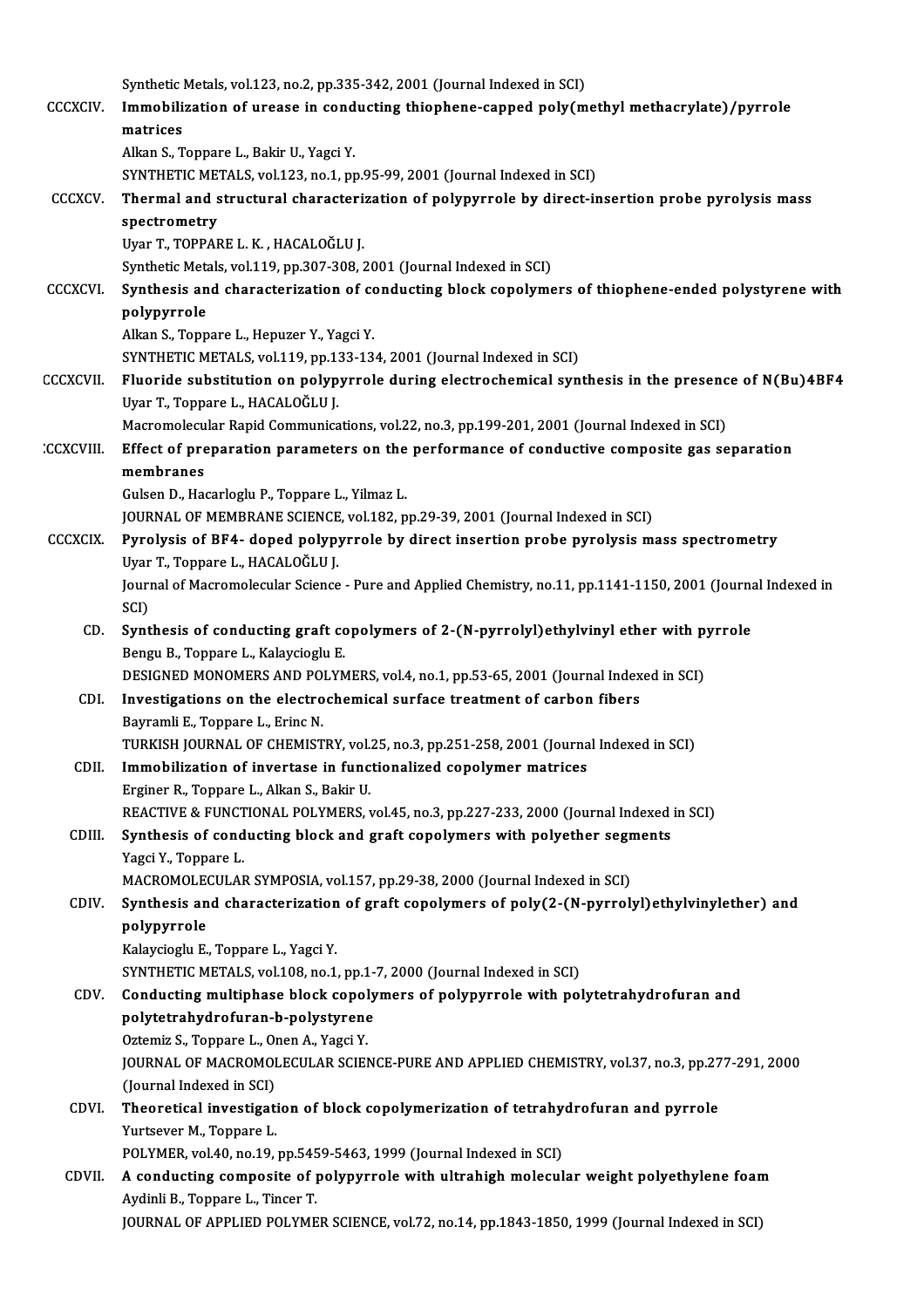| CDVIII.<br>Immobilization of invertase in conducting polypyrrole polytetrahydrofuran graft polymer matrices<br>Kizilyar N., Akbulut U., Toppare L., Ozden M., Yagci Y.<br>SYNTHETIC METALS, vol.104, no.1, pp.45-50, 1999 (Journal Indexed in SCI)<br>Synthesis of conducting PPy/pTHF copolymers<br>CDIX.<br>Kizilyar N., Toppare L., Onen A., Yagci Y.<br>JOURNAL OF APPLIED POLYMER SCIENCE, vol.71, no.5, pp.713-720, 1999 (Journal Indexed in SCI)<br>Immobilization of invertase in conducting thiophene-capped poly(methylmethacrylate)/polypyrrole<br>CDX.<br>matrices<br>Alkan S., Toppare L., Yagci Y., Hepuzer Y.<br>JOURNAL OF BIOMATERIALS SCIENCE-POLYMER EDITION, vol.10, no.12, pp.1223-1235, 1999 (Journal Indexed in<br>SCI)<br>CDXI.<br>Impedance characteristics of conducting polypyrrole-poly(ethylvinylether) graft films<br>Kalaycioglu E., Toppare L., Grchev T., Cvetkovska M., Yagci Y.<br>TURKISH JOURNAL OF CHEMISTRY, vol.23, no.1, pp.1-7, 1999 (Journal Indexed in SCI)<br><b>CDXII</b><br>Synthesis of conducting H-type polysiloxane-polypyrrole block copolymers<br>Kalaycioglu E., Toppare L., Yagci Y., Harabagiu V., Pintela M., Ardelean R., Simionescu B.<br>SYNTHETIC METALS, vol.97, no.1, pp.7-12, 1998 (Journal Indexed in SCI)<br>Conducting copolymers of polypyrrole/polytetrahydrofuran<br>CDXIII.<br>Kizilyar N., Toppare L., Onen A., Yagci Y.<br>POLYMER BULLETIN, vol.40, no.6, pp.639-645, 1998 (Journal Indexed in SCI)<br>Conducting polymer composites of polypyrrole and a poly(arylene ether ketone)<br>CDXIV.<br>Selampinar F., Akbulut U., Toppare L.<br>POLYMER-PLASTICS TECHNOLOGY AND ENGINEERING, vol.37, no.3, pp.295-302, 1998 (Journal Indexed in SCI)<br>Electrically conductive polymer grafts prepared by electrochemical polymerization of pyrrole onto<br>CDXV.<br>poly[(methyl methacrylate)-co-(2-(N-pyrrolyl) ethyl methacrylate)] electrodes<br>Balci N., Akbulut U., Toppare L., Stanke D., Hallensleben M.<br>TURKISH JOURNAL OF CHEMISTRY, vol.22, no.1, pp.73-80, 1998 (Journal Indexed in SCI)<br>Electrochemically obtained insulating and conducting polymers and composites of acrylonitrile<br>CDXVI.<br>Yilmaz B., Akbulut U., Toppare L.<br>JOURNAL OF MACROMOLECULAR SCIENCE-PURE AND APPLIED CHEMISTRY, no.2, pp.261-291, 1998 (Journal<br>Indexed in SCI)<br>Polypyrrole grafts synthesized via electrochemical polymerization<br>CDXVII.<br>Balci N., Toppare L., Akbulut U., Stanke D., Hallensleben M.<br>JOURNAL OF MACROMOLECULAR SCIENCE-PURE AND APPLIED CHEMISTRY, no.10, pp.1727-1739, 1998 (Journal<br>Indexed in SCI)<br>Synthesis of a hexafluoropropylidene-bis(phthalic anhydride)-based polyimide and its conducting<br>polymer composites with polypyrrole<br>Selampinar F., Akbulut U., Yilmaz T., Gungor A., Toppare L.<br>JOURNAL OF POLYMER SCIENCE PART A-POLYMER CHEMISTRY, vol.35, no.14, pp.3009-3016, 1997 (Journal<br>Indexed in SCI)<br>Polypyrrole grafts with poly[(methyl methacrylate)-co-(2-(N-pyrrolyl) ethyl methacrylate)]<br><b>CDXIX</b><br>Balci N., Akbulut U., Toppare L., Stanke D., Hallensleben M.<br>MATERIALS RESEARCH BULLETIN, vol.32, no.10, pp.1449-1458, 1997 (Journal Indexed in SCI)<br><b>CDXX</b><br>Immobilization of invertase in conducting polymer matrices<br>Selampinar F., Akbulut U., Ozden M., Toppare L.<br>BIOMATERIALS, vol.18, no.17, pp.1163-1168, 1997 (Journal Indexed in SCI)<br>Synthesis of a novel poly(arylene ether ketone) and its conducting composites with polypyrrole<br><b>CDXXI</b><br>Selampinar F., Akbulut U., Yildiz E., Gungor A., Toppare L.<br>SYNTHETIC METALS, vol.89, no.2, pp.111-117, 1997 (Journal Indexed in SCI)<br>Conducting polymer composites: Polypyrrole and poly(vinyl chloride vinyl acetate) copolymer<br><b>CDXXII</b><br>Balci N., Bayramli E., Toppare L. |          |  |
|-------------------------------------------------------------------------------------------------------------------------------------------------------------------------------------------------------------------------------------------------------------------------------------------------------------------------------------------------------------------------------------------------------------------------------------------------------------------------------------------------------------------------------------------------------------------------------------------------------------------------------------------------------------------------------------------------------------------------------------------------------------------------------------------------------------------------------------------------------------------------------------------------------------------------------------------------------------------------------------------------------------------------------------------------------------------------------------------------------------------------------------------------------------------------------------------------------------------------------------------------------------------------------------------------------------------------------------------------------------------------------------------------------------------------------------------------------------------------------------------------------------------------------------------------------------------------------------------------------------------------------------------------------------------------------------------------------------------------------------------------------------------------------------------------------------------------------------------------------------------------------------------------------------------------------------------------------------------------------------------------------------------------------------------------------------------------------------------------------------------------------------------------------------------------------------------------------------------------------------------------------------------------------------------------------------------------------------------------------------------------------------------------------------------------------------------------------------------------------------------------------------------------------------------------------------------------------------------------------------------------------------------------------------------------------------------------------------------------------------------------------------------------------------------------------------------------------------------------------------------------------------------------------------------------------------------------------------------------------------------------------------------------------------------------------------------------------------------------------------------------------------------------------------------------------------------------------------------------------------------------------------------------------------------------------------------------------------------------------------------------------------------------------------------------------------------------------------------------------------------------------------------------------------------------------------------------------------------------------------------------------------------------------------------------------------------------------------------------------------------------------------------------------------------------------------------------------------------------------------------|----------|--|
|                                                                                                                                                                                                                                                                                                                                                                                                                                                                                                                                                                                                                                                                                                                                                                                                                                                                                                                                                                                                                                                                                                                                                                                                                                                                                                                                                                                                                                                                                                                                                                                                                                                                                                                                                                                                                                                                                                                                                                                                                                                                                                                                                                                                                                                                                                                                                                                                                                                                                                                                                                                                                                                                                                                                                                                                                                                                                                                                                                                                                                                                                                                                                                                                                                                                                                                                                                                                                                                                                                                                                                                                                                                                                                                                                                                                                                                                   |          |  |
|                                                                                                                                                                                                                                                                                                                                                                                                                                                                                                                                                                                                                                                                                                                                                                                                                                                                                                                                                                                                                                                                                                                                                                                                                                                                                                                                                                                                                                                                                                                                                                                                                                                                                                                                                                                                                                                                                                                                                                                                                                                                                                                                                                                                                                                                                                                                                                                                                                                                                                                                                                                                                                                                                                                                                                                                                                                                                                                                                                                                                                                                                                                                                                                                                                                                                                                                                                                                                                                                                                                                                                                                                                                                                                                                                                                                                                                                   |          |  |
|                                                                                                                                                                                                                                                                                                                                                                                                                                                                                                                                                                                                                                                                                                                                                                                                                                                                                                                                                                                                                                                                                                                                                                                                                                                                                                                                                                                                                                                                                                                                                                                                                                                                                                                                                                                                                                                                                                                                                                                                                                                                                                                                                                                                                                                                                                                                                                                                                                                                                                                                                                                                                                                                                                                                                                                                                                                                                                                                                                                                                                                                                                                                                                                                                                                                                                                                                                                                                                                                                                                                                                                                                                                                                                                                                                                                                                                                   |          |  |
|                                                                                                                                                                                                                                                                                                                                                                                                                                                                                                                                                                                                                                                                                                                                                                                                                                                                                                                                                                                                                                                                                                                                                                                                                                                                                                                                                                                                                                                                                                                                                                                                                                                                                                                                                                                                                                                                                                                                                                                                                                                                                                                                                                                                                                                                                                                                                                                                                                                                                                                                                                                                                                                                                                                                                                                                                                                                                                                                                                                                                                                                                                                                                                                                                                                                                                                                                                                                                                                                                                                                                                                                                                                                                                                                                                                                                                                                   |          |  |
|                                                                                                                                                                                                                                                                                                                                                                                                                                                                                                                                                                                                                                                                                                                                                                                                                                                                                                                                                                                                                                                                                                                                                                                                                                                                                                                                                                                                                                                                                                                                                                                                                                                                                                                                                                                                                                                                                                                                                                                                                                                                                                                                                                                                                                                                                                                                                                                                                                                                                                                                                                                                                                                                                                                                                                                                                                                                                                                                                                                                                                                                                                                                                                                                                                                                                                                                                                                                                                                                                                                                                                                                                                                                                                                                                                                                                                                                   |          |  |
|                                                                                                                                                                                                                                                                                                                                                                                                                                                                                                                                                                                                                                                                                                                                                                                                                                                                                                                                                                                                                                                                                                                                                                                                                                                                                                                                                                                                                                                                                                                                                                                                                                                                                                                                                                                                                                                                                                                                                                                                                                                                                                                                                                                                                                                                                                                                                                                                                                                                                                                                                                                                                                                                                                                                                                                                                                                                                                                                                                                                                                                                                                                                                                                                                                                                                                                                                                                                                                                                                                                                                                                                                                                                                                                                                                                                                                                                   |          |  |
|                                                                                                                                                                                                                                                                                                                                                                                                                                                                                                                                                                                                                                                                                                                                                                                                                                                                                                                                                                                                                                                                                                                                                                                                                                                                                                                                                                                                                                                                                                                                                                                                                                                                                                                                                                                                                                                                                                                                                                                                                                                                                                                                                                                                                                                                                                                                                                                                                                                                                                                                                                                                                                                                                                                                                                                                                                                                                                                                                                                                                                                                                                                                                                                                                                                                                                                                                                                                                                                                                                                                                                                                                                                                                                                                                                                                                                                                   |          |  |
|                                                                                                                                                                                                                                                                                                                                                                                                                                                                                                                                                                                                                                                                                                                                                                                                                                                                                                                                                                                                                                                                                                                                                                                                                                                                                                                                                                                                                                                                                                                                                                                                                                                                                                                                                                                                                                                                                                                                                                                                                                                                                                                                                                                                                                                                                                                                                                                                                                                                                                                                                                                                                                                                                                                                                                                                                                                                                                                                                                                                                                                                                                                                                                                                                                                                                                                                                                                                                                                                                                                                                                                                                                                                                                                                                                                                                                                                   |          |  |
|                                                                                                                                                                                                                                                                                                                                                                                                                                                                                                                                                                                                                                                                                                                                                                                                                                                                                                                                                                                                                                                                                                                                                                                                                                                                                                                                                                                                                                                                                                                                                                                                                                                                                                                                                                                                                                                                                                                                                                                                                                                                                                                                                                                                                                                                                                                                                                                                                                                                                                                                                                                                                                                                                                                                                                                                                                                                                                                                                                                                                                                                                                                                                                                                                                                                                                                                                                                                                                                                                                                                                                                                                                                                                                                                                                                                                                                                   |          |  |
|                                                                                                                                                                                                                                                                                                                                                                                                                                                                                                                                                                                                                                                                                                                                                                                                                                                                                                                                                                                                                                                                                                                                                                                                                                                                                                                                                                                                                                                                                                                                                                                                                                                                                                                                                                                                                                                                                                                                                                                                                                                                                                                                                                                                                                                                                                                                                                                                                                                                                                                                                                                                                                                                                                                                                                                                                                                                                                                                                                                                                                                                                                                                                                                                                                                                                                                                                                                                                                                                                                                                                                                                                                                                                                                                                                                                                                                                   |          |  |
|                                                                                                                                                                                                                                                                                                                                                                                                                                                                                                                                                                                                                                                                                                                                                                                                                                                                                                                                                                                                                                                                                                                                                                                                                                                                                                                                                                                                                                                                                                                                                                                                                                                                                                                                                                                                                                                                                                                                                                                                                                                                                                                                                                                                                                                                                                                                                                                                                                                                                                                                                                                                                                                                                                                                                                                                                                                                                                                                                                                                                                                                                                                                                                                                                                                                                                                                                                                                                                                                                                                                                                                                                                                                                                                                                                                                                                                                   |          |  |
|                                                                                                                                                                                                                                                                                                                                                                                                                                                                                                                                                                                                                                                                                                                                                                                                                                                                                                                                                                                                                                                                                                                                                                                                                                                                                                                                                                                                                                                                                                                                                                                                                                                                                                                                                                                                                                                                                                                                                                                                                                                                                                                                                                                                                                                                                                                                                                                                                                                                                                                                                                                                                                                                                                                                                                                                                                                                                                                                                                                                                                                                                                                                                                                                                                                                                                                                                                                                                                                                                                                                                                                                                                                                                                                                                                                                                                                                   |          |  |
|                                                                                                                                                                                                                                                                                                                                                                                                                                                                                                                                                                                                                                                                                                                                                                                                                                                                                                                                                                                                                                                                                                                                                                                                                                                                                                                                                                                                                                                                                                                                                                                                                                                                                                                                                                                                                                                                                                                                                                                                                                                                                                                                                                                                                                                                                                                                                                                                                                                                                                                                                                                                                                                                                                                                                                                                                                                                                                                                                                                                                                                                                                                                                                                                                                                                                                                                                                                                                                                                                                                                                                                                                                                                                                                                                                                                                                                                   |          |  |
|                                                                                                                                                                                                                                                                                                                                                                                                                                                                                                                                                                                                                                                                                                                                                                                                                                                                                                                                                                                                                                                                                                                                                                                                                                                                                                                                                                                                                                                                                                                                                                                                                                                                                                                                                                                                                                                                                                                                                                                                                                                                                                                                                                                                                                                                                                                                                                                                                                                                                                                                                                                                                                                                                                                                                                                                                                                                                                                                                                                                                                                                                                                                                                                                                                                                                                                                                                                                                                                                                                                                                                                                                                                                                                                                                                                                                                                                   |          |  |
|                                                                                                                                                                                                                                                                                                                                                                                                                                                                                                                                                                                                                                                                                                                                                                                                                                                                                                                                                                                                                                                                                                                                                                                                                                                                                                                                                                                                                                                                                                                                                                                                                                                                                                                                                                                                                                                                                                                                                                                                                                                                                                                                                                                                                                                                                                                                                                                                                                                                                                                                                                                                                                                                                                                                                                                                                                                                                                                                                                                                                                                                                                                                                                                                                                                                                                                                                                                                                                                                                                                                                                                                                                                                                                                                                                                                                                                                   |          |  |
|                                                                                                                                                                                                                                                                                                                                                                                                                                                                                                                                                                                                                                                                                                                                                                                                                                                                                                                                                                                                                                                                                                                                                                                                                                                                                                                                                                                                                                                                                                                                                                                                                                                                                                                                                                                                                                                                                                                                                                                                                                                                                                                                                                                                                                                                                                                                                                                                                                                                                                                                                                                                                                                                                                                                                                                                                                                                                                                                                                                                                                                                                                                                                                                                                                                                                                                                                                                                                                                                                                                                                                                                                                                                                                                                                                                                                                                                   |          |  |
|                                                                                                                                                                                                                                                                                                                                                                                                                                                                                                                                                                                                                                                                                                                                                                                                                                                                                                                                                                                                                                                                                                                                                                                                                                                                                                                                                                                                                                                                                                                                                                                                                                                                                                                                                                                                                                                                                                                                                                                                                                                                                                                                                                                                                                                                                                                                                                                                                                                                                                                                                                                                                                                                                                                                                                                                                                                                                                                                                                                                                                                                                                                                                                                                                                                                                                                                                                                                                                                                                                                                                                                                                                                                                                                                                                                                                                                                   |          |  |
|                                                                                                                                                                                                                                                                                                                                                                                                                                                                                                                                                                                                                                                                                                                                                                                                                                                                                                                                                                                                                                                                                                                                                                                                                                                                                                                                                                                                                                                                                                                                                                                                                                                                                                                                                                                                                                                                                                                                                                                                                                                                                                                                                                                                                                                                                                                                                                                                                                                                                                                                                                                                                                                                                                                                                                                                                                                                                                                                                                                                                                                                                                                                                                                                                                                                                                                                                                                                                                                                                                                                                                                                                                                                                                                                                                                                                                                                   |          |  |
|                                                                                                                                                                                                                                                                                                                                                                                                                                                                                                                                                                                                                                                                                                                                                                                                                                                                                                                                                                                                                                                                                                                                                                                                                                                                                                                                                                                                                                                                                                                                                                                                                                                                                                                                                                                                                                                                                                                                                                                                                                                                                                                                                                                                                                                                                                                                                                                                                                                                                                                                                                                                                                                                                                                                                                                                                                                                                                                                                                                                                                                                                                                                                                                                                                                                                                                                                                                                                                                                                                                                                                                                                                                                                                                                                                                                                                                                   |          |  |
|                                                                                                                                                                                                                                                                                                                                                                                                                                                                                                                                                                                                                                                                                                                                                                                                                                                                                                                                                                                                                                                                                                                                                                                                                                                                                                                                                                                                                                                                                                                                                                                                                                                                                                                                                                                                                                                                                                                                                                                                                                                                                                                                                                                                                                                                                                                                                                                                                                                                                                                                                                                                                                                                                                                                                                                                                                                                                                                                                                                                                                                                                                                                                                                                                                                                                                                                                                                                                                                                                                                                                                                                                                                                                                                                                                                                                                                                   |          |  |
|                                                                                                                                                                                                                                                                                                                                                                                                                                                                                                                                                                                                                                                                                                                                                                                                                                                                                                                                                                                                                                                                                                                                                                                                                                                                                                                                                                                                                                                                                                                                                                                                                                                                                                                                                                                                                                                                                                                                                                                                                                                                                                                                                                                                                                                                                                                                                                                                                                                                                                                                                                                                                                                                                                                                                                                                                                                                                                                                                                                                                                                                                                                                                                                                                                                                                                                                                                                                                                                                                                                                                                                                                                                                                                                                                                                                                                                                   |          |  |
|                                                                                                                                                                                                                                                                                                                                                                                                                                                                                                                                                                                                                                                                                                                                                                                                                                                                                                                                                                                                                                                                                                                                                                                                                                                                                                                                                                                                                                                                                                                                                                                                                                                                                                                                                                                                                                                                                                                                                                                                                                                                                                                                                                                                                                                                                                                                                                                                                                                                                                                                                                                                                                                                                                                                                                                                                                                                                                                                                                                                                                                                                                                                                                                                                                                                                                                                                                                                                                                                                                                                                                                                                                                                                                                                                                                                                                                                   |          |  |
|                                                                                                                                                                                                                                                                                                                                                                                                                                                                                                                                                                                                                                                                                                                                                                                                                                                                                                                                                                                                                                                                                                                                                                                                                                                                                                                                                                                                                                                                                                                                                                                                                                                                                                                                                                                                                                                                                                                                                                                                                                                                                                                                                                                                                                                                                                                                                                                                                                                                                                                                                                                                                                                                                                                                                                                                                                                                                                                                                                                                                                                                                                                                                                                                                                                                                                                                                                                                                                                                                                                                                                                                                                                                                                                                                                                                                                                                   |          |  |
|                                                                                                                                                                                                                                                                                                                                                                                                                                                                                                                                                                                                                                                                                                                                                                                                                                                                                                                                                                                                                                                                                                                                                                                                                                                                                                                                                                                                                                                                                                                                                                                                                                                                                                                                                                                                                                                                                                                                                                                                                                                                                                                                                                                                                                                                                                                                                                                                                                                                                                                                                                                                                                                                                                                                                                                                                                                                                                                                                                                                                                                                                                                                                                                                                                                                                                                                                                                                                                                                                                                                                                                                                                                                                                                                                                                                                                                                   |          |  |
|                                                                                                                                                                                                                                                                                                                                                                                                                                                                                                                                                                                                                                                                                                                                                                                                                                                                                                                                                                                                                                                                                                                                                                                                                                                                                                                                                                                                                                                                                                                                                                                                                                                                                                                                                                                                                                                                                                                                                                                                                                                                                                                                                                                                                                                                                                                                                                                                                                                                                                                                                                                                                                                                                                                                                                                                                                                                                                                                                                                                                                                                                                                                                                                                                                                                                                                                                                                                                                                                                                                                                                                                                                                                                                                                                                                                                                                                   |          |  |
|                                                                                                                                                                                                                                                                                                                                                                                                                                                                                                                                                                                                                                                                                                                                                                                                                                                                                                                                                                                                                                                                                                                                                                                                                                                                                                                                                                                                                                                                                                                                                                                                                                                                                                                                                                                                                                                                                                                                                                                                                                                                                                                                                                                                                                                                                                                                                                                                                                                                                                                                                                                                                                                                                                                                                                                                                                                                                                                                                                                                                                                                                                                                                                                                                                                                                                                                                                                                                                                                                                                                                                                                                                                                                                                                                                                                                                                                   |          |  |
|                                                                                                                                                                                                                                                                                                                                                                                                                                                                                                                                                                                                                                                                                                                                                                                                                                                                                                                                                                                                                                                                                                                                                                                                                                                                                                                                                                                                                                                                                                                                                                                                                                                                                                                                                                                                                                                                                                                                                                                                                                                                                                                                                                                                                                                                                                                                                                                                                                                                                                                                                                                                                                                                                                                                                                                                                                                                                                                                                                                                                                                                                                                                                                                                                                                                                                                                                                                                                                                                                                                                                                                                                                                                                                                                                                                                                                                                   |          |  |
|                                                                                                                                                                                                                                                                                                                                                                                                                                                                                                                                                                                                                                                                                                                                                                                                                                                                                                                                                                                                                                                                                                                                                                                                                                                                                                                                                                                                                                                                                                                                                                                                                                                                                                                                                                                                                                                                                                                                                                                                                                                                                                                                                                                                                                                                                                                                                                                                                                                                                                                                                                                                                                                                                                                                                                                                                                                                                                                                                                                                                                                                                                                                                                                                                                                                                                                                                                                                                                                                                                                                                                                                                                                                                                                                                                                                                                                                   |          |  |
|                                                                                                                                                                                                                                                                                                                                                                                                                                                                                                                                                                                                                                                                                                                                                                                                                                                                                                                                                                                                                                                                                                                                                                                                                                                                                                                                                                                                                                                                                                                                                                                                                                                                                                                                                                                                                                                                                                                                                                                                                                                                                                                                                                                                                                                                                                                                                                                                                                                                                                                                                                                                                                                                                                                                                                                                                                                                                                                                                                                                                                                                                                                                                                                                                                                                                                                                                                                                                                                                                                                                                                                                                                                                                                                                                                                                                                                                   |          |  |
|                                                                                                                                                                                                                                                                                                                                                                                                                                                                                                                                                                                                                                                                                                                                                                                                                                                                                                                                                                                                                                                                                                                                                                                                                                                                                                                                                                                                                                                                                                                                                                                                                                                                                                                                                                                                                                                                                                                                                                                                                                                                                                                                                                                                                                                                                                                                                                                                                                                                                                                                                                                                                                                                                                                                                                                                                                                                                                                                                                                                                                                                                                                                                                                                                                                                                                                                                                                                                                                                                                                                                                                                                                                                                                                                                                                                                                                                   |          |  |
|                                                                                                                                                                                                                                                                                                                                                                                                                                                                                                                                                                                                                                                                                                                                                                                                                                                                                                                                                                                                                                                                                                                                                                                                                                                                                                                                                                                                                                                                                                                                                                                                                                                                                                                                                                                                                                                                                                                                                                                                                                                                                                                                                                                                                                                                                                                                                                                                                                                                                                                                                                                                                                                                                                                                                                                                                                                                                                                                                                                                                                                                                                                                                                                                                                                                                                                                                                                                                                                                                                                                                                                                                                                                                                                                                                                                                                                                   |          |  |
|                                                                                                                                                                                                                                                                                                                                                                                                                                                                                                                                                                                                                                                                                                                                                                                                                                                                                                                                                                                                                                                                                                                                                                                                                                                                                                                                                                                                                                                                                                                                                                                                                                                                                                                                                                                                                                                                                                                                                                                                                                                                                                                                                                                                                                                                                                                                                                                                                                                                                                                                                                                                                                                                                                                                                                                                                                                                                                                                                                                                                                                                                                                                                                                                                                                                                                                                                                                                                                                                                                                                                                                                                                                                                                                                                                                                                                                                   |          |  |
|                                                                                                                                                                                                                                                                                                                                                                                                                                                                                                                                                                                                                                                                                                                                                                                                                                                                                                                                                                                                                                                                                                                                                                                                                                                                                                                                                                                                                                                                                                                                                                                                                                                                                                                                                                                                                                                                                                                                                                                                                                                                                                                                                                                                                                                                                                                                                                                                                                                                                                                                                                                                                                                                                                                                                                                                                                                                                                                                                                                                                                                                                                                                                                                                                                                                                                                                                                                                                                                                                                                                                                                                                                                                                                                                                                                                                                                                   | CDXVIII. |  |
|                                                                                                                                                                                                                                                                                                                                                                                                                                                                                                                                                                                                                                                                                                                                                                                                                                                                                                                                                                                                                                                                                                                                                                                                                                                                                                                                                                                                                                                                                                                                                                                                                                                                                                                                                                                                                                                                                                                                                                                                                                                                                                                                                                                                                                                                                                                                                                                                                                                                                                                                                                                                                                                                                                                                                                                                                                                                                                                                                                                                                                                                                                                                                                                                                                                                                                                                                                                                                                                                                                                                                                                                                                                                                                                                                                                                                                                                   |          |  |
|                                                                                                                                                                                                                                                                                                                                                                                                                                                                                                                                                                                                                                                                                                                                                                                                                                                                                                                                                                                                                                                                                                                                                                                                                                                                                                                                                                                                                                                                                                                                                                                                                                                                                                                                                                                                                                                                                                                                                                                                                                                                                                                                                                                                                                                                                                                                                                                                                                                                                                                                                                                                                                                                                                                                                                                                                                                                                                                                                                                                                                                                                                                                                                                                                                                                                                                                                                                                                                                                                                                                                                                                                                                                                                                                                                                                                                                                   |          |  |
|                                                                                                                                                                                                                                                                                                                                                                                                                                                                                                                                                                                                                                                                                                                                                                                                                                                                                                                                                                                                                                                                                                                                                                                                                                                                                                                                                                                                                                                                                                                                                                                                                                                                                                                                                                                                                                                                                                                                                                                                                                                                                                                                                                                                                                                                                                                                                                                                                                                                                                                                                                                                                                                                                                                                                                                                                                                                                                                                                                                                                                                                                                                                                                                                                                                                                                                                                                                                                                                                                                                                                                                                                                                                                                                                                                                                                                                                   |          |  |
|                                                                                                                                                                                                                                                                                                                                                                                                                                                                                                                                                                                                                                                                                                                                                                                                                                                                                                                                                                                                                                                                                                                                                                                                                                                                                                                                                                                                                                                                                                                                                                                                                                                                                                                                                                                                                                                                                                                                                                                                                                                                                                                                                                                                                                                                                                                                                                                                                                                                                                                                                                                                                                                                                                                                                                                                                                                                                                                                                                                                                                                                                                                                                                                                                                                                                                                                                                                                                                                                                                                                                                                                                                                                                                                                                                                                                                                                   |          |  |
|                                                                                                                                                                                                                                                                                                                                                                                                                                                                                                                                                                                                                                                                                                                                                                                                                                                                                                                                                                                                                                                                                                                                                                                                                                                                                                                                                                                                                                                                                                                                                                                                                                                                                                                                                                                                                                                                                                                                                                                                                                                                                                                                                                                                                                                                                                                                                                                                                                                                                                                                                                                                                                                                                                                                                                                                                                                                                                                                                                                                                                                                                                                                                                                                                                                                                                                                                                                                                                                                                                                                                                                                                                                                                                                                                                                                                                                                   |          |  |
|                                                                                                                                                                                                                                                                                                                                                                                                                                                                                                                                                                                                                                                                                                                                                                                                                                                                                                                                                                                                                                                                                                                                                                                                                                                                                                                                                                                                                                                                                                                                                                                                                                                                                                                                                                                                                                                                                                                                                                                                                                                                                                                                                                                                                                                                                                                                                                                                                                                                                                                                                                                                                                                                                                                                                                                                                                                                                                                                                                                                                                                                                                                                                                                                                                                                                                                                                                                                                                                                                                                                                                                                                                                                                                                                                                                                                                                                   |          |  |
|                                                                                                                                                                                                                                                                                                                                                                                                                                                                                                                                                                                                                                                                                                                                                                                                                                                                                                                                                                                                                                                                                                                                                                                                                                                                                                                                                                                                                                                                                                                                                                                                                                                                                                                                                                                                                                                                                                                                                                                                                                                                                                                                                                                                                                                                                                                                                                                                                                                                                                                                                                                                                                                                                                                                                                                                                                                                                                                                                                                                                                                                                                                                                                                                                                                                                                                                                                                                                                                                                                                                                                                                                                                                                                                                                                                                                                                                   |          |  |
|                                                                                                                                                                                                                                                                                                                                                                                                                                                                                                                                                                                                                                                                                                                                                                                                                                                                                                                                                                                                                                                                                                                                                                                                                                                                                                                                                                                                                                                                                                                                                                                                                                                                                                                                                                                                                                                                                                                                                                                                                                                                                                                                                                                                                                                                                                                                                                                                                                                                                                                                                                                                                                                                                                                                                                                                                                                                                                                                                                                                                                                                                                                                                                                                                                                                                                                                                                                                                                                                                                                                                                                                                                                                                                                                                                                                                                                                   |          |  |
|                                                                                                                                                                                                                                                                                                                                                                                                                                                                                                                                                                                                                                                                                                                                                                                                                                                                                                                                                                                                                                                                                                                                                                                                                                                                                                                                                                                                                                                                                                                                                                                                                                                                                                                                                                                                                                                                                                                                                                                                                                                                                                                                                                                                                                                                                                                                                                                                                                                                                                                                                                                                                                                                                                                                                                                                                                                                                                                                                                                                                                                                                                                                                                                                                                                                                                                                                                                                                                                                                                                                                                                                                                                                                                                                                                                                                                                                   |          |  |
|                                                                                                                                                                                                                                                                                                                                                                                                                                                                                                                                                                                                                                                                                                                                                                                                                                                                                                                                                                                                                                                                                                                                                                                                                                                                                                                                                                                                                                                                                                                                                                                                                                                                                                                                                                                                                                                                                                                                                                                                                                                                                                                                                                                                                                                                                                                                                                                                                                                                                                                                                                                                                                                                                                                                                                                                                                                                                                                                                                                                                                                                                                                                                                                                                                                                                                                                                                                                                                                                                                                                                                                                                                                                                                                                                                                                                                                                   |          |  |
|                                                                                                                                                                                                                                                                                                                                                                                                                                                                                                                                                                                                                                                                                                                                                                                                                                                                                                                                                                                                                                                                                                                                                                                                                                                                                                                                                                                                                                                                                                                                                                                                                                                                                                                                                                                                                                                                                                                                                                                                                                                                                                                                                                                                                                                                                                                                                                                                                                                                                                                                                                                                                                                                                                                                                                                                                                                                                                                                                                                                                                                                                                                                                                                                                                                                                                                                                                                                                                                                                                                                                                                                                                                                                                                                                                                                                                                                   |          |  |
|                                                                                                                                                                                                                                                                                                                                                                                                                                                                                                                                                                                                                                                                                                                                                                                                                                                                                                                                                                                                                                                                                                                                                                                                                                                                                                                                                                                                                                                                                                                                                                                                                                                                                                                                                                                                                                                                                                                                                                                                                                                                                                                                                                                                                                                                                                                                                                                                                                                                                                                                                                                                                                                                                                                                                                                                                                                                                                                                                                                                                                                                                                                                                                                                                                                                                                                                                                                                                                                                                                                                                                                                                                                                                                                                                                                                                                                                   |          |  |
|                                                                                                                                                                                                                                                                                                                                                                                                                                                                                                                                                                                                                                                                                                                                                                                                                                                                                                                                                                                                                                                                                                                                                                                                                                                                                                                                                                                                                                                                                                                                                                                                                                                                                                                                                                                                                                                                                                                                                                                                                                                                                                                                                                                                                                                                                                                                                                                                                                                                                                                                                                                                                                                                                                                                                                                                                                                                                                                                                                                                                                                                                                                                                                                                                                                                                                                                                                                                                                                                                                                                                                                                                                                                                                                                                                                                                                                                   |          |  |
|                                                                                                                                                                                                                                                                                                                                                                                                                                                                                                                                                                                                                                                                                                                                                                                                                                                                                                                                                                                                                                                                                                                                                                                                                                                                                                                                                                                                                                                                                                                                                                                                                                                                                                                                                                                                                                                                                                                                                                                                                                                                                                                                                                                                                                                                                                                                                                                                                                                                                                                                                                                                                                                                                                                                                                                                                                                                                                                                                                                                                                                                                                                                                                                                                                                                                                                                                                                                                                                                                                                                                                                                                                                                                                                                                                                                                                                                   |          |  |
|                                                                                                                                                                                                                                                                                                                                                                                                                                                                                                                                                                                                                                                                                                                                                                                                                                                                                                                                                                                                                                                                                                                                                                                                                                                                                                                                                                                                                                                                                                                                                                                                                                                                                                                                                                                                                                                                                                                                                                                                                                                                                                                                                                                                                                                                                                                                                                                                                                                                                                                                                                                                                                                                                                                                                                                                                                                                                                                                                                                                                                                                                                                                                                                                                                                                                                                                                                                                                                                                                                                                                                                                                                                                                                                                                                                                                                                                   |          |  |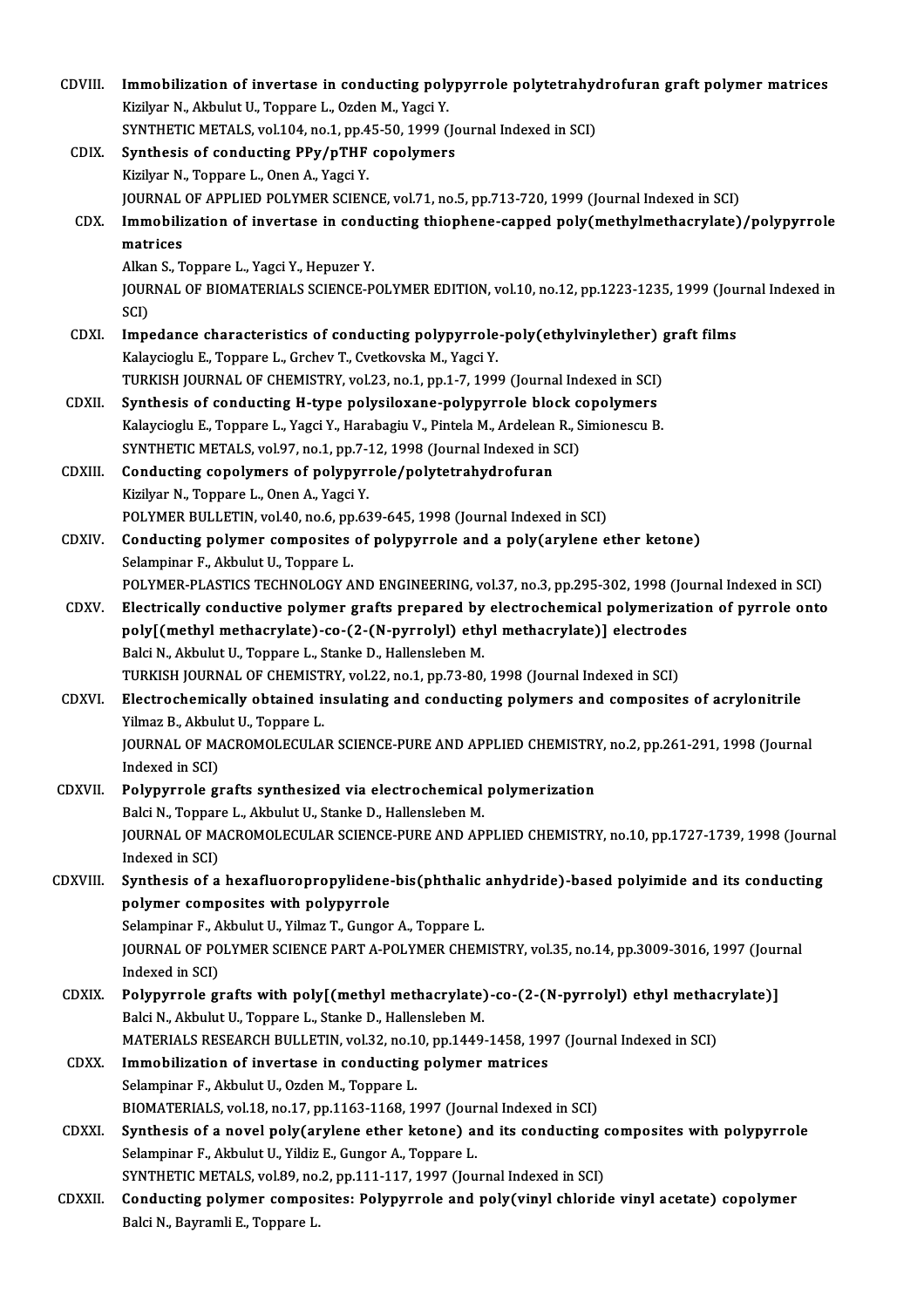JOURNAL OF APPLIED POLYMER SCIENCE, vol.64, no.4, pp.667-671, 1997 (Journal Indexed in SCI)<br>Flastnania proportice of polynymole polyindene composite metal iunctions JOURNAL OF APPLIED POLYMER SCIENCE, vol.64, no.4, pp.667-671, 1997 (Journal Inc<br>CDXXIII. Electronic properties of polypyrrole polyindene composite metal junctions **JOURNAL OF APPLIED POLYMER S<br>Electronic properties of polyp<br>Bozkurt A., Ercelebi C., Toppare L.<br>SYNTHETIC METALS, VOL97, P.0 3** Electronic properties of polypyrrole polyindene composite metal junctions<br>Bozkurt A., Ercelebi C., Toppare L.<br>SYNTHETIC METALS, vol.87, no.3, pp.219-223, 1997 (Journal Indexed in SCI)<br>Conducting polymer composites of polyp Bozkurt A., Ercelebi C., Toppare L.<br>SYNTHETIC METALS, vol.87, no.3, pp.219-223, 1997 (Journal Indexed i<br>CDXXIV. Conducting polymer composites of polypyrrole and polyimide<br>Selemninar E. Althulut U. Toppare J. SYNTHETIC METALS, vol.87, no.3, pp.<br>Conducting polymer composites<br>Selampinar F., Akbulut U., Toppare L.<br>SYNTHETIC METALS, vol.84, np.195-1 Conducting polymer composites of polypyrrole and polyimide<br>Selampinar F., Akbulut U., Toppare L.<br>SYNTHETIC METALS, vol.84, pp.185-186, 1997 (Journal Indexed in SCI)<br>Thermal degradation of polythionhene natural rubber and p Selampinar F., Akbulut U., Toppare L.<br>SYNTHETIC METALS, vol.84, pp.185-186, 1997 (Journal Indexed in SCI)<br>CDXXV. Thermal degradation of polythiophene-natural rubber and polythiophene-synthetic rubber<br>conducting polymer com SYNTHETIC METALS, vol.84, pp.185-<br>Thermal degradation of polythic<br>conducting polymer composites<br>HACALOČLILL Viği: S. AVPHLIFTI HACALOĞLU J., Yiğit S., AKBULUT U., Toppare L. conducting polymer composites<br>HACALOĞLU J., Yiğit S., AKBULUT U., Toppare L.<br>Polymer, vol.38, no.20, pp.5119-5124, 1997 (Journal Indexed in SCI)<br>A nurolygis mass spectrometry study of polythianhane... Net: CDXXVI. A pyrolysis mass spectrometry study of polythiophene - Natural rubber and polythiophene -<br>Synthetic rubber conducting polymer composites Polymer, vol.38, no.20, pp.5119-5124, 1997 (Journal Ind<br>A pyrolysis mass spectrometry study of polythiop<br>Synthetic rubber conducting polymer composites<br>Vigit S. HACALOČLULLAVPULUTUL Tennere L Yigit S., HACALOĞLU J., AKBULUT U., Toppare L. Synthetic rubber conducting polymer composites<br>Yigit S., HACALOĞLU J., AKBULUT U., Toppare L.<br>Synthetic Metals, vol.84, pp.205-206, 1997 (Journal Indexed in SCI)<br>Conducting polymer composites of polymyruals and polyind Yigit S., HACALOĞLU J., AKBULUT U., Toppare L.<br>Synthetic Metals, vol.84, pp.205-206, 1997 (Journal Indexed in SCI)<br>CDXXVII. Conducting polymer composites of polypyrrole and polyindene<br>Poslaut A. Althulut U. Toppane L Synthetic Metals, vol.84, pp.205-20<br>**Conducting polymer composit**<br>Bozkurt A., Akbulut U., Toppare L. Conducting polymer composites of polypyrrole and polyindene<br>Bozkurt A., Akbulut U., Toppare L.<br>SYNTHETIC METALS, vol.82, no.1, pp.41-46, 1996 (Journal Indexed in SCI) Bozkurt A., Akbulut U., Toppare L.<br>SYNTHETIC METALS, vol.82, no.1, pp.41-46, 1996 (Journal Indexed in SCI)<br>CDXXVIII. Conducting composites of polypyrrole with polytetramethylbisphenol A carbonate<br>Kelevgiogly E. Althulut II SYNTHETIC METALS, vol.82, no.1, pp.<br>Conducting composites of polypy<br>Kalaycioglu E., Akbulut U., Toppare L.<br>JOUPNAL OF APPLIED POLYMED SCU Conducting composites of polypyrrole with polytetramethylbisphenol A carbonate<br>Kalaycioglu E., Akbulut U., Toppare L.<br>JOURNAL OF APPLIED POLYMER SCIENCE, vol.61, no.7, pp.1067-1075, 1996 (Journal Indexed in SCI)<br>On the pos Kalaycioglu E., Akbulut U., Toppare L.<br>JOURNAL OF APPLIED POLYMER SCIENCE, vol.61, no.7, pp.1067-1075, 1996 (Journ CDXXIX.<br>On the possibility of grafting conducting polymers into insulating ones<br>Bahceci S., Toppare L., Yur JOURNAL OF APPLIED POLYMER SO<br>On the possibility of grafting contract S., Toppare L., Yurtsever E. On the possibility of grafting conducting polymers into insulating<br>Bahceci S., Toppare L., Yurtsever E.<br>SYNTHETIC METALS, vol.81, no.1, pp.5-8, 1996 (Journal Indexed in SCI)<br>Y roy photoelectron spectrossopis investigation CDXXX. X-ray photoelectron spectroscopic investigation of conducting polymer blends SYNTHETIC METALS, vol.81, no.1, pp.5-<br>X-ray photoelectron spectroscopic<br>Suzer S., Toppare L., Hallam K., Allen G.<br>ERESENIUS JOURNAL OF ANALYTICAL FRESENIUS JOURNAL OF ANALYTICAL CHEMISTRY, vol.355, pp.387-389, 1996 (Journal Indexed in SCI) Suzer S., Toppare L., Hallam K., Allen G.<br>FRESENIUS JOURNAL OF ANALYTICAL CHEMISTRY, vol.355, pp.387-389, 1996 (Journal Indexed is<br>CDXXXI. Conducting polymer composites of polythiophene with natural and synthetic rubbers<br>V FRESENIUS JOURNAL OF ANALYTICAL CHEMIST<br>Conducting polymer composites of polythi<br>Yigit S., HACALOĞLU J., AKBULUT U., Toppare L. Conducting polymer composites of polythiophene with natura<br>Yigit S., HACALOĞLU J., AKBULUT U., Toppare L.<br>Synthetic Metals, vol.79, no.1, pp.11-16, 1996 (Journal Indexed in SCI)<br>Structural studies of polythiophenes Yigit S., HACALOĞLU J., AKBULUT U., Toppa<br>Synthetic Metals, vol.79, no.1, pp.11-16, 19<br>CDXXXII. Structural studies of polythiophenes Synthetic Metals, vol.79, no.1, pp.11-16, 1996 (Journal Indexed in SCI)<br>Structural studies of polythiophenes<br>Kilic G., Toppare L., Yurtsever E. Structural studies of polythiophenes<br>Kilic G., Toppare L., Yurtsever E.<br>SYNTHETIC METALS, vol.78, no.1, pp.19-25, 1996 (Journal Indexed in SCI)<br>Crowth mechanisms of polynywroles Kilic G., Toppare L., Yurtsever E.<br>SYNTHETIC METALS, vol.78, no.1, pp.19-2<br>CDXXXIII. Growth mechanisms of polypyrroles SYNTHETIC METALS, vol.78, no.1,<br>Growth mechanisms of polypy<br>Sargin P., Toppare L., Yurtsever E.<br>POLYMER vol.37, no.7, np.1151.1. Growth mechanisms of polypyrroles<br>Sargin P., Toppare L., Yurtsever E.<br>POLYMER, vol.37, no.7, pp.1151-1155, 1996 (Journal Indexed in SCI) Sargin P., Toppare L., Yurtsever E.<br>POLYMER, vol.37, no.7, pp.1151-1155, 1996 (Journal Indexed in SCI)<br>CDXXXIV. A conducting composite of polythiophene: Synthesis and characterization Vatansever F., Hacaloglu J., Akbulut U., Toppare L.<br>Polymer International, vol.41, no.3, pp.237-244, 1996 (Journal Indexed in SCI) A conducting composite of polythiophene: Synthesis and characteriza<br>Vatansever F., Hacaloglu J., Akbulut U., Toppare L.<br>Polymer International, vol.41, no.3, pp.237-244, 1996 (Journal Indexed in SCI)<br>A nurolygis mass spectr CDXXXV. A pyrolysismass spectrometry study of polythiophene-polyamide composites Polymer International, vol.41, no.3, pp.237-244, 1996 (Journal)<br>A pyrolysis mass spectrometry study of polythiophe<br>Vatansever F., AKBULUT U., TOPPARE L. K. , HACALOĞLU J.<br>Polymer vol.37, no.7, np.1103, 1107, 1996 (Journal Polymer, vol.37, no.7, pp.1103-1107, 1996 (Journal Indexed in SCI)<br>HYDROGEN-BONDING IN POLYANILINES Vatansever F., AKBULUT U., TOPPARE L. K., H.<br>Polymer, vol.37, no.7, pp.1103-1107, 1996 (Jo<br>CDXXXVI. HYDROGEN-BONDING IN POLYANILINES BAHCECI S., TOPPARE L., YURTSEVER E. SYNTHETIC METALS, vol.68, no.1, pp.57-60, 1994 (Journal Indexed in SCI) CDXXXVII. A CONDUCTING COMPOSITE OF POLYPYRROLE .1. SYNTHESIS AND CHARACTERIZATION SELAMPINAR F., AKBULUT U., YALCIN T., SUZER S., TOPPARE L. A CONDUCTING COMPOSITE OF POLYPYRROLE .1. SYNTHESIS AND C.<br>SELAMPINAR F., AKBULUT U., YALCIN T., SUZER S., TOPPARE L.<br>SYNTHETIC METALS, vol.62, no.3, pp.201-206, 1994 (Journal Indexed in SCI)<br>KINETIC STUDIES IN THE ELECTRO DXXXVIII. KINETIC-STUDIES IN THE ELECTROINITIATED POLYMERIZATION OF N-VINYLCARBAZOLE AND SYNTHETIC METALS, vol.62, no.3, pp.201-206, 1994 (J<br>KINETIC-STUDIES IN THE ELECTROINITIATED P<br>RELATED CONDUCTING POLYMER COMPOSITES<br>ELIBOL H. HACIOCLU P. AVBULUT U. TOPPAPE L RELATED CONDUCTING POLYMER COMPOSITES<br>ELIBOL H., HACIOGLU B., AKBULUT U., TOPPARE L.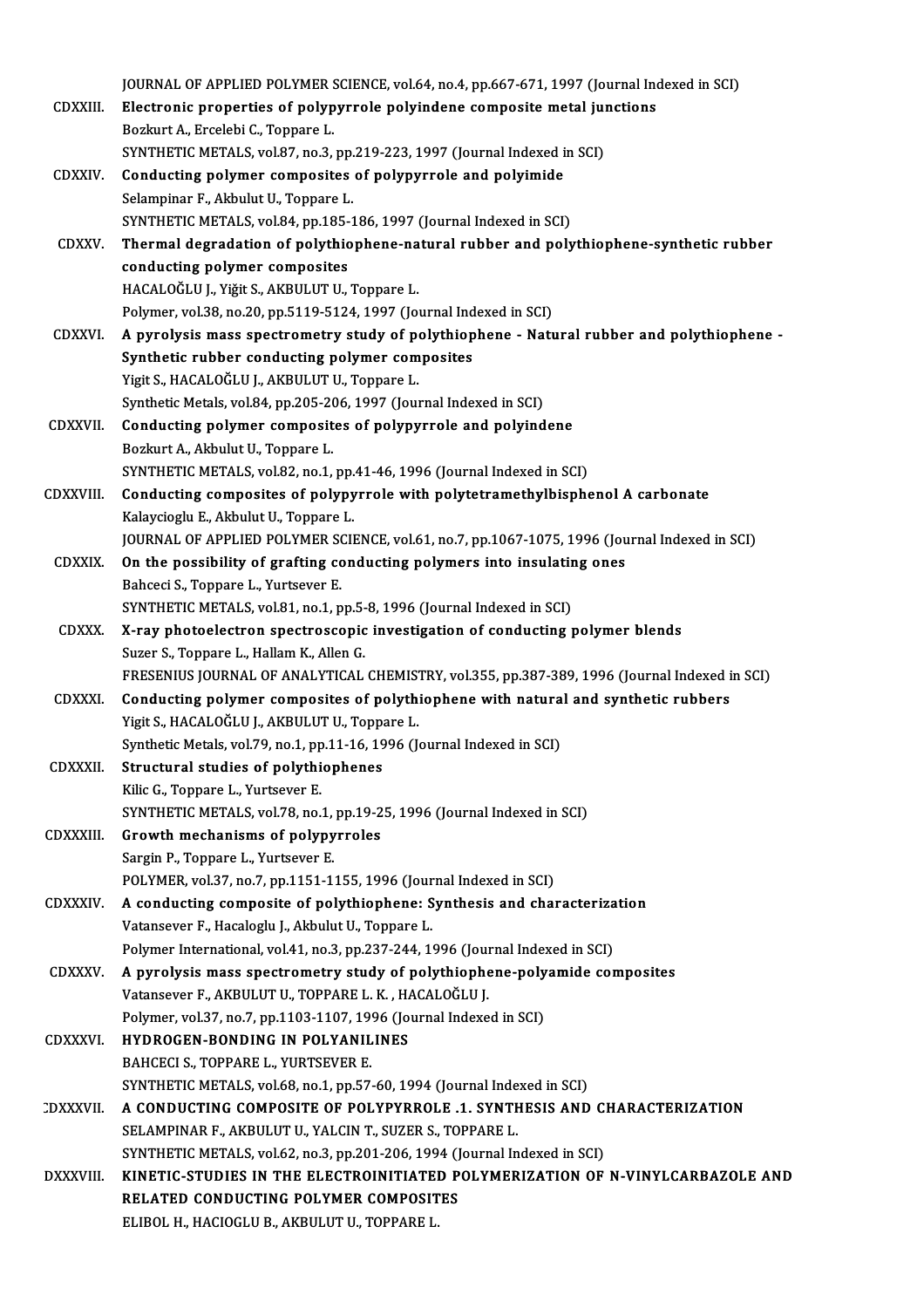|                 | JOURNAL OF MACROMOLECULAR SCIENCE-PURE AND APPLIED CHEMISTRY, no.5, pp.593-611, 1994 (Journal      |
|-----------------|----------------------------------------------------------------------------------------------------|
|                 | Indexed in SCI)                                                                                    |
| <b>CDXXXIX</b>  | <b>CONDUCTING POLYMERS OF ANILINE .2. A COMPOSITE AS A GAS SENSOR</b>                              |
|                 | DOGAN S., AKBULUT U., YALCIN T., SUZER S., TOPPARE L.                                              |
|                 | SYNTHETIC METALS, vol.60, no.1, pp.27-30, 1993 (Journal Indexed in SCI)                            |
| <b>CDXL</b>     | POLY(3-PHENYL AZOPYRROLE)S - A NEW CLASS OF CONDUCTING POLYMERS IN THE                             |
|                 | POLY(PYRROLE) SERIES                                                                               |
|                 | VOIGT M., HALLENSLEBEN M., TOPPARE L.                                                              |
|                 | SYNTHETIC METALS, vol.55, pp.1067-1072, 1993 (Journal Indexed in SCI)                              |
| CDXLI.          | ELECTRICALLY CONDUCTIVE POLY(METHYL METHACRYLATE-G-PYRROLE) VIA CHEMICAL                           |
|                 | <b>OXIDATIVE POLYMERIZATION</b>                                                                    |
|                 | STANKE D., HALLENSLEBEN M., TOPPARE L.                                                             |
|                 | SYNTHETIC METALS, vol.55, pp.1108-1113, 1993 (Journal Indexed in SCI)                              |
| <b>CDXLII</b>   | DERIVATIVES OF POLY(PYRROLE) WITH DECONJUGATED CARBONYL SUBSTITUENTS IN BETA-                      |
|                 | <b>POSITION</b>                                                                                    |
|                 | VOIGT M., GEISSLER U., HAASE V., VOIGT B., HALLENSLEBEN M., TOPPARE L.                             |
|                 | SYNTHETIC METALS, vol.55, pp.1441-1446, 1993 (Journal Indexed in SCI)                              |
| CDXLIII.        | THE INFLUENCE OF WATER ON THE ELECTROCHEMICAL POLYMERIZATION OF 3-ACYLPYRROLES                     |
|                 | VOIGT M., ROHDE N., HALLENSLEBEN M., TOPPARE L.                                                    |
|                 | SYNTHETIC METALS, vol.55, pp.1489-1494, 1993 (Journal Indexed in SCI)                              |
| <b>CDXLIV</b>   | ELECTROCHEMICAL STUDIES ON CARBAZOLE/PYRROLE-COPOLYMERS                                            |
|                 | GEISSLER U., HALLENSLEBEN M., TOPPARE L.                                                           |
|                 | SYNTHETIC METALS, vol.55, pp.1483-1488, 1993 (Journal Indexed in SCI)                              |
| <b>CDXLV</b>    | ELECTROCHROMIC FILMS OF VINYLCARBAZOLE DERIVATIVES                                                 |
|                 | GEISSLER U., HALLENSLEBEN M., TOPPARE L.                                                           |
| <b>CDXLVI</b>   | SYNTHETIC METALS, vol.55, pp.1662-1667, 1993 (Journal Indexed in SCI)                              |
|                 | STRUCTURAL STUDIES OF POLYPYRROLES - OLIGOMERIZATION MECHANISM OF N-METHACRYLOYL<br><b>PYRROLE</b> |
|                 | YURTSEVER E., TOPPARE L., HALLENSLEBEN M.                                                          |
|                 | THEOCHEM-JOURNAL OF MOLECULAR STRUCTURE, vol.99, no.1, pp.1-4, 1993 (Journal Indexed in SCI)       |
| <b>CDXLVII.</b> | POLYMERIZATION OF BIS(PYRIDINE)BIS-(2,4,6-TRIBROMOPHENOXO)COPPER(II) COMPLEX                       |
|                 | (PY2CU(TBRP)2) BY ELECTROOXIDATION AND STRUCTURAL CHARACTERIZATION BY H-1-NMR, C-                  |
|                 | 13-NMR, AND FTIR SPECTROSCOPIES                                                                    |
|                 | SEN S., KISAKUREK D., TOPPARE L.                                                                   |
|                 | JOURNAL OF MACROMOLECULAR SCIENCE-PURE AND APPLIED CHEMISTRY, pp.481-492, 1993 (Journal Indexed    |
|                 | in SCI)                                                                                            |
| CDXLVIII.       | CONDUCTING POLYMERS OF ANILINE .1. ELECTROCHEMICAL SYNTHESIS OF A CONDUCTING                       |
|                 | <b>COMPOSITE</b>                                                                                   |
|                 | DOGAN S., AKBULUT U., TOPPARE L.                                                                   |
|                 | SYNTHETIC METALS, vol.53, no.1, pp.29-35, 1992 (Journal Indexed in SCI)                            |
| <b>CDXLIX</b>   | CONDUCTIVE POLYMER COMPOSITES AND COPOLYMERS OF PYRROLE AND N-VINYLCARBAZOLE                       |
|                 | GEISSLER U., HALLENSLEBEN M., TOPPARE L.                                                           |
|                 | SYNTHETIC METALS, vol.40, no.2, pp.239-246, 1991 (Journal Indexed in SCI)                          |
| CDL             | POLYMERIZATION OF BIS(2-BROMO-4,6-DICHLOROPHENOXO)BIS(PYRIDINE) COPPER (II) COMPLEX                |
|                 | IN DMF BY ELECTROINITIATION                                                                        |
|                 | KISAKUREK D., SEN S., ARAS L., TURKER L., TOPPARE L.                                               |
|                 | POLYMER, vol.32, no.7, pp.1323-1328, 1991 (Journal Indexed in SCI)                                 |
| CDLI.           | CHARACTERIZATION OF ELECTROINITIATED AND RADIATION POLYMERIZED POLY(BUTADIENE                      |
|                 | CHI CONEV                                                                                          |

POLYMER, v<br>CHARACTE<br>SULFONE)<br>HACIOCLU E SULFONE)<br>HACIOGLU B., SUZER S., AKBULUT U., TOPPARE L., AYBAR P., UTLEY J. JOURNAL OF MACROMOLECULAR SCIENCE-CHEMISTRY, pp.329-345, 1991 (Journal Indexed in SCI)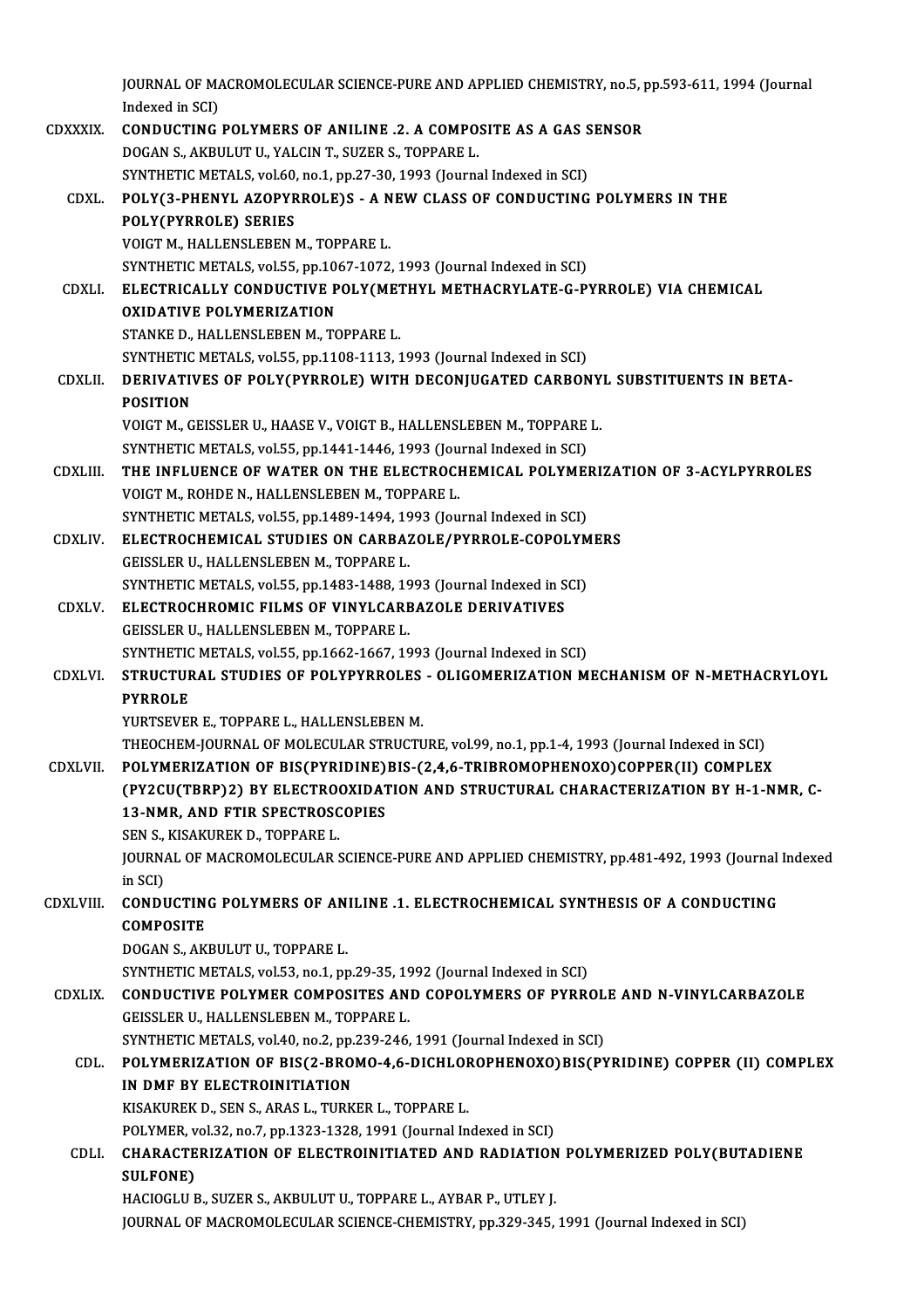| CDLII.        | ELECTROINITIATED COPOLYMERIZATION OF INDENE WITH BETA-METHOXYSTYRENE                                               |
|---------------|--------------------------------------------------------------------------------------------------------------------|
|               | AKBULUT U., KHURSHID A., HACIOGLU B., TOPPARE L.                                                                   |
|               | POLYMER, vol.31, no.7, pp.1343-1346, 1990 (Journal Indexed in SCI)                                                 |
| CDLIII.       | ELECTROINITIATED POLYMERIZATION OF BIS(TRIBROMOPHENOXO)-N,N,N',N'-                                                 |
|               | TETRAMETHYLETHYLENEDIAMINE COPPER(II) COMPLEX                                                                      |
|               | AKBULUT U., SACAK M., KISAKUREK D., TOPPARE L.                                                                     |
|               | BRITISH POLYMER JOURNAL, vol.22, no.1, pp.65-71, 1990 (Journal Indexed in SCI)                                     |
| CDLIV.        | ELECTRO-INITIATED POLYMERIZATION OF BIS-(2,4,6-TRIBROMOPHENOXO) ETHYLENEDIAMINE                                    |
|               | COPPER(II) COMPLEX IN DMF AND ITS KINETIC-STUDY BY CYCLIC VOLTAMMETRY                                              |
|               | TOPPARE L., TUKER L., YIGIT S., KISAKUREK D., AKBULUT U.                                                           |
|               | EUROPEAN POLYMER JOURNAL, vol.26, no.3, pp.255-259, 1990 (Journal Indexed in SCI)                                  |
| CDLV.         | ELECTROINITIATED POLYMERIZATION OF ACROLEIN BY DIRECT AND INDIRECT ELECTRON-                                       |
|               | TRANSFER VIA CONTROLLED POTENTIAL ELECTROLYSIS                                                                     |
|               | TOPPARE L., HACIOGLU B., AKBULUT U.                                                                                |
|               | JOURNAL OF MACROMOLECULAR SCIENCE-CHEMISTRY, no.3, pp.317-330, 1990 (Journal Indexed in SCI)                       |
| CDLVI.        | ELECTROINITIATED POLYMERIZATION OF ACRYLAMIDE BY DIRECT ELECTRON-TRANSFER                                          |
|               | HACIOGLU B., AKBULUT U., TOPPARE L.                                                                                |
|               | JOURNAL OF POLYMER SCIENCE PART A-POLYMER CHEMISTRY, vol.27, no.11, pp.3875-3880, 1989 (Journal                    |
|               | Indexed in SCI)                                                                                                    |
| CDLVII.       | ELECTROINITIATED POLYMERIZATION OF BIS(4-BROMO-2,6-DICHLOROPHENOXO)N,N,N',N'-                                      |
|               | TETRAMETHYLETHYLENEDIAMINE COPPER(II) COMPLEX                                                                      |
|               | SACAK M., AKBULUT U., KISAKUREK D., TOPPARE L.<br>POLYMER, vol.30, no.5, pp.928-932, 1989 (Journal Indexed in SCI) |
| CDLVIII.      | ELECTROINITIATED POLYMERIZATION OF BIS(TRICHLOROPHENOXO)-TETRAMETHYLETHYLENE                                       |
|               | <b>DIAMINE COPPER(II)</b>                                                                                          |
|               | SACAK M., AKBULUT U., KISAKUREK D., TURKER L., TOPPARE L.                                                          |
|               | JOURNAL OF POLYMER SCIENCE PART A-POLYMER CHEMISTRY, vol.27, no.5, pp.1599-1608, 1989 (Journal                     |
|               | Indexed in SCI)                                                                                                    |
| CDLIX.        | CORRELATION OF ANODIC PEAK POTENTIALS WITH THE SEMI-EMPIRICAL ORBITAL AND HOMO                                     |
|               | <b>ENERGIES OF VARIOUS VINYL COMPOUNDS</b>                                                                         |
|               | YILMAZ H., YURTSEVER E., TOPPARE L.                                                                                |
|               | JOURNAL OF ELECTROANALYTICAL CHEMISTRY, vol.261, no.1, pp.105-112, 1989 (Journal Indexed in SCI)                   |
| CDLX.         | POLYMERIZATION OF BIS(TRICHLOROPHENOXO) ETHYLENEDIAMINE COPPER (II) COMPLEX BY                                     |
|               | ELECTRO-OXIDATION                                                                                                  |
|               | YIGIT S., KISAKUREK D., TURKER L., TOPPARE L., AKBULUT U.                                                          |
|               | POLYMER, vol.30, no.2, pp.348-352, 1989 (Journal Indexed in SCI)                                                   |
| CDLXI.        | ELECTROINITIATED POLYMERIZATION OF THE BIS(2,6-DIBROMO-4-CHLOROPHENOXO)-N,N,N',N'-                                 |
|               | TETRAMETHYLETHYLENEDIAMINE COPPER (II) COMPLEX                                                                     |
|               | AKBULUT U., SACAK M., KISAKUREK D., TOPPARE L.                                                                     |
|               | JOURNAL OF MACROMOLECULAR SCIENCE-CHEMISTRY, no.12, pp.1623-1635, 1989 (Journal Indexed in SCI)                    |
| <b>CDLXII</b> | ELECTROINITIATED POLYMERIZATION OF HALOPHENOLS - ELECTROINITIATION POTENTIAL LUMO                                  |
|               | <b>RELATIONS</b>                                                                                                   |
|               | TURKER L., KISAKUREK D., SEN S., TOPPARE L., AKBULUT U.                                                            |
|               | JOURNAL OF POLYMER SCIENCE PART B-POLYMER PHYSICS, vol.26, no.12, pp.2485-2498, 1988 (Journal Indexed<br>in SCI)   |
| CDLXIII.      | ELECTROINITIATED POLYMERIZATION OF ACRYLONITRILE                                                                   |
|               | YURTTAS B., TOPPARE L., AKBULUT U.                                                                                 |
|               | JOURNAL OF MACROMOLECULAR SCIENCE-CHEMISTRY, no.2, pp.219-230, 1988 (Journal Indexed in SCI)                       |
| CDLXIV.       | CORRELATION OF THE ANODIC PEAK POTENTIALS WITH THE QUANTUM-MECHANICAL PROPERTIES                                   |
|               | OF VARIOUS VINYL COMPOUNDS                                                                                         |
|               | YILMAZ H., TOPPARE L., YURTSEVER E.                                                                                |
|               |                                                                                                                    |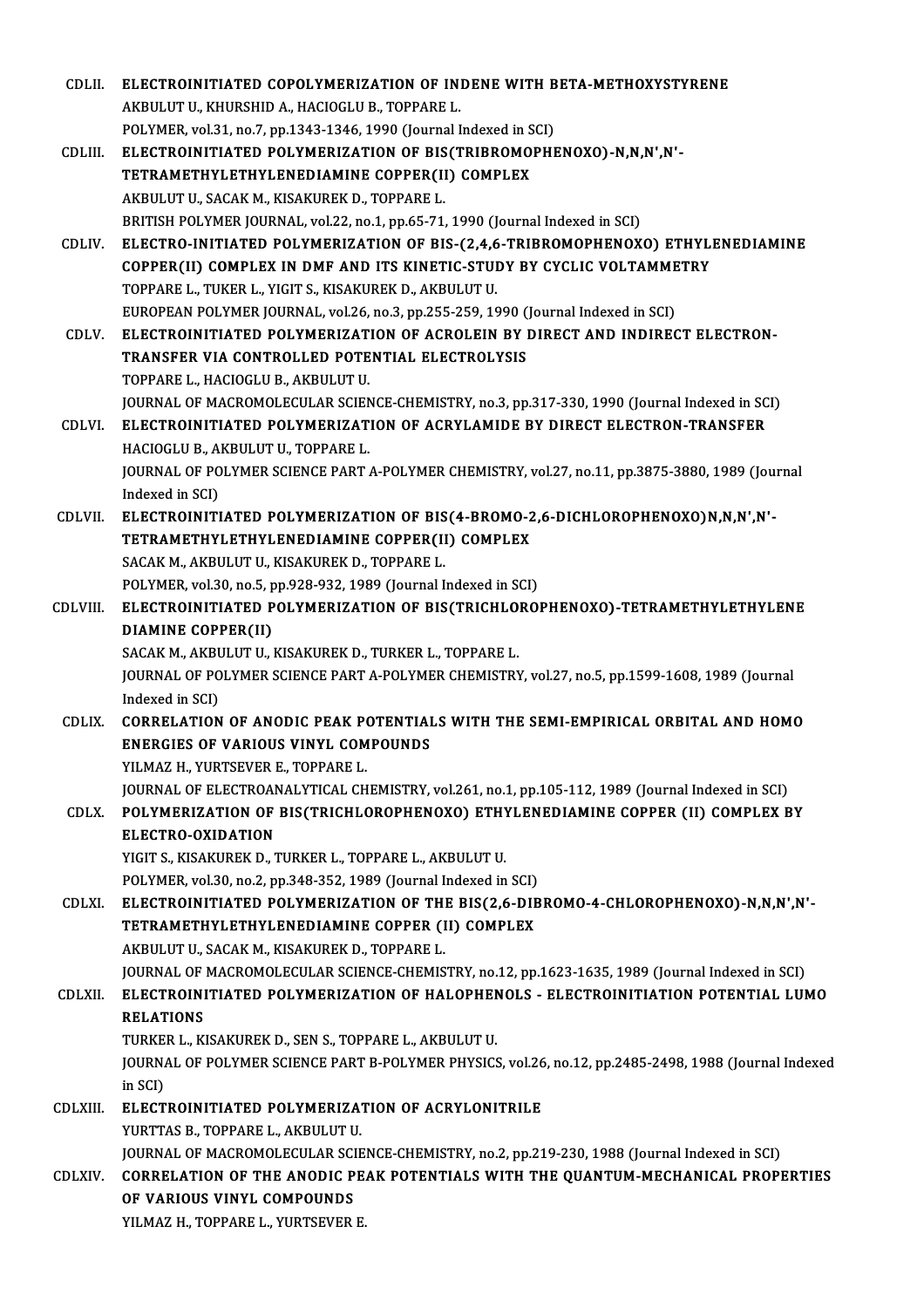JOURNAL OF ELECTROANALYTICAL CHEMISTRY, vol.237, no.2, pp.187-190, 1987 (Journal Indexed in SCI)<br>ELECTROINITIATED COROLYMERIZATION OF ISOPRENE WITH INDENE

JOURNAL OF ELECTROANALYTICAL CHEMISTRY, vol.237, no.2, pp.187-190, 198<br>CDLXV. ELECTROINITIATED COPOLYMERIZATION OF ISOPRENE WITH INDENE **JOURNAL OF ELECTROANALYTICAL CHI<br>ELECTROINITIATED COPOLYMERIZ.<br>KHURSHID A., TOPPARE L., AKBULUT U.**<br>POLYMER COMMUNICATIONS. val 38. pa ELECTROINITIATED COPOLYMERIZATION OF ISOPRENE WITH INDENE<br>KHURSHID A., TOPPARE L., AKBULUT U.<br>POLYMER COMMUNICATIONS, vol.28, no.9, pp.269-271, 1987 (Journal Indexed in SCI) KHURSHID A., TOPPARE L., AKBULUT U.<br>POLYMER COMMUNICATIONS, vol.28, no.9, pp.269-271, 1987 (Journal Indexed in SCI)<br>CDLXVI. ELECTROINITIATED CATIONIC COPOLYMERIZATION OF 4-BROMOSTYRENE AND ALPHA-POLYMER COMMUNICATIONS, vol.28, no.9, pp.269-271, 1987 (Journal Indept.)<br>ELECTROINITIATED CATIONIC COPOLYMERIZATION OF 4-BROMOS<br>METHYLSTYRENE IN THE PRESENCE OF ULTRASONIC VIBRATION<br>FREN STOPPARE LAKPULUTU ELECTROINITIATED CATIONIC<br>METHYLSTYRENE IN THE PRE:<br>EREN S., TOPPARE L., AKBULUT U.<br>POLYMER COMMUNICATIONS vol METHYLSTYRENE IN THE PRESENCE OF ULTRASONIC VIBRATION<br>EREN S., TOPPARE L., AKBULUT U.<br>POLYMER COMMUNICATIONS, vol.28, no.1, pp.36-38, 1987 (Journal Indexed in SCI)

# POLTMER COMMONICATE<br>Books & Book Chapters

- **ooks & Book Chapte**<br>I. Biosensing Devices<br>Tennere L. K. Säylem I. Biosensing Devices<br>Toppare L.K., Söylemez S., Kesik M. in: Encyclopedia of Polymer Applications, Munmaya Mishra, Editor, Taylor , New-York, pp.360-386, 2018
- II. Biosensing Devices: Conjugated PolymerBased Scaffolds SÖYLEMEZ S., KESİK M., TOPPARE L. K. in: Encylopedia of Polymer Applications, , Editor, Taylor and Francis, pp.360-386, 2018

### Refereed Congress / Symposium Publications in Proceedings

efereed Congress / Symposium Publications in Proceedings<br>I. Non-fullerene organic solar cells based on thienopyrroledione comprising random copolymers;<br>effect of allyl chains effect of alkyl chains<br>effect of alkyl chains<br>Yess M. Depsi T. Alemd Non-fullerene organic solar cells based on thienopyrroledione co<br>effect of alkyl chains<br>Yaşa M., Depci T., Alemdar E., Özdemir Hacioğlu Ş., Çırpan A., Toppare L. K.<br>2 International Conference on Photovaltaje Science and Te

Yaşa M., Depci T., Alemdar E., Özdemir Hacioğlu Ş., Çırpan A., Toppare L. K.

effect of alkyl chains<br>Yaşa M., Depci T., Alemdar E., Özdemir Hacioğlu Ş., Çırpan A., Toppare L. K.<br>2 International Conference on Photovoltaic Science and Technologies, Ankara, Turkey, 30 November - 02<br>December 2020, pp.79 2 International Conference on Photovoltaic Science and Technologies, Ankara, Turkey, 30 November - (<br>December 2020, pp.79-80<br>II. Enzyme electrodes fabricated by dad type poly (2,5-di(furan-2-yl)thiazolo[5,4-d]thiazole)<br>con

December 2020, pp.79<br>Enzyme electrodes f<br>conducting polymer<br>Eursame N. Säylomes Enzyme electrodes fabricated by dad type poly (2,5-<br>conducting polymer<br>Kurzama N., Söylemez S., Böyükbayram A. E. , Toppare L. K.<br><sup>2nd</sup> International Euresian Conference on Biological and Ch

conducting polymer<br>Kurzama N., Söylemez S., Böyükbayram A. E. , Toppare L. K.<br>3rd International Eurasian Conference on Biological and Chemical Sciences (EurasianBioChem 2020), Ankara,<br>Turkay, 10,, 20 Mareb 2020, np.124 Kurzama N., Söylemez S., Böyükbayra<br>3rd International Eurasian Conferen<br>Turkey, 19 - 20 March 2020, pp.134<br>SYNTUESES OF 2.1.2. PENZOTULA 3rd International Eurasian Conference on Biological and Chemical Sciences (EurasianBioChem 2020), Anka<br>Turkey, 19 - 20 March 2020, pp.134<br>III. SYNTHESES OF 2,1,3-BENZOTHIADIAZOLE COMPRISING POLYMERS:THE EFFECT OF DISCRETE<br>

Turkey, 19 - 20 March 2020, pp.134<br>SYNTHESES OF 2,1,3-BENZOTHIADIAZOLE COMPRISING POLYMERS:THE EFFECT OF DIS<br>FUNCTIONAL GROUPS ON DEVICE PERFORMANCE AND OPTOELECTRONIC PROPERTIES<br>ZEVTIN KARAMAN C. CÖKER S. TOPRARE L. K SYNTHESES OF 2,1,3-BENZOTHIADIAZOLE<br>FUNCTIONAL GROUPS ON DEVICE PERFOR<br>ZEYTUN KARAMAN C., GÖKER S., TOPPARE L. K.<br>İstanbul International Organis Electronic Sumne FUNCTIONAL GROUPS ON DEVICE PERFORMANCE AND OPTOELECTRONIC PROPERTIES<br>ZEYTUN KARAMAN C., GÖKER S., TOPPARE L. K.<br>İstanbul International Organic Electronic Symposium, 2 - 04 December 2019 ZEYTUN KARAMAN C., GÖKER S., TOPPARE L. K.<br>Istanbul International Organic Electronic Symposium, 2 - 04 December 2019<br>IV. Synthesis and Characterization of a Quinoxaline and Benzodithiophene ComprisingMultifunctional<br>Polymo

İstanbul I<br>Synthesi:<br>Polymer<br>ÖZDEMİP Synthesis and Characterization of a Quinoxaline and Benzo<br>Polymer<br>ÖZDEMİR HACIOĞLU Ş., Yaşa M., Depçi T., GÖKER S., TOPPARE L. K.<br>International Conference en Condensed Matter and Materials Scien Polymer<br>ÖZDEMİR HACIOĞLU Ş., Yaşa M., Depçi T., GÖKER S., TOPPARE L. K.<br>International Conference on Condensed Matter and Materials Sciences, 14 October 2020 - 19 October 2019<br>Ponzimidazele Derivatives and Their Electrochem

ÖZDEMİR HACIOĞLU Ş., Yaşa M., Depçi T., GÖKER S., TOPPARE L. K.<br>International Conference on Condensed Matter and Materials Sciences, 14 C<br>V. Benzimidazole Derivatives and Their Electrochemical Applications<br>Demirci Urun S. International Conference on Condensed Matter and Mat<br>Benzimidazole Derivatives and Their Electrochen<br>Demirci Uzun S., ÖZDEMİR HACIOĞLU Ş., TOPPARE L. K.<br>The International Aluminium Themed Engineering and l Benzimidazole Derivatives and Their Electrochemical Applications<br>Demirci Uzun S., ÖZDEMİR HACIOĞLU Ş., TOPPARE L. K.<br>The International Aluminium-Themed Engineering and Natural Sciences Conference, 4 - 06 October 2019<br>Photo Demirci Uzun S., ÖZDEMİR HACIOĞLU Ş., TOPPARE L. K.<br>The International Aluminium-Themed Engineering and Natural Sciences Conference, 4 - 06 October 2019<br>VI. Photovoltaic performance of an oxadiazole bearing conjugated polym

## The International Alu<br>Photovoltaic perfo<br>synthetic methods<br>Erer M.C. Göker S. J synthetic methods<br>Erer M. C. , Göker S., Hızalan G., Toppare L. K. , Çırpan A.<br>E-MRS 2019 Fall Meeting, Warszawa, Poland, 16 - 19 September 2019, pp.158<br>Glusese Qvidase İmmebilization en Thioselethiasele Conteining Multi

ErerM.C. ,Göker S.,HızalanG.,Toppare L.K. ,ÇırpanA.

VII. Glucose Oxidase Immobilization on Thiazolothiazole Containing Multichromic Polymer Matrice for<br>Glucose Detection E-MRS 2019 Fall Mee<br>Glucose Oxidase In<br>Glucose Detection<br>SÖVLEMEZ S. Kava H Glucose Oxidase Immobilization on Thiazo<br>Glucose Detection<br>SÖYLEMEZ S., Kaya H., UDUM Y., TOPPARE L. K.<br>Euroanakria 2010, 1, . 05 Santambar 2010.

Glucose Detection<br>SÖYLEMEZ S., Kaya H., UDUM Y., TOPPARE<br>Euroanalysis 2019, 1 - 05 September 2019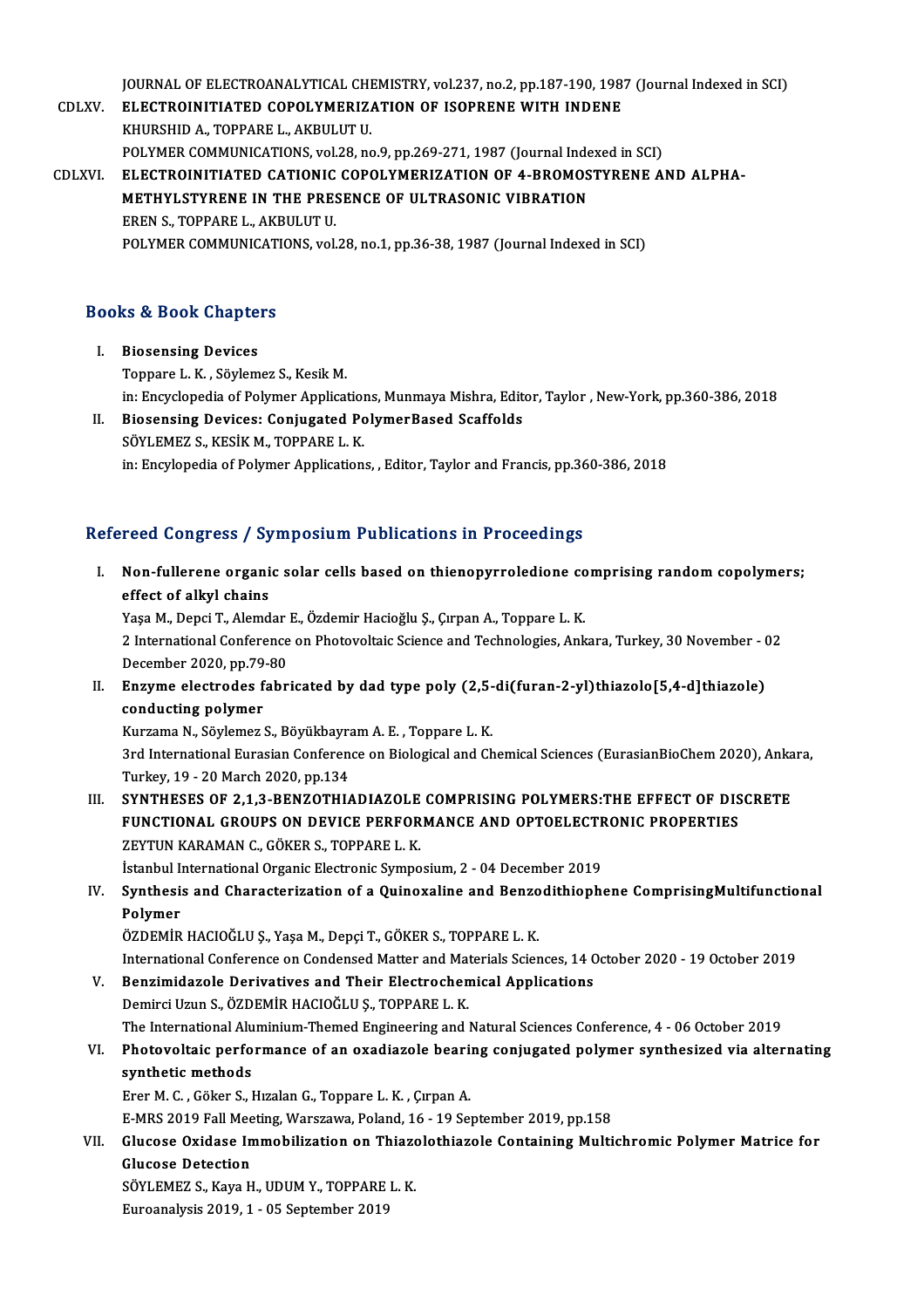| VIII.  | AMPEROMETRIC ETHANOL BIOSENSOR CONSTRUCTED BY CARBON NANOTUBES AND A FLUORENE                                                                                                                         |
|--------|-------------------------------------------------------------------------------------------------------------------------------------------------------------------------------------------------------|
|        | <b>BASED POLYMER</b>                                                                                                                                                                                  |
|        | Bekmezci S. A., SÖYLEMEZ S., UDUM Y., TOPPARE L. K.                                                                                                                                                   |
|        | 4th international Congress on Biosensors, 8 - 11 July 2019                                                                                                                                            |
| IX.    | ELECTROCHEMICAL AND BIOSENSING APPLICATION OF ANTHRACENE-BASED CONJUGATED                                                                                                                             |
|        | <b>POLYMER</b>                                                                                                                                                                                        |
|        | SÖYLEMEZ S., GÖKER S., TOPPARE L. K.                                                                                                                                                                  |
|        | 4th International Congress on Biosensors, 8 - 11 July 2019                                                                                                                                            |
| Х.     | İletken Polimer ve Nanoparçacık Modifiyeli Esnek Elektrot Tasarımı ve Glikoz Biyosensör Uygulaması                                                                                                    |
|        | Toppare L. K., Gökoğlan T. C., Kesik M., Söylemez S.                                                                                                                                                  |
|        | 30. Ulusal Kimya Kongresi, Gazimagusa, Cyprus (Kktc), 5 - 08 November 2018, pp.1-2                                                                                                                    |
| XI.    | Yarı Şeffaf Organik Güneş Gözeleri                                                                                                                                                                    |
|        | Toppare L. K., Hizalan G., Alpugan E., Ünalan H. E., Çırpan A.                                                                                                                                        |
|        | VII . Ulusal Polimer Bilim ve Teknolojisi Kongresi, Ankara, Turkey, 9 - 12 September 2018, pp.1-2                                                                                                     |
| XII.   | Thienopyrrole And Selenopyyrole Fused Benzothidiazole Containing Polymers For Solar Cell                                                                                                              |
|        | <b>Applications</b>                                                                                                                                                                                   |
|        | Çırpan A., Öztürk S., Erer M. C., Cevher Ş. C., Udum Y., Toppare L. K.                                                                                                                                |
|        | Uluslararasi Katilimli 7. Polimer Bilim Ve Teknoloji Kongresi, Eskişehir, Turkey, 09 September 2018 - 12                                                                                              |
|        | September 2019, pp.205                                                                                                                                                                                |
| XIII.  | Electrochromic Studies of Fluorine Substituted Benzothiadiazole Containing Conducting Polymers                                                                                                        |
|        | Çırpan A., Erer M. C., Keleş D., Hızalan G., Toppare L. K.                                                                                                                                            |
|        | Uluslararasi Katilimli 7. Polimer Bilim Ve Teknoloji Kongresi, Eskişehir, Turkey, 9 - 12 September 2018, pp.210                                                                                       |
| XIV.   | The impact of [1,2,5]Chalcogenazolo[3,4-f]-Benzo[1,2,3]Triazole structure on the optoelectronic                                                                                                       |
|        | properties of a conjugated polymer                                                                                                                                                                    |
|        | Toppare L K, Aydan E, Göker S.                                                                                                                                                                        |
|        | VII . Ulusal Polimer Bilim ve Teknolojisi Kongresi , Eskişehir, Turkey, 9 - 12 September 2018, pp.1-2                                                                                                 |
| XV.    | Fabrication of a promising immobilization platform based on electrochemical synthesis of a                                                                                                            |
|        | conjugated polymer                                                                                                                                                                                    |
|        | Toppare L. K., Büber E., Söylemez S., Udum Y.                                                                                                                                                         |
|        | VII. Ulusal Polimer Bilim ve Teknolojisi Kongresi , Eskişehir, Turkey, 9 - 12 September 2018, pp.1-2                                                                                                  |
| XVI.   | Optical And Electrochemical Properties Of Benzotriazole And Benzodithiophene Containing                                                                                                               |
|        | <b>Alternating Copolymers</b>                                                                                                                                                                         |
|        | Çırpan A., Yıldırım M., Cevher Ş. C., Toppare L. K.                                                                                                                                                   |
|        | Uluslararasi Katilimli 7. Polimer Bilim Ve Teknoloji Kongresi, Eskişehir, Turkey, 9 - 12 September 2018, pp.58                                                                                        |
| XVII.  | Benzodithiophene Bearing Polymers- Synthesis And Electrochemical Studies                                                                                                                              |
|        | Çırpan A., Alemdar E., Güven D., Cevher Ş. C. , Hızalan G., Özdemir Ş., Toppare L. K.                                                                                                                 |
|        | Uluslararasi Katilimli 7. Polimer Bilim Ve Teknoloji Kongresi, Eskişehir, Turkey, 9 - 12 September 2018, pp.206                                                                                       |
| XVIII. | Synthesis of Phenanthroimidazole-Attached-Benzotriazole Based Conjugated Polymers and Their                                                                                                           |
|        | <b>Optoelectronic Applications</b>                                                                                                                                                                    |
|        | Çırpan A., Cevher Ş. C., Keleş D., Hızalan G., Toppare L. K.                                                                                                                                          |
|        | Uluslararasi Katilimli 7. Polimer Bilim Ve Teknoloji Kongresi, Eskişehir, Turkey, 9 - 12 September 2018, pp.207                                                                                       |
| XIX.   | Direct arylation polymerization of benzodithiophene with several electron acceptors for organic                                                                                                       |
|        | photovoltaic devices                                                                                                                                                                                  |
|        | Toppare L. K., Göker S., Leclerc M., Bura T.                                                                                                                                                          |
|        | VII . Ulusal Polimer Bilim ve Teknolojisi Kongresi , Eskişehir, Turkey, 9 - 12 September 2018, pp.1-2                                                                                                 |
| XX.    | Polymers with benzodithiophene and a series of electron acceptors: Comparison of direct arylation                                                                                                     |
|        | polymerization and Stille cross-coupling for device performance                                                                                                                                       |
|        | Toppare L. K., Göker S., Bura T., Leclerc M.                                                                                                                                                          |
| XXI.   | 256th ACS National Meeting, Massachusetts, United States Of America, 19 - 23 August 2018, pp.1-2<br>Polymers with benzodithiophene and a series of electron acceptors: Comparison of direct arylation |
|        | polymerization and Stille cross-coupling for device performance                                                                                                                                       |
|        |                                                                                                                                                                                                       |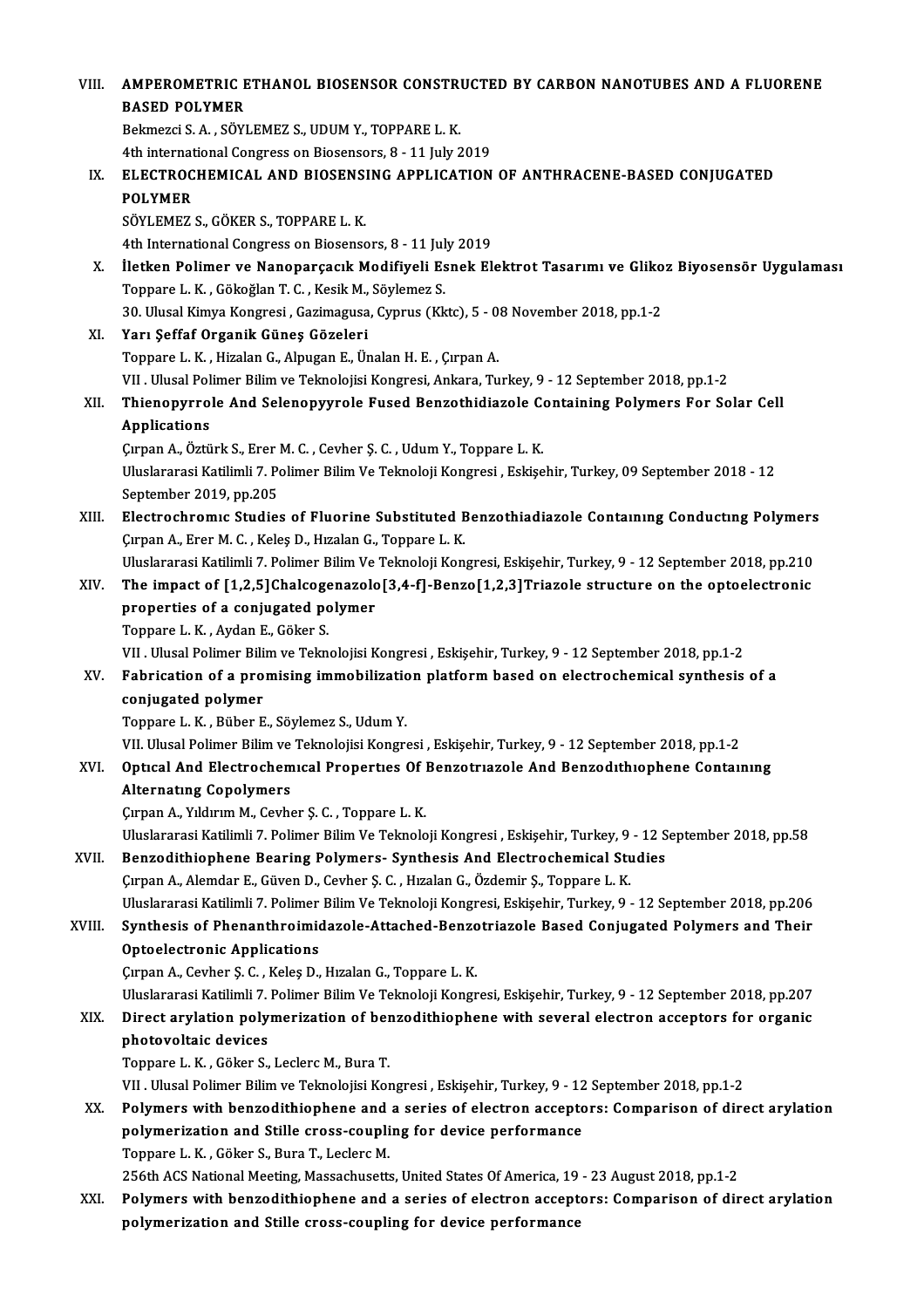|         | Goker S., Bura T., Hizalan G., Toppare L., Leclerc M.                                                                                                                    |
|---------|--------------------------------------------------------------------------------------------------------------------------------------------------------------------------|
|         | 256th National Meeting and Exposition of the American-Chemical-Society (ACS) - Nanoscience, Nanotechnology                                                               |
|         | and Beyond, Massachusetts, United States Of America, 19 - 23 August 2018, vol.256                                                                                        |
| XXII.   | Photovoltaic Properties Of Thienopyrrole And Selenopyyrole Fused Benzothidiazole Containing                                                                              |
|         | Polymers                                                                                                                                                                 |
|         | Çırpan A., Öztürk S., Cevher Ş. C., Bolayır E., Ünalan Ö., Toppare L. K.                                                                                                 |
|         | International Conference on Photovoltaic Science and Technologies (PVCon2018), Ankara, Turkey, 4 - 06 July                                                               |
|         | 2018, pp.1                                                                                                                                                               |
| XXIII.  | Bistriphenylamine- and Benzodithiophene- Based Random Conjugated Polymers in Ternary Blend                                                                               |
|         | <b>Bulk Heterojunction Organic Solar Cells</b>                                                                                                                           |
|         | Toppare L. K., Alemdar E., Cevher Ş. C., Hizalan G., Hacıoğlu Ş., Çırpan A.                                                                                              |
|         | International Conference on Photovoltaic Science and Technologies, Ankara, Turkey, 4 - 06 July 2018, pp.1-2                                                              |
| XXIV.   | BENZODITHIOPHENE AND SELENOPHENE BEARING POLYMER FOR INVERTED ORGANIC SOLAR CELL                                                                                         |
|         | <b>APPLICATIONS</b>                                                                                                                                                      |
|         | Toppare L. K., Hizalan G., Yaşa M., Göker S., Udum Y., Günbaş E. G., Çırpan A.                                                                                           |
|         | International Conference on Photovoltaic Science and Technologies, Ankara, Turkey, 4 - 06 July 2018, pp.1-2                                                              |
| XXV.    | New DPP and Selenophene based NIR Absorbing Polymers for Organic Solar Cell Applications                                                                                 |
|         | Günbaş E. G., Toppare L. K., Baran D., Song, Song X., Oklem G.                                                                                                           |
|         | PVCON 2018 - International Conference on Photovoltaic Science and Technologies, Ankara, Turkey, 4 - 06 July                                                              |
|         | 2018, pp 31                                                                                                                                                              |
| XXVI.   | Poly(triphenylamine-thiazolo[5,4-D]Thiazole) copolymers dye for bulk heterojunction organic solar                                                                        |
|         | cells                                                                                                                                                                    |
|         | Çırpan A., Olgun U., Gülfen M., Uğurlu Ç., Hızalan G., Toppare L. K.                                                                                                     |
|         | International Conference on Photovoltaic Science and Technologies (PVCon2018), Ankara, Turkey, 4 - 06 July                                                               |
|         | 2018, pp.34                                                                                                                                                              |
| XXVII.  | ORGANIC BULK HETEROJUNCTION SOLAR CELLS BASED ON BENZODITHIOPHENE AND                                                                                                    |
|         | BENZOTHIADIAZOLE CONTAINING CONJUGATED POLYMERS                                                                                                                          |
|         | Toppare L. K., Cevher Ş. C., Bolayır E., Ünal Ö., Çırpan A., Taşkaya Aslan S.                                                                                            |
|         | International Conference on Photovoltaic Science and Technologies, Ankara, Turkey, 4 - 06 July 2018, pp.1-2                                                              |
| XXVIII. | Effect Of Selenophene And Thiphene Units On Photovoltaic Performance Of Fluorine Substituted                                                                             |
|         | Benzothiadiazole Bearing Conjugated Polymers                                                                                                                             |
|         | Çırpan A., Erer M. C., Keleş D., Hızalan G., Toppare L. K.<br>International Conference on Photovoltaic Science and Technologies (PVCon2018), Ankara, Turkey, 4 - 06 July |
|         | 2018, pp 1                                                                                                                                                               |
| XXIX.   | Thienopyrrole And Selenopyrrole Containing Conjugated Polymers For Organic Photovoltaics                                                                                 |
|         | Çırpan A., Şen D., Öztürk S., Erer M. C., Udum Y., Toppare L. K.                                                                                                         |
|         | International Conference on Photovoltaic Science and Technologies (PVCon2018), Ankara, Turkey, 4 - 06 July                                                               |
|         | 2018, pp.1                                                                                                                                                               |
| XXX.    | Inverted Organic Solar Cell Applications of Benzodithiophene and Benzotriazole Bearing Alternating                                                                       |
|         | Copolymer                                                                                                                                                                |
|         | Toppare L. K., Bolayır E., Cevher Ş. C., Hacıoğlu Ş., Hizalan G., Çırpan A.                                                                                              |
|         | International Conference on Photovoltaic Science and Technologies, Ankara, Turkey, 4 - 06 July 2018, pp.1-2                                                              |
| XXXI.   | Synthesis and characterization of benzotriazole containing conjugated polymers for bulk                                                                                  |
|         | heterojunction organic photovoltaics                                                                                                                                     |
|         | Çırpan A., Göksu K., Cevher Ş. C., Azeri Ö., Ünal Ö., Hızalan G., Toppare L. K.                                                                                          |
|         | International Conference on Photovoltaic Science and Technologies (PVCon2018), Ankara, Turkey, 4 - 06 July                                                               |
|         | 2010 m1                                                                                                                                                                  |

Cirpan A., G.<br>Internation<br>2018, pp.1<br>Dinest any International Conference on Photovoltaic Science and Technologies (PVCon2018), Ankara, Turkey, 4 - 06 July<br>2018, pp.1<br>XXXII. Direct arylation polymerization of benzodithiophene with a series of electron acceptors for organ

2018, pp.1<br>Direct arylation poly:<br>photovoltaic devices<br>Tannare L. K., Gäkar S. Direct arylation polymerization of ber<br>photovoltaic devices<br>Toppare L. K. , Göker S., Leclerc M., Bura T.<br>2019 MBS Spring Mesting & Eubibit, Arigan

photovoltaic devices<br>Toppare L. K. , Göker S., Leclerc M., Bura T.<br>2018 MRS Spring Meeting & Exhibit, Arizona, United States Of America, 2 - 06 April 2018, pp.1-2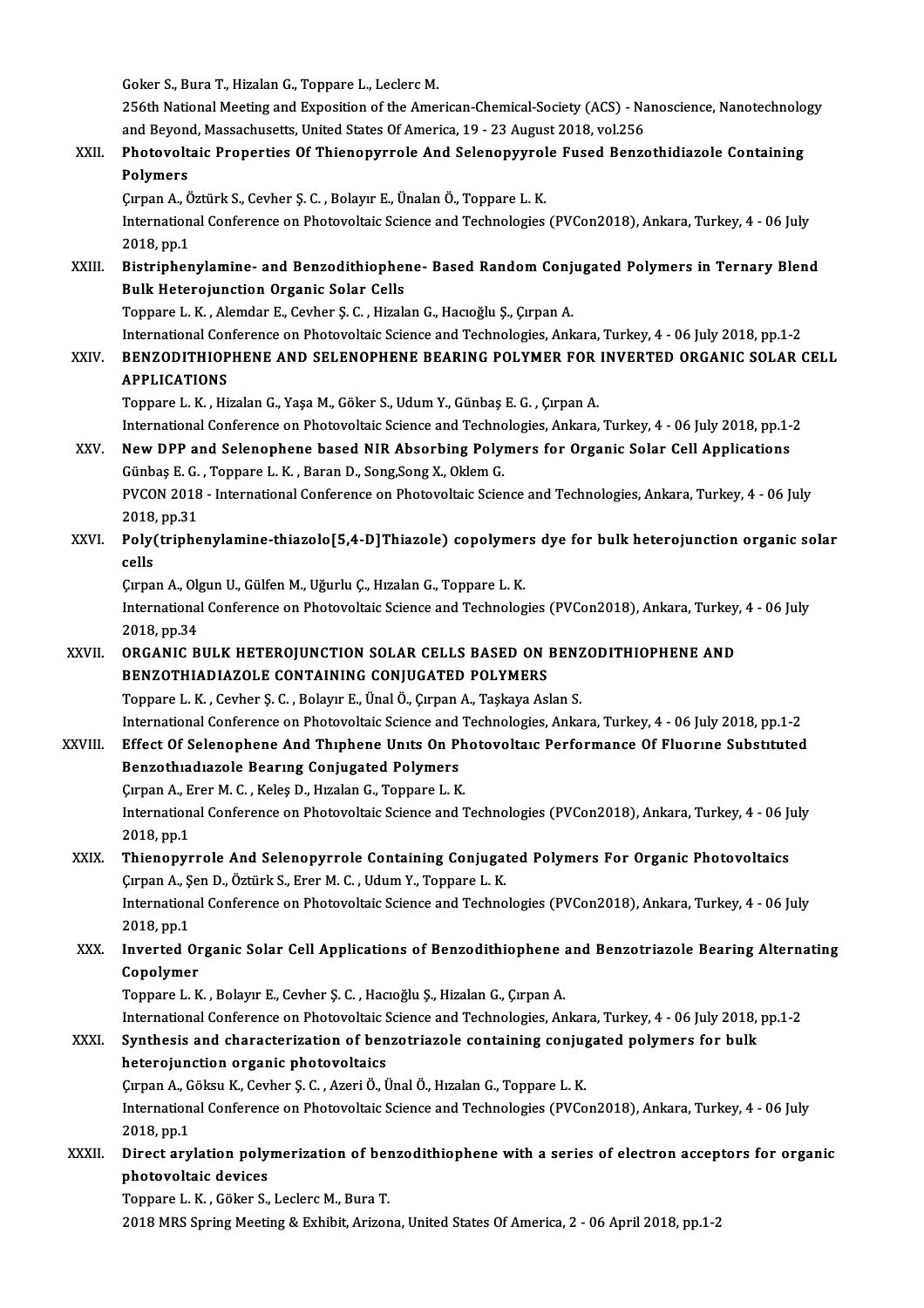| XXXIII.      | Silver Nanowire Networks as Transparent Electrodes for Organic Photovoltaics and Light Emitting             |
|--------------|-------------------------------------------------------------------------------------------------------------|
|              | <b>Diodes</b>                                                                                               |
|              | alpugan e., hızalan g., GÜNBAŞ E. G., ÇIRPAN A., TOPPARE L. K., ÜNALAN H. E.                                |
|              | MRS Fall Meeting 2017, 26 November 2017                                                                     |
| XXXIV.       | silver nanowire networks as transparent electrodes for organic photovoltaics and light emiiting             |
|              | diodes                                                                                                      |
|              | Alpugan E., HIZALAN ÖZSOY G., GÜNBAŞ E. G., ÇIRPAN A., TOPPARE L. K., ÜNALAN H. E.                          |
|              | MRS 2017, 26 November - 01 December 2017                                                                    |
| XXXV.        | A novel 5,6-bis(octyloxy)-2,1,3 benzooxadiazole based donor-acceptor random copolymer for                   |
|              | efficient organic photovoltaic devices                                                                      |
|              | GÖKER S., HIZALAN ÖZSOY G., UDUM Y., TOPPARE L. K.                                                          |
|              | E-MRS 2017, 18 - 21 September 2017                                                                          |
| <b>XXXVI</b> | Benzotiyazol Tabanlı Konjuge Polimerin Sentezi ve Organik Güneş Hücresi Uygulamaları                        |
|              | Keleş D., Bolayır E., TOPPARE L. K., ÇIRPAN A.                                                              |
|              | 29. Ulusal Kimya Kongresi, Turkey, 10 - 14 September 2017                                                   |
| XXXVII.      | Trifenilamin, Benzoditiyofen ve Benzotriazole Türevleri İçeren Serbest Konjüge Polimerlerin                 |
|              | Elektriksel ve Optik Özellikleri                                                                            |
|              | çetin a., CEVHER Ş. C., İSTANBULLUOĞLU Ç., ÖZDEMİR HACIOĞLU Ş., TOPPARE L. K., ÇIRPAN A.                    |
|              | 29. Ulusal Kimya Kongresi, Turkey, 10 - 14 September 2017                                                   |
| XXXVIII.     | AN AMPEROMETRIC GLUCOSE BIOSENSOR PLATFORM CONTAINING CARBON NANOTUBES-ZINC                                 |
|              | PHTHALOCYANINE AND A CONDUCTING POLYMER                                                                     |
|              | Büber E., Yüzer A., SÖYLEMEZ S., KESİK M., İnce M., TOPPARE L. K.                                           |
|              | APME 2017, 21 - 25 May 2017                                                                                 |
| <b>XXXIX</b> | Organic Bulk Heterojunction Solar Cells Based On Thienothiophene And Benzothiadiazole Containing            |
|              | <b>Conjugated Polymers</b>                                                                                  |
|              | Taşkaya Aslan S., Keleş D., Hızalan Özsoy G., Toppare L. K., Çırpan A.                                      |
|              | Advanced Polymers via Macromolecular Engineering (APME 2017), Ghent, Belgium, 21 - 25 May 2017, pp.207      |
| XL.          | NEW QUINOXALINE CONTAINING DONOR-ACCEPTOR TYPE CONJUGATED POLYMERS FOR ORGANIC                              |
|              | SOLAR CELLS                                                                                                 |
|              | Karagaçtı Ö., CEVHER Ş. C., HIZALAN ÖZSOY G., ÖZDEMİR HACIOĞLU Ş., TOPPARE L. K., ÇIRPAN A.                 |
|              | APME 2017, 21 - 25 May 2017                                                                                 |
| XLI.         | RANDOM COPOLYMERS COMPRISING DERIVATIVES OF TRIPHENYLAMINE, BENZODITHIOPHENE AND                            |
|              | BENZOTRIAZOLE MOIETIES FOR PHOTOVOLTAIC APPLICATIONS                                                        |
|              | Çetin A., CEVHER Ş. C., İSTANBULLUOĞLU Ç., ÖZDEMİR HACIOĞLU Ş., TOPPARE L. K., ÇIRPAN A.                    |
|              | APME 2017, 21 - 25 May 2017                                                                                 |
| XLII.        | SYNTHESES OF BENZODITHIOPHENE AND THIENOPYRROLEDIONE CONTAINING RANDOM POLYMERS                             |
|              | FOR ORGANIC SOLAR CELLS                                                                                     |
|              | Azeri Ö., Aktaş E., İSTANBULLUOĞLU Ç., ÖZDEMİR HACIOĞLU Ş., TOPPARE L. K. , ÇIRPAN A.                       |
|              | APME 2017, 21 - 25 May 2017                                                                                 |
| XLIII.       | ORGANIC BULK HETEROJUNCTION SOLAR CELLS BASED ONTHIENOTHIOPHENE AND                                         |
|              | BENZOTHIADIAZOLE CONTAININGCONJUGATED POLYMERS                                                              |
|              | Taşkaya S., Keleş D., HIZALAN ÖZSOY G., TOPPARE L. K., ÇIRPAN A.                                            |
|              | APME 2017, 21 - 25 May 2017                                                                                 |
| XLIV.        | Syntheses, electrochemical and spectroelectrochemical characterizations of quinoxaline-based                |
|              | conjugated polymers for organic photovoltaics                                                               |
|              | Yasa M., Goker S., Udum Y. A., Gunbas G., Toppare L.                                                        |
|              | 253rd National Meeting of the American-Chemical-Society (ACS) on Advanced Materials, Technologies, Systems, |
|              | and Processes, San-Francisco, Costa Rica, 2 - 06 April 2017, vol.253                                        |
| XLV.         | 2,1,3-Benzooxadiazole, thiophene and benzodithiophene based random copolymers for organic                   |
|              | photovoltaics:Thiophene versus thieno[3,2-b]thiophene as $\pi$ -conjugated linkers                          |
|              | GÖKER S., HIZALAN ÖZSOY G., Aktaş E., Kutkan S., ÇIRPAN A., TOPPARE L. K.                                   |
|              |                                                                                                             |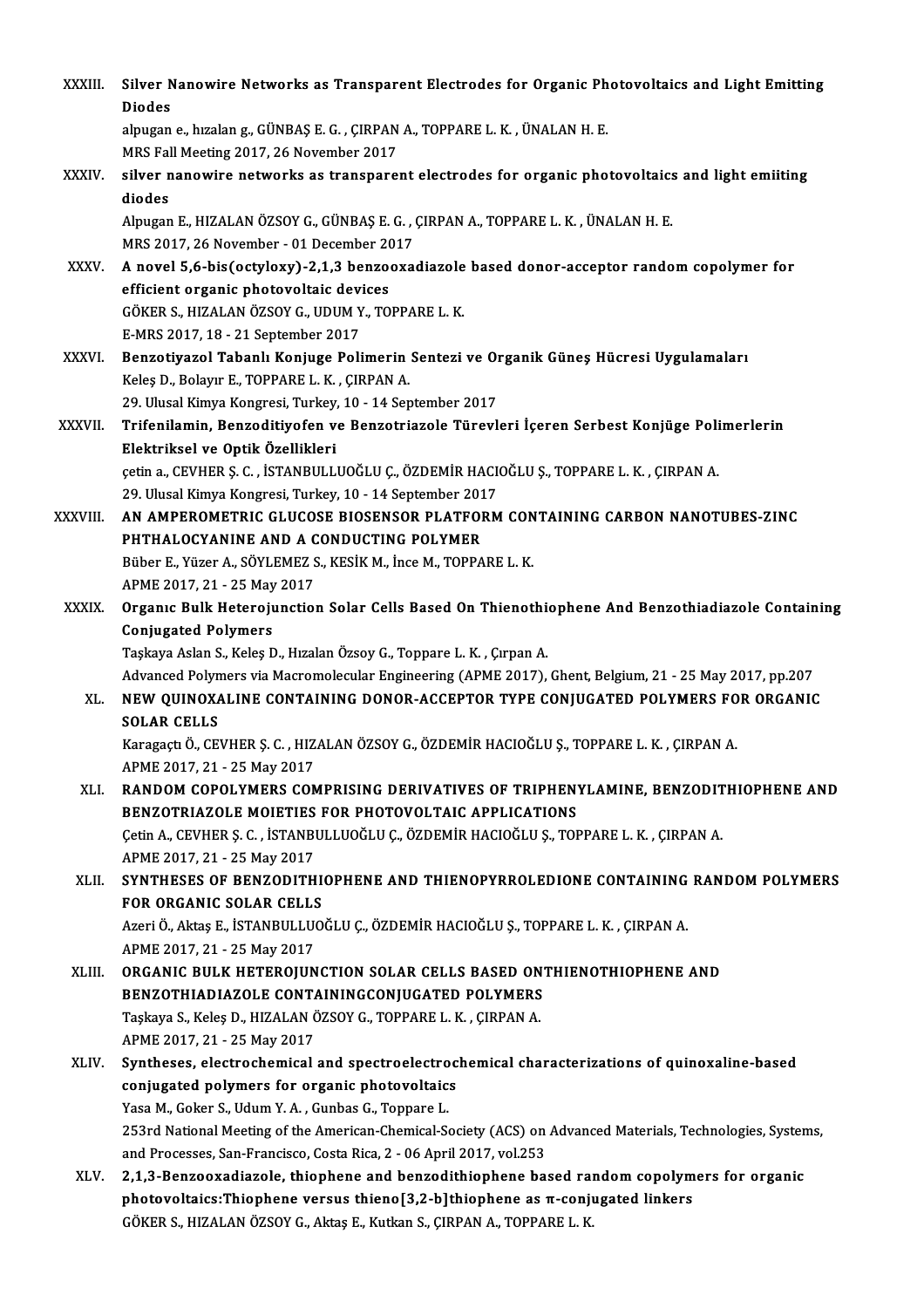ACS253,2 -06April2017

- ACS 253, 2 06 April 2017<br>XLVI. Synthesis, Electrochemical and Spectroelectrochemical Characterization of Quinoxaline-Based<br>Conjugated Polymons for Organia Photoyaltaics ACS 253, 2 - 06 April 2017<br>Synthesis, Electrochemical and Spectroelectrock<br>Conjugated Polymers for Organic Photovoltaics<br>Yess M. GÖVER S. UDUM Y. CÜNRAS E.C., TOPRAPE I Conjugated Polymers for Organic Photovoltaics<br>Yaşa M., GÖKER S., UDUM Y., GÜNBAŞ E. G., TOPPARE L. K. 253rd American Chemical Society National Meeting Exposition, 2 - 06 April 2017 XLVII. Solution Processed Orange Light Emitting Diodes Using Polyfluorene Derivative HIZALAN ÖZSOY G., Erlik O., ÇIRPAN A., TOPPARE L. K. 46th IUPACWorldPolymer Congress (MACRO2016),17-21 July2016, İstanbul,Turkey.,17 -21 July2016
- HIZALAN ÖZSOY G., Erlik O., ÇIRPAN A., TOPPARE L. K.<br>46th IUPAC World Polymer Congress (MACRO 2016), 17-21 July 2016, İstanbul, Turkey., 17 21 July 2016<br>XLVIII. Alkyl end group Modification of Benzotriazole and Thiophene CEVHERŞ.C. ,KeleşD.,ÖZDEMİRHACIOĞLUŞ.,TOPPAREL.K. ,ÇIRPANA. Alkyl end group Modification of Benzotriazole and Thiophene Containing Conjugated Polymer<br>CEVHER Ş. C. , Keleş D., ÖZDEMİR HACIOĞLU Ş., TOPPARE L. K. , ÇIRPAN A.<br>46th IUPAC World Polymer Congress (MACRO 2016), 17-21 July 2 46th IUPAC World Polymer Congress (MACRO 2016), 17-21 July 2016, İstanbul, Turkey, 17 - 21 July 2016
- XLIX. Solution Processed Orange Light Emitting Diodes Using Polyfluorene Derivatives Solution Processed Orange Light Emitting Diodes Using P<br>HIZALAN ÖZSOY G., erlik o., ÇIRPAN A., TOPPARE L. K.<br>Macro-2016 World Polymer Congess Istanbul, 17 - 21 July 2016<br>An effective surface design besed on a seniusated po
	- HIZALAN ÖZSOY G., erlik o., ÇIRPAN A., TOPPARE L. K.<br>Macro-2016 World Polymer Congess Istanbul, 17 21 July 2016<br>L. An effective surface design based on a conjugated polymer and silver nanowires for the detection of<br>nanow Macro-2016 World Polymer Conges:<br>An effective surface design base<br>paraoxon in tap water and milk<br>turen L KESİK M. SÖVLEMEZ S. GÖK An effective surface design based on a conjugated polymer and silver nai<br>paraoxon in tap water and milk<br>turan J., KESİK M., SÖYLEMEZ S., GÖKER S., coşgun ş., ÜNALAN H. E. , TOPPARE L. K.<br>46th UIBAC World Bokwası Congress ( paraoxon in tap water and milk<br>turan J., KESİK M., SÖYLEMEZ S., GÖKER S., coşgun ş., ÜNALAN H. E. , TOPPARE L. K.<br>46th IUPAC World Polymer Congress (MACRO 2016), 17 - 21 July 2016
	- turan J., KESİK M., SÖYLEMEZ S., GÖKER S., coşgun ş., ÜNALAN H. E. , TOPPARE L. K.<br>46th IUPAC World Polymer Congress (MACRO 2016), 17 21 July 2016<br>LI. Synthesis and Characterization of Fluorene Based Random Copolymer wit 46th IUPAC World Poly<br>Synthesis and Chara<br>Benzoselenadiazole<br>Intian 6 GÖKER S.ÖZ Synthesis and Characterization of Fluorene Based R<br>Benzoselenadiazole<br>kutkan s., GÖKER S., ÖZDEMİR HACIOĞLU Ş., TOPPARE L. K.<br>46th UIBAC World Polymor Congress (MACPO 2016), 17 Benzoselenadiazole<br>kutkan s., GÖKER S., ÖZDEMİR HACIOĞLU Ş., TOPPARE L. K.<br>46th IUPAC World Polymer Congress (MACRO 2016), 17 - 21 July 2016<br>A sendusting polymer and a selixarene derivative A povel surfa

- kutkan s., GÖKER S., ÖZDEMİR HACIOĞLU Ş., TOPPARE L. K.<br>46th IUPAC World Polymer Congress (MACRO 2016), 17 21 July 2016<br>LII. A conducting polymer and a calixarene derivative A novel surface design for glucose detection 46th IUPAC World Polymer Congress (MACRO 2016), 17 - 21 July 2016<br>A conducting polymer and a calixarene derivative A novel surface design for gluc<br>gökoğlan c., SÖYLEMEZ S., KESİK M., ünay h., sayın s., ÇIRPAN A., YILDIZ H. A conducting polymer and a calixarene derivative A novel surfa<br>gökoğlan c., SÖYLEMEZ S., KESİK M., ünay h., sayın s., ÇIRPAN A., YILDIZ I<br>46th IUPAC World Polymer Congress (MACRO 2016), 17 - 21 July 2016<br>CONIUC ATED POLYME gökoğlan c., SÖYLEMEZ S., KESİK M., ünay h., sayın s., ÇIRPAI<br>46th IUPAC World Polymer Congress (MACRO 2016), 17 - 2<br>LIII. CONJUGATED POLYMERS AND THEIR APPLICATIONS<br>TOPPAPEL *V*
- 46th IUPAC We<br>CONJUGATED<br>TOPPARE L. K.<br>Magna 2016 W TOPPARE L. K.<br>Macro 2016 World Polymer CongressIstanbul Turkey, 17 - 21 July 2016

TOPPARE L. K.<br>Macro 2016 World Polymer CongressIstanbul Turkey, 17 - 21 July 2016<br>LIV. Multi Functional Fluorescent Scaffold as a Multicolor Probe Design and Application in Targeted Cell<br>Imaging Macro 20<br><mark>Multi Fu</mark><br>Imaging<br>*V*ESiV M Multi Functional Fluorescent Scaffold as a Multicolor Probe Design and Application in Targeted Cell<br>Imaging<br>KESİK M., demir b., barlas f. b. , GEYİK C., CEVHER Ş. C. , ODACI DEMİRKOL D., TİMUR S., ÇIRPAN A., TOPPARE L. K.<br>

Imaging<br>KESİK M., demir b., barlas f. b. , GEYİK C., CEVHER Ş. C. , ODACI DEMİRKOL D., TİMUR S., ÇIRPAN A., TOPPARE L. K. KESİK M., demir b., barlas f. b. , GEYİK C., CEVHER Ş. C. , ODACI DEMİRKOL D., TİMUR S., ÇIRPAN A., TOPPA<br>46th IUPAC World Polymer Congress (MACRO 2016), 17 - 21 July 2016<br>LV. The effect of the triphenylamine unit on elect

46th IUPAC World Polymer Congress (MACRO 2016), 17 - 21 July 2016<br>The effect of the triphenylamine unit on electrochemical behav<br>conjugated polymers<br>ÖZDEMİR HACIOĞLU Ş., toksabay s., şendur m., TOPPARE L. K. The effect of the triphenylamine unit on electrochemic<br>conjugated polymers<br>ÖZDEMİR HACIOĞLU Ş., toksabay s., şendur m., TOPPARE L. K.<br>Messe 2016 Wexld Polymer Congresslatanbul Turkey 17, 21

Macro 2016 World Polymer CongressIstanbul Turkey, 17 - 21 July 2016

- LVI. Triazoloquinoxaline Bearing Copolymer for Electrochromic and Organic Photovoltaic Applications Macro 2016 World Polymer CongressIstanbul Turkey, 17 - 21 July 2016<br>Triazoloquinoxaline Bearing Copolymer for Electrochromic and Organic Pho<br>ÖZDEMİR HACIOĞLU Ş., aktaş e., HIZALAN ÖZSOY G., ünlü n., ÇIRPAN A., TOPPARE L. K Triazoloquinoxaline Bearing Copolymer for Electrochromic and Organic Photovoltaic<br>ÖZDEMİR HACIOĞLU Ș., aktaş e., HIZALAN ÖZSOY G., ünlü n., ÇIRPAN A., TOPPARE L. K.<br>EU PVSEC ( photovoltaic solar energy conference) 2016 (Mu ÖZDEMİR HACIOĞLU Ş., aktaş e., HIZALAN ÖZSOY G., ünlü n., ÇIRPAN A., TOPPARE L. K.<br>EU PVSEC (photovoltaic solar energy conference) 2016 (Munich GERMANY), 20 - 24 June 2016<br>LVII. To investigate the electrical properties of
- EU PVSEC ( photovoltaic solar energy conference) 2016 (Munich GERMANY), 20 24 June 2016<br>To investigate the electrical properties of new silafluorene based conjugated polymers<br>YILDIZ D. E., erliko., HIZALAN ÖZSOY G., TOPP To investigate the electrical properties of new silafluorene based conjugated polymers<br>YILDIZ D. E. , erlik o., HIZALAN ÖZSOY G., TOPPARE L. K. , ÇIRPAN A.<br>nd International Conference on Organic Electronic Material Technol YILDIZ D. E., erlik o., HIZALAN ÖZSOY G., TOPPARE L. K., ÇIRPAN A.<br>
nd International Conference on Organic Electronic Material Technologies (OEMT2016), 17 - 19 May<br>
LVIII. Analysis of Reverse Bias Transport Mechanisms in C
- nd International Conference on Organic Electronic I<br>Analysis of Reverse Bias Transport Mechanis<br>YILDIZ D. E. , apaydın d., TOPPARE L. K. , ÇIRPAN A.<br>nd International Conference on Organic Electronic I Analysis of Reverse Bias Transport Mechanisms in Conjugated Copolymer Based Diodes<br>YILDIZ D. E. , apaydın d., TOPPARE L. K. , ÇIRPAN A.<br>nd International Conference on Organic Electronic Material Technologies (OEMT2016), 17 YILDIZ D. E. , apaydın d., TOPPARE L. K. , ÇIRPAN A.<br>nd International Conference on Organic Electronic Material Technologies (OEMT2016), 17 - 19 May 2016<br>LIX. Optoelctronic Application of Phenanthrenyl Imidazole Deriva
	- nd International Conference on Organic Electronic Material Technologies (Optoelctronic Application of Phenanthrenyl Imidazole Derivatives<br>Sohrabnia N., CEVHER Ş. C. , HIZALAN ÖZSOY G., TOPPARE L. K. , ÇIRPAN A.<br>E MPS Sprin Optoelctronic Application of Phenanthrenyl Imidazole Den<br>Sohrabnia N., CEVHER Ş. C. , HIZALAN ÖZSOY G., TOPPARE L. K. , Ç<br>E-MRS Spring Meeting and Exhibit, Lille, France, 2 - 06 May 2016<br>Medifications of Quinovaline on the
	- E-MRS Spring Meeting and Exhibit, Lille, France, 2 06 May 2016<br>LX. Modifications of Quinoxaline on the Polymeric Materials for Optoelectronic Devices E-MRS Spring Meeting and Exhibit, Lille, France, 2 - 06 May 2016<br>Modifications of Quinoxaline on the Polymeric Materials for Optoelect<br>CEVHER Ş. C. , temiz c., HIZALAN ÖZSOY G., UDUM Y., TOPPARE L. K. , ÇIRPAN A.<br>EMPS. may Modifications of Quinoxaline on the Polyr<br>CEVHER Ş. C. , temiz c., HIZALAN ÖZSOY G., UDI<br>EMRS, may 2016 Lille, France, 2 - 06 May 2016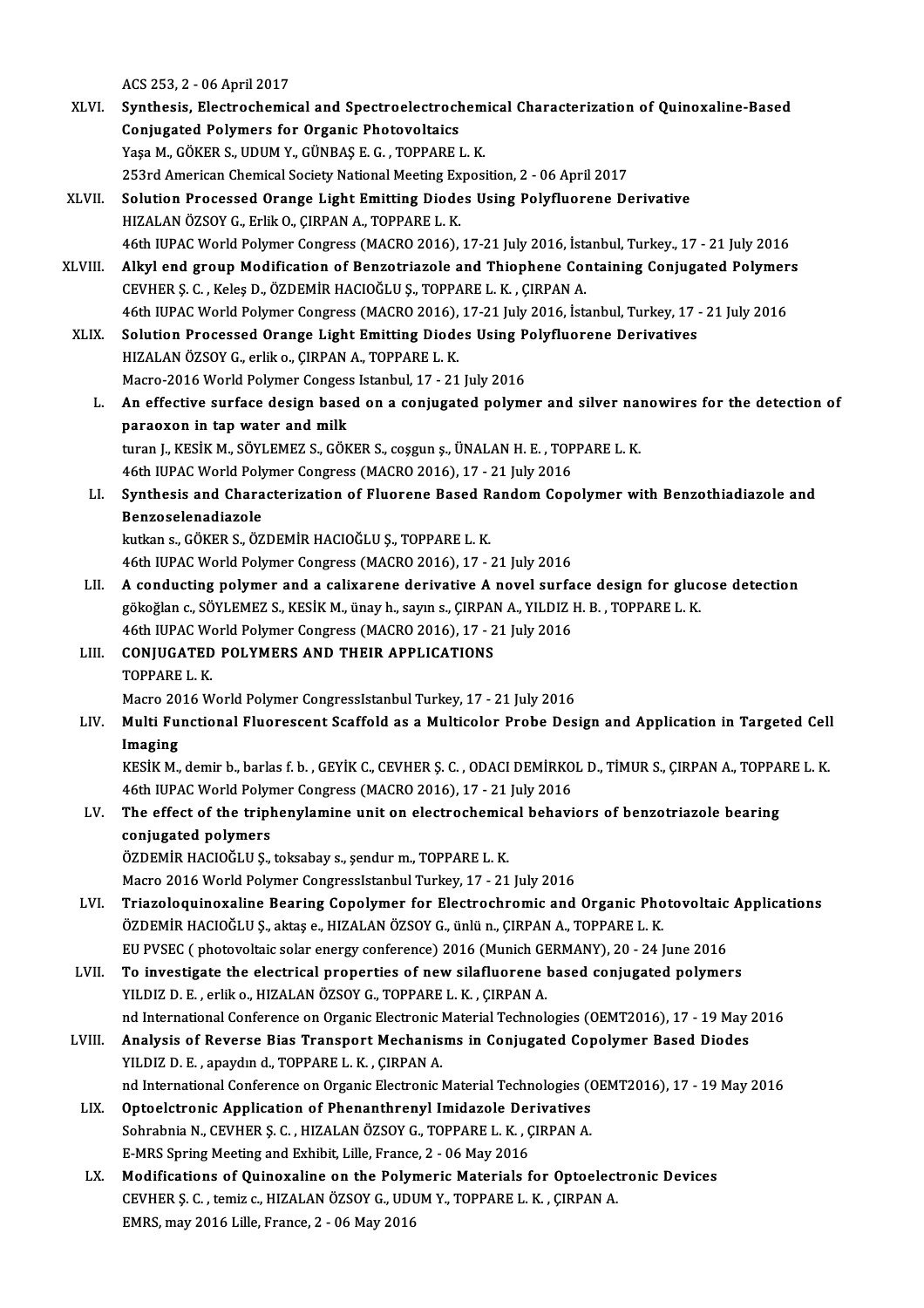| LXI.    | CARBAZOLE BASED ALTERNATING COPOLYMER FOR ELECTROCHROMIC AND ORGANIC                                                                                                         |
|---------|------------------------------------------------------------------------------------------------------------------------------------------------------------------------------|
|         | PHOTOVOLTAIC APPLICATIONS                                                                                                                                                    |
|         | önk i., İSTANBULLUOĞLU Ç., HIZALAN ÖZSOY G., ÖZDEMİR HACIOĞLU Ş., CEVHER Ş. C. , ÇIRPAN A., TOPPARE L. K.                                                                    |
|         | EMRS, may 2016 Lille, France, 2 - 06 May 2016                                                                                                                                |
| LXII.   | Synthesis and Characterization of Conducting Polymers Containing Polypeptide and Ferrocene Side                                                                              |
|         | <b>Chains as Ethanol Biosensors</b>                                                                                                                                          |
|         | KESİK M., akbulut h., SÖYLEMEZ S., CEVHER Ş. C., HIZALAN ÖZSOY G., UDUM Y., endo T., Yamada S., ÇIRPAN A.,                                                                   |
|         | YAĞCI Y., et al.                                                                                                                                                             |
|         | 251st American Chemical Society National Meeting & ExpositionTheme: Computers in ChemistryDivision of                                                                        |
|         | Polymer Chemistry, 13 - 17 March 2016                                                                                                                                        |
| LXIII.  | Incorporation of Different Conjugated Linkers into Low Band Gap Polymers Based on 5 6 bis<br>octyloxy 2 1 3 benzooxadiazole for Tuning Efficiency of Organic Photovoltaics   |
|         | GÖKER S., HIZALAN ÖZSOY G., UDUM Y., TOPPARE L. K.                                                                                                                           |
|         | 251st American Chemical Society National Meeting & ExpositionTheme: Computers in ChemistryDivision of                                                                        |
|         | Polymer Chemistry, 13 - 17 March 2016                                                                                                                                        |
| LXIV.   | Analysis of Thickness Dependent Forward Bias Conduction Mechanisms in Organic Diodes                                                                                         |
|         | YILDIZ D. E., TOPPARE L. K., CIRPAN A.                                                                                                                                       |
|         | International Physics Conference at the Anatolian Peak, IPCAP, 25 - 27 February 2016                                                                                         |
| LXV.    | Analysis of thickness dependent forward bias conduction mechanism in organic diodes                                                                                          |
|         | YILDIZ D. E., TOPPARE L. K., ÇIRPAN A.                                                                                                                                       |
|         | nternational Physics Conference at the Anatolian Peak, IPCAP 2016, 25 - 27 February 2016                                                                                     |
| LXVI.   | CONJUGATED COPOLYMERS FROM BENZODITHIOPHENE AND BENZOTRIAZOLE SYNTHESIS AND                                                                                                  |
|         | PHOTOVOLTAIC APPLICATIONS<br>ÇIRPAN A., Akbaşoğlu Ünlü N., HIZALAN ÖZSOY G., TOPPARE L. K.                                                                                   |
|         | Trans Mediterranean Colloquium on Heterocyclic Chemistry TRAMECH VIII, 11 - 15 November 2015                                                                                 |
| LXVII.  | Conjugated Polymer Based Organic Light Emitting Diodes                                                                                                                       |
|         | HIZALAN ÖZSOY G., Koçak G., Aktaş E., ÇIRPAN A., TOPPARE L. K.                                                                                                               |
|         | 7 LED ve LED Aydınlatma Konferansı, 1 - 04 October 2015                                                                                                                      |
| LXVIII. | Preparation and Characterization of Perovskite Lavers                                                                                                                        |
|         | HIZALAN ÖZSOY G., Hosseini A., YERCİ S., ÇIRPAN A., TOPPARE L. K.                                                                                                            |
|         | 1st International Conference on Perovskite Solar Cells and Optoelectronics, 27 - 29 September 2015                                                                           |
| LXIX.   | Multi functional molecules and multicolor probes for targeted cell imaging                                                                                                   |
|         | TOPPARE L.K.                                                                                                                                                                 |
| LXX.    | RSC Symposium Series: Catalysis and Sensing fo Health, 7 - 11 September 2015<br>Syntheses and Optical Properties of Perfluorophenyl Containing Benzimidazole Derivatives The |
|         | <b>Effect of Donor Units</b>                                                                                                                                                 |
|         | İleri M., ÖZDEMİR HACIOĞLU Ş., ÇIRPAN A., TOPPARE L. K.                                                                                                                      |
|         | European Polymer Federation Congress, 21 - 26 June 2015                                                                                                                      |
| LXXI.   | The effect of the different donor units on fluorescent conjugated polymers containing 2 1 3                                                                                  |
|         | benzooxadiazole as the acceptor unit                                                                                                                                         |
|         | GÖKER S., HIZALAN ÖZSOY G., İleri M., ÖZDEMİR HACIOĞLU Ş., TOPPARE L. K.                                                                                                     |
|         | European Polymer Federation Congress, 21 - 26 June 2015                                                                                                                      |
| LXXII.  | An Acetylcholinesterase Biosensor Based on a Conducting Polymer Using Multiwalled Carbon                                                                                     |
|         | Nanotubes for Amperometric Detection of Organophosphorous Pesticides                                                                                                         |
|         | KESİK M., Ekiz Kanık F., Turan J., Kolb M., TİMUR S., Bahadır M., TOPPARE L. K.                                                                                              |
|         | ISE-Sponsored Meeting; XXIII International Symposium on Bioelectrochemistry and Bioenergetics, 14 - 18 June<br>2015                                                          |
| LXXIII. | Development of An Efficient Immobilization Matrix Based On A Conducting Polymer and                                                                                          |
|         | Functionalized Multiwall Carbon Nanotubes Synthesis And Its Application To Ethanol Biosensor                                                                                 |
|         | SÖYLEMEZ S., Ekiz Kanık F., Demirci Uzun S., ÖZDEMİR HACIOĞLU Ş., TOPPARE L. K.                                                                                              |
|         | ISE-Sponsored Meeting; XXIII International Symposium on Bioelectrochemistry and Bioenergetics, 14 - 18 June                                                                  |
|         |                                                                                                                                                                              |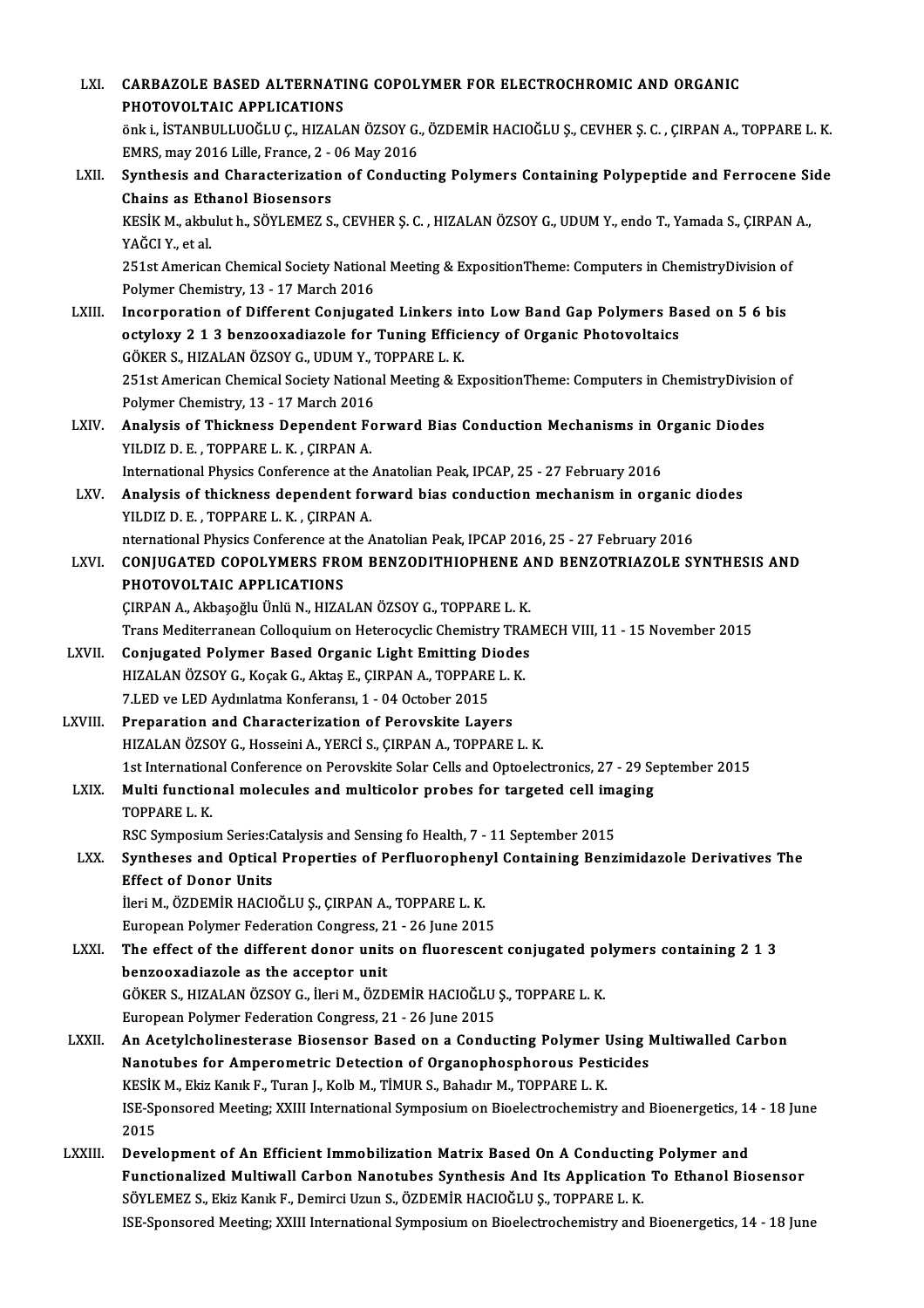2015 2015<br>LXXIV. Development of an Amperometric Biosensor Based on A Novel Conducting Copolymer for Detection<br>Anti Demontic Drugs 2015<br>Development of an Amp<br>of Anti Dementia Drugs<br>Turon L KESİK M. SÖVLEM Development of an Amperometric Biosensor Based on A Novel Cond<mark>u</mark><br>of Anti Dementia Drugs<br>Turan J., KESİK M., SÖYLEMEZ S., GÖKER S., Kolb M., Bahadır M., TOPPARE L. K.<br><sup>ISE</sup> Sponsored Mesting: YYIII International Sumnesium of Anti Dementia Drugs<br>Turan J., KESİK M., SÖYLEMEZ S., GÖKER S., Kolb M., Bahadır M., TOPPARE L. K.<br>ISE-Sponsored Meeting; XXIII International Symposium on Bioelectrochemistry and Bioenergetics, 14 - 18 June<br>2015 Turan<br>ISE-Sp<br>2015<br>Cond ISE-Sponsored Meeting; XXIII International Symposium on Bioelectrochemistry and Bioenergeti<br>2015<br>LXXV. Conducting Polymer Based Efficient Surface Design for the Detection of Cholesterol<br>2011 EMEZ S. UDUM V. KESİK M. CÜNDOĞ 2015<br>Conducting Polymer Based Efficient Surface Design for the Detection of Choles<br>SÖYLEMEZ S., UDUM Y., KESİK M., GÜNDOĞDU HIZLIATEŞ C., ERGÜN M.Y. , TOPPARE L. K.<br>1st Conference of Medical and Biological Engineering in B Conducting Polymer Based Efficient Surface Design for the Detection of Cholesterol<br>SÖYLEMEZ S., UDUM Y., KESİK M., GÜNDOĞDU HIZLIATEŞ C., ERGÜN M. Y. , TOPPARE L. K.<br>1st Conference of Medical and Biological Engineering in SÖYLEMEZ S., UDUM Y., KESİK M., GÜNDOĞDU HIZLIATEŞ C., ERGÜN M. Y. , TOPPARE L. K.<br>1st Conference of Medical and Biological Engineering in Bosnia and Herzegovina, 13 - 15 March 2015<br>LXXVI. High Stability of Benzothiophene 1st Conference of Medical and Biological Eng<br>High Stability of Benzothiophene and Be<br>Inverted Organic Solar Cell Application High Stability of Benzothiophene and Benzotriazole Containing Medium Band GapPolymer for<br>Inverted Organic Solar Cell Application<br>Ünay H., HIZALAN ÖZSOY G., TOPPARE L. K. , ÇIRPAN A., Alturk Parlak E.<br>E-MRS 2015 Spring Meet Ünay H., HIZALAN ÖZSOY G., TOPPARE L. K., CIRPAN A., Alturk Parlak E. Ünay H., HIZALAN ÖZSOY G., TOPPARE L. K. , ÇIRPAN A., Alturk Parlak E.<br>E-MRS 2015 Spring Meeting, Lille Grand Palais, 11 - 15 May 2015<br>LXXVII. Random copolymer comprising 5 6 bis octyloxy 2 1 3 benzooxadiazole for Bulk E-MRS 2015 Spring Meeting, Lille Grand<br>Random copolymer comprising 5 6<br>cell Synthesis and characterization Random copolymer comprising 5 6 bis octyloxy 2 1 3 bel<br>cell Synthesis and characterization<br>GÖKER S., HIZALAN ÖZSOY G., İleri M., ÇIRPAN A., TOPPARE L. K.<br>2nd Turkish Selan Electrisity Conference and Eubibition 27 - 29 cell Synthesis and characterization<br>GÖKER S., HIZALAN ÖZSOY G., İleri M., ÇIRPAN A., TOPPARE L. K.<br>3rd Turkish Solar Electricity Conference and Exhibition, 27 - 29 April 2015<br>Bongetriagele based elternating senelymen synth 3rd Turkish Solar Electricity Conference and Exhibition, 27 - 29 April 2015<br>LXXVIII. Benzotriazole based alternating copolymer synthesis for organic photovoltaic applications 3rd Turkish Solar Electricity Conference and Exhibition, 27 - 29 April 2015<br>Benzotriazole based alternating copolymer synthesis for organic photovoltaic application<br>İSTANBULLUOĞLU Ç., GÖKER S., HIZALAN ÖZSOY G., ÖZDEMİR HA Benzotriazole based alternating copolymer synthesis for organic p<br>ISTANBULLUOĞLU Ç., GÖKER S., HIZALAN ÖZSOY G., ÖZDEMİR HACIOĞLU Ş<br>3rd Turkish Solar Electricity Conference and Exhibition, 27 - 29 April 2015<br>SU AELUORENE A ISTANBULLUOĞLU Ç., GÖKER S., HIZALAN ÖZSOY G., ÖZDEMIR HACIOĞLU Ş., UDUM Y., TOPPARE L. K.<br>3rd Turkish Solar Electricity Conference and Exhibition, 27 - 29 April 2015<br>LXXIX. SILAFLUORENE AND THIOPHENE BEARING POLYMER FOR P 3rd Turkish Solar Electricity Conference and Exhibition, 27 - 29 April 2015<br>SILAFLUORENE AND THIOPHENE BEARING POLYMER FOR POLYMER SOLAR CELL APPLICATIONS<br>HIZALAN ÖZSOY G., Erlik O., Akbaşoğlu Ünlü N., ÖZDEMİR HACIOĞLU Ş., SILAFLUO<br>HIZALAN (<br>ÇIRPAN A. HIZALAN ÖZSOY G., Erlik O., Akbaşoğlu Ünlü N., ÖZDEMİR HACIOĞLU Ş., Çön<br>ÇIRPAN A.<br>3rd Turkish Solar Electricity Conference and Exhibition, 27 - 29 April 2015<br>Solanium Containing Conducting Polymor Based Byranose Ovidase CIRPAN A.<br>3rd Turkish Solar Electricity Conference and Exhibition, 27 - 29 April 2015<br>LXXX. Selenium Containing Conducting Polymer Based Pyranose Oxidase Biosensor for Glucose Detection 3rd Turkish Solar Electricity Conference and Exhibition, 27 - 29 Apr<br>Selenium Containing Conducting Polymer Based Pyranose C<br>Gökoğlan T. C. , SÖYLEMEZ S., KESİK M., Toksabay S., TOPPARE L. K.<br>1st Conference of Medical and Selenium Containing Conducting Polymer Based Pyranose Oxidase Biosensor for Glucose I<br>Gökoğlan T. C. , SÖYLEMEZ S., KESİK M., Toksabay S., TOPPARE L. K.<br>1st Conference of Medical and Biological Engineering in Bosnia and He Gökoğlan T. C. , SÖYLEMEZ S., KESİK M., Toksabay S., TOPPARE L. K.<br>1st Conference of Medical and Biological Engineering in Bosnia and Herzegovina, 13 - 15 March 2015<br>2. Conjugated Copolymers From Benzodıthıophene And Benzo 1st Conference<br>Conjugated C<br>Applications<br>CIPPAN A Hal Conjugated Copolymers From Benzodithio<br>Applications<br>ÇIRPAN A., Unlu N. A. , Hızalan G., TOPPARE L. K.<br>Trans Mediterranean Colloquium en Heterogyeli Applications<br>CIRPAN A., Unlu N. A. , Hizalan G., TOPPARE L. K.<br>Trans Mediterranean Colloquium on Heterocyclic Chemistry (TRAMECH), 11 - 15 November 2015 CIRPAN A., Unlu N. A. , Hızalan G., TOPPARE L. K.<br>Trans Mediterranean Colloquium on Heterocyclic Chemistry (TRAMECH), 11 - 15 November 2015<br>LXXXII. Green as it Gets; Donor-Acceptor type Polymers as the Key to Realizati Display Devices Green as it Gets; Do<br>Display Devices<br>Gunbas G., Toppare L.<br>12th International Sun 13th International Symposium on Polymers and Organic Chemistry, Montreal, Canada, 5 - 08 July 2009, vol.297, pp.79-86 Gunbas G., Toppare L.

### Episodes in the Encyclopedia

pisodes in the Encyclopedia<br>I. Encylopedia of Polymeric Nanomaterials<br>CAMURUUB TOPPAREL K Encylopedia of Polymeric<br>CAMURLU P., TOPPARE L. K. Encylopedia of Pc<br>ÇAMURLU P., TOPP*l*<br>Springer, pp., 2015

# Springer, pp., 2015<br>Supported Projects

Supported Projects<br>TOPPARE L. K. , İLERİ M., Project Supported by Higher Education Institutions, BENZİMİDAZOL TÜREVLERİNİN SENTEZİ,<br>KARAKTERİZASYONU VE ÇÜNES BU İ UYÇULAMALARL 2018, Continues KARAKTERİZASYONU VE GÜNEŞ PİLİ UYGULAMALARI, 2018 - Continues<br>TOPPARE L. K. , GÖKER S., Project Supported by Higher Education Institutions, BENZAZOLE İCEREN İLETKEN TOPPARE L. K. , İLERİ M., Project Supported by Higher Education Institutions, BENZİMİDAZOL TÜREVLERİNİN<br>KARAKTERİZASYONU VE GÜNEŞ PİLİ UYGULAMALARI, 2018 - Continues<br>TOPPARE L. K. , GÖKER S., Project Supported by Higher Ed POLİMERLERİN DİZAYNI, SENTEZİ VE YAPI-ÖZELLİK İLİŞKİLERİ, 2018 - Continues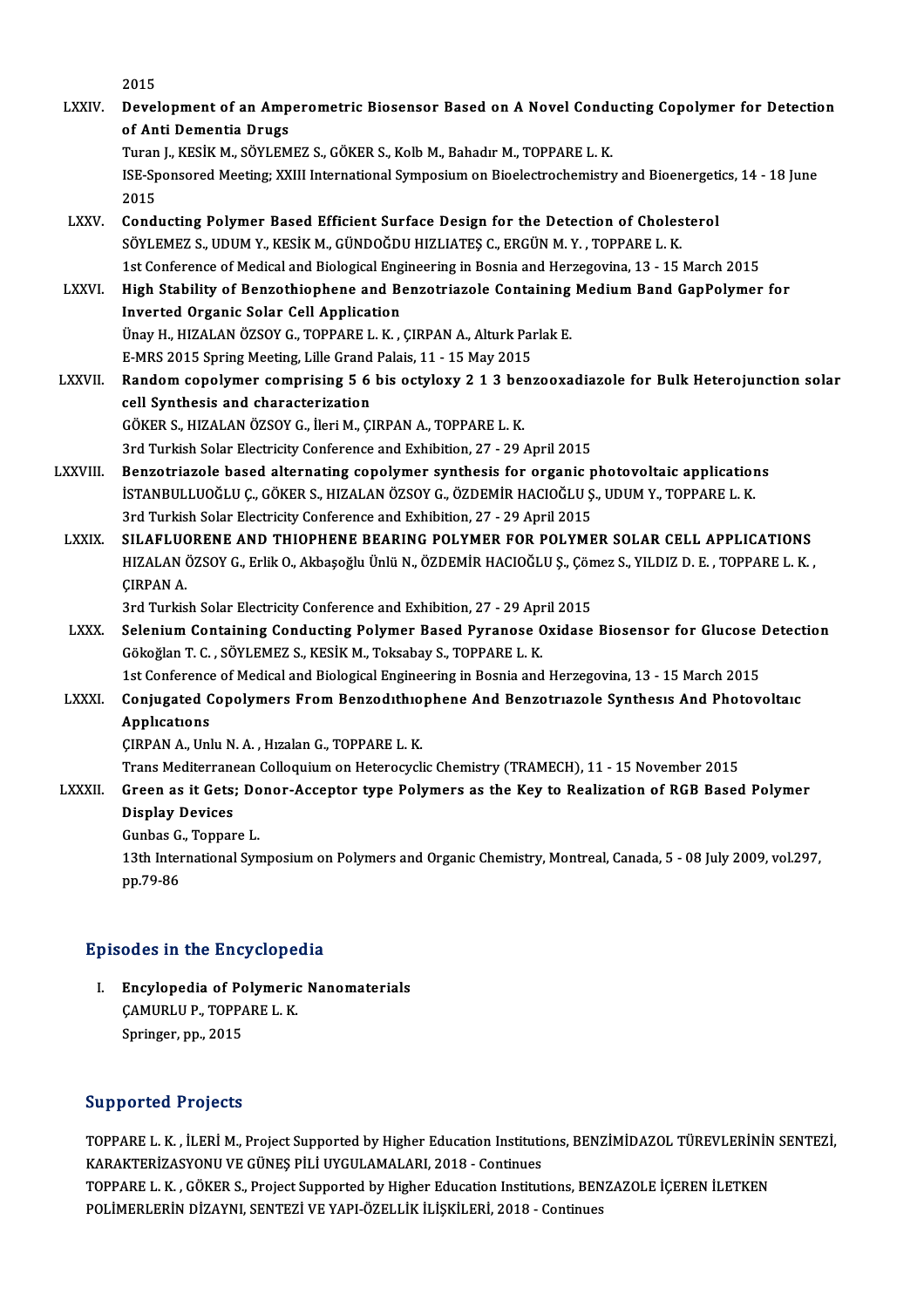TOPPARE L. K. , İSTANBULLUOĞLU Ç., Project Supported by Higher Education Institutions, BENZOSELENADIYAZOL<br>TEMELLİ KOROLİMERLERİN SENTEZİ VE ÇÜNES PİLİ UVCULAMALARL 2019, Continues TOPPARE L. K. , İSTANBULLUOĞLU Ç., Project Supported by Higher Education Institutions<br>TEMELLİ KOPOLİMERLERİN SENTEZİ VE GÜNEŞ PİLİ UYGULAMALARI, 2018 - Continues<br>TOPPARE L. K., TÜRİTAK International Bilateral Jejnt Coopera TOPPARE L. K. , İSTANBULLUOĞLU Ç., Project Supported by Higher Education Institutions, BENZOSELENADIYAZOL<br>TEMELLİ KOPOLİMERLERİN SENTEZİ VE GÜNEŞ PİLİ UYGULAMALARI, 2018 - Continues<br>TOPPARE L. K. , TÜBİTAK International Bi

TEMELLİ KOPOLİMERLERİN SENTEZİ VE GÜNEŞ PİLİ UYGULAMALARI, 2018 - Continues<br>TOPPARE L. K. , TÜBİTAK International Bilateral Joint Cooperation Program Project, İşlen<br>Pilleri Için Ara Tabaka Dizaynı, 2017 - Continues TOPPARE L. K., TÜBİTAK International Bilateral Joint Cooperation Program Project, İslenebilir Yüksek Verimli Günes

HACALOĞLU J., Project Supported by Higher Education Institutions, İletken Kopolimer Bazlı Alkol Biyosensörleri<br>Geliştirilmesi, 2018 - 2019 TOPPARE L. K., ÖNAL A. M., ESENTÜRK O., DANIŞMAN M. F., EREL GÖKTEPE İ., ÇIRPAN A., ASİL ALPTEKİN D., HACALOĞLU J., Project Supported by Higher Education Institutions, İletken Kopolimer Bazlı Alkol Biyosensörleri<br>Geliştirilmesi, 2018 - 2019<br>Toppare L. K. , Hizalan G., Ülkü A., Project Supported by Defense Industry, Grafen

Geliştirilmesi, 2018 - 2019<br>Toppare L. K. , Hizalan G., Ülki<br>(Elmas) Projesi, 2016 - 2018<br>Toppare L. K., TUBITAK Proje Toppare L. K. , Hizalan G., Ülkü A., Project Supported by Defense Industry, Grafen Tabanlı Ekran Modülü Geliştirilmesi<br>(Elmas) Projesi, 2016 - 2018<br>Toppare L. K. , TUBITAK Project, Kızıl ötesi bölgede soğurma yapan yenilik

(Elmas) Projesi, 2016 - 2018<br>Toppare L. K. , TUBITAK Project, Kızıl ötesi bölgede soğurma yapan yenilikçi malzemelerin geliştirilmesi ve<br>yapımı tadarımları ile en az %5 verime sahip yarı şeffaf güneş gözelerinin gerçekleşt

Toppare L. K. , TUBITAK Project, Kızıl ötesi bölgede soğurma yapan yenilikçi malzemelerin geliştirilmesi ve yeni cihaz<br>yapımı tadarımları ile en az %5 verime sahip yarı şeffaf güneş gözelerinin gerçekleştirilmesi, 2015 - 2 yapımı tadarımları ile en az %5 verime sahip yarı şeffaf güneş gözelerinin gerçekleştirilmesi, 2015 - 2018<br>Toppare L. K. , TUBITAK Project, Kızıl Ötesi Bölgede Soğurma Yapan Yenilikçi Malzemelerin Geliştirilmesi ve Y<br>Yapıs Toppare L. K. , TUBITAK Project, Kızıl Ötesi Bölgede Soğurma Yapan Yenilikçi Malzemelerin Geliştirilmes<br>Yapısı Tasarımları ile En Az %5 Verime Sahip Yarı-şeffaf Güneş Hücrelerinin Gerçekleştirilmesi, 2015 - :<br>TOPPARE L. K. Yapısı Tasarımları ile En Az %5 Verime Sahip Yarı-şeffaf Güneş Hücrelerini<br>TOPPARE L. K. , Project Supported by Higher Education Institutions, BENZC<br>KOPOLİMERLERİN SENTEZİ VE GÜNEŞ PİLİ UYGULAMALARI, 2017 - 2017<br>TOPPARE L. TOPPARE L. K. , Project Supported by Higher Education Institutions, BENZOSELENADİYAZOL TEMELLİ<br>KOPOLİMERLERİN SENTEZİ VE GÜNEŞ PİLİ UYGULAMALARI, 2017 - 2017<br>TOPPARE L. K. , Project Supported by Higher Education Institutio

KOPOLİMERLERİN SENTEZİ VE GÜNEŞ PİLİ UYGULAMALARI, 2017 - 2017<br>TOPPARE L. K. , Project Supported by Higher Education Institutions, ÇOK KATMANLI KARBON NANOTÜP VE İLETKEN<br>POLİMER TABANLI ORGANOFOSFORLU PESTİSİT TAYİNİ İÇİN TOPPARE L. <mark>I</mark><br>POLİMER TAI<br>2017 - 2017<br>TOPPARE L. I POLİMER TABANLI ORGANOFOSFORLU PESTİSİT TAYİNİ İÇİN AMPEROMETRİK ASETİLKOLİNESTERAZ BİYOSENSÖR<br>2017 - 2017<br>TOPPARE L. K. , ÖNAL A. M. , ESENTÜRK O., AZERİ Ö., BÜBER E., DANIŞMAN M. F. , EREL GÖKTEPE İ., ÇIRPAN A., ASİL<br>ALB

2017 - 2017<br>TOPPARE L. K. , ÖNAL A. M. , ESENTÜRK O., AZERİ Ö., BÜBER E., DANIŞMAN M. F. , EREL GÖKTEPE İ., ÇIRPAN A., ASİ<br>ALPTEKİN D., HACALOĞLU J., Project Supported by Higher Education Institutions, Farklı makroyapılar TOPPARE L. K. , ÖNAL A. M. , ESENTÜRK O., AZERİ Ö., BÜBER E., DANIŞMAN M.<br>ALPTEKİN D., HACALOĞLU J., Project Supported by Higher Education Institution<br>iletken polimer bazlı çeşitli alkol biyosensörlerinin geliştirilmesi, 2 ALPTEKİN D., HACALOĞLU J., Project Supported by Higher Education Institutions, Farklı makroyapılar kullanılarak<br>iletken polimer bazlı çeşitli alkol biyosensörlerinin geliştirilmesi, 2017 - 2017<br>TOPPARE L. K. , Project Supp

iletken polimer bazlı çeşitli alkol biyosensörlerinin geliştirilmesi, 2017 - 2017<br>TOPPARE L. K. , Project Supported by Higher Education Institutions, 5,10-Di NAPHTHO BİS İÇEREN DONO-AKSEPTOR<br>TÜRÜNDEKİ KONJUGE POLİMERLERİN TOPPARE L. K. , Project Supported by Higher Education Institutions, 5,10-Di NAPHTHO BİS İÇEREN DONO-AKSEPTOI<br>TÜRÜNDEKİ KONJUGE POLİMERLERİN SENTEZİ VE FOTOVOLTAİK ÖZELLİKLERİ, 2017 - 2017<br>TOPPARE L. K. , Project Supported

TÜRÜNDEKİ KONJUGE POLİMERLERİN SENTEZİ VE FOTOVOLTAİK ÖZELLİKLERİ, 2017 - 2017<br>TOPPARE L. K. , Project Supported by Higher Education Institutions, BENZİMİDAZOL İÇEREN KONJÜGE<br>BİYOSENSÖR UYGULAMASI İÇİN SENTEZİ VE ELEKTROKİ TOPPARE L. K. , Project Supported by Higher Education Institutions, BENZİMİDAZOL İÇEREN KONJÜGE POLİMERİN<br>BİYOSENSÖR UYGULAMASI İÇİN SENTEZİ VE ELEKTROKİMYASAL KARAKTERİZASYONU, 2017 - 2017<br>TOPPARE L. K. , Project Supporte

BİYOSENSÖR UYGULAMASI İÇİN SENTEZİ VE ELEKTROKİMYASAL KARAKTERİZA<br>TOPPARE L. K. , Project Supported by Higher Education Institutions, İLETKEN PO<br>TABAKASI OLARAK PEROVSKİTE GÜNEŞ PİLLERİNDE KULLANIMI, 2017 - 2017<br>TOPPARE L. TOPPARE L. K. , Project Supported by Higher Education Institutions, İLETKEN POLİMERLERİN BOŞLUK AKTARMA<br>TABAKASI OLARAK PEROVSKİTE GÜNEŞ PİLLERİNDE KULLANIMI, 2017 - 2017<br>TOPPARE L. K. , Project Supported by Higher Educati

TABAKASI OLARAK PEROVSKİTE GÜNEŞ PİLLERİNDE KULLANIMI, 2017 - 2017<br>TOPPARE L. K. , Project Supported by Higher Education Institutions, BENZAZOLE İÇEREN İLETKEN POLİMERLERİN<br>DİZAYNI, SENTEZİ VE YAPI ÖZELLİK İLİŞKİLERİ, 2017 TOPPARE L. K. , Project Supported by Higher Education Institutions, BENZAZOLE İÇEREN İLETKEN POLİMERLERİN<br>DİZAYNI, SENTEZİ VE YAPI ÖZELLİK İLİŞKİLERİ, 2017 - 2017<br>TOPPARE L. K. , Project Supported by Higher Education Insti

DİZAYNI, SENTEZİ VE YAPI ÖZELLİK İLİŞKİLERİ, 2017 - 2017<br>TOPPARE L. K. , Project Supported by Higher Education Institutions, INDENO FLIOREN -2,1,3 BENZOTİYADİAZOL İÇE<br>DONÖR-AKSEPTÖR TİPİ KOPOLİMERLERİN SENTEZİ, KARAKTERİZA TOPPA<br>DONÖ<br>2017<br>TOPPA DONÖR-AKSEPTÖR TİPİ KOPOLİMERLERİN SENTEZİ, KARAKTERİZASYONU VE FOTOVOLTAİK ÖZELLİKLERİ, 2017 -<br>2017<br>TOPPARE L. K. , Project Supported by Higher Education Institutions, KİNOKSALİN İÇEREN POLİMERLERİN OPTİK VE<br>ELEKTRONİK ÖZ

2017<br>TOPPARE L. K. , Project Supported by Higher Education Institutions, KİNOKSALİN İÇEREN POLİMERLERİN OPTİK VE<br>ELEKTRONİK ÖZELLİKLERİNİN ELEKTRON ALICI VE ELEKTRON VERİCİ GRUPLARLA DEĞİŞTİRİLMESİ, 2017 - 2017<br>TOPPARE L. TOPPARE L. K. , Project Supported by Higher Education Institutions, KİNOKSALİN İÇEREN POLİMERLERİN OPTİK VE<br>ELEKTRONİK ÖZELLİKLERİNİN ELEKTRON ALICI VE ELEKTRON VERİCİ GRUPLARLA DEĞİŞTİRİLMESİ, 2017 - 2017<br>TOPPARE L. K. , ELEKTRONİK ÖZELLİKLERİNİN ELEKTRON ALICI VE ELEKTRON VERİCİ GRUPLARLA DEĞİŞTİRİLMESİ, 201'<br>TOPPARE L. K. , Project Supported by Higher Education Institutions, FARKLI MAKRO YAPILARIN İLETKEN P<br>BAZLI AMPEROMETRİK BİYOSENSÖR TOPPARE L. K. , Project Supported by Higher Education Institutions, FARKLI MAKRO YAPILARIN İLETKEN POLİMER<br>BAZLI AMPEROMETRİK BİYOSENSÖR PERFORMANSI ÜZERİNE ETKİLERİNİN ARAŞTIRILMASI, 2017 - 2017<br>TOPPARE L. K. , Project Su BAZLI AMPEROMETRİK BİYOSENSÖR PERFORMANSI ÜZERİNE ETKİLERİNİN ARAŞTIRILMASI,<br>TOPPARE L. K. , Project Supported by Higher Education Institutions, SELENOFEN İÇEREN POLİ<br>ELEKTROKİMYASAL KARAKTERİZASYONLARI VE GÜNEŞ GÖZESİ ÇAL

TOPPARE L. K. , Project Supported by Higher Education Institutions, SELENOFEN İÇEREN POLİMERLERİN SENTEZİ, ELEKTROKİMYASAL KARAKTERİZASYONLARI VE GÜNEŞ GÖZESİ ÇALIŞMALARI, 2017 - 2017<br>TOPPARE L. K. , Project Supported by H ELEKTROKİMYASAL KARAKTERİZASYONLARI VE GÜNEŞ GÖZESİ ÇAH<br>TOPPARE L. K. , Project Supported by Higher Education Institutions, l<br>KARAKTERİZASYONU VE GÜNEŞ PİLİ UYGULAMALARI, 2017 - 2017<br>TOPPAPE L. K., Project Supported by Hig TOPPARE L. K. , Project Supported by Higher Education Institutions, BENZİMİDAZOL TÜREVLERİNİN SENTEZİ,<br>KARAKTERİZASYONU VE GÜNEŞ PİLİ UYGULAMALARI, 2017 - 2017<br>TOPPARE L. K. , Project Supported by Higher Education Institut

KARAKTERİZASYONU VE GÜNEŞ PİLİ UYGULAMALARI, 2017 - 2017<br>TOPPARE L. K. , Project Supported by Higher Education Institutions, İLETKI<br>YÜZEY TASARIMI: GLİKOZ TAYİNİ İÇİN BİYOSENSÖR YAPIMI, 2017 - 2017<br>Tennare L. K., 192020 Pr TOPPARE L. K. , Project Supported by Higher Education Institutions, İLETKEN POLİMER VE GRAPHENE BAĞLI YENİ<br>YÜZEY TASARIMI: GLİKOZ TAYİNİ İÇİN BİYOSENSÖR YAPIMI, 2017 - 2017<br>Toppare L. K. , H2020 Project, Eco friendly digit

YÜZEY TASA<mark>l</mark><br>Toppare L. K.<br>2014 - 2017<br>TOPPAPE L. L Toppare L. K. , H2020 Project, Eco friendly digital advertising display, based on novel printable electrochromic polymers,<br>2014 - 2017<br>TOPPARE L. K. , GÖKER S., EREL GÖKTEPE İ., ÇORUH N., ÇIRPAN A., GÜNBAŞ E. G. , ZORA M.,

2014 - 2017<br>TOPPARE L. K. , GÖKER S., EREL GÖKTEPE İ., ÇORUH N., ÇIRPAN A., GÜNBAŞ E. G. , ZORA M., Project Supported by Higher<br>Education Institutions, Pestisit tayinine dönük biyosensörlerin hazırlanması, 2016 - 2016 TOPPARE L. K. , GÖKER S., EREL GÖKTEPE İ., ÇORUH N., ÇIRPAN A., GÜNBAŞ E. G. , ZORA M., Project Supported by H<br>Education Institutions, Pestisit tayinine dönük biyosensörlerin hazırlanması, 2016 - 2016<br>TOPPARE L. K. , Proje

Education Institutions,<br>TOPPARE L. K. , Projec<br>PROJESİ, 2014 - 2016<br>TOPPARE L. K. , Projec TOPPARE L. K. , Project Supported by Higher Education Institutions, FEN BİLİMLERİ ENSTİTÜSÜ/LİSANSÜSTÜ TEZ<br>PROJESİ, 2014 - 2016<br>TOPPARE L. K. , Project Supported by Higher Education Institutions, FEN BİLİMLERİ ENSTİTÜSÜ/Lİ

PROJESİ, 2014 - 2016<br>TOPPARE L. K. , Projec<br>PROJESİ, 2014 - 2016<br>TOPPARE L. K. , Projec TOPPARE L. K. , Project Supported by Higher Education Institutions, FEN BİLİMLERİ ENSTİTÜSÜ/LİSANSÜSTÜ TEZ<br>PROJESİ, 2014 - 2016<br>TOPPARE L. K. , Project Supported by Higher Education Institutions, FEN BİLİMLERİ ENSTİTÜSÜ/Lİ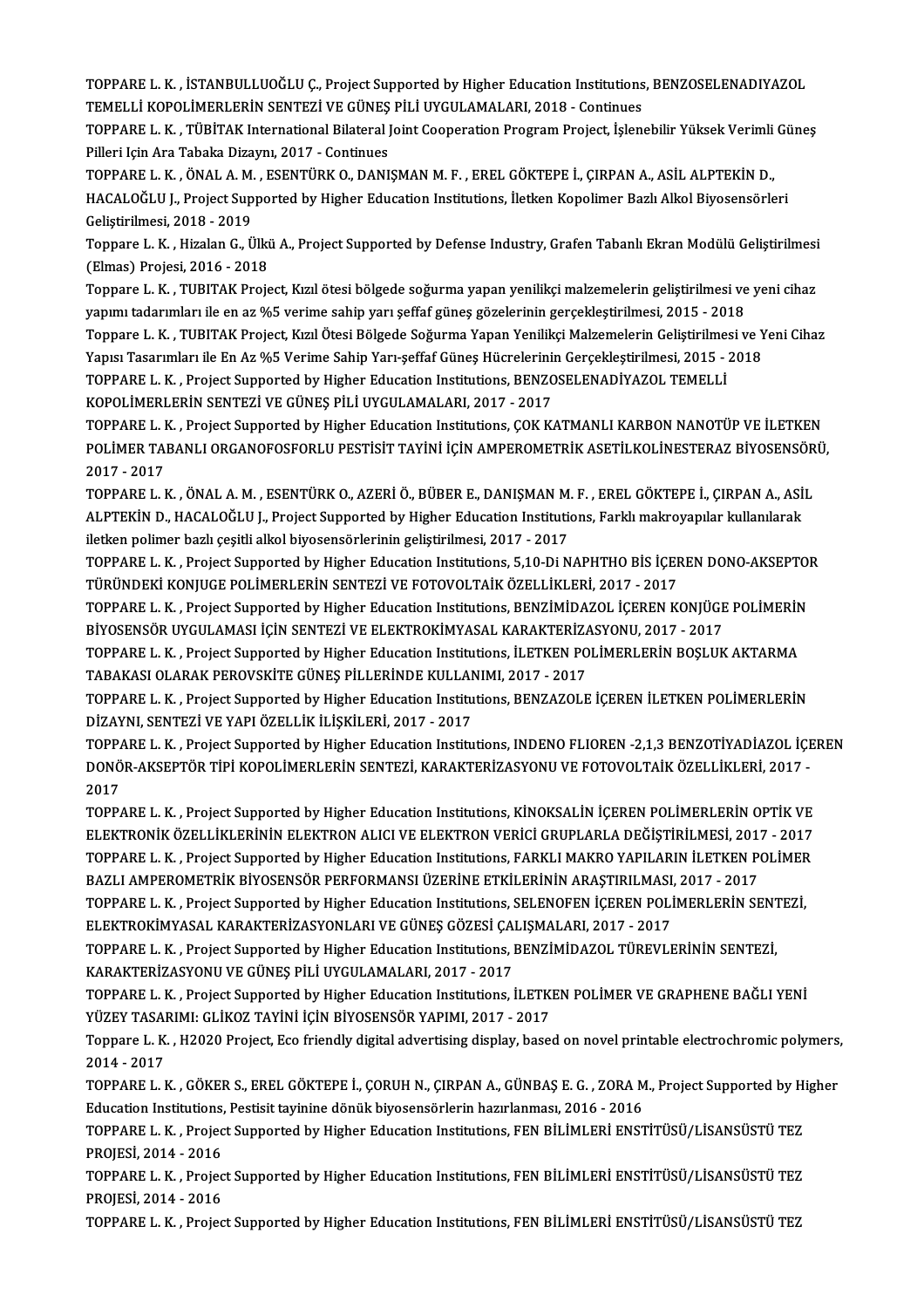PROJESİ,2014 -2016 PROJESİ, 2014 - 2016<br>TOPPARE L. K. , Project Supported by Higher Education Institutions, FEN BİLİMLERİ ENSTİTÜSÜ/LİSANSÜSTÜ TEZ<br>PROJESİ, 2014 - 2016 PROJESİ, 2014 - 2016<br>TOPPARE L. K. , Projec<br>PROJESİ, 2014 - 2016<br>TOPPARE L. K. , Projec TOPPARE L. K. , Project Supported by Higher Education Institutions, FEN BİLİMLERİ ENSTİTÜSÜ/LİSANSÜSTÜ TEZ<br>PROJESİ, 2014 - 2016<br>TOPPARE L. K. , Project Supported by Higher Education Institutions, FEN BİLİMLERİ ENSTİTÜSÜ/Lİ PROJESİ, 2014 - 2016<br>TOPPARE L. K. , Projec<br>PROJESİ, 2014 - 2016<br>TOPPAPE L. K. , Projec TOPPARE L. K. , Project Supported by Higher Education Institutions, FEN BİLİMLERİ ENSTİTÜSÜ/LİSANSÜSTÜ TEZ<br>PROJESİ, 2014 - 2016<br>TOPPARE L. K. , Project Supported by Higher Education Institutions, FEN BİLİMLERİ ENSTİTÜSÜ/Lİ PROJESİ, 2014 - 2016<br>TOPPARE L. K. , Project Supported by Higher Education Institutions, FEN BİLİMLERİ ENSTİTÜSÜ/LİSANSÜSTÜ TEZ<br>PROJESİ, 2014 - 2016 TOPPARE L. K. , Project Supported by Higher Education Institutions, FEN BİLİMLERİ ENSTİTÜSÜ/LİSANSÜSTÜ TEZ<br>PROJESİ, 2014 - 2016<br>TOPPARE L. K. , Project Supported by Higher Education Institutions, FEN BİLİMLERİ ENSTİTÜSÜ/Lİ PROJESİ, 2014 - 2016<br>TOPPARE L. K. , Projec<br>PROJESİ, 2014 - 2016<br>TOPPARE L. K. , Projec TOPPARE L. K. , Project Supported by Higher Education Institutions, FEN BİLİMLERİ ENSTİTÜSÜ/LİSANSÜSTÜ TEZ<br>PROJESİ, 2014 - 2016<br>TOPPARE L. K. , Project Supported by Higher Education Institutions, FEN BİLİMLERİ ENSTİTÜSÜ/Lİ PROJESİ, 2014 - 2016<br>TOPPARE L. K. , Projec<br>PROJESİ, 2014 - 2016<br>TOPPARE L. K. EREL ( TOPPARE L. K. , Project Supported by Higher Education Institutions, FEN BİLİMLERİ ENSTİTÜSÜ/LİSANSÜSTÜ TEZ<br>PROJESİ, 2014 - 2016<br>TOPPARE L. K. , EREL GÖKTEPE İ., ÇORUH N., ÇIRPAN A., Project Supported by Higher Education In PROJESİ, 2014 - 2016<br>TOPPARE L. K. , EREL GÖKTEPE İ., ÇORUH N., ÇIRPAN A., Project Supported by Higher Education Institutions, Tiyofen ve<br>Selenofen türevlerinin sentezi, elektrokromik ve güneş gözesi uygulamaları, 2015 - 2 TOPPARE L. K. , EREL GÖKTEPE İ., ÇORUH N., ÇIRPAN A., Project Supported by Higher Education Institutions, Tiyofe<br>Selenofen türevlerinin sentezi, elektrokromik ve güneş gözesi uygulamaları, 2015 - 2015<br>TOPPARE L. K. , Proje Selenofen türevlerinin<br>TOPPARE L. K. , Projec<br>PROJESİ, 2014 - 2015<br>TOPPARE L. K. , Projec TOPPARE L. K. , Project Supported by Higher Education Institutions, FEN BİLİMLERİ ENSTİTÜSÜ/LİSANSÜSTÜ TEZ<br>PROJESİ, 2014 - 2015<br>TOPPARE L. K. , Project Supported by Higher Education Institutions, FEN BİLİMLERİ ENSTİTÜSÜ/Lİ PROJESİ, 2014 - 2015<br>TOPPARE L. K. , Projec<br>PROJESİ, 2014 - 2015<br>TOPPARE L. K. , Projec TOPPARE L. K. , Project Supported by Higher Education Institutions, FEN BİLİMLERİ ENSTİTÜSÜ/LİSANSÜSTÜ TEZ<br>PROJESİ, 2014 - 2015<br>TOPPARE L. K. , Project Supported by Higher Education Institutions, FEN BİLİMLERİ ENSTİTÜSÜ/Lİ PROJESİ, 2014 - 2015<br>TOPPARE L. K. , Project Supported by Higher Education Institutions, FEN BİLİMLERİ ENSTİTÜSÜ/LİSANSÜSTÜ TEZ<br>PROJESİ, 2014 - 2015 TOPPARE L. K. , Project Supported by Higher Education Institutions, FEN BİLİMLERİ ENSTİTÜSÜ/LİSANSÜSTÜ TEZ<br>PROJESİ, 2014 - 2015<br>TOPPARE L. K. , Project Supported by Higher Education Institutions, FEN BİLİMLERİ ENSTİTÜSÜ/Lİ PROJESİ, 2014 - 2015<br>TOPPARE L. K. , Projec<br>PROJESİ, 2014 - 2015<br>TOPPARE L. K. , Projec TOPPARE L. K. , Project Supported by Higher Education Institutions, FEN BİLİMLERİ ENSTİTÜSÜ/LİSANSÜSTÜ TEZ<br>PROJESİ, 2014 - 2015<br>TOPPARE L. K. , Project Supported by Higher Education Institutions, FEN BİLİMLERİ ENSTİTÜSÜ/Lİ PROJESİ, 2014 - 2015<br>TOPPARE L. K. , Project Supported by Higher Education Institutions, FEN BİLİMLERİ ENSTİTÜSÜ/LİSANSÜSTÜ TEZ<br>PROJESİ, 2014 - 2015 TOPPARE L. K. , Project Supported by Higher Education Institutions, FEN BİLİMLERİ ENSTİTÜSÜ/LİSANSÜSTÜ TEZ<br>PROJESİ, 2014 - 2015<br>TOPPARE L. K. , Project Supported by Higher Education Institutions, FEN BİLİMLERİ ENSTİTÜSÜ/Lİ PROJESİ, 2014 - 2015<br>TOPPARE L. K. , Projec<br>PROJESİ, 2014 - 2015<br>TOPPARE L. K. , Projec TOPPARE L. K. , Project Supported by Higher Education Institutions, FEN BİLİMLERİ ENSTİTÜSÜ/LİSANSÜSTÜ TEZ<br>PROJESİ, 2014 - 2015<br>TOPPARE L. K. , Project Supported by Higher Education Institutions, FEN BİLİMLERİ ENSTİTÜSÜ/Lİ PROJESİ, 2014 - 2015<br>TOPPARE L. K. , Projec<br>PROJESİ, 2014 - 2015<br>TOPPARE L. K. , Projec TOPPARE L. K. , Project Supported by Higher Education Institutions, FEN BİLİMLERİ ENSTİTÜSÜ/LİSANSÜSTÜ TEZ<br>PROJESİ, 2014 - 2015<br>TOPPARE L. K. , Project Supported by Higher Education Institutions, FEN BİLİMLERİ ENSTİTÜSÜ/Lİ PROJESİ, 2014 - 2015<br>TOPPARE L. K. , Project Supported by Higher Education Institutions, FEN BİLİMLERİ ENSTİTÜSÜ/LİSANSÜSTÜ TEZ<br>PROJESİ, 2014 - 2015 TOPPARE L. K. , Project Supported by Higher Education Institutions, FEN BİLİMLERİ ENSTİTÜSÜ/LİSANSÜSTÜ TEZ<br>PROJESİ, 2014 - 2015<br>TOPPARE L. K. , Project Supported by Higher Education Institutions, FEN BİLİMLERİ ENSTİTÜSÜ/Lİ PROJESİ, 2014 - 2015<br>TOPPARE L. K. , Projec<br>PROJESİ, 2014 - 2014<br>TOPPARE L. K. , Projec TOPPARE L. K. , Project Supported by Higher Education Institutions, FEN BİLİMLERİ ENSTİTÜSÜ/LİSANSÜSTÜ TEZ<br>PROJESİ, 2014 - 2014<br>TOPPARE L. K. , Project Supported by Higher Education Institutions, FEN BİLİMLERİ ENSTİTÜSÜ/Lİ PROJESİ, 2014 - 2014<br>TOPPARE L. K. , Projec<br>PROJESİ, 2014 - 2014<br>TOPPARE L. K. , Projec TOPPARE L. K. , Project Supported by Higher Education Institutions, FEN BİLİMLERİ ENSTİTÜSÜ/LİSANSÜSTÜ TEZ<br>PROJESİ, 2014 - 2014<br>TOPPARE L. K. , Project Supported by Higher Education Institutions, FEN BİLİMLERİ ENSTİTÜSÜ/Lİ PROJESİ, 2014 - 2014<br>TOPPARE L. K. , Projec<br>PROJESİ, 2014 - 2014<br>TOPPARE L. K. , Projec TOPPARE L. K. , Project Supported by Higher Education Institutions, FEN BİLİMLERİ ENSTİTÜSÜ/LİSANSÜSTÜ TEZ<br>PROJESİ, 2014 - 2014<br>TOPPARE L. K. , Project Supported by Higher Education Institutions, FEN BİLİMLERİ ENSTİTÜSÜ/Lİ PROJESİ, 2014 - 2014<br>TOPPARE L. K. , Project Supported by Higher Education Institutions, FEN BİLİMLERİ ENSTİTÜSÜ/LİSANSÜSTÜ TEZ<br>PROJESİ, 2014 - 2014 TOPPARE L. K. , Project Supported by Higher Education Institutions, FEN BİLİMLERİ ENSTİTÜSÜ/LİSANSÜSTÜ TEZ<br>PROJESİ, 2014 - 2014<br>TOPPARE L. K. , Project Supported by Higher Education Institutions, FEN BİLİMLERİ ENSTİTÜSÜ/Lİ PROJESİ, 2014 - 2014<br>TOPPARE L. K. , Projec<br>PROJESİ, 2014 - 2014<br>TOPPARE L. K. , Projec TOPPARE L. K. , Project Supported by Higher Education Institutions, FEN BİLİMLERİ ENSTİTÜSÜ/LİSANSÜSTÜ TEZ<br>PROJESİ, 2014 - 2014<br>TOPPARE L. K. , Project Supported by Higher Education Institutions, FEN BİLİMLERİ ENSTİTÜSÜ/Lİ PROJESİ, 2014 - 2014<br>TOPPARE L. K. , Projec<br>PROJESİ, 2014 - 2014<br>TOPPARE L. K. , Projec TOPPARE L. K. , Project Supported by Higher Education Institutions, FEN BİLİMLERİ ENSTİTÜSÜ/LİSANSÜSTÜ TEZ<br>PROJESİ, 2014 - 2014<br>TOPPARE L. K. , Project Supported by Higher Education Institutions, FEN BİLİMLERİ ENSTİTÜSÜ/Lİ PROJESİ, 2014 - 2014<br>TOPPARE L. K. , Projec<br>PROJESİ, 2014 - 2014<br>TOPPARE L. K. , Projec TOPPARE L. K. , Project Supported by Higher Education Institutions, FEN BİLİMLERİ ENSTİTÜSÜ/LİSANSÜSTÜ TEZ<br>PROJESİ, 2014 - 2014<br>TOPPARE L. K. , Project Supported by Higher Education Institutions, FEN BİLİMLERİ ENSTİTÜSÜ/Lİ PROJESİ, 2014 - 2014<br>TOPPARE L. K. , Project Supported by Higher Education Institutions, FEN BİLİMLERİ ENSTİTÜSÜ/LİSANSÜSTÜ TEZ<br>PROJESİ, 2014 - 2014 TOPPARE L. K. , Project Supported by Higher Education Institutions, FEN BİLİMLERİ ENSTİTÜSÜ/LİSANSÜSTÜ TEZ<br>PROJESİ, 2014 - 2014<br>TOPPARE L. K. , Project Supported by Higher Education Institutions, FEN BİLİMLERİ ENSTİTÜSÜ/Lİ PROJESİ, 2014 - 2014<br>TOPPARE L. K. , Projec<br>PROJESİ, 2014 - 2014<br>TOPPARE L. K. DOČA TOPPARE L. K. , Project Supported by Higher Education Institutions, FEN BİLİMLERİ ENSTİTÜSÜ/LİSANSÜSTÜ TEZ<br>PROJESİ, 2014 - 2014<br>TOPPARE L. K. , DOĞAN Ö., EREL GÖKTEPE İ., ÇIRPAN A., Project Supported by Higher Education In PROJESİ, 2014 - 2014<br>TOPPARE L. K. , DOĞAN Ö., EREL GÖKTEPE İ., ÇIRPAN A., Project Supported by Higher Education Institutions, Üçlü bağ<br>içeren polimerlerin sentezi, elektrokromik ve güneş gözesi uygulamalarında kullanımı, TOPPARE L. K. , DOĞAN Ö., EREL GÖKTEPE İ., ÇIRPAN A., Project Supported by Higher Education Institutions, Üçlü bağ<br>içeren polimerlerin sentezi, elektrokromik ve güneş gözesi uygulamalarında kullanımı, 2013 - 2014<br>TOPPARE L içeren polimerlerin sentezi, elektrokromik ve güneş gözesi uygulamalarında kullanımı, 2013 - 2014<br>TOPPARE L. K. , EKİZ KANIK F., Project Supported by Higher Education Institutions, DAD TİPİ İLETKEN POLİMERLI<br>SENTEZİ KANSER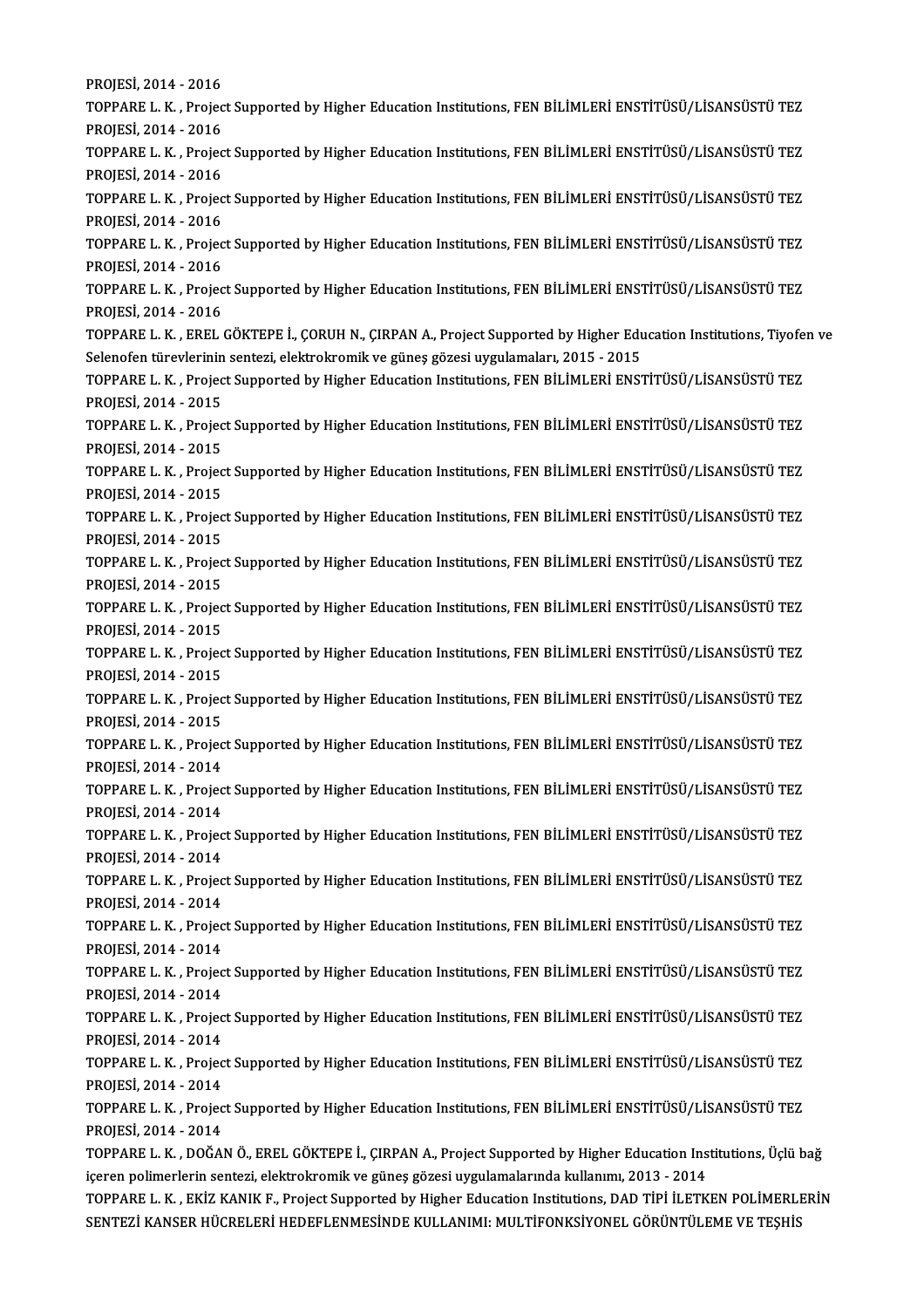#### PLATFORMLARI,2013 -2013

TOPPARE L. K., ÖKTEM G., Project Supported by Higher Education Institutions, POLİMER ANA ZİNCİRİ ÜZERİNDE PLATFORMLARI, 2013 - 2013<br>TOPPARE L. K. , ÖKTEM G., Project Supported by Higher Education Institutions, POLİMER ANA ZİNCİRİ ÜZ<br>ASETİLENİK GRUPLAR İÇEREN SIRALI VE RASTGELE KOPOLİMERLERİN SENTEZİ VE OPTOELEKTRONİK<br>ÖZELLİKLE TOPPARE L. K. , ÖKTEM G., Project Supported <mark>:</mark><br>ASETİLENİK GRUPLAR İÇEREN SIRALI VE RAS<br>ÖZELLİKLERİNİN İNCELENMESİ, 2013 - 2013<br>TOPPARE L. K., GORAKÇLE, Project Supported ÖZELLİKLERİNİN İNCELENMESİ, 2013 - 2013<br>TOPPARE L. K. , ÇORAKÇI B., Project Supported by Higher Education Institutions, FEROSENIL VE NAFTANIL GRUPLARI

ÖZELLİKLERİNİN İNCELENMESİ, 2013 - 2013<br>TOPPARE L. K. , ÇORAKÇI B., Project Supported by Higher Education Institutions, FEROSENIL VE NAFTANIL GRUPLARI<br>ILE TÜREVLENDIRILMIS BENZOTRIAZOL BILESIKLERININ FOTODUYAR MADDE OLARAK TOPPARE L. K. , ÇORAKÇI B., Project Supported by Higher Education Institutions, FEROSENIL VE NAFTANIL<br>ILE TÜREVLENDIRILMIS BENZOTRIAZOL BILESIKLERININ FOTODUYAR MADDE OLARAK KULLANILMASI, 2<br>TOPPARE L. K. , ÖZELÇAĞLAYAN A. ILE TÜREVLENDIRILMIS BENZOTRIAZOL BILESIKLERININ FOTODUYAR MADDE OLARAK K<br>TOPPARE L. K. , ÖZELÇAĞLAYAN A. C. , Project Supported by Higher Education Institutions, I<br>BENZİMİDAZOL TÜREVLERİNİN SENTEZİ VE ELEKTROKROMİK ÖZELLİ TOPPARE L. K. , ÖZELÇAĞLAYAN A. C. , Project Supported by Higher Education Institutions, ELEKTROAKTİF<br>BENZİMİDAZOL TÜREVLERİNİN SENTEZİ VE ELEKTROKROMİK ÖZELLİKLERİ, 2013 - 2013<br>TOPPARE L. K. , BAYSEC S., Project Supported

BENZİMİDAZOL TÜREVLERİNIN SENTEZİ VE ELEKTROKROMİK ÖZELLİKLERİ, 2013 - 2013<br>TOPPARE L. K. , BAYSEÇ Ş., Project Supported by Higher Education Institutions, ANA ZINCIRINDE PERILENDIIMIT VE<br>BENZOTRIAZOL ÜNITELERINI IÇEREN DON TOPPARE L. K. , BAYSEÇ Ş., Project Supported by Higher Education In<br>BENZOTRIAZOL ÜNITELERINI IÇEREN DONÖR AKSEPTÖR YAPISINDA<br>VE OPTOELEKTRONIK ÖZELLIKLERININ INCELENMESI, 2013 - 2013<br>TOPPAPE L. K., HIZALAN C., Project Supp BENZOTRIAZOL ÜNITELERINI IÇEREN DONÖR AKSEPTÖR YAPISINDA SIRALI VE RASGELE KOPOLIMERLERIN SENTEZI<br>VE OPTOELEKTRONIK ÖZELLIKLERININ INCELENMESI, 2013 - 2013<br>TOPPARE L. K. , HIZALAN G., Project Supported by Higher Education

VE OPTOELEKTRONIK ÖZELLIKLERININ INCELENMESI, 2013 - 2013<br>TOPPARE L. K. , HIZALAN G., Project Supported by Higher Education Institutions, KUİNOLİN VE BENZC<br>DONOR- AKSEPTÖR TİPİ KOPOLİMER SENTEZLENMESİ VE GÜNEŞ PİLİ UYGULAM TOPPARE L. K. , HIZALAN G., Project Supported by Higher Education Institutions, KUİNOLİN VE BENZOTRİAZOL İÇERE<br>DONOR- AKSEPTÖR TİPİ KOPOLİMER SENTEZLENMESİ VE GÜNEŞ PİLİ UYGULAMALARI, 2013 - 2013<br>TOPPARE L. K. , ATAMAN S.,

DONOR- AKSEPTÖR TİPİ KOPOLİMER SENTEZLENMESİ VE GÜNEŞ PİLİ UYGULAMALARI, 2013 -<br>TOPPARE L. K. , ATAMAN S., Project Supported by Higher Education Institutions, TELLUR İÇEREN<br>SENTEZİ VE POLİMERLERİN ELEKTROKİMYASAL VE GÜNEŞ TOPPARE L. K. , ATAMAN S., Project Supported by Higher Education Institutions, TELLUR İÇEREN KONJUKE POLİMER<br>SENTEZİ VE POLİMERLERİN ELEKTROKİMYASAL VE GÜNEŞ PİLİ UYGULAMALARI, 2013 - 2013<br>TOPPARE L. K. , RENDE E., Project

SENTEZİ VE POLİMERLERİN ELEKTROKİMYASAL VE GÜNEŞ PİLİ UYGULAMALARI, 2013 - 2013<br>TOPPARE L. K. , RENDE E., Project Supported by Higher Education Institutions, TİYOFEN VE BENZOTRİAZOL ÜNİTELEI<br>İÇEREN YENİ MONOMERLERİN SENTEZ İÇEREN YENİ MONOMERLERİN SENTEZİ VE ELEKTROKROMİK UYGULAMALARI, 2013 - 2013

TOPPARE L. K. , RENDE E., Project Supported by Higher Education Institutions, TİYOFEN VE BENZOTRİAZOL ÜNİTELERİ<br>İÇEREN YENİ MONOMERLERİN SENTEZİ VE ELEKTROKROMİK UYGULAMALARI, 2013 - 2013<br>TOPPARE L. K. , APAYDıN D. H. , Pr TOPPARE L. K. , APAYDIN D. H. , Project Supported by Higher Education Institutions, AZOBENZEN VE FLOREN İÇ<br>POLİMERLERİN ORGANİK GÜNEŞ PİLİ UYGULAMALARI, 2013 - 2013<br>TOPPARE L. K. , KURTULGU M., Project Supported by Higher

POLİMERLERİN ORGANİK GÜNEŞ PİLİ UYGULAMALARI, 2013 - 2013<br>TOPPARE L. K. , KURTULGU M., Project Supported by Higher Education Inst<br>POLİMERLERİN SENTEZİ VE FOTOVOLTAİK UYGULAMALARI, 2013 - 2013<br>TOPPARE L. K., KESİK M. Projec TOPPARE L. K. , KURTULGU M., Project Supported by Higher Education Institutions, BENZOBİSTİYAZOL İÇEREN<br>POLİMERLERİN SENTEZİ VE FOTOVOLTAİK UYGULAMALARI, 2013 - 2013<br>TOPPARE L. K. , KESİK M., Project Supported by Higher Ed

POLİMERLERİN SENTEZİ VE FOTOVOLTAİK UYGULAMALARI, 2013 - 2013<br>TOPPARE L. K. , KESİK M., Project Supported by Higher Education Institutions, PMMA/ KİL NANOKOMPOZİTLER İLE<br>MODİFİYE EDİLEN İLETKEN POLİMER BAZLI FONKSİYONEL IM TOPPARE L. K. , KESİK M., Project Supported b<br>MODİFİYE EDİLEN İLETKEN POLİMER BAZLI<br>BİYOSENSÖRÜ UYGULAMALARI, 2013 - 2013<br>TOPPAPE L. K., NAMAL İ., Project Supported b MODİFİYE EDİLEN İLETKEN POLİMER BAZLI FONKSİYONEL IMMOBİLİZASYON MATRİSİ: AMPEROMETRİK GLUKOZ<br>BİYOSENSÖRÜ UYGULAMALARI, 2013 - 2013<br>TOPPARE L. K. , NAMAL İ., Project Supported by Higher Education Institutions, ANTRASEN VE

BİYOSENSÖRÜ UYGULAMALARI, 2013 - 2013<br>TOPPARE L. K. , NAMAL İ., Project Supported by Higher Education Institutions, ANTRASEN VE BENZOTRİAZOL İÇEREN<br>POLİMERLERİN SENTEZİ, KARAKTERİZASYONU , ELEKTROKROMİK VE ORGANİK IŞIK YAY TOPPARE L. <mark>I</mark><br>POLİMERLER<br>2013 - 2013<br>TOPPARE L. I POLİMERLERİN SENTEZİ, KARAKTERİZASYONU , ELEKTROKROMİK VE ORGANİK IŞIK YAYAN DİYOT UYGUL.<br>2013 - 2013<br>TOPPARE L. K. , NURİOĞLU A. G. , Project Supported by Higher Education Institutions, 15-CROWN-5 İÇEREN<br>POLİPENZEN TÜREVL

2013 - 2013<br>TOPPARE L. K. , NURİOĞLU A. G. , Project Supported by Higher Education Institutions, 15-CROWN-5 İÇEREN TOPPARE L. K. , NURİOĞLU A. G. , Project Supported by Higher Education Institutions, 15-CROWN-5 İÇEREN<br>POLİBENZEN TÜREVİ POLİMER SENTEZİ VE KATYON TUTUKLAMASI UYGULAMALARI, 2013 - 2013<br>TOPPARE L. K. , DEMİRCİ S., Project S

POLİBENZEN TÜREVİ POLİMER SENTEZİ VE KATYON TUTUKLAMASI UYGULAMALARI, 2013 - 2013<br>TOPPARE L. K. , DEMİRCİ S., Project Supported by Higher Education Institutions, İLETKEN POLİMER TABANLI Bİ<br>YÜZEY TASARIMI VE BİYOSENSÖR UYGU TOPPARE L. K. , DEMİRCİ S., Project Supported by Higher Education Institutions, İLETKEN POLİMER TABANLI Bİ'<br>YÜZEY TASARIMI VE BİYOSENSÖR UYGULAMALARI, 2013 - 2013<br>TOPPARE L. K. , ZAİFOĞLU N. B. , Project Supported by Highe

YÜZEY TASARIMI VE BİYOSENSÖR UYGULAMALARI, 2013 - 2013<br>TOPPARE L. K. , ZAİFOĞLU N. B. , Project Supported by Higher Education Institutions, FENANTREN, TİYOF<br>ETİLENDİOXİTİYOFEN İÇEREN KONJÜGE POLİMERLERİN SENTEZİ, ELEKTROKR TOPPARE L. K. , ZAİFOĞLU N. B<br>ETİLENDİOXİTİYOFEN İÇEREN<br>UYGULAMALARI, 2013 - 2013<br>TOPPAPE L. K. , Project Sunner ETİLENDİOXİTİYOFEN İÇEREN KONJÜGE POLİMERLERİN SENTEZİ, ELEKTROKROMİK VE FOTOVOLTAİK<br>UYGULAMALARI, 2013 - 2013<br>TOPPARE L. K. , Project Supported by Higher Education Institutions, Kolinesteraz İnhibitörlerinin Analizine Yön

UYGULAMALARI, 2013 - 2013<br>TOPPARE L. K. , Project Supported by Higher Education Institutions, Kolines<br>Elektrokimyasal Biyodedektörlerin Tasarımı Ve Uygulamaları, 2011 - 2013<br>TOPPARE L. K., Project Supported by Higher Educa TOPPARE L. K. , Project Supported by Higher Education Institutions, Kolinesteraz İnhibitörlerinin Analizine Yönelik<br>Elektrokimyasal Biyodedektörlerin Tasarımı Ve Uygulamaları, 2011 - 2013<br>TOPPARE L. K. , Project Supported

Elektrokimyasal Biyodedektörlerin Tasarımı Ve Uygulamaları, 201<br>TOPPARE L. K. , Project Supported by Higher Education Institution<br>Cihaz, Güneş Pili Ve Işık Saçan Diyotlarda Kullanımı., 2012 - 2012<br>TOPPARE L. K., Project Su TOPPARE L. K. , Project Supported by Higher Education Institutions, Donör- Akseptör Tipi Polimerlerin Elektrokrom<br>Cihaz, Güneş Pili Ve Işık Saçan Diyotlarda Kullanımı., 2012 - 2012<br>TOPPARE L. K. , Project Supported by High

Cihaz, Güneş Pili Ve Işık Saçan Diyotlarda Kullanımı., 2012 - 2012<br>TOPPARE L. K. , Project Supported by Higher Education Institutions, Dönor-Akseptör Tipi Monomerlerin Sentezi Ve<br>Elektrokimyasal Ve Kimyasal Polimerizasyonu TOPPARE L. K. , Project Supported by Higher Education Institutions, Dönor-Akseptör Tipi Monomerlerin Sentezi Ve<br>Elektrokimyasal Ve Kimyasal Polimerizasyonu, 2011 - 2011<br>TOPPARE L. K. , Project Supported by Higher Education

Elektrokimyasal Ve Kimyasal Polimerizasyonu, 2011 - 2011<br>TOPPARE L. K. , Project Supported by Higher Education Institutions, Elektrokimyasal Olarak Üretilmiş Poli(karbin Silan)<br>Polimerlerden Seramik Ve Metal Yüzeylerde Elm TOPPARE L. K. , Project Sup<br>Polimerlerden Seramik Ve l<br>Araştırılması., 2011 - 2011<br>TOPPAPE L. K., Project Sup Polimerlerden Seramik Ve Metal Yüzeylerde Elmas/elmas-Silikon Karbid Film Sentezlenmesi Ve Bu Filmin Özelliklerinin<br>Araştırılması., 2011 - 2011<br>TOPPARE L. K. , Project Supported by Higher Education Institutions, Donör-Akse

TOPPARE L. K., Project Supported by Higher Education Institutions, Donör-Akseptör Tipi Monomerlerin Sentezi Ve TOPPARE L. K. , Project Supported by Higher Education Institutions, Donör-Akseptör Tipi Monomerlerin Sentezi Ve<br>Elektrokromik Polimerlerinin Üretimi, 2010 - 2010<br>TOPPARE L. K. , Project Supported by Higher Education Instit

Elektrokromik Polimerlerinin Üretimi, 2010 - 2010<br>TOPPARE L. K. , Project Supported by Higher Education Institutions, Tiyofen, P<br>Türevi Monomerlerin Sentezi Ve Elektromik Camlarda Kullanımı, 2009 - 2009 Türevi Monomerlerin Sentezi Ve Elektromik Camlarda Kullanımı, 2009 - 2009<br>Activities in Scientific Journals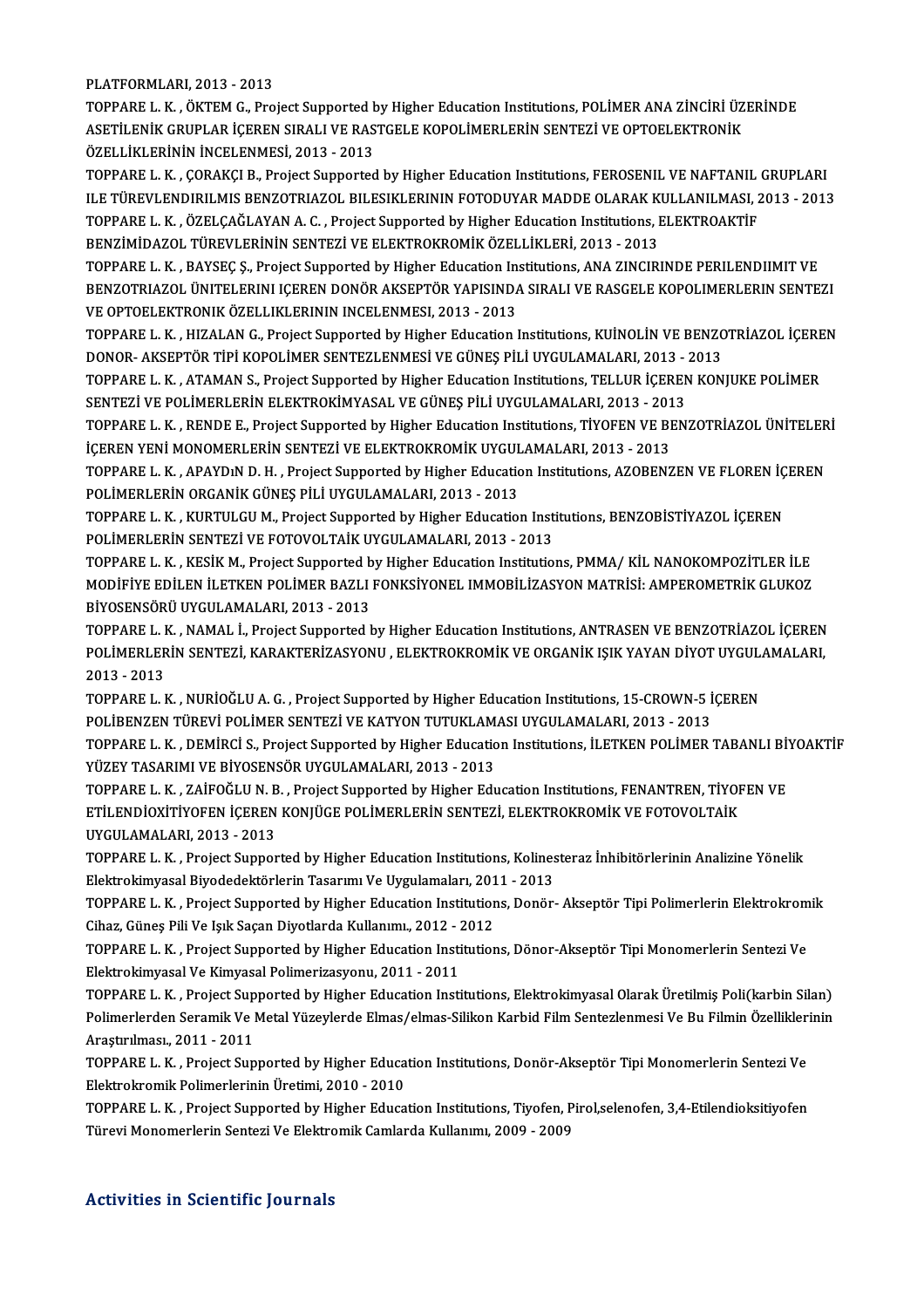Turkish Journal of Chemistry, Advisory Committee Member, 2010 - Continues Macedonian Journal Of Chemistry And Chemical Engineering, Committee Member, 2010 - Continues

## macedonian journal or chemistry And chemical Engineering, contract the material or chemical Engineering, contr<br>Memberships / Tasks in Scientific Organizations Memberships / Tasks in Scientific<br>Bilim Akademisi, Member, 2012 - Continues

Bilim Akademisi, Member, 2012 - Continues<br>Scientific Refereeing

Acs Applied Materials & Interfaces, SCI Journal, September 2020 Bereffurfe Refereeing<br>Acs Applied Materials & Interfaces, SCI Journal, September 2020<br>Macromolecular Chemistry And Physics, SCI Journal, August 2020<br>CHEMELECTROCHEM, SCI Journal, July 2020 Acs Applied Materials & Interfaces, SCI Journa<br>Macromolecular Chemistry And Physics, SCI J<br>CHEMELECTROCHEM, SCI Journal, July 2020<br>DVES AND PICMENTS, SCI Journal, June 2020 Macromolecular Chemistry And Physics, SCI Jo<br>CHEMELECTROCHEM, SCI Journal, July 2020<br>DYES AND PIGMENTS, SCI Journal, June 2020<br>Selan Energy Materials And Selan Gelle, SCI Jou CHEMELECTROCHEM, SCI Journal, July 2020<br>DYES AND PIGMENTS, SCI Journal, June 2020<br>Solar Energy Materials And Solar Cells, SCI Journal, June 2020<br>POLYMER, SCI Journal, Desember 2019 DYES AND PIGMENTS, SCI Journal, June 2020<br>Solar Energy Materials And Solar Cells, SCI Jour<br>POLYMER, SCI Journal, December 2019<br>FOOD CHEMISTRY, SCI Journal, December 2019 Solar Energy Materials And Solar Cells, SCI Journ<br>POLYMER, SCI Journal, December 2019<br>FOOD CHEMISTRY, SCI Journal, December 2019<br>ELECTROCHIMICA ACTA, SCI Journal, Ostaber 20 ELECTROCHIMICA ACTA, SCI Journal, October 2019 ELECTROCHIMICA ACTA, National Scientific Refreed Journal, October 2019 ELECTROCHIMICA ACTA, SCI Journal, October 2019<br>ELECTROCHIMICA ACTA, National Scientific Refreed Journal, October 2019<br>MACROMOLECULAR CHEMISTRY AND PHYSICS, National Scientific Refreed Journal, October 2019<br>JOURNAL OF POLYM ELECTROCHIMICA ACTA, National Scientific Refreed Journal, October 2019<br>MACROMOLECULAR CHEMISTRY AND PHYSICS, National Scientific Refreed Journal, Octo<br>JOURNAL OF POLYMER SCIENCE PART A-POLYMER CHEMISTRY, SCI Journal, June MACROMOLECULAR CHEMISTRY AND PHYSICS, National Scientific R<br>JOURNAL OF POLYMER SCIENCE PART A-POLYMER CHEMISTRY, SCI<br>POLYMER BULLETIN, National Scientific Refreed Journal, May 2019<br>FUROPEAN POLYMER JOURNAL, SCI Journal, Ma **JOURNAL OF POLYMER SCIENCE PART A-POLYMER CHE<br>POLYMER BULLETIN, National Scientific Refreed Journa<br>EUROPEAN POLYMER JOURNAL, SCI Journal, May 2019<br>ACS APPLIED MATERIALS & INTERFACES National Scie** POLYMER BULLETIN, National Scientific Refreed Journal, May 2019<br>EUROPEAN POLYMER JOURNAL, SCI Journal, May 2019<br>ACS APPLIED MATERIALS & INTERFACES, National Scientific Refreed Journal, May 2019<br>ELECTROCHIMICA ACTA, SCI Jou EUROPEAN POLYMER JOURNAL, SCI Journal, May<br>ACS APPLIED MATERIALS & INTERFACES, Nation<br>ELECTROCHIMICA ACTA, SCI Journal, April 2019<br>ACS APPLIED MATERIALS & INTERFACES SCI JOU ACS APPLIED MATERIALS & INTERFACES, National Scientific Refre<br>ELECTROCHIMICA ACTA, SCI Journal, April 2019<br>ACS APPLIED MATERIALS & INTERFACES, SCI Journal, April 2019<br>POLYMER National Scientific Petreed Journal March 2019 ELECTROCHIMICA ACTA, SCI Journal, April 2019<br>ACS APPLIED MATERIALS & INTERFACES, SCI Journal, Apri<br>POLYMER, National Scientific Refreed Journal, March 2019<br>ELECTROCHIMICA ACTA, SCI Journal, March 2010 ACS APPLIED MATERIALS & INTERFACES, SCI Jour<br>POLYMER, National Scientific Refreed Journal, Mar<br>ELECTROCHIMICA ACTA, SCI Journal, March 2019<br>JOURNAL OF THE ELECTROCHEMICAL SOCIETY SC POLYMER, National Scientific Refreed Journal, March 2019<br>ELECTROCHIMICA ACTA, SCI Journal, March 2019<br>JOURNAL OF THE ELECTROCHEMICAL SOCIETY, SCI Journal, January 2019<br>JOURNAL OF ELECTROANALYTICAL CHEMISTRY, SCI Journal, D ELECTROCHIMICA ACTA, SCI Journal, March 2019<br>JOURNAL OF THE ELECTROCHEMICAL SOCIETY, SCI Journal, January 2019<br>JOURNAL OF ELECTROANALYTICAL CHEMISTRY, SCI Journal, December 2018<br>ACS APPLIED MATERIALS & INTERFACES, SCI Jour JOURNAL OF THE ELECTROCHEMICAL SOCIETY, SCI Journal, January 20<br>JOURNAL OF ELECTROANALYTICAL CHEMISTRY, SCI Journal, December<br>ACS APPLIED MATERIALS & INTERFACES, SCI Journal, December 2018<br>JOURNAL OF THE ELECTROCHEMICAL SO JOURNAL OF ELECTROANALYTICAL CHEMISTRY, SCI Journal, December 2018<br>ACS APPLIED MATERIALS & INTERFACES, SCI Journal, December 2018<br>JOURNAL OF THE ELECTROCHEMICAL SOCIETY, SCI Journal, November 2018<br>JOURNAL OF ELECTROANALYTI ACS APPLIED MATERIALS & INTERFACES, SCI Journal, December 2018<br>JOURNAL OF THE ELECTROCHEMICAL SOCIETY, SCI Journal, November 2018<br>JOURNAL OF ELECTROANALYTICAL CHEMISTRY, SCI Journal, November 2018<br>FUROPEAN POLYMER JOURNAL JOURNAL OF THE ELECTROCHEMICAL SOCIETY, SCI Journal<br>JOURNAL OF ELECTROANALYTICAL CHEMISTRY, SCI Journa<br>EUROPEAN POLYMER JOURNAL, SCI Journal, October 2018<br>JOURNAL OF THE ELECTROCHEMICAL SOCIETY, SCI Journal JOURNAL OF ELECTROANALYTICAL CHEMISTRY, SCI Journal, November 2018<br>EUROPEAN POLYMER JOURNAL, SCI Journal, October 2018<br>JOURNAL OF THE ELECTROCHEMICAL SOCIETY, SCI Journal, October 2018 EUROPEAN POLYMER JOURNAL, SCI Journal, October<br>JOURNAL OF THE ELECTROCHEMICAL SOCIETY, SCI<br>ELECTROCHIMICA ACTA, SCI Journal, October 2018<br>CHEMELECTROCHEM, SCI Journal, October 2018 JOURNAL OF THE ELECTROCHEMICAL SOCIETY, S<br>ELECTROCHIMICA ACTA, SCI Journal, October 201<br>CHEMELECTROCHEM, SCI Journal, October 2018<br>POLYMER, SCI Journal, Sontombor 2018 ELECTROCHIMICA ACTA, SCI Journal, Oct<br>CHEMELECTROCHEM, SCI Journal, Octob<br>POLYMER, SCI Journal, September 2018<br>JOUPMAL OF ELECTROANALYTICAL CHE CHEMELECTROCHEM, SCI Journal, October 2018<br>POLYMER, SCI Journal, September 2018<br>JOURNAL OF ELECTROANALYTICAL CHEMISTRY, SCI Journal, September 2018<br>FOOD CHEMISTRY, SCI Journal, Sontember 2019 POLYMER, SCI Journal, September 2018<br>JOURNAL OF ELECTROANALYTICAL CHEMISTRY,<br>FOOD CHEMISTRY, SCI Journal, September 2018<br>ACS APPLIED MATERIALS & INTERFACES SCI JO JOURNAL OF ELECTROANALYTICAL CHEMISTRY, SCI Journal, September<br>FOOD CHEMISTRY, SCI Journal, September 2018<br>ACS APPLIED MATERIALS & INTERFACES, SCI Journal, September 2018<br>CHEMICAL ENCINEERING JOURNAL SCLIQurnal July 2019 FOOD CHEMISTRY, SCI Journal, September 2018<br>ACS APPLIED MATERIALS & INTERFACES, SCI Journal, Sept<br>CHEMICAL ENGINEERING JOURNAL, SCI Journal, July 2018<br>JOURNAL OF SOLID STATE ELECTROCHEMISTRY, SCI Journ ACS APPLIED MATERIALS & INTERFACES, SCI Journal, September 2018<br>CHEMICAL ENGINEERING JOURNAL, SCI Journal, July 2018<br>JOURNAL OF SOLID STATE ELECTROCHEMISTRY, SCI Journal, July 2018<br>FUROPEAN POLYMER JOURNAL, SCI Journal, Ju CHEMICAL ENGINEERING JOURNAL, SCI Journal, July 2018<br>JOURNAL OF SOLID STATE ELECTROCHEMISTRY, SCI Journal, July 2018<br>EUROPEAN POLYMER JOURNAL, SCI Journal, July 2018 JOURNAL OF SOLID STATE ELECTROCHEMISTRY, SCI Jo<br>EUROPEAN POLYMER JOURNAL, SCI Journal, July 2018<br>NEW JOURNAL OF CHEMISTRY, SCI Journal, June 2018<br>SOLLOIDS AND SURFACES SCI Journal June 2018 EUROPEAN POLYMER JOURNAL, SCI Journal, July 2<br>NEW JOURNAL OF CHEMISTRY, SCI Journal, June 20<br>COLLOIDS AND SURFACES, SCI Journal, June 2018<br>SYNTHETIC METALS, SCI Journal, May 2019 NEW JOURNAL OF CHEMISTRY, SCI Journal, J<br>COLLOIDS AND SURFACES, SCI Journal, June<br>SYNTHETIC METALS, SCI Journal, May 2018<br>FOOD CHEMISTRY, SCI Journal, May 2018 COLLOIDS AND SURFACES, SCI Journal, June 2018<br>SYNTHETIC METALS, SCI Journal, May 2018<br>FOOD CHEMISTRY, SCI Journal, May 2018 JOURNAL OF ELECTROANALYTICAL CHEMISTRY, SCI Journal, April 2018 POLYMER INTERNATIONAL, SCI Journal, April 2018